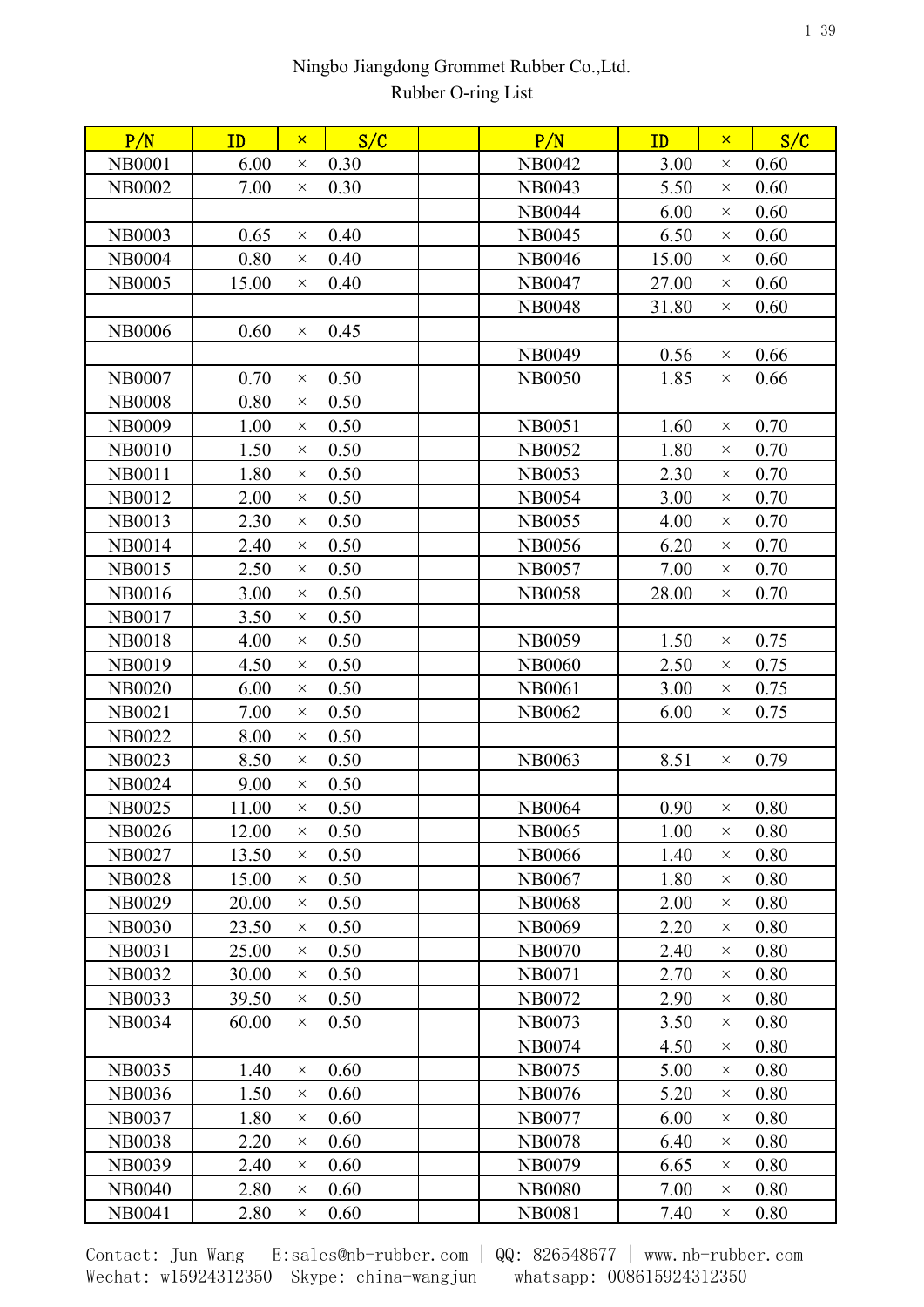| 7.90<br>0.80<br>NB0124<br>10.50<br>1.00<br><b>NB0082</b><br>$\times$<br>$\times$<br>0.80<br>1.00<br><b>NB0083</b><br>10.20<br><b>NB0125</b><br>11.00<br>$\times$<br>$\times$<br>10.70<br>0.80<br>1.00<br><b>NB0084</b><br>NB0126<br>11.30<br>$\times$<br>$\times$<br>0.80<br>1.00<br><b>NB0085</b><br>12.00<br>NB0127<br>11.50<br>$\times$<br>$\times$<br>0.80<br>1.00<br><b>NB0086</b><br>12.60<br><b>NB0128</b><br>12.00<br>$\times$<br>$\times$<br><b>NB0087</b><br>16.40<br>0.80<br>NB0129<br>13.00<br>1.00<br>$\times$<br>$\times$<br>24.90<br>0.80<br>14.00<br>1.00<br><b>NB0088</b><br>NB0130<br>$\times$<br>$\times$<br>0.80<br>1.00<br><b>NB0089</b><br><b>NB0131</b><br>14.50<br>29.00<br>$\times$<br>$\times$<br>0.80<br>NB0132<br>15.00<br>1.00<br><b>NB0090</b><br>31.20<br>$\times$<br>$\times$<br><b>NB0091</b><br>58.00<br>0.80<br><b>NB0133</b><br>15.50<br>1.00<br>$\times$<br>$\times$<br>1.00<br>NB0134<br>16.00<br>$\times$<br><b>NB0092</b><br>9.55<br>0.90<br>NB0135<br>16.50<br>1.00<br>$\times$<br>$\times$<br>1.00<br>NB0136<br>17.00<br>$\times$<br><b>NB0093</b><br>2.01<br>0.97<br>NB0137<br>17.50<br>1.00<br>$\times$<br>$\times$<br>1.00<br><b>NB0138</b><br>18.00<br>$\times$<br>0.50<br>1.00<br>19.00<br>1.00<br><b>NB0094</b><br>NB0139<br>$\times$<br>$\times$<br>0.60<br>1.00<br><b>NB0140</b><br>20.00<br>1.00<br><b>NB0095</b><br>$\times$<br>$\times$<br>1.00<br>1.00<br><b>NB0096</b><br>1.00<br><b>NB0141</b><br>21.00<br>$\times$<br>$\times$<br><b>NB0097</b><br>1.20<br>1.00<br>NB0142<br>1.00<br>21.50<br>$\times$<br>$\times$<br>1.00<br>1.00<br><b>NB0098</b><br>1.50<br>NB0143<br>22.00<br>$\times$<br>$\times$<br>1.00<br><b>NB0099</b><br>1.70<br>NB0144<br>22.50<br>1.00<br>$\times$<br>$\times$<br>1.00<br>1.00<br><b>NB0100</b><br>1.80<br><b>NB0145</b><br>23.00<br>$\times$<br>$\times$<br><b>NB0101</b><br>2.00<br>1.00<br>24.00<br>1.00<br><b>NB0146</b><br>$\times$<br>$\times$<br>1.00<br>1.00<br>NB0102<br>2.20<br><b>NB0147</b><br>24.50<br>$\times$<br>$\times$<br><b>NB0103</b><br>2.50<br>1.00<br><b>NB0148</b><br>25.00<br>1.00<br>$\times$<br>$\times$<br>1.00<br><b>NB0104</b><br>2.60<br>1.00<br><b>NB0149</b><br>25.50<br>$\times$<br>$\times$<br>NB0105<br>2.90<br>1.00<br><b>NB0150</b><br>26.00<br>1.00<br>$\times$<br>$\times$<br><b>NB0106</b><br>3.00<br>1.00<br>27.00<br>1.00<br><b>NB0151</b><br>$\times$<br>$\times$<br><b>NB0107</b><br>3.50<br><b>NB0152</b><br>28.00<br>1.00<br>1.00<br>$\times$<br>$\times$<br>4.00<br>1.00<br>29.00<br>1.00<br><b>NB0108</b><br><b>NB0153</b><br>$\times$<br>$\times$<br><b>NB0109</b><br>4.50<br>1.00<br><b>NB0154</b><br>30.00<br>1.00<br>X<br>$\times$<br>1.00<br><b>NB0110</b><br>5.00<br>1.00<br>NB0155<br>31.00<br>$\times$<br>$\times$<br>1.00<br>1.00<br><b>NB0111</b><br>5.20<br>NB0156<br>31.50<br>$\times$<br>$\times$<br>1.00<br>32.00<br>1.00<br>NB0112<br>5.50<br><b>NB0157</b><br>$\times$<br>$\times$<br><b>NB0113</b><br>6.00<br>1.00<br><b>NB0158</b><br>33.00<br>1.00<br>$\times$<br>$\times$<br><b>NB0114</b><br>6.50<br>1.00<br>NB0159<br>1.00<br>34.00<br>$\times$<br>$\times$<br>NB0115<br>7.00<br>1.00<br><b>NB0160</b><br>35.00<br>1.00<br>$\times$<br>$\times$<br>1.00<br>NB0116<br>7.50<br><b>NB0161</b><br>36.00<br>1.00<br>$\times$<br>$\times$<br><b>NB0117</b><br>8.00<br>1.00<br>NB0162<br>37.00<br>1.00<br>$\times$<br>$\times$<br>1.00<br>NB0163<br>38.00<br>1.00<br><b>NB0118</b><br>8.30<br>$\times$<br>$\times$<br>1.00<br>38.50<br>1.00<br>NB0119<br>8.50<br>NB0164<br>$\times$<br>$\times$<br><b>NB0120</b><br>8.90<br>1.00<br>NB0165<br>39.00<br>1.00<br>$\times$<br>$\times$<br><b>NB0121</b><br>9.00<br>1.00<br><b>NB0166</b><br>39.50<br>1.00<br>$\times$<br>$\times$<br>NB0122<br>1.00<br>NB0167<br>9.50<br>40.00<br>1.00<br>$\times$<br>$\times$<br><b>NB0123</b><br>1.00<br><b>NB0168</b><br>10.00<br>41.00<br>1.00<br>$\times$<br>X | P/N | ID | $\mathsf{x}$ | S/C | P/N | ID | $\mathsf{x}$ | S/C |  |
|-------------------------------------------------------------------------------------------------------------------------------------------------------------------------------------------------------------------------------------------------------------------------------------------------------------------------------------------------------------------------------------------------------------------------------------------------------------------------------------------------------------------------------------------------------------------------------------------------------------------------------------------------------------------------------------------------------------------------------------------------------------------------------------------------------------------------------------------------------------------------------------------------------------------------------------------------------------------------------------------------------------------------------------------------------------------------------------------------------------------------------------------------------------------------------------------------------------------------------------------------------------------------------------------------------------------------------------------------------------------------------------------------------------------------------------------------------------------------------------------------------------------------------------------------------------------------------------------------------------------------------------------------------------------------------------------------------------------------------------------------------------------------------------------------------------------------------------------------------------------------------------------------------------------------------------------------------------------------------------------------------------------------------------------------------------------------------------------------------------------------------------------------------------------------------------------------------------------------------------------------------------------------------------------------------------------------------------------------------------------------------------------------------------------------------------------------------------------------------------------------------------------------------------------------------------------------------------------------------------------------------------------------------------------------------------------------------------------------------------------------------------------------------------------------------------------------------------------------------------------------------------------------------------------------------------------------------------------------------------------------------------------------------------------------------------------------------------------------------------------------------------------------------------------------------------------------------------------------------------------------------------------------------------------------------------------------------------------------------------------------------------------------------------------------------------------------------------------------------------------------------------------------------------------------------------------------------------------------------------------------------------------------------------------------------------------------------------------------------------------------------------------------------------------------------------------------------------------------------------------------------------------------------|-----|----|--------------|-----|-----|----|--------------|-----|--|
|                                                                                                                                                                                                                                                                                                                                                                                                                                                                                                                                                                                                                                                                                                                                                                                                                                                                                                                                                                                                                                                                                                                                                                                                                                                                                                                                                                                                                                                                                                                                                                                                                                                                                                                                                                                                                                                                                                                                                                                                                                                                                                                                                                                                                                                                                                                                                                                                                                                                                                                                                                                                                                                                                                                                                                                                                                                                                                                                                                                                                                                                                                                                                                                                                                                                                                                                                                                                                                                                                                                                                                                                                                                                                                                                                                                                                                                                                                       |     |    |              |     |     |    |              |     |  |
|                                                                                                                                                                                                                                                                                                                                                                                                                                                                                                                                                                                                                                                                                                                                                                                                                                                                                                                                                                                                                                                                                                                                                                                                                                                                                                                                                                                                                                                                                                                                                                                                                                                                                                                                                                                                                                                                                                                                                                                                                                                                                                                                                                                                                                                                                                                                                                                                                                                                                                                                                                                                                                                                                                                                                                                                                                                                                                                                                                                                                                                                                                                                                                                                                                                                                                                                                                                                                                                                                                                                                                                                                                                                                                                                                                                                                                                                                                       |     |    |              |     |     |    |              |     |  |
|                                                                                                                                                                                                                                                                                                                                                                                                                                                                                                                                                                                                                                                                                                                                                                                                                                                                                                                                                                                                                                                                                                                                                                                                                                                                                                                                                                                                                                                                                                                                                                                                                                                                                                                                                                                                                                                                                                                                                                                                                                                                                                                                                                                                                                                                                                                                                                                                                                                                                                                                                                                                                                                                                                                                                                                                                                                                                                                                                                                                                                                                                                                                                                                                                                                                                                                                                                                                                                                                                                                                                                                                                                                                                                                                                                                                                                                                                                       |     |    |              |     |     |    |              |     |  |
|                                                                                                                                                                                                                                                                                                                                                                                                                                                                                                                                                                                                                                                                                                                                                                                                                                                                                                                                                                                                                                                                                                                                                                                                                                                                                                                                                                                                                                                                                                                                                                                                                                                                                                                                                                                                                                                                                                                                                                                                                                                                                                                                                                                                                                                                                                                                                                                                                                                                                                                                                                                                                                                                                                                                                                                                                                                                                                                                                                                                                                                                                                                                                                                                                                                                                                                                                                                                                                                                                                                                                                                                                                                                                                                                                                                                                                                                                                       |     |    |              |     |     |    |              |     |  |
|                                                                                                                                                                                                                                                                                                                                                                                                                                                                                                                                                                                                                                                                                                                                                                                                                                                                                                                                                                                                                                                                                                                                                                                                                                                                                                                                                                                                                                                                                                                                                                                                                                                                                                                                                                                                                                                                                                                                                                                                                                                                                                                                                                                                                                                                                                                                                                                                                                                                                                                                                                                                                                                                                                                                                                                                                                                                                                                                                                                                                                                                                                                                                                                                                                                                                                                                                                                                                                                                                                                                                                                                                                                                                                                                                                                                                                                                                                       |     |    |              |     |     |    |              |     |  |
|                                                                                                                                                                                                                                                                                                                                                                                                                                                                                                                                                                                                                                                                                                                                                                                                                                                                                                                                                                                                                                                                                                                                                                                                                                                                                                                                                                                                                                                                                                                                                                                                                                                                                                                                                                                                                                                                                                                                                                                                                                                                                                                                                                                                                                                                                                                                                                                                                                                                                                                                                                                                                                                                                                                                                                                                                                                                                                                                                                                                                                                                                                                                                                                                                                                                                                                                                                                                                                                                                                                                                                                                                                                                                                                                                                                                                                                                                                       |     |    |              |     |     |    |              |     |  |
|                                                                                                                                                                                                                                                                                                                                                                                                                                                                                                                                                                                                                                                                                                                                                                                                                                                                                                                                                                                                                                                                                                                                                                                                                                                                                                                                                                                                                                                                                                                                                                                                                                                                                                                                                                                                                                                                                                                                                                                                                                                                                                                                                                                                                                                                                                                                                                                                                                                                                                                                                                                                                                                                                                                                                                                                                                                                                                                                                                                                                                                                                                                                                                                                                                                                                                                                                                                                                                                                                                                                                                                                                                                                                                                                                                                                                                                                                                       |     |    |              |     |     |    |              |     |  |
|                                                                                                                                                                                                                                                                                                                                                                                                                                                                                                                                                                                                                                                                                                                                                                                                                                                                                                                                                                                                                                                                                                                                                                                                                                                                                                                                                                                                                                                                                                                                                                                                                                                                                                                                                                                                                                                                                                                                                                                                                                                                                                                                                                                                                                                                                                                                                                                                                                                                                                                                                                                                                                                                                                                                                                                                                                                                                                                                                                                                                                                                                                                                                                                                                                                                                                                                                                                                                                                                                                                                                                                                                                                                                                                                                                                                                                                                                                       |     |    |              |     |     |    |              |     |  |
|                                                                                                                                                                                                                                                                                                                                                                                                                                                                                                                                                                                                                                                                                                                                                                                                                                                                                                                                                                                                                                                                                                                                                                                                                                                                                                                                                                                                                                                                                                                                                                                                                                                                                                                                                                                                                                                                                                                                                                                                                                                                                                                                                                                                                                                                                                                                                                                                                                                                                                                                                                                                                                                                                                                                                                                                                                                                                                                                                                                                                                                                                                                                                                                                                                                                                                                                                                                                                                                                                                                                                                                                                                                                                                                                                                                                                                                                                                       |     |    |              |     |     |    |              |     |  |
|                                                                                                                                                                                                                                                                                                                                                                                                                                                                                                                                                                                                                                                                                                                                                                                                                                                                                                                                                                                                                                                                                                                                                                                                                                                                                                                                                                                                                                                                                                                                                                                                                                                                                                                                                                                                                                                                                                                                                                                                                                                                                                                                                                                                                                                                                                                                                                                                                                                                                                                                                                                                                                                                                                                                                                                                                                                                                                                                                                                                                                                                                                                                                                                                                                                                                                                                                                                                                                                                                                                                                                                                                                                                                                                                                                                                                                                                                                       |     |    |              |     |     |    |              |     |  |
|                                                                                                                                                                                                                                                                                                                                                                                                                                                                                                                                                                                                                                                                                                                                                                                                                                                                                                                                                                                                                                                                                                                                                                                                                                                                                                                                                                                                                                                                                                                                                                                                                                                                                                                                                                                                                                                                                                                                                                                                                                                                                                                                                                                                                                                                                                                                                                                                                                                                                                                                                                                                                                                                                                                                                                                                                                                                                                                                                                                                                                                                                                                                                                                                                                                                                                                                                                                                                                                                                                                                                                                                                                                                                                                                                                                                                                                                                                       |     |    |              |     |     |    |              |     |  |
|                                                                                                                                                                                                                                                                                                                                                                                                                                                                                                                                                                                                                                                                                                                                                                                                                                                                                                                                                                                                                                                                                                                                                                                                                                                                                                                                                                                                                                                                                                                                                                                                                                                                                                                                                                                                                                                                                                                                                                                                                                                                                                                                                                                                                                                                                                                                                                                                                                                                                                                                                                                                                                                                                                                                                                                                                                                                                                                                                                                                                                                                                                                                                                                                                                                                                                                                                                                                                                                                                                                                                                                                                                                                                                                                                                                                                                                                                                       |     |    |              |     |     |    |              |     |  |
|                                                                                                                                                                                                                                                                                                                                                                                                                                                                                                                                                                                                                                                                                                                                                                                                                                                                                                                                                                                                                                                                                                                                                                                                                                                                                                                                                                                                                                                                                                                                                                                                                                                                                                                                                                                                                                                                                                                                                                                                                                                                                                                                                                                                                                                                                                                                                                                                                                                                                                                                                                                                                                                                                                                                                                                                                                                                                                                                                                                                                                                                                                                                                                                                                                                                                                                                                                                                                                                                                                                                                                                                                                                                                                                                                                                                                                                                                                       |     |    |              |     |     |    |              |     |  |
|                                                                                                                                                                                                                                                                                                                                                                                                                                                                                                                                                                                                                                                                                                                                                                                                                                                                                                                                                                                                                                                                                                                                                                                                                                                                                                                                                                                                                                                                                                                                                                                                                                                                                                                                                                                                                                                                                                                                                                                                                                                                                                                                                                                                                                                                                                                                                                                                                                                                                                                                                                                                                                                                                                                                                                                                                                                                                                                                                                                                                                                                                                                                                                                                                                                                                                                                                                                                                                                                                                                                                                                                                                                                                                                                                                                                                                                                                                       |     |    |              |     |     |    |              |     |  |
|                                                                                                                                                                                                                                                                                                                                                                                                                                                                                                                                                                                                                                                                                                                                                                                                                                                                                                                                                                                                                                                                                                                                                                                                                                                                                                                                                                                                                                                                                                                                                                                                                                                                                                                                                                                                                                                                                                                                                                                                                                                                                                                                                                                                                                                                                                                                                                                                                                                                                                                                                                                                                                                                                                                                                                                                                                                                                                                                                                                                                                                                                                                                                                                                                                                                                                                                                                                                                                                                                                                                                                                                                                                                                                                                                                                                                                                                                                       |     |    |              |     |     |    |              |     |  |
|                                                                                                                                                                                                                                                                                                                                                                                                                                                                                                                                                                                                                                                                                                                                                                                                                                                                                                                                                                                                                                                                                                                                                                                                                                                                                                                                                                                                                                                                                                                                                                                                                                                                                                                                                                                                                                                                                                                                                                                                                                                                                                                                                                                                                                                                                                                                                                                                                                                                                                                                                                                                                                                                                                                                                                                                                                                                                                                                                                                                                                                                                                                                                                                                                                                                                                                                                                                                                                                                                                                                                                                                                                                                                                                                                                                                                                                                                                       |     |    |              |     |     |    |              |     |  |
|                                                                                                                                                                                                                                                                                                                                                                                                                                                                                                                                                                                                                                                                                                                                                                                                                                                                                                                                                                                                                                                                                                                                                                                                                                                                                                                                                                                                                                                                                                                                                                                                                                                                                                                                                                                                                                                                                                                                                                                                                                                                                                                                                                                                                                                                                                                                                                                                                                                                                                                                                                                                                                                                                                                                                                                                                                                                                                                                                                                                                                                                                                                                                                                                                                                                                                                                                                                                                                                                                                                                                                                                                                                                                                                                                                                                                                                                                                       |     |    |              |     |     |    |              |     |  |
|                                                                                                                                                                                                                                                                                                                                                                                                                                                                                                                                                                                                                                                                                                                                                                                                                                                                                                                                                                                                                                                                                                                                                                                                                                                                                                                                                                                                                                                                                                                                                                                                                                                                                                                                                                                                                                                                                                                                                                                                                                                                                                                                                                                                                                                                                                                                                                                                                                                                                                                                                                                                                                                                                                                                                                                                                                                                                                                                                                                                                                                                                                                                                                                                                                                                                                                                                                                                                                                                                                                                                                                                                                                                                                                                                                                                                                                                                                       |     |    |              |     |     |    |              |     |  |
|                                                                                                                                                                                                                                                                                                                                                                                                                                                                                                                                                                                                                                                                                                                                                                                                                                                                                                                                                                                                                                                                                                                                                                                                                                                                                                                                                                                                                                                                                                                                                                                                                                                                                                                                                                                                                                                                                                                                                                                                                                                                                                                                                                                                                                                                                                                                                                                                                                                                                                                                                                                                                                                                                                                                                                                                                                                                                                                                                                                                                                                                                                                                                                                                                                                                                                                                                                                                                                                                                                                                                                                                                                                                                                                                                                                                                                                                                                       |     |    |              |     |     |    |              |     |  |
|                                                                                                                                                                                                                                                                                                                                                                                                                                                                                                                                                                                                                                                                                                                                                                                                                                                                                                                                                                                                                                                                                                                                                                                                                                                                                                                                                                                                                                                                                                                                                                                                                                                                                                                                                                                                                                                                                                                                                                                                                                                                                                                                                                                                                                                                                                                                                                                                                                                                                                                                                                                                                                                                                                                                                                                                                                                                                                                                                                                                                                                                                                                                                                                                                                                                                                                                                                                                                                                                                                                                                                                                                                                                                                                                                                                                                                                                                                       |     |    |              |     |     |    |              |     |  |
|                                                                                                                                                                                                                                                                                                                                                                                                                                                                                                                                                                                                                                                                                                                                                                                                                                                                                                                                                                                                                                                                                                                                                                                                                                                                                                                                                                                                                                                                                                                                                                                                                                                                                                                                                                                                                                                                                                                                                                                                                                                                                                                                                                                                                                                                                                                                                                                                                                                                                                                                                                                                                                                                                                                                                                                                                                                                                                                                                                                                                                                                                                                                                                                                                                                                                                                                                                                                                                                                                                                                                                                                                                                                                                                                                                                                                                                                                                       |     |    |              |     |     |    |              |     |  |
|                                                                                                                                                                                                                                                                                                                                                                                                                                                                                                                                                                                                                                                                                                                                                                                                                                                                                                                                                                                                                                                                                                                                                                                                                                                                                                                                                                                                                                                                                                                                                                                                                                                                                                                                                                                                                                                                                                                                                                                                                                                                                                                                                                                                                                                                                                                                                                                                                                                                                                                                                                                                                                                                                                                                                                                                                                                                                                                                                                                                                                                                                                                                                                                                                                                                                                                                                                                                                                                                                                                                                                                                                                                                                                                                                                                                                                                                                                       |     |    |              |     |     |    |              |     |  |
|                                                                                                                                                                                                                                                                                                                                                                                                                                                                                                                                                                                                                                                                                                                                                                                                                                                                                                                                                                                                                                                                                                                                                                                                                                                                                                                                                                                                                                                                                                                                                                                                                                                                                                                                                                                                                                                                                                                                                                                                                                                                                                                                                                                                                                                                                                                                                                                                                                                                                                                                                                                                                                                                                                                                                                                                                                                                                                                                                                                                                                                                                                                                                                                                                                                                                                                                                                                                                                                                                                                                                                                                                                                                                                                                                                                                                                                                                                       |     |    |              |     |     |    |              |     |  |
|                                                                                                                                                                                                                                                                                                                                                                                                                                                                                                                                                                                                                                                                                                                                                                                                                                                                                                                                                                                                                                                                                                                                                                                                                                                                                                                                                                                                                                                                                                                                                                                                                                                                                                                                                                                                                                                                                                                                                                                                                                                                                                                                                                                                                                                                                                                                                                                                                                                                                                                                                                                                                                                                                                                                                                                                                                                                                                                                                                                                                                                                                                                                                                                                                                                                                                                                                                                                                                                                                                                                                                                                                                                                                                                                                                                                                                                                                                       |     |    |              |     |     |    |              |     |  |
|                                                                                                                                                                                                                                                                                                                                                                                                                                                                                                                                                                                                                                                                                                                                                                                                                                                                                                                                                                                                                                                                                                                                                                                                                                                                                                                                                                                                                                                                                                                                                                                                                                                                                                                                                                                                                                                                                                                                                                                                                                                                                                                                                                                                                                                                                                                                                                                                                                                                                                                                                                                                                                                                                                                                                                                                                                                                                                                                                                                                                                                                                                                                                                                                                                                                                                                                                                                                                                                                                                                                                                                                                                                                                                                                                                                                                                                                                                       |     |    |              |     |     |    |              |     |  |
|                                                                                                                                                                                                                                                                                                                                                                                                                                                                                                                                                                                                                                                                                                                                                                                                                                                                                                                                                                                                                                                                                                                                                                                                                                                                                                                                                                                                                                                                                                                                                                                                                                                                                                                                                                                                                                                                                                                                                                                                                                                                                                                                                                                                                                                                                                                                                                                                                                                                                                                                                                                                                                                                                                                                                                                                                                                                                                                                                                                                                                                                                                                                                                                                                                                                                                                                                                                                                                                                                                                                                                                                                                                                                                                                                                                                                                                                                                       |     |    |              |     |     |    |              |     |  |
|                                                                                                                                                                                                                                                                                                                                                                                                                                                                                                                                                                                                                                                                                                                                                                                                                                                                                                                                                                                                                                                                                                                                                                                                                                                                                                                                                                                                                                                                                                                                                                                                                                                                                                                                                                                                                                                                                                                                                                                                                                                                                                                                                                                                                                                                                                                                                                                                                                                                                                                                                                                                                                                                                                                                                                                                                                                                                                                                                                                                                                                                                                                                                                                                                                                                                                                                                                                                                                                                                                                                                                                                                                                                                                                                                                                                                                                                                                       |     |    |              |     |     |    |              |     |  |
|                                                                                                                                                                                                                                                                                                                                                                                                                                                                                                                                                                                                                                                                                                                                                                                                                                                                                                                                                                                                                                                                                                                                                                                                                                                                                                                                                                                                                                                                                                                                                                                                                                                                                                                                                                                                                                                                                                                                                                                                                                                                                                                                                                                                                                                                                                                                                                                                                                                                                                                                                                                                                                                                                                                                                                                                                                                                                                                                                                                                                                                                                                                                                                                                                                                                                                                                                                                                                                                                                                                                                                                                                                                                                                                                                                                                                                                                                                       |     |    |              |     |     |    |              |     |  |
|                                                                                                                                                                                                                                                                                                                                                                                                                                                                                                                                                                                                                                                                                                                                                                                                                                                                                                                                                                                                                                                                                                                                                                                                                                                                                                                                                                                                                                                                                                                                                                                                                                                                                                                                                                                                                                                                                                                                                                                                                                                                                                                                                                                                                                                                                                                                                                                                                                                                                                                                                                                                                                                                                                                                                                                                                                                                                                                                                                                                                                                                                                                                                                                                                                                                                                                                                                                                                                                                                                                                                                                                                                                                                                                                                                                                                                                                                                       |     |    |              |     |     |    |              |     |  |
|                                                                                                                                                                                                                                                                                                                                                                                                                                                                                                                                                                                                                                                                                                                                                                                                                                                                                                                                                                                                                                                                                                                                                                                                                                                                                                                                                                                                                                                                                                                                                                                                                                                                                                                                                                                                                                                                                                                                                                                                                                                                                                                                                                                                                                                                                                                                                                                                                                                                                                                                                                                                                                                                                                                                                                                                                                                                                                                                                                                                                                                                                                                                                                                                                                                                                                                                                                                                                                                                                                                                                                                                                                                                                                                                                                                                                                                                                                       |     |    |              |     |     |    |              |     |  |
|                                                                                                                                                                                                                                                                                                                                                                                                                                                                                                                                                                                                                                                                                                                                                                                                                                                                                                                                                                                                                                                                                                                                                                                                                                                                                                                                                                                                                                                                                                                                                                                                                                                                                                                                                                                                                                                                                                                                                                                                                                                                                                                                                                                                                                                                                                                                                                                                                                                                                                                                                                                                                                                                                                                                                                                                                                                                                                                                                                                                                                                                                                                                                                                                                                                                                                                                                                                                                                                                                                                                                                                                                                                                                                                                                                                                                                                                                                       |     |    |              |     |     |    |              |     |  |
|                                                                                                                                                                                                                                                                                                                                                                                                                                                                                                                                                                                                                                                                                                                                                                                                                                                                                                                                                                                                                                                                                                                                                                                                                                                                                                                                                                                                                                                                                                                                                                                                                                                                                                                                                                                                                                                                                                                                                                                                                                                                                                                                                                                                                                                                                                                                                                                                                                                                                                                                                                                                                                                                                                                                                                                                                                                                                                                                                                                                                                                                                                                                                                                                                                                                                                                                                                                                                                                                                                                                                                                                                                                                                                                                                                                                                                                                                                       |     |    |              |     |     |    |              |     |  |
|                                                                                                                                                                                                                                                                                                                                                                                                                                                                                                                                                                                                                                                                                                                                                                                                                                                                                                                                                                                                                                                                                                                                                                                                                                                                                                                                                                                                                                                                                                                                                                                                                                                                                                                                                                                                                                                                                                                                                                                                                                                                                                                                                                                                                                                                                                                                                                                                                                                                                                                                                                                                                                                                                                                                                                                                                                                                                                                                                                                                                                                                                                                                                                                                                                                                                                                                                                                                                                                                                                                                                                                                                                                                                                                                                                                                                                                                                                       |     |    |              |     |     |    |              |     |  |
|                                                                                                                                                                                                                                                                                                                                                                                                                                                                                                                                                                                                                                                                                                                                                                                                                                                                                                                                                                                                                                                                                                                                                                                                                                                                                                                                                                                                                                                                                                                                                                                                                                                                                                                                                                                                                                                                                                                                                                                                                                                                                                                                                                                                                                                                                                                                                                                                                                                                                                                                                                                                                                                                                                                                                                                                                                                                                                                                                                                                                                                                                                                                                                                                                                                                                                                                                                                                                                                                                                                                                                                                                                                                                                                                                                                                                                                                                                       |     |    |              |     |     |    |              |     |  |
|                                                                                                                                                                                                                                                                                                                                                                                                                                                                                                                                                                                                                                                                                                                                                                                                                                                                                                                                                                                                                                                                                                                                                                                                                                                                                                                                                                                                                                                                                                                                                                                                                                                                                                                                                                                                                                                                                                                                                                                                                                                                                                                                                                                                                                                                                                                                                                                                                                                                                                                                                                                                                                                                                                                                                                                                                                                                                                                                                                                                                                                                                                                                                                                                                                                                                                                                                                                                                                                                                                                                                                                                                                                                                                                                                                                                                                                                                                       |     |    |              |     |     |    |              |     |  |
|                                                                                                                                                                                                                                                                                                                                                                                                                                                                                                                                                                                                                                                                                                                                                                                                                                                                                                                                                                                                                                                                                                                                                                                                                                                                                                                                                                                                                                                                                                                                                                                                                                                                                                                                                                                                                                                                                                                                                                                                                                                                                                                                                                                                                                                                                                                                                                                                                                                                                                                                                                                                                                                                                                                                                                                                                                                                                                                                                                                                                                                                                                                                                                                                                                                                                                                                                                                                                                                                                                                                                                                                                                                                                                                                                                                                                                                                                                       |     |    |              |     |     |    |              |     |  |
|                                                                                                                                                                                                                                                                                                                                                                                                                                                                                                                                                                                                                                                                                                                                                                                                                                                                                                                                                                                                                                                                                                                                                                                                                                                                                                                                                                                                                                                                                                                                                                                                                                                                                                                                                                                                                                                                                                                                                                                                                                                                                                                                                                                                                                                                                                                                                                                                                                                                                                                                                                                                                                                                                                                                                                                                                                                                                                                                                                                                                                                                                                                                                                                                                                                                                                                                                                                                                                                                                                                                                                                                                                                                                                                                                                                                                                                                                                       |     |    |              |     |     |    |              |     |  |
|                                                                                                                                                                                                                                                                                                                                                                                                                                                                                                                                                                                                                                                                                                                                                                                                                                                                                                                                                                                                                                                                                                                                                                                                                                                                                                                                                                                                                                                                                                                                                                                                                                                                                                                                                                                                                                                                                                                                                                                                                                                                                                                                                                                                                                                                                                                                                                                                                                                                                                                                                                                                                                                                                                                                                                                                                                                                                                                                                                                                                                                                                                                                                                                                                                                                                                                                                                                                                                                                                                                                                                                                                                                                                                                                                                                                                                                                                                       |     |    |              |     |     |    |              |     |  |
|                                                                                                                                                                                                                                                                                                                                                                                                                                                                                                                                                                                                                                                                                                                                                                                                                                                                                                                                                                                                                                                                                                                                                                                                                                                                                                                                                                                                                                                                                                                                                                                                                                                                                                                                                                                                                                                                                                                                                                                                                                                                                                                                                                                                                                                                                                                                                                                                                                                                                                                                                                                                                                                                                                                                                                                                                                                                                                                                                                                                                                                                                                                                                                                                                                                                                                                                                                                                                                                                                                                                                                                                                                                                                                                                                                                                                                                                                                       |     |    |              |     |     |    |              |     |  |
|                                                                                                                                                                                                                                                                                                                                                                                                                                                                                                                                                                                                                                                                                                                                                                                                                                                                                                                                                                                                                                                                                                                                                                                                                                                                                                                                                                                                                                                                                                                                                                                                                                                                                                                                                                                                                                                                                                                                                                                                                                                                                                                                                                                                                                                                                                                                                                                                                                                                                                                                                                                                                                                                                                                                                                                                                                                                                                                                                                                                                                                                                                                                                                                                                                                                                                                                                                                                                                                                                                                                                                                                                                                                                                                                                                                                                                                                                                       |     |    |              |     |     |    |              |     |  |
|                                                                                                                                                                                                                                                                                                                                                                                                                                                                                                                                                                                                                                                                                                                                                                                                                                                                                                                                                                                                                                                                                                                                                                                                                                                                                                                                                                                                                                                                                                                                                                                                                                                                                                                                                                                                                                                                                                                                                                                                                                                                                                                                                                                                                                                                                                                                                                                                                                                                                                                                                                                                                                                                                                                                                                                                                                                                                                                                                                                                                                                                                                                                                                                                                                                                                                                                                                                                                                                                                                                                                                                                                                                                                                                                                                                                                                                                                                       |     |    |              |     |     |    |              |     |  |
|                                                                                                                                                                                                                                                                                                                                                                                                                                                                                                                                                                                                                                                                                                                                                                                                                                                                                                                                                                                                                                                                                                                                                                                                                                                                                                                                                                                                                                                                                                                                                                                                                                                                                                                                                                                                                                                                                                                                                                                                                                                                                                                                                                                                                                                                                                                                                                                                                                                                                                                                                                                                                                                                                                                                                                                                                                                                                                                                                                                                                                                                                                                                                                                                                                                                                                                                                                                                                                                                                                                                                                                                                                                                                                                                                                                                                                                                                                       |     |    |              |     |     |    |              |     |  |
|                                                                                                                                                                                                                                                                                                                                                                                                                                                                                                                                                                                                                                                                                                                                                                                                                                                                                                                                                                                                                                                                                                                                                                                                                                                                                                                                                                                                                                                                                                                                                                                                                                                                                                                                                                                                                                                                                                                                                                                                                                                                                                                                                                                                                                                                                                                                                                                                                                                                                                                                                                                                                                                                                                                                                                                                                                                                                                                                                                                                                                                                                                                                                                                                                                                                                                                                                                                                                                                                                                                                                                                                                                                                                                                                                                                                                                                                                                       |     |    |              |     |     |    |              |     |  |
|                                                                                                                                                                                                                                                                                                                                                                                                                                                                                                                                                                                                                                                                                                                                                                                                                                                                                                                                                                                                                                                                                                                                                                                                                                                                                                                                                                                                                                                                                                                                                                                                                                                                                                                                                                                                                                                                                                                                                                                                                                                                                                                                                                                                                                                                                                                                                                                                                                                                                                                                                                                                                                                                                                                                                                                                                                                                                                                                                                                                                                                                                                                                                                                                                                                                                                                                                                                                                                                                                                                                                                                                                                                                                                                                                                                                                                                                                                       |     |    |              |     |     |    |              |     |  |
|                                                                                                                                                                                                                                                                                                                                                                                                                                                                                                                                                                                                                                                                                                                                                                                                                                                                                                                                                                                                                                                                                                                                                                                                                                                                                                                                                                                                                                                                                                                                                                                                                                                                                                                                                                                                                                                                                                                                                                                                                                                                                                                                                                                                                                                                                                                                                                                                                                                                                                                                                                                                                                                                                                                                                                                                                                                                                                                                                                                                                                                                                                                                                                                                                                                                                                                                                                                                                                                                                                                                                                                                                                                                                                                                                                                                                                                                                                       |     |    |              |     |     |    |              |     |  |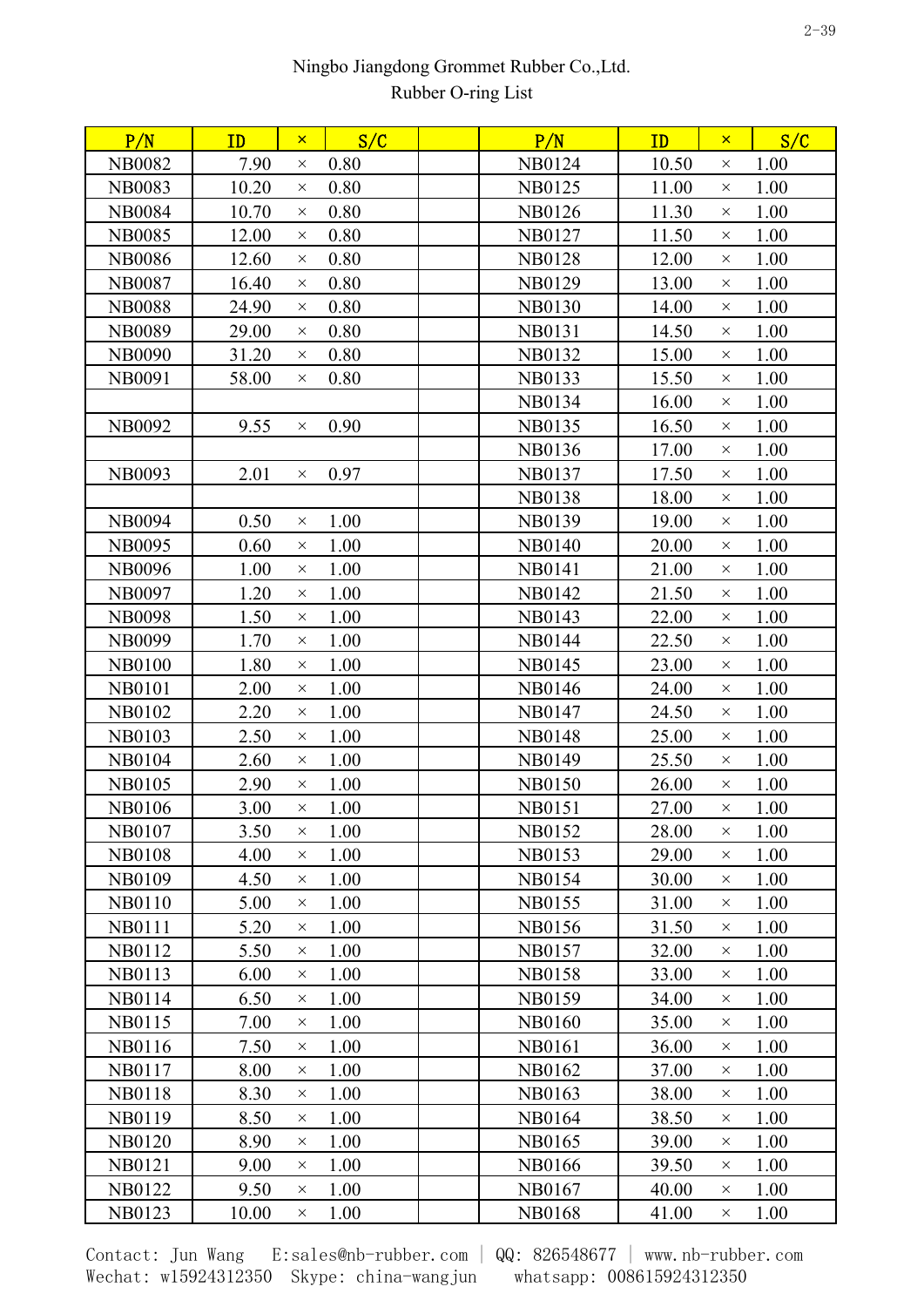| 1.20<br>42.00<br>1.00<br><b>NB0209</b><br>6.00<br><b>NB0169</b><br>$\times$<br>$\times$<br>1.00<br>1.20<br>43.00<br>NB0210<br>7.00<br><b>NB0170</b><br>$\times$<br>$\times$ |  |
|-----------------------------------------------------------------------------------------------------------------------------------------------------------------------------|--|
|                                                                                                                                                                             |  |
|                                                                                                                                                                             |  |
| 1.00<br>7.50<br>1.20<br><b>NB0171</b><br>44.00<br>NB0211<br>$\times$<br>$\times$                                                                                            |  |
| 1.00<br>1.20<br>NB0172<br>45.00<br>NB0212<br>8.00<br>$\times$<br>$\times$                                                                                                   |  |
| 1.00<br>9.00<br>1.20<br>NB0173<br>46.00<br>NB0213<br>$\times$<br>$\times$                                                                                                   |  |
| 1.00<br>1.20<br>47.00<br>NB0214<br>9.50<br>NB0174<br>$\times$<br>$\times$                                                                                                   |  |
| 1.00<br>1.20<br>NB0175<br>48.00<br>NB0215<br>10.00<br>$\times$<br>$\times$                                                                                                  |  |
| 1.00<br>1.20<br>NB0176<br>49.00<br>NB0216<br>11.00<br>$\times$<br>$\times$                                                                                                  |  |
| 1.20<br>50.00<br>1.00<br>12.00<br><b>NB0177</b><br>NB0217<br>$\times$<br>$\times$                                                                                           |  |
| 1.00<br>1.20<br><b>NB0178</b><br>51.00<br><b>NB0218</b><br>13.00<br>$\times$<br>$\times$                                                                                    |  |
| 1.00<br>1.20<br>NB0179<br>52.00<br>NB0219<br>14.80<br>$\times$<br>$\times$                                                                                                  |  |
| 1.20<br><b>NB0180</b><br>53.00<br>1.00<br><b>NB0220</b><br>15.80<br>$\times$<br>$\times$                                                                                    |  |
| 1.00<br>1.20<br><b>NB0181</b><br>54.00<br><b>NB0221</b><br>16.50<br>$\times$<br>$\times$                                                                                    |  |
| 1.20<br><b>NB0182</b><br>55.00<br>1.00<br><b>NB0222</b><br>16.80<br>$\times$<br>$\times$                                                                                    |  |
| 1.00<br>1.20<br><b>NB0183</b><br>56.00<br><b>NB0223</b><br>17.00<br>$\times$<br>$\times$                                                                                    |  |
| <b>NB0184</b><br>1.00<br>NB0224<br>17.80<br>1.20<br>57.00<br>$\times$<br>$\times$                                                                                           |  |
| 1.20<br><b>NB0185</b><br>58.00<br>1.00<br>19.00<br><b>NB0225</b><br>$\times$<br>$\times$                                                                                    |  |
| 1.00<br>23.80<br>1.20<br><b>NB0186</b><br>59.00<br><b>NB0226</b><br>$\times$<br>$\times$                                                                                    |  |
| <b>NB0187</b><br>60.00<br>1.00<br><b>NB0227</b><br>1.20<br>26.00<br>$\times$<br>$\times$                                                                                    |  |
| 1.00<br>1.20<br><b>NB0188</b><br>61.00<br><b>NB0228</b><br>37.00<br>$\times$<br>$\times$                                                                                    |  |
| 1.00<br>1.20<br><b>NB0189</b><br>82.00<br><b>NB0229</b><br>43.50<br>$\times$<br>$\times$                                                                                    |  |
| 1.00<br><b>NB0230</b><br>54.00<br>1.20<br><b>NB0190</b><br>90.00<br>$\times$<br>$\times$                                                                                    |  |
| 1.20<br><b>NB0231</b><br>56.00<br>$\times$                                                                                                                                  |  |
| 1.02<br><b>NB0191</b><br>0.74<br>$\times$                                                                                                                                   |  |
| NB0232<br>3.86<br>1.24<br>1.78<br>1.02<br>NB0192<br>$\times$<br>$\times$                                                                                                    |  |
| <b>NB0193</b><br>3.20<br>1.02<br>NB0233<br>1.24<br>12.90<br>$\times$<br>$\times$                                                                                            |  |
| 1.02<br><b>NB0194</b><br>4.57<br>$\times$                                                                                                                                   |  |
| NB0234<br>10.75<br>1.25<br>$\times$                                                                                                                                         |  |
| NB0235<br>16.00<br>$\times$ 1.25<br>NB0195<br>2.79<br>1.09<br>$\times$                                                                                                      |  |
|                                                                                                                                                                             |  |
| <b>NB0196</b><br>77.16<br>1.12<br>NB0236<br>1.07<br>1.27<br>$\times$<br>$\times$                                                                                            |  |
| 8.38<br>1.27<br>NB0237<br>$\times$                                                                                                                                          |  |
| <b>NB0197</b><br>1.19<br>2.29<br>28.55<br>1.27<br><b>NB0238</b><br>$\times$<br>$\times$                                                                                     |  |
| NB0239<br>29.82<br>1.27<br>$\times$                                                                                                                                         |  |
| <b>NB0198</b><br>2.10<br>1.20<br><b>NB0240</b><br>33.43<br>1.27<br>$\times$<br>$\times$                                                                                     |  |
| 1.20<br>NB0199<br>2.50<br><b>NB0241</b><br>1.27<br>33.43<br>$\times$<br>$\times$                                                                                            |  |
| <b>NB0200</b><br>1.20<br>NB0242<br>1.27<br>2.60<br>34.67<br>$\times$<br>$\times$                                                                                            |  |
| <b>NB0201</b><br>2.80<br>1.20<br>NB0243<br>185.19<br>1.27<br>$\times$<br>$\times$                                                                                           |  |
| <b>NB0202</b><br>3.30<br>1.20<br><b>NB0244</b><br>185.19<br>1.27<br>$\times$<br>$\times$                                                                                    |  |
| 1.20<br><b>NB0203</b><br>3.50<br>$\times$                                                                                                                                   |  |
| 1.20<br><b>NB0245</b><br>1.50<br>1.30<br><b>NB0204</b><br>4.00<br>$\times$<br>$\times$                                                                                      |  |
| <b>NB0205</b><br>1.20<br>NB0246<br>2.00<br>1.30<br>4.20<br>$\times$<br>$\times$                                                                                             |  |
| 1.30<br><b>NB0206</b><br>4.50<br>1.20<br><b>NB0247</b><br>2.45<br>$\times$<br>$\times$                                                                                      |  |
| <b>NB0207</b><br>4.80<br>1.20<br><b>NB0248</b><br>1.30<br>2.60<br>$\times$<br>$\times$                                                                                      |  |
| <b>NB0208</b><br>1.20<br><b>NB0249</b><br>1.30<br>5.00<br>3.40<br>$\times$<br>$\times$                                                                                      |  |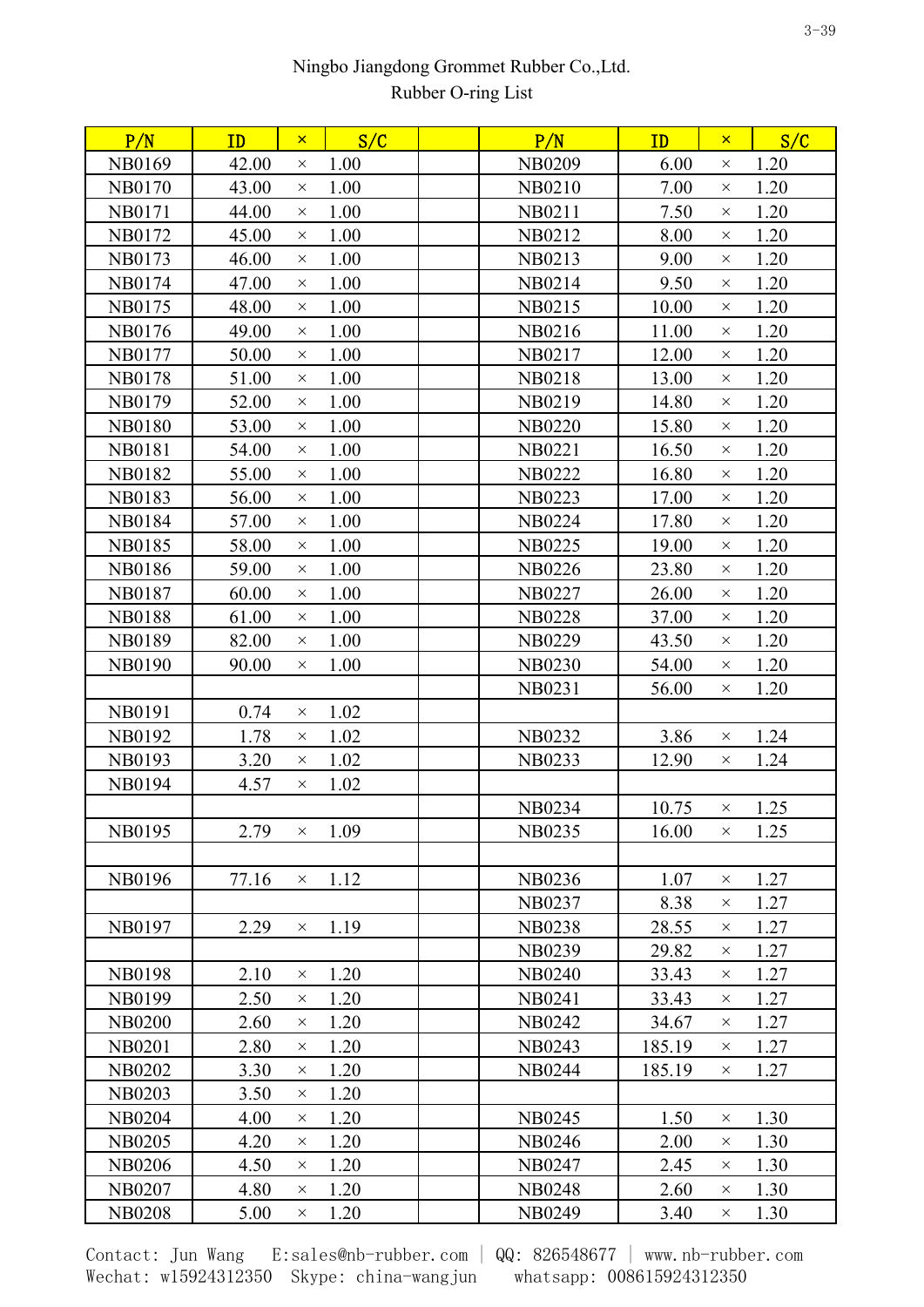| P/N           | ID    | $\pmb{\times}$ | S/C  | P/N           | ID    | $\pmb{\times}$ | S/C  |
|---------------|-------|----------------|------|---------------|-------|----------------|------|
| <b>NB0250</b> | 3.70  | $\times$       | 1.30 | NB0293        | 15.49 | $\times$       | 1.47 |
| <b>NB0251</b> | 3.90  | $\times$       | 1.30 |               |       |                |      |
| <b>NB0252</b> | 4.70  | $\times$       | 1.30 | <b>NB0294</b> | 1.00  | $\times$       | 1.50 |
| <b>NB0253</b> | 5.40  | $\times$       | 1.30 | NB0295        | 1.50  | $\times$       | 1.50 |
| <b>NB0254</b> | 6.00  | $\times$       | 1.30 | NB0296        | 2.00  | $\times$       | 1.50 |
| NB0255        | 6.40  | $\times$       | 1.30 | NB0297        | 2.50  | $\times$       | 1.50 |
| NB0256        | 7.30  | $\times$       | 1.30 | <b>NB0298</b> | 2.60  | $\times$       | 1.50 |
| <b>NB0257</b> | 8.00  | $\times$       | 1.30 | NB0299        | 3.00  | $\times$       | 1.50 |
| <b>NB0258</b> | 9.40  | $\times$       | 1.30 | <b>NB0300</b> | 3.50  | $\times$       | 1.50 |
| <b>NB0259</b> | 10.40 | $\times$       | 1.30 | <b>NB0301</b> | 4.00  | $\times$       | 1.50 |
| <b>NB0260</b> | 11.00 | $\times$       | 1.30 | <b>NB0302</b> | 4.50  | $\times$       | 1.50 |
| <b>NB0261</b> | 13.60 | $\times$       | 1.30 | <b>NB0303</b> | 5.00  | $\times$       | 1.50 |
| NB0262        | 13.89 | $\times$       | 1.30 | <b>NB0304</b> | 5.50  | $\times$       | 1.50 |
| <b>NB0263</b> | 14.00 | $\times$       | 1.30 | <b>NB0305</b> | 6.00  | $\times$       | 1.50 |
| <b>NB0264</b> | 15.20 | $\times$       | 1.30 | <b>NB0306</b> | 6.50  | $\times$       | 1.50 |
| NB0265        | 17.40 | $\times$       | 1.30 | <b>NB0307</b> | 7.00  | $\times$       | 1.50 |
| <b>NB0266</b> | 24.00 | $\times$       | 1.30 | <b>NB0308</b> | 7.50  | X              | 1.50 |
| NB0267        | 29.40 | $\times$       | 1.30 | <b>NB0309</b> | 8.00  | $\times$       | 1.50 |
| <b>NB0268</b> | 36.40 | $\times$       | 1.30 | NB0310        | 8.20  | $\times$       | 1.50 |
| <b>NB0269</b> | 37.40 | $\times$       | 1.30 | <b>NB0311</b> | 8.50  | $\times$       | 1.50 |
|               |       |                |      | NB0312        | 9.00  | $\times$       | 1.50 |
| <b>NB0270</b> | 1.20  | $\times$       | 1.40 | NB0313        | 9.50  | $\times$       | 1.50 |
| <b>NB0271</b> | 1.80  | $\times$       | 1.40 | NB0314        | 10.00 | $\times$       | 1.50 |
| NB0272        | 2.17  | $\times$       | 1.40 | NB0315        | 10.50 | $\times$       | 1.50 |
| NB0273        | 2.50  | $\times$       | 1.40 | NB0316        | 10.70 | $\times$       | 1.50 |
| NB0274        | 3.20  | $\times$       | 1.40 | NB0317        | 11.00 | $\times$       | 1.50 |
| NB0275        | 4.20  | $\times$       | 1.40 | <b>NB0318</b> | 11.50 | $\times$       | 1.50 |
| NB0276        | 5.70  | $\times$       | 1.40 | NB0319        | 12.00 | $\times$       | 1.50 |
| NB0277        | 6.00  | $\times$       | 1.40 | <b>NB0320</b> | 12.50 | $\times$       | 1.50 |
| <b>NB0278</b> | 6.70  | $\times$       | 1.40 | <b>NB0321</b> | 13.00 | $\times$       | 1.50 |
| NB0279        | 7.80  | $\times$       | 1.40 | <b>NB0322</b> | 13.50 | $\times$       | 1.50 |
| <b>NB0280</b> | 8.00  | $\times$       | 1.40 | <b>NB0323</b> | 14.00 | $\times$       | 1.50 |
| <b>NB0281</b> | 9.00  | $\times$       | 1.40 | NB0324        | 14.50 | $\times$       | 1.50 |
| <b>NB0282</b> | 9.70  | $\times$       | 1.40 | <b>NB0325</b> | 15.00 | $\times$       | 1.50 |
| <b>NB0283</b> | 10.00 | $\times$       | 1.40 | NB0326        | 15.50 | $\times$       | 1.50 |
| <b>NB0284</b> | 10.40 | $\times$       | 1.40 | <b>NB0327</b> | 16.00 | $\times$       | 1.50 |
| <b>NB0285</b> | 17.00 | $\times$       | 1.40 | <b>NB0328</b> | 16.50 | $\times$       | 1.50 |
| <b>NB0286</b> | 30.10 | $\times$       | 1.40 | NB0329        | 17.00 | $\times$       | 1.50 |
| <b>NB0287</b> | 60.00 | $\times$       | 1.40 | <b>NB0330</b> | 17.50 | $\times$       | 1.50 |
| <b>NB0288</b> | 67.00 | $\times$       | 1.40 | <b>NB0331</b> | 18.00 | $\times$       | 1.50 |
| <b>NB0289</b> | 70.00 | $\times$       | 1.40 | NB0332        | 18.50 | $\times$       | 1.50 |
| <b>NB0290</b> | 71.40 | $\times$       | 1.40 | NB0333        | 19.00 | $\times$       | 1.50 |
| <b>NB0291</b> | 90.20 | $\times$       | 1.40 | NB0334        | 19.50 | $\times$       | 1.50 |
|               |       |                |      | <b>NB0335</b> | 20.00 | $\times$       | 1.50 |
| NB0292        | 4.70  | $\times$       | 1.42 | NB0336        | 20.50 | X              | 1.50 |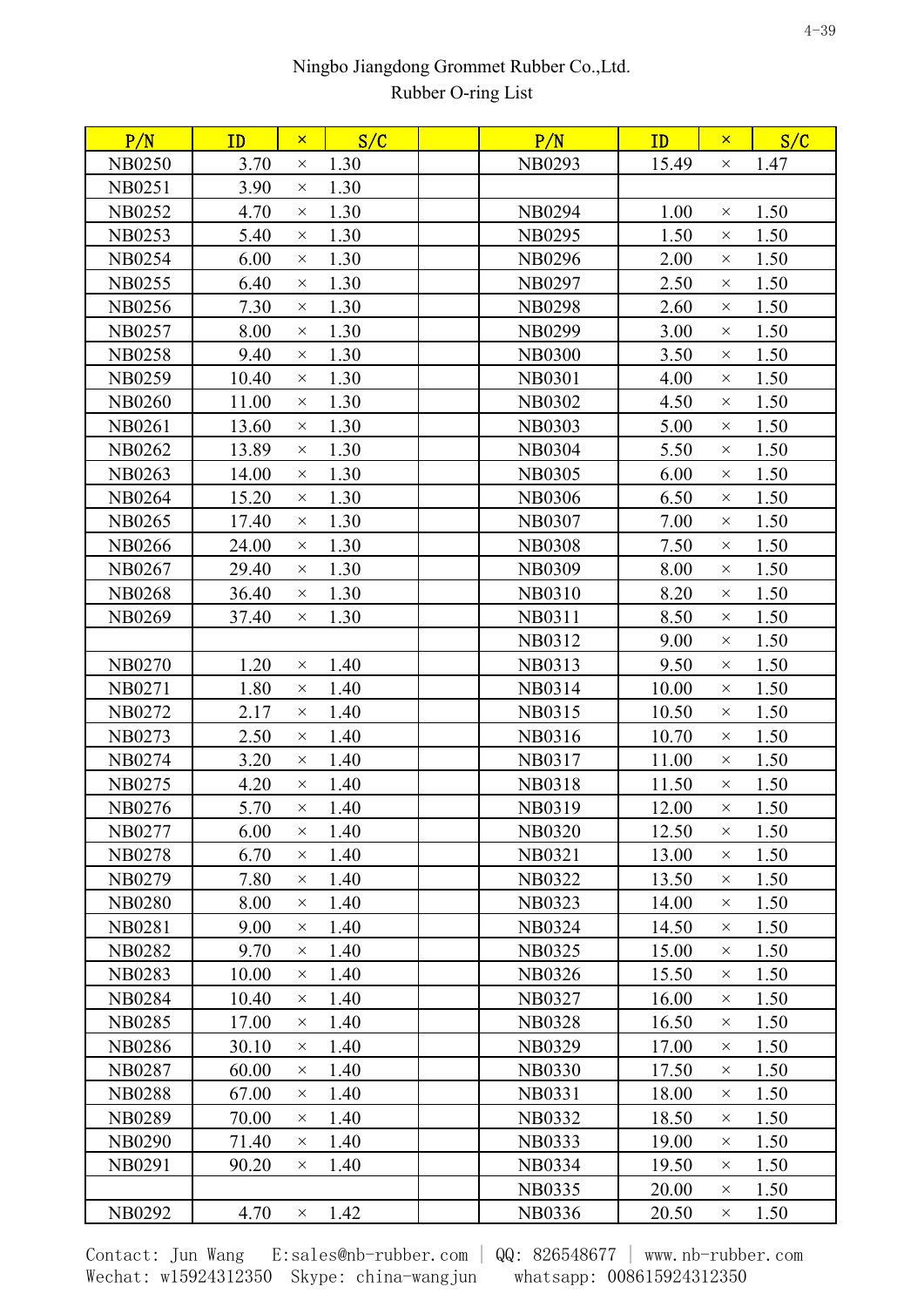| P/N           | ID    | $\mathsf{x}$ | S/C  | P/N           | ID     | $\mathsf{x}$ | S/C  |
|---------------|-------|--------------|------|---------------|--------|--------------|------|
| <b>NB0337</b> | 21.00 | $\times$     | 1.50 | <b>NB0382</b> | 59.00  | $\times$     | 1.50 |
| <b>NB0338</b> | 21.50 | $\times$     | 1.50 | <b>NB0383</b> | 60.00  | $\times$     | 1.50 |
| NB0339        | 22.00 | $\times$     | 1.50 | <b>NB0384</b> | 62.00  | $\times$     | 1.50 |
| <b>NB0340</b> | 22.50 | $\times$     | 1.50 | <b>NB0385</b> | 62.50  | $\times$     | 1.50 |
| <b>NB0341</b> | 23.00 | $\times$     | 1.50 | <b>NB0386</b> | 63.00  | $\times$     | 1.50 |
| <b>NB0342</b> | 23.50 | $\times$     | 1.50 | <b>NB0387</b> | 64.00  | $\times$     | 1.50 |
| <b>NB0343</b> | 24.00 | $\times$     | 1.50 | <b>NB0388</b> | 66.00  | $\times$     | 1.50 |
| <b>NB0344</b> | 24.50 | $\times$     | 1.50 | <b>NB0389</b> | 67.00  | $\times$     | 1.50 |
| <b>NB0345</b> | 25.00 | $\times$     | 1.50 | <b>NB0390</b> | 68.00  | $\times$     | 1.50 |
| <b>NB0346</b> | 26.00 | $\times$     | 1.50 | <b>NB0391</b> | 69.00  | $\times$     | 1.50 |
| <b>NB0347</b> | 26.50 | $\times$     | 1.50 | NB0392        | 70.00  | $\times$     | 1.50 |
| <b>NB0348</b> | 27.00 | $\times$     | 1.50 | <b>NB0393</b> | 71.00  | $\times$     | 1.50 |
| <b>NB0349</b> | 27.50 | $\times$     | 1.50 | <b>NB0394</b> | 71.50  | $\times$     | 1.50 |
| <b>NB0350</b> | 28.00 | $\times$     | 1.50 | <b>NB0395</b> | 72.00  | $\times$     | 1.50 |
| <b>NB0351</b> | 29.00 | $\times$     | 1.50 | NB0396        | 75.00  | $\times$     | 1.50 |
| NB0352        | 30.00 | $\times$     | 1.50 | <b>NB0397</b> | 78.00  | $\times$     | 1.50 |
| <b>NB0353</b> | 31.50 | $\times$     | 1.50 | <b>NB0398</b> | 80.00  | $\times$     | 1.50 |
| <b>NB0354</b> | 32.00 | $\times$     | 1.50 | NB0399        | 82.00  | $\times$     | 1.50 |
| <b>NB0355</b> | 33.00 | $\times$     | 1.50 | <b>NB0400</b> | 85.00  | $\times$     | 1.50 |
| <b>NB0356</b> | 33.50 | $\times$     | 1.50 | <b>NB0401</b> | 90.00  | $\times$     | 1.50 |
| <b>NB0357</b> | 34.00 | $\times$     | 1.50 | NB0402        | 94.00  | $\times$     | 1.50 |
| <b>NB0358</b> | 35.00 | $\times$     | 1.50 | NB0403        | 97.00  | $\times$     | 1.50 |
| <b>NB0359</b> | 36.00 | $\times$     | 1.50 | <b>NB0404</b> | 100.00 | $\times$     | 1.50 |
| <b>NB0360</b> | 36.50 | $\times$     | 1.50 |               |        |              |      |
| <b>NB0361</b> | 37.00 | $\times$     | 1.50 | <b>NB0405</b> | 1.42   | $\times$     | 1.52 |
| <b>NB0362</b> | 38.00 | $\times$     | 1.50 | <b>NB0406</b> | 1.78   | $\times$     | 1.52 |
| <b>NB0363</b> | 39.00 | $\times$     | 1.50 |               |        |              |      |
| <b>NB0364</b> | 39.50 | $\times$     | 1.50 | <b>NB0407</b> | 1.80   | $\times$     | 1.60 |
| <b>NB0365</b> | 40.00 | $\times$     | 1.50 | <b>NB0408</b> | 2.20   | $\times$     | 1.60 |
| <b>NB0366</b> | 41.00 | $\times$     | 1.50 | NB0409        | 2.30   | $\times$     | 1.60 |
| <b>NB0367</b> | 42.00 | $\times$     | 1.50 | NB0410        | 2.50   | $\times$     | 1.60 |
| <b>NB0368</b> | 43.00 | $\times$     | 1.50 | NB0411        | 2.57   | $\times$     | 1.60 |
| <b>NB0369</b> | 44.00 | $\times$     | 1.50 | NB0412        | 2.80   | $\times$     | 1.60 |
| <b>NB0370</b> | 45.00 | $\times$     | 1.50 | NB0413        | 2.90   | $\times$     | 1.60 |
| <b>NB0371</b> | 46.00 | $\times$     | 1.50 | NB0414        | 3.10   | $\times$     | 1.60 |
| NB0372        | 47.00 | $\times$     | 1.50 | NB0415        | 3.20   | $\times$     | 1.60 |
| NB0373        | 47.50 | $\times$     | 1.50 | NB0416        | 3.55   | $\times$     | 1.60 |
| NB0374        | 48.00 | $\times$     | 1.50 | NB0417        | 4.00   | $\times$     | 1.60 |
| NB0375        | 49.00 | $\times$     | 1.50 | <b>NB0418</b> | 4.70   | $\times$     | 1.60 |
| NB0376        | 50.00 | $\times$     | 1.50 | NB0419        | 4.80   | $\times$     | 1.60 |
| <b>NB0377</b> | 53.00 | $\times$     | 1.50 | <b>NB0420</b> | 5.10   | $\times$     | 1.60 |
| <b>NB0378</b> | 54.00 | $\times$     | 1.50 | <b>NB0421</b> | 5.80   | $\times$     | 1.60 |
| NB0379        | 55.00 | $\times$     | 1.50 | NB0422        | 6.30   | $\times$     | 1.60 |
| <b>NB0380</b> | 57.00 | $\times$     | 1.50 | NB0423        | 6.50   | $\times$     | 1.60 |
| <b>NB0381</b> | 58.00 | $\times$     | 1.50 | NB0424        | 6.80   | $\times$     | 1.60 |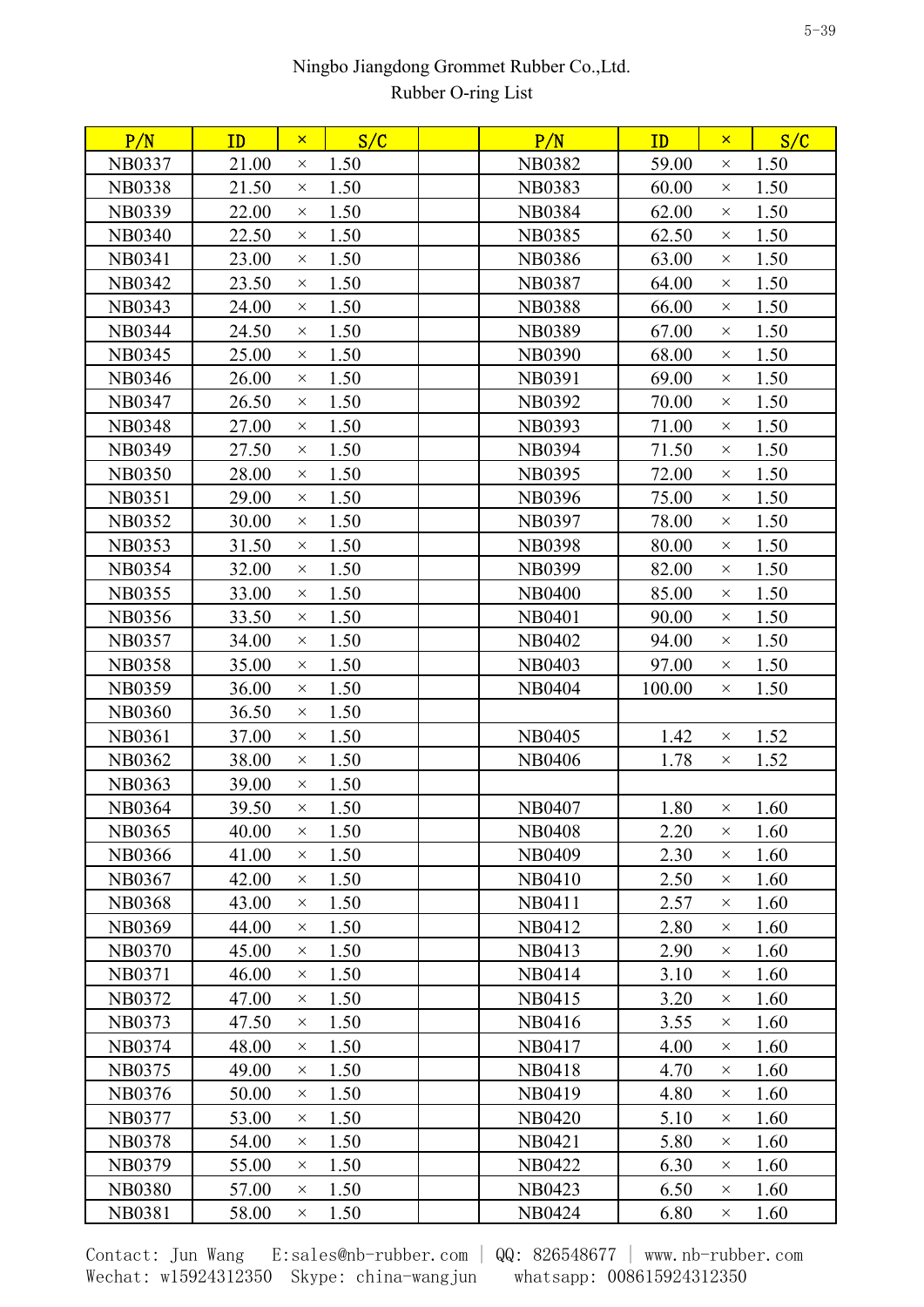| P/N           | ID     | $\mathsf{x}$ | S/C           | P/N           | ID    | $\mathsf{x}$ | S/C  |  |
|---------------|--------|--------------|---------------|---------------|-------|--------------|------|--|
| NB0425        | 7.00   | $\times$     | 1.60          | NB0466        | 6.35  | $\times$     | 1.78 |  |
| NB0426        | 7.10   | $\times$     | 1.60          | NB0467        | 6.75  | $\times$     | 1.78 |  |
| NB0427        | 7.60   | $\times$     | 1.60          | <b>NB0468</b> | 7.65  | $\times$     | 1.78 |  |
| <b>NB0428</b> | 8.00   | $\times$     | 1.60          | NB0469        | 7.80  | $\times$     | 1.78 |  |
| <b>NB0429</b> | 8.10   | $\times$     | 1.60          | <b>NB0470</b> | 7.95  | $\times$     | 1.78 |  |
| <b>NB0430</b> | 9.00   | $\times$     | 1.60          | NB0471        | 8.24  | X            | 1.78 |  |
| NB0431        | 9.50   | $\times$     | 1.60          | NB0472        | 8.73  | $\times$     | 1.78 |  |
| NB0432        | 10.10  | $\times$     | 1.60          | NB0473        | 9.25  | $\times$     | 1.78 |  |
| NB0433        | 10.80  | $\times$     | 1.60          | NB0474        | 9.75  | $\times$     | 1.78 |  |
| NB0434        | 11.60  | $\times$     | 1.60          | NB0475        | 10.82 | $\times$     | 1.78 |  |
| NB0435        | 11.90  | $\times$     | 1.60          | NB0476        | 11.10 | $\times$     | 1.78 |  |
| NB0436        | 12.00  | $\times$     | 1.60          | NB0477        | 11.20 | $\times$     | 1.78 |  |
| NB0437        | 13.20  | $\times$     | 1.60          | <b>NB0478</b> | 11.30 | $\times$     | 1.78 |  |
| <b>NB0438</b> | 15.80  | $\times$     | 1.60          | NB0479        | 11.80 | $\times$     | 1.78 |  |
| NB0439        | 17.10  | $\times$     | 1.60          | <b>NB0480</b> | 11.91 | $\times$     | 1.78 |  |
| <b>NB0440</b> | 19.00  | $\times$     | 1.60          | <b>NB0481</b> | 12.42 | $\times$     | 1.78 |  |
| <b>NB0441</b> | 25.00  | $\times$     | 1.60          | <b>NB0482</b> | 13.30 | $\times$     | 1.78 |  |
| <b>NB0442</b> | 27.10  | $\times$     | 1.60          | <b>NB0483</b> | 14.00 | $\times$     | 1.78 |  |
| NB0443        | 29.00  | $\times$     | 1.60          | <b>NB0484</b> | 14.80 | $\times$     | 1.78 |  |
| <b>NB0444</b> | 31.50  | $\times$     | 1.60          | NB0485        | 15.00 | $\times$     | 1.78 |  |
| NB0445        | 37.00  | $\times$     | 1.60          | <b>NB0486</b> | 15.60 | $\times$     | 1.78 |  |
| <b>NB0446</b> | 54.00  | $\times$     | 1.60          | <b>NB0487</b> | 16.67 | $\times$     | 1.78 |  |
| <b>NB0447</b> | 80.00  | $\times$     | 1.60          | <b>NB0488</b> | 17.17 | $\times$     | 1.78 |  |
| <b>NB0448</b> | 86.00  | $\times$     | 1.60          | <b>NB0489</b> | 17.70 | $\times$     | 1.78 |  |
|               |        |              |               | NB0490        | 18.77 | $\times$     | 1.78 |  |
| <b>NB0449</b> | 6.07   | $\times$     | 1.63          | NB0491        | 19.50 | $\times$     | 1.78 |  |
| <b>NB0450</b> | 97.79  | $\times$     | 1.63          | NB0492        | 20.35 | $\times$     | 1.78 |  |
|               |        |              |               | NB0493        | 21.95 | $\times$     | 1.78 |  |
| NB0451        | 16.00  |              | $\times$ 1.65 | <b>NB0494</b> | 23.52 | $\times$     | 1.78 |  |
|               |        |              |               | NB0495        | 24.09 | $\times$     | 1.78 |  |
| <b>NB0452</b> | 5.10   | $\times$     | 1.70          | NB0496        | 25.12 | X            | 1.78 |  |
| NB0453        | 32.00  | $\times$     | 1.70          | NB0497        | 26.70 | $\times$     | 1.78 |  |
| NB0454        | 160.00 | $\times$     | 1.70          | <b>NB0498</b> | 28.30 | $\times$     | 1.78 |  |
|               |        |              |               | NB0499        | 29.87 | $\times$     | 1.78 |  |
| NB0455        | 1.78   | $\times$     | 1.78          | <b>NB0500</b> | 31.47 | $\times$     | 1.78 |  |
| NB0456        | 2.57   | $\times$     | 1.78          | <b>NB0501</b> | 32.00 | $\times$     | 1.78 |  |
| <b>NB0457</b> | 2.90   | $\times$     | 1.78          | NB0502        | 33.05 | $\times$     | 1.78 |  |
| <b>NB0458</b> | 3.68   | $\times$     | 1.78          | <b>NB0503</b> | 34.65 | $\times$     | 1.78 |  |
| <b>NB0459</b> | 3.94   | $\times$     | 1.78          | <b>NB0504</b> | 36.00 | $\times$     | 1.78 |  |
| <b>NB0460</b> | 4.47   | $\times$     | 1.78          | <b>NB0505</b> | 36.27 | $\times$     | 1.78 |  |
| NB0461        | 4.76   | $\times$     | 1.78          | <b>NB0506</b> | 37.82 | $\times$     | 1.78 |  |
| NB0462        | 4.87   | $\times$     | 1.78          | <b>NB0507</b> | 41.00 | $\times$     | 1.78 |  |
| NB0463        | 5.12   | $\times$     | 1.78          | <b>NB0508</b> | 43.75 | $\times$     | 1.78 |  |
| NB0464        | 5.28   | $\times$     | 1.78          | <b>NB0509</b> | 44.17 | $\times$     | 1.78 |  |
| NB0465        | 6.07   | $\times$     | 1.78          | NB0510        | 47.35 | $\times$     | 1.78 |  |
|               |        |              |               |               |       |              |      |  |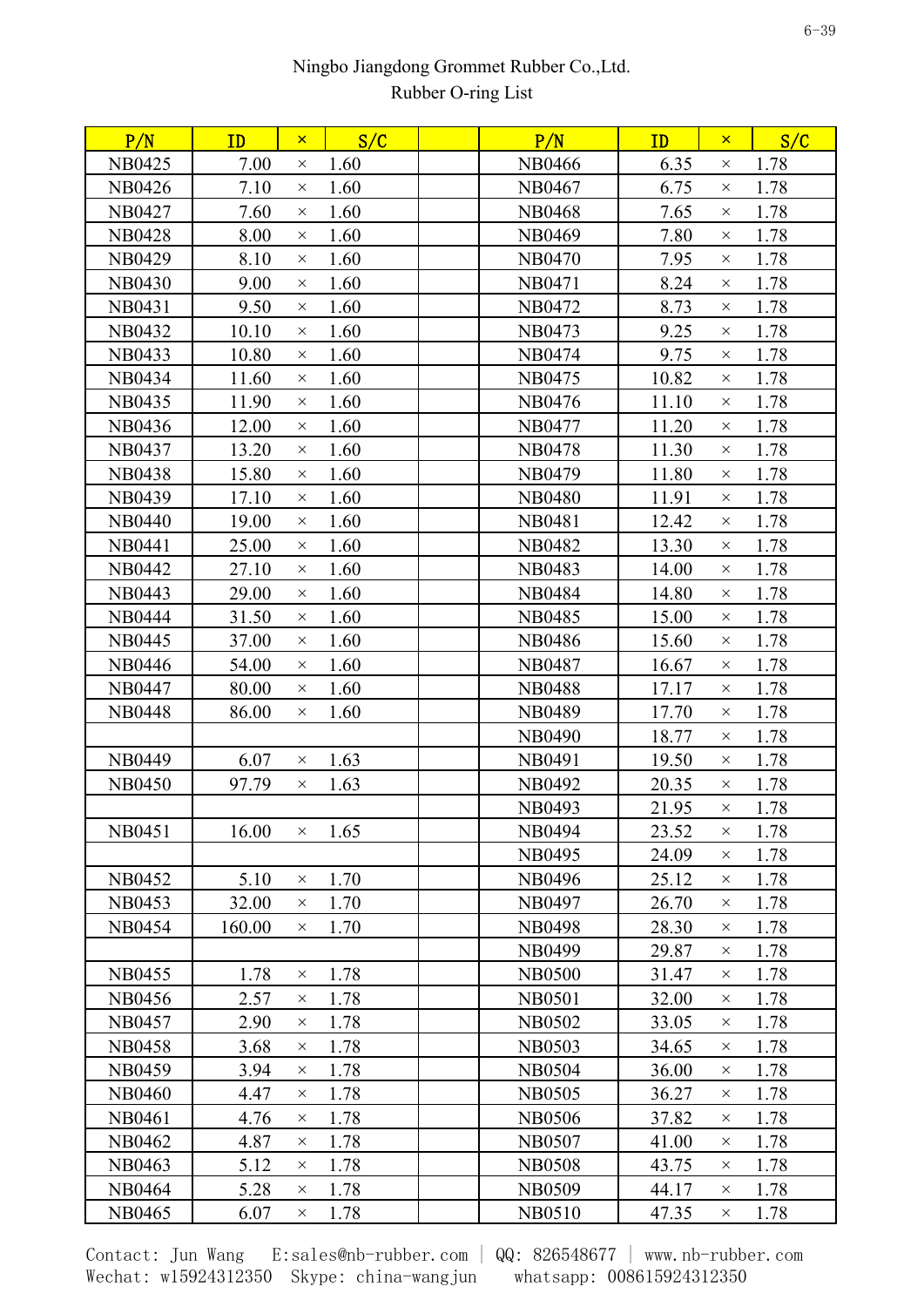| P/N           | ID     | $\mathsf{x}$ | S/C  | P/N           | ID    | $\mathsf{x}$ | S/C  |
|---------------|--------|--------------|------|---------------|-------|--------------|------|
| <b>NB0511</b> | 47.60  | $\times$     | 1.78 | <b>NB0555</b> | 2.24  | $\times$     | 1.80 |
| NB0512        | 50.52  | $\times$     | 1.78 | <b>NB0556</b> | 2.50  | $\times$     | 1.80 |
| NB0513        | 53.57  | $\times$     | 1.78 | <b>NB0557</b> | 2.70  | $\times$     | 1.80 |
| NB0514        | 53.70  | $\times$     | 1.78 | <b>NB0558</b> | 2.80  | $\times$     | 1.80 |
| NB0515        | 56.87  | $\times$     | 1.78 | <b>NB0559</b> | 2.90  | $\times$     | 1.80 |
| NB0516        | 60.05  | $\times$     | 1.78 | <b>NB0560</b> | 3.00  | $\times$     | 1.80 |
| NB0517        | 63.22  | $\times$     | 1.78 | <b>NB0561</b> | 3.10  | $\times$     | 1.80 |
| <b>NB0518</b> | 66.40  | $\times$     | 1.78 | NB0562        | 3.15  | $\times$     | 1.80 |
| NB0519        | 69.57  | $\times$     | 1.78 | <b>NB0563</b> | 3.30  | $\times$     | 1.80 |
| <b>NB0520</b> | 72.75  | $\times$     | 1.78 | <b>NB0564</b> | 3.50  | $\times$     | 1.80 |
| <b>NB0521</b> | 74.93  | $\times$     | 1.78 | <b>NB0565</b> | 3.55  | $\times$     | 1.80 |
| <b>NB0522</b> | 75.92  | $\times$     | 1.78 | <b>NB0566</b> | 3.75  | $\times$     | 1.80 |
| <b>NB0523</b> | 79.00  | $\times$     | 1.78 | <b>NB0567</b> | 4.00  | $\times$     | 1.80 |
| <b>NB0524</b> | 82.27  | $\times$     | 1.78 | <b>NB0568</b> | 4.20  | $\times$     | 1.80 |
| <b>NB0525</b> | 85.34  | $\times$     | 1.78 | <b>NB0569</b> | 4.30  | $\times$     | 1.80 |
| <b>NB0526</b> | 88.62  | $\times$     | 1.78 | <b>NB0570</b> | 4.50  | $\times$     | 1.80 |
| <b>NB0527</b> | 91.70  | $\times$     | 1.78 | <b>NB0571</b> | 4.87  | $\times$     | 1.80 |
| <b>NB0528</b> | 94.97  | $\times$     | 1.78 | <b>NB0572</b> | 5.00  | $\times$     | 1.80 |
| <b>NB0529</b> | 98.05  | $\times$     | 1.78 | <b>NB0573</b> | 5.15  | $\times$     | 1.80 |
| <b>NB0530</b> | 101.32 | $\times$     | 1.78 | NB0574        | 5.30  | $\times$     | 1.80 |
| <b>NB0531</b> | 104.40 | $\times$     | 1.78 | NB0575        | 5.50  | $\times$     | 1.80 |
| <b>NB0532</b> | 107.67 | $\times$     | 1.78 | NB0576        | 5.60  | $\times$     | 1.80 |
| <b>NB0533</b> | 110.74 | $\times$     | 1.78 | <b>NB0577</b> | 5.80  | $\times$     | 1.80 |
| NB0534        | 114.02 | $\times$     | 1.78 | <b>NB0578</b> | 6.00  | $\times$     | 1.80 |
| <b>NB0535</b> | 117.10 | $\times$     | 1.78 | NB0579        | 6.30  | $\times$     | 1.80 |
| <b>NB0536</b> | 120.37 | $\times$     | 1.78 | <b>NB0580</b> | 6.40  | $\times$     | 1.80 |
| <b>NB0537</b> | 126.72 | $\times$     | 1.78 | <b>NB0581</b> | 6.70  | $\times$     | 1.80 |
| <b>NB0538</b> | 129.40 | $\times$     | 1.78 | <b>NB0582</b> | 6.80  | $\times$     | 1.80 |
| <b>NB0539</b> | 133.07 | $\times$     | 1.78 | <b>NB0583</b> | 6.90  | $\times$     | 1.80 |
| <b>NB0540</b> | 135.76 | $\times$     | 1.78 | <b>NB0584</b> | 7.00  | $\times$     | 1.80 |
| <b>NB0541</b> | 138.94 | $\times$     | 1.78 | <b>NB0585</b> | 7.10  | $\times$     | 1.80 |
| <b>NB0542</b> | 142.11 | $\times$     | 1.78 | <b>NB0586</b> | 7.20  | $\times$     | 1.80 |
| <b>NB0543</b> | 145.29 | $\times$     | 1.78 | <b>NB0587</b> | 7.50  | $\times$     | 1.80 |
| <b>NB0544</b> | 148.46 | $\times$     | 1.78 | <b>NB0588</b> | 7.90  | $\times$     | 1.80 |
| <b>NB0545</b> | 151.64 | $\times$     | 1.78 | <b>NB0589</b> | 8.00  | $\times$     | 1.80 |
| NB0546        | 154.81 | $\times$     | 1.78 | <b>NB0590</b> | 8.20  | $\times$     | 1.80 |
| <b>NB0547</b> | 158.00 | $\times$     | 1.78 | <b>NB0591</b> | 8.30  | $\times$     | 1.80 |
| <b>NB0548</b> | 161.16 | $\times$     | 1.78 | NB0592        | 8.50  | $\times$     | 1.80 |
| <b>NB0549</b> | 164.34 | $\times$     | 1.78 | <b>NB0593</b> | 8.75  | $\times$     | 1.80 |
| <b>NB0550</b> | 167.51 | $\times$     | 1.78 | <b>NB0594</b> | 9.00  | $\times$     | 1.80 |
| NB0551        | 170.69 | $\times$     | 1.78 | <b>NB0595</b> | 9.50  | $\times$     | 1.80 |
| <b>NB0552</b> | 185.19 | $\times$     | 1.78 | <b>NB0596</b> | 9.60  | $\times$     | 1.80 |
|               |        |              |      | <b>NB0597</b> | 10.00 | $\times$     | 1.80 |
| <b>NB0553</b> | 1.80   | $\times$     | 1.80 | <b>NB0598</b> | 10.30 | $\times$     | 1.80 |
| <b>NB0554</b> | 2.00   | $\times$     | 1.80 | <b>NB0599</b> | 10.50 | X            | 1.80 |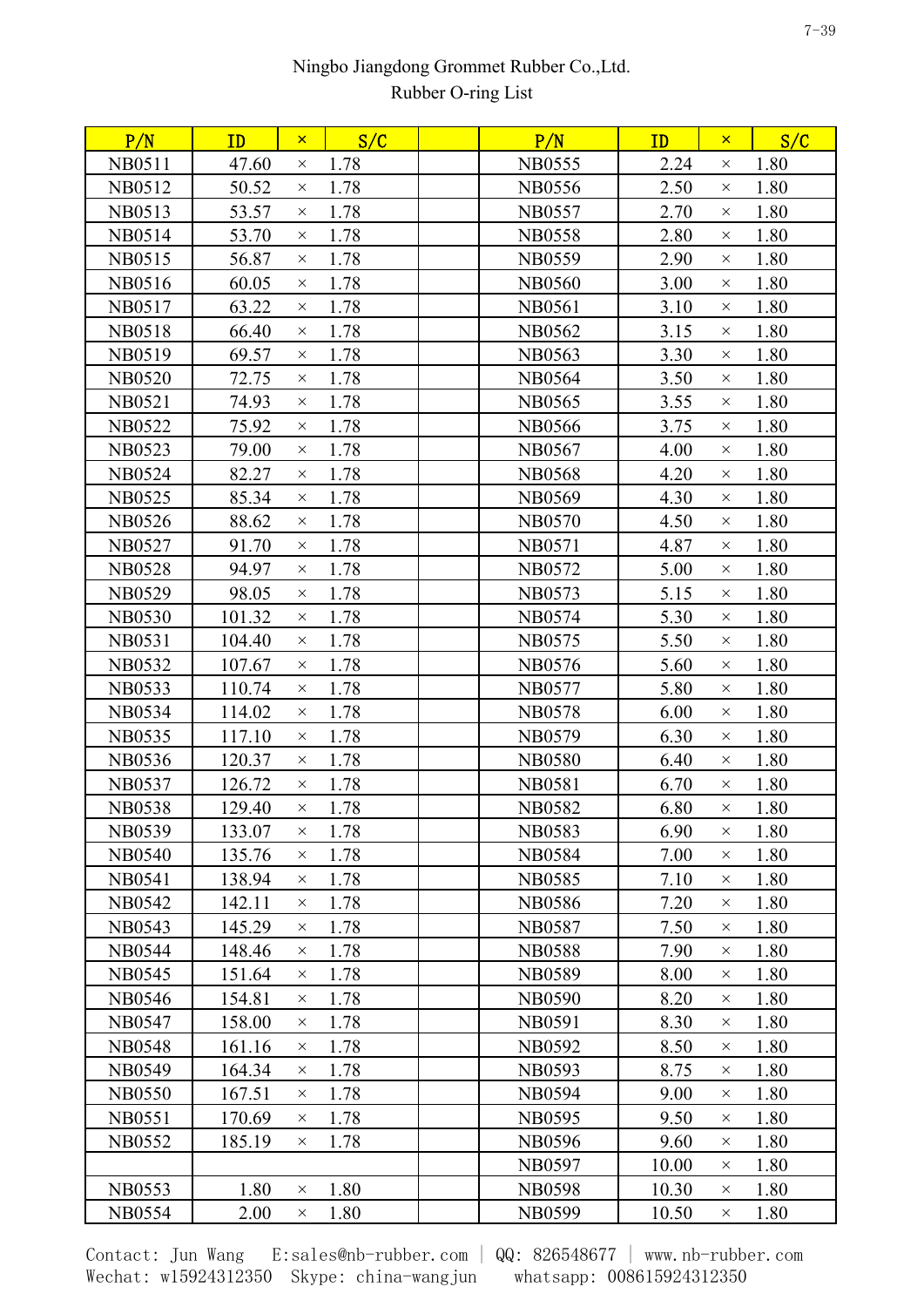| 10.60<br>1.80<br>1.80<br><b>NB0600</b><br>NB0645<br>31.00<br>$\times$<br>$\times$<br>1.80<br>1.80<br><b>NB0601</b><br>10.80<br>NB0646<br>31.50<br>$\times$<br>$\times$<br>11.00<br>1.80<br>32.00<br>1.80<br><b>NB0602</b><br>NB0647<br>$\times$<br>$\times$<br>1.80<br>1.80<br><b>NB0603</b><br>11.20<br><b>NB0648</b><br>32.50<br>$\times$<br>$\times$<br>11.30<br>1.80<br>1.80<br><b>NB0604</b><br>NB0649<br>33.50<br>$\times$<br>$\times$<br>1.80<br>1.80<br><b>NB0605</b><br>11.50<br>34.00<br>NB0650<br>$\times$<br>$\times$<br>11.80<br>1.80<br>1.80<br>NB0606<br>NB0651<br>34.50<br>$\times$<br>$\times$<br>1.80<br>1.80<br><b>NB0607</b><br>12.00<br>NB0652<br>35.00<br>$\times$<br>$\times$<br>1.80<br>1.80<br><b>NB0608</b><br>12.50<br><b>NB0653</b><br>35.50<br>$\times$<br>$\times$<br><b>NB0609</b><br>12.80<br>1.80<br>NB0654<br>36.00<br>1.80<br>$\times$<br>$\times$<br>1.80<br>1.80<br>NB0610<br>13.00<br>NB0655<br>36.50<br>$\times$<br>$\times$<br>1.80<br>1.80<br><b>NB0611</b><br>13.20<br>NB0656<br>37.50<br>$\times$<br>$\times$<br>1.80<br>1.80<br>NB0612<br>13.50<br>38.00<br>NB0657<br>$\times$<br>$\times$<br>NB0613<br>14.00<br>1.80<br><b>NB0658</b><br>38.70<br>1.80<br>$\times$<br>$\times$<br>1.80<br>1.80<br>NB0614<br>14.80<br>NB0659<br>40.00<br>$\times$<br>$\times$<br>1.80<br>NB0615<br>15.00<br><b>NB0660</b><br>40.40<br>1.80<br>$\times$<br>$\times$<br>1.80<br>1.80<br>NB0616<br>15.60<br><b>NB0661</b><br>41.20<br>$\times$<br>$\times$<br>1.80<br><b>NB0662</b><br>1.80<br>NB0617<br>16.00<br>42.00<br>$\times$<br>$\times$<br>1.80<br>1.80<br><b>NB0618</b><br>16.50<br><b>NB0663</b><br>42.50<br>$\times$<br>$\times$<br>1.80<br>1.80<br>NB0619<br>17.00<br>43.70<br><b>NB0664</b><br>$\times$<br>$\times$<br><b>NB0620</b><br>17.50<br>1.80<br><b>NB0665</b><br>44.00<br>1.80<br>$\times$<br>$\times$<br>18.00<br>1.80<br>1.80<br>NB0621<br><b>NB0666</b><br>45.00<br>$\times$<br>$\times$<br>NB0622<br>19.00<br>1.80<br>46.20<br>1.80<br>NB0667<br>$\times$<br>$\times$<br>1.80<br>1.80<br>NB0623<br>19.50<br><b>NB0668</b><br>47.00<br>$\times$<br>$\times$<br>1.80<br>19.90<br>47.50<br>1.80<br>NB0624<br><b>NB0669</b><br>$\times$<br>$\times$<br>1.80<br>1.80<br>20.00<br>NB0625<br>NB0670<br>48.00<br>$\times$<br>$\times$<br>1.80<br>1.80<br>NB0626<br>20.30<br><b>NB0671</b><br>48.70<br>$\times$<br>$\times$<br>NB0627<br>21.00<br>1.80<br>50.00<br>1.80<br>NB0672<br>$\times$<br>$\times$<br>21.20<br><b>NB0628</b><br>1.80<br>51.50<br>1.80<br>NB0673<br>$\times$<br>$\times$<br>NB0629<br>21.30<br>1.80<br>53.00<br>1.80<br>NB0674<br>$\times$<br>$\times$<br>21.70<br>1.80<br>55.00<br>1.80<br>NB0630<br>NB0675<br>$\times$<br>X<br>22.40<br>NB0631<br>1.80<br>NB0676<br>56.00<br>1.80<br>$\times$<br>$\times$<br>1.80<br>57.00<br>1.80<br>NB0632<br>23.00<br>NB0677<br>$\times$<br>$\times$<br>23.20<br>1.80<br>1.80<br>NB0633<br><b>NB0678</b><br>58.00<br>$\times$<br>$\times$<br>NB0634<br>1.80<br>NB0679<br>60.00<br>1.80<br>23.60<br>$\times$<br>$\times$<br>1.80<br>24.00<br><b>NB0680</b><br>61.50<br>1.80<br>NB0635<br>$\times$<br>$\times$<br>NB0636<br>1.80<br><b>NB0681</b><br>63.00<br>1.80<br>24.60<br>$\times$<br>$\times$<br>1.80<br>NB0637<br>25.00<br><b>NB0682</b><br>65.00<br>1.80<br>$\times$<br>$\times$<br><b>NB0638</b><br>25.60<br><b>NB0683</b><br>66.40<br>1.80<br>1.80<br>$\times$<br>$\times$<br>1.80<br>NB0639<br>25.80<br><b>NB0684</b><br>69.00<br>1.80<br>$\times$<br>$\times$<br><b>NB0640</b><br>1.80<br>NB0685<br>70.50<br>1.80<br>26.50<br>$\times$<br>$\times$<br><b>NB0641</b><br>1.80<br><b>NB0686</b><br>1.80<br>27.00<br>71.00<br>$\times$<br>$\times$<br>1.80<br>1.80<br>NB0642<br>28.00<br><b>NB0687</b><br>73.70<br>$\times$<br>$\times$<br>NB0643<br>29.00<br>1.80<br><b>NB0688</b><br>75.00<br>1.80<br>$\times$<br>$\times$ | P/N | ID | $\mathsf{x}$ | S/C | P/N | ID | $\mathsf{x}$ | S/C |  |
|-----------------------------------------------------------------------------------------------------------------------------------------------------------------------------------------------------------------------------------------------------------------------------------------------------------------------------------------------------------------------------------------------------------------------------------------------------------------------------------------------------------------------------------------------------------------------------------------------------------------------------------------------------------------------------------------------------------------------------------------------------------------------------------------------------------------------------------------------------------------------------------------------------------------------------------------------------------------------------------------------------------------------------------------------------------------------------------------------------------------------------------------------------------------------------------------------------------------------------------------------------------------------------------------------------------------------------------------------------------------------------------------------------------------------------------------------------------------------------------------------------------------------------------------------------------------------------------------------------------------------------------------------------------------------------------------------------------------------------------------------------------------------------------------------------------------------------------------------------------------------------------------------------------------------------------------------------------------------------------------------------------------------------------------------------------------------------------------------------------------------------------------------------------------------------------------------------------------------------------------------------------------------------------------------------------------------------------------------------------------------------------------------------------------------------------------------------------------------------------------------------------------------------------------------------------------------------------------------------------------------------------------------------------------------------------------------------------------------------------------------------------------------------------------------------------------------------------------------------------------------------------------------------------------------------------------------------------------------------------------------------------------------------------------------------------------------------------------------------------------------------------------------------------------------------------------------------------------------------------------------------------------------------------------------------------------------------------------------------------------------------------------------------------------------------------------------------------------------------------------------------------------------------------------------------------------------------------------------------------------------------------------------------------------------------------------------------------------------------------------------------------------------------------------------------------------------------------------|-----|----|--------------|-----|-----|----|--------------|-----|--|
|                                                                                                                                                                                                                                                                                                                                                                                                                                                                                                                                                                                                                                                                                                                                                                                                                                                                                                                                                                                                                                                                                                                                                                                                                                                                                                                                                                                                                                                                                                                                                                                                                                                                                                                                                                                                                                                                                                                                                                                                                                                                                                                                                                                                                                                                                                                                                                                                                                                                                                                                                                                                                                                                                                                                                                                                                                                                                                                                                                                                                                                                                                                                                                                                                                                                                                                                                                                                                                                                                                                                                                                                                                                                                                                                                                                                                                         |     |    |              |     |     |    |              |     |  |
|                                                                                                                                                                                                                                                                                                                                                                                                                                                                                                                                                                                                                                                                                                                                                                                                                                                                                                                                                                                                                                                                                                                                                                                                                                                                                                                                                                                                                                                                                                                                                                                                                                                                                                                                                                                                                                                                                                                                                                                                                                                                                                                                                                                                                                                                                                                                                                                                                                                                                                                                                                                                                                                                                                                                                                                                                                                                                                                                                                                                                                                                                                                                                                                                                                                                                                                                                                                                                                                                                                                                                                                                                                                                                                                                                                                                                                         |     |    |              |     |     |    |              |     |  |
|                                                                                                                                                                                                                                                                                                                                                                                                                                                                                                                                                                                                                                                                                                                                                                                                                                                                                                                                                                                                                                                                                                                                                                                                                                                                                                                                                                                                                                                                                                                                                                                                                                                                                                                                                                                                                                                                                                                                                                                                                                                                                                                                                                                                                                                                                                                                                                                                                                                                                                                                                                                                                                                                                                                                                                                                                                                                                                                                                                                                                                                                                                                                                                                                                                                                                                                                                                                                                                                                                                                                                                                                                                                                                                                                                                                                                                         |     |    |              |     |     |    |              |     |  |
|                                                                                                                                                                                                                                                                                                                                                                                                                                                                                                                                                                                                                                                                                                                                                                                                                                                                                                                                                                                                                                                                                                                                                                                                                                                                                                                                                                                                                                                                                                                                                                                                                                                                                                                                                                                                                                                                                                                                                                                                                                                                                                                                                                                                                                                                                                                                                                                                                                                                                                                                                                                                                                                                                                                                                                                                                                                                                                                                                                                                                                                                                                                                                                                                                                                                                                                                                                                                                                                                                                                                                                                                                                                                                                                                                                                                                                         |     |    |              |     |     |    |              |     |  |
|                                                                                                                                                                                                                                                                                                                                                                                                                                                                                                                                                                                                                                                                                                                                                                                                                                                                                                                                                                                                                                                                                                                                                                                                                                                                                                                                                                                                                                                                                                                                                                                                                                                                                                                                                                                                                                                                                                                                                                                                                                                                                                                                                                                                                                                                                                                                                                                                                                                                                                                                                                                                                                                                                                                                                                                                                                                                                                                                                                                                                                                                                                                                                                                                                                                                                                                                                                                                                                                                                                                                                                                                                                                                                                                                                                                                                                         |     |    |              |     |     |    |              |     |  |
|                                                                                                                                                                                                                                                                                                                                                                                                                                                                                                                                                                                                                                                                                                                                                                                                                                                                                                                                                                                                                                                                                                                                                                                                                                                                                                                                                                                                                                                                                                                                                                                                                                                                                                                                                                                                                                                                                                                                                                                                                                                                                                                                                                                                                                                                                                                                                                                                                                                                                                                                                                                                                                                                                                                                                                                                                                                                                                                                                                                                                                                                                                                                                                                                                                                                                                                                                                                                                                                                                                                                                                                                                                                                                                                                                                                                                                         |     |    |              |     |     |    |              |     |  |
|                                                                                                                                                                                                                                                                                                                                                                                                                                                                                                                                                                                                                                                                                                                                                                                                                                                                                                                                                                                                                                                                                                                                                                                                                                                                                                                                                                                                                                                                                                                                                                                                                                                                                                                                                                                                                                                                                                                                                                                                                                                                                                                                                                                                                                                                                                                                                                                                                                                                                                                                                                                                                                                                                                                                                                                                                                                                                                                                                                                                                                                                                                                                                                                                                                                                                                                                                                                                                                                                                                                                                                                                                                                                                                                                                                                                                                         |     |    |              |     |     |    |              |     |  |
|                                                                                                                                                                                                                                                                                                                                                                                                                                                                                                                                                                                                                                                                                                                                                                                                                                                                                                                                                                                                                                                                                                                                                                                                                                                                                                                                                                                                                                                                                                                                                                                                                                                                                                                                                                                                                                                                                                                                                                                                                                                                                                                                                                                                                                                                                                                                                                                                                                                                                                                                                                                                                                                                                                                                                                                                                                                                                                                                                                                                                                                                                                                                                                                                                                                                                                                                                                                                                                                                                                                                                                                                                                                                                                                                                                                                                                         |     |    |              |     |     |    |              |     |  |
|                                                                                                                                                                                                                                                                                                                                                                                                                                                                                                                                                                                                                                                                                                                                                                                                                                                                                                                                                                                                                                                                                                                                                                                                                                                                                                                                                                                                                                                                                                                                                                                                                                                                                                                                                                                                                                                                                                                                                                                                                                                                                                                                                                                                                                                                                                                                                                                                                                                                                                                                                                                                                                                                                                                                                                                                                                                                                                                                                                                                                                                                                                                                                                                                                                                                                                                                                                                                                                                                                                                                                                                                                                                                                                                                                                                                                                         |     |    |              |     |     |    |              |     |  |
|                                                                                                                                                                                                                                                                                                                                                                                                                                                                                                                                                                                                                                                                                                                                                                                                                                                                                                                                                                                                                                                                                                                                                                                                                                                                                                                                                                                                                                                                                                                                                                                                                                                                                                                                                                                                                                                                                                                                                                                                                                                                                                                                                                                                                                                                                                                                                                                                                                                                                                                                                                                                                                                                                                                                                                                                                                                                                                                                                                                                                                                                                                                                                                                                                                                                                                                                                                                                                                                                                                                                                                                                                                                                                                                                                                                                                                         |     |    |              |     |     |    |              |     |  |
|                                                                                                                                                                                                                                                                                                                                                                                                                                                                                                                                                                                                                                                                                                                                                                                                                                                                                                                                                                                                                                                                                                                                                                                                                                                                                                                                                                                                                                                                                                                                                                                                                                                                                                                                                                                                                                                                                                                                                                                                                                                                                                                                                                                                                                                                                                                                                                                                                                                                                                                                                                                                                                                                                                                                                                                                                                                                                                                                                                                                                                                                                                                                                                                                                                                                                                                                                                                                                                                                                                                                                                                                                                                                                                                                                                                                                                         |     |    |              |     |     |    |              |     |  |
|                                                                                                                                                                                                                                                                                                                                                                                                                                                                                                                                                                                                                                                                                                                                                                                                                                                                                                                                                                                                                                                                                                                                                                                                                                                                                                                                                                                                                                                                                                                                                                                                                                                                                                                                                                                                                                                                                                                                                                                                                                                                                                                                                                                                                                                                                                                                                                                                                                                                                                                                                                                                                                                                                                                                                                                                                                                                                                                                                                                                                                                                                                                                                                                                                                                                                                                                                                                                                                                                                                                                                                                                                                                                                                                                                                                                                                         |     |    |              |     |     |    |              |     |  |
|                                                                                                                                                                                                                                                                                                                                                                                                                                                                                                                                                                                                                                                                                                                                                                                                                                                                                                                                                                                                                                                                                                                                                                                                                                                                                                                                                                                                                                                                                                                                                                                                                                                                                                                                                                                                                                                                                                                                                                                                                                                                                                                                                                                                                                                                                                                                                                                                                                                                                                                                                                                                                                                                                                                                                                                                                                                                                                                                                                                                                                                                                                                                                                                                                                                                                                                                                                                                                                                                                                                                                                                                                                                                                                                                                                                                                                         |     |    |              |     |     |    |              |     |  |
|                                                                                                                                                                                                                                                                                                                                                                                                                                                                                                                                                                                                                                                                                                                                                                                                                                                                                                                                                                                                                                                                                                                                                                                                                                                                                                                                                                                                                                                                                                                                                                                                                                                                                                                                                                                                                                                                                                                                                                                                                                                                                                                                                                                                                                                                                                                                                                                                                                                                                                                                                                                                                                                                                                                                                                                                                                                                                                                                                                                                                                                                                                                                                                                                                                                                                                                                                                                                                                                                                                                                                                                                                                                                                                                                                                                                                                         |     |    |              |     |     |    |              |     |  |
|                                                                                                                                                                                                                                                                                                                                                                                                                                                                                                                                                                                                                                                                                                                                                                                                                                                                                                                                                                                                                                                                                                                                                                                                                                                                                                                                                                                                                                                                                                                                                                                                                                                                                                                                                                                                                                                                                                                                                                                                                                                                                                                                                                                                                                                                                                                                                                                                                                                                                                                                                                                                                                                                                                                                                                                                                                                                                                                                                                                                                                                                                                                                                                                                                                                                                                                                                                                                                                                                                                                                                                                                                                                                                                                                                                                                                                         |     |    |              |     |     |    |              |     |  |
|                                                                                                                                                                                                                                                                                                                                                                                                                                                                                                                                                                                                                                                                                                                                                                                                                                                                                                                                                                                                                                                                                                                                                                                                                                                                                                                                                                                                                                                                                                                                                                                                                                                                                                                                                                                                                                                                                                                                                                                                                                                                                                                                                                                                                                                                                                                                                                                                                                                                                                                                                                                                                                                                                                                                                                                                                                                                                                                                                                                                                                                                                                                                                                                                                                                                                                                                                                                                                                                                                                                                                                                                                                                                                                                                                                                                                                         |     |    |              |     |     |    |              |     |  |
|                                                                                                                                                                                                                                                                                                                                                                                                                                                                                                                                                                                                                                                                                                                                                                                                                                                                                                                                                                                                                                                                                                                                                                                                                                                                                                                                                                                                                                                                                                                                                                                                                                                                                                                                                                                                                                                                                                                                                                                                                                                                                                                                                                                                                                                                                                                                                                                                                                                                                                                                                                                                                                                                                                                                                                                                                                                                                                                                                                                                                                                                                                                                                                                                                                                                                                                                                                                                                                                                                                                                                                                                                                                                                                                                                                                                                                         |     |    |              |     |     |    |              |     |  |
|                                                                                                                                                                                                                                                                                                                                                                                                                                                                                                                                                                                                                                                                                                                                                                                                                                                                                                                                                                                                                                                                                                                                                                                                                                                                                                                                                                                                                                                                                                                                                                                                                                                                                                                                                                                                                                                                                                                                                                                                                                                                                                                                                                                                                                                                                                                                                                                                                                                                                                                                                                                                                                                                                                                                                                                                                                                                                                                                                                                                                                                                                                                                                                                                                                                                                                                                                                                                                                                                                                                                                                                                                                                                                                                                                                                                                                         |     |    |              |     |     |    |              |     |  |
|                                                                                                                                                                                                                                                                                                                                                                                                                                                                                                                                                                                                                                                                                                                                                                                                                                                                                                                                                                                                                                                                                                                                                                                                                                                                                                                                                                                                                                                                                                                                                                                                                                                                                                                                                                                                                                                                                                                                                                                                                                                                                                                                                                                                                                                                                                                                                                                                                                                                                                                                                                                                                                                                                                                                                                                                                                                                                                                                                                                                                                                                                                                                                                                                                                                                                                                                                                                                                                                                                                                                                                                                                                                                                                                                                                                                                                         |     |    |              |     |     |    |              |     |  |
|                                                                                                                                                                                                                                                                                                                                                                                                                                                                                                                                                                                                                                                                                                                                                                                                                                                                                                                                                                                                                                                                                                                                                                                                                                                                                                                                                                                                                                                                                                                                                                                                                                                                                                                                                                                                                                                                                                                                                                                                                                                                                                                                                                                                                                                                                                                                                                                                                                                                                                                                                                                                                                                                                                                                                                                                                                                                                                                                                                                                                                                                                                                                                                                                                                                                                                                                                                                                                                                                                                                                                                                                                                                                                                                                                                                                                                         |     |    |              |     |     |    |              |     |  |
|                                                                                                                                                                                                                                                                                                                                                                                                                                                                                                                                                                                                                                                                                                                                                                                                                                                                                                                                                                                                                                                                                                                                                                                                                                                                                                                                                                                                                                                                                                                                                                                                                                                                                                                                                                                                                                                                                                                                                                                                                                                                                                                                                                                                                                                                                                                                                                                                                                                                                                                                                                                                                                                                                                                                                                                                                                                                                                                                                                                                                                                                                                                                                                                                                                                                                                                                                                                                                                                                                                                                                                                                                                                                                                                                                                                                                                         |     |    |              |     |     |    |              |     |  |
|                                                                                                                                                                                                                                                                                                                                                                                                                                                                                                                                                                                                                                                                                                                                                                                                                                                                                                                                                                                                                                                                                                                                                                                                                                                                                                                                                                                                                                                                                                                                                                                                                                                                                                                                                                                                                                                                                                                                                                                                                                                                                                                                                                                                                                                                                                                                                                                                                                                                                                                                                                                                                                                                                                                                                                                                                                                                                                                                                                                                                                                                                                                                                                                                                                                                                                                                                                                                                                                                                                                                                                                                                                                                                                                                                                                                                                         |     |    |              |     |     |    |              |     |  |
|                                                                                                                                                                                                                                                                                                                                                                                                                                                                                                                                                                                                                                                                                                                                                                                                                                                                                                                                                                                                                                                                                                                                                                                                                                                                                                                                                                                                                                                                                                                                                                                                                                                                                                                                                                                                                                                                                                                                                                                                                                                                                                                                                                                                                                                                                                                                                                                                                                                                                                                                                                                                                                                                                                                                                                                                                                                                                                                                                                                                                                                                                                                                                                                                                                                                                                                                                                                                                                                                                                                                                                                                                                                                                                                                                                                                                                         |     |    |              |     |     |    |              |     |  |
|                                                                                                                                                                                                                                                                                                                                                                                                                                                                                                                                                                                                                                                                                                                                                                                                                                                                                                                                                                                                                                                                                                                                                                                                                                                                                                                                                                                                                                                                                                                                                                                                                                                                                                                                                                                                                                                                                                                                                                                                                                                                                                                                                                                                                                                                                                                                                                                                                                                                                                                                                                                                                                                                                                                                                                                                                                                                                                                                                                                                                                                                                                                                                                                                                                                                                                                                                                                                                                                                                                                                                                                                                                                                                                                                                                                                                                         |     |    |              |     |     |    |              |     |  |
|                                                                                                                                                                                                                                                                                                                                                                                                                                                                                                                                                                                                                                                                                                                                                                                                                                                                                                                                                                                                                                                                                                                                                                                                                                                                                                                                                                                                                                                                                                                                                                                                                                                                                                                                                                                                                                                                                                                                                                                                                                                                                                                                                                                                                                                                                                                                                                                                                                                                                                                                                                                                                                                                                                                                                                                                                                                                                                                                                                                                                                                                                                                                                                                                                                                                                                                                                                                                                                                                                                                                                                                                                                                                                                                                                                                                                                         |     |    |              |     |     |    |              |     |  |
|                                                                                                                                                                                                                                                                                                                                                                                                                                                                                                                                                                                                                                                                                                                                                                                                                                                                                                                                                                                                                                                                                                                                                                                                                                                                                                                                                                                                                                                                                                                                                                                                                                                                                                                                                                                                                                                                                                                                                                                                                                                                                                                                                                                                                                                                                                                                                                                                                                                                                                                                                                                                                                                                                                                                                                                                                                                                                                                                                                                                                                                                                                                                                                                                                                                                                                                                                                                                                                                                                                                                                                                                                                                                                                                                                                                                                                         |     |    |              |     |     |    |              |     |  |
|                                                                                                                                                                                                                                                                                                                                                                                                                                                                                                                                                                                                                                                                                                                                                                                                                                                                                                                                                                                                                                                                                                                                                                                                                                                                                                                                                                                                                                                                                                                                                                                                                                                                                                                                                                                                                                                                                                                                                                                                                                                                                                                                                                                                                                                                                                                                                                                                                                                                                                                                                                                                                                                                                                                                                                                                                                                                                                                                                                                                                                                                                                                                                                                                                                                                                                                                                                                                                                                                                                                                                                                                                                                                                                                                                                                                                                         |     |    |              |     |     |    |              |     |  |
|                                                                                                                                                                                                                                                                                                                                                                                                                                                                                                                                                                                                                                                                                                                                                                                                                                                                                                                                                                                                                                                                                                                                                                                                                                                                                                                                                                                                                                                                                                                                                                                                                                                                                                                                                                                                                                                                                                                                                                                                                                                                                                                                                                                                                                                                                                                                                                                                                                                                                                                                                                                                                                                                                                                                                                                                                                                                                                                                                                                                                                                                                                                                                                                                                                                                                                                                                                                                                                                                                                                                                                                                                                                                                                                                                                                                                                         |     |    |              |     |     |    |              |     |  |
|                                                                                                                                                                                                                                                                                                                                                                                                                                                                                                                                                                                                                                                                                                                                                                                                                                                                                                                                                                                                                                                                                                                                                                                                                                                                                                                                                                                                                                                                                                                                                                                                                                                                                                                                                                                                                                                                                                                                                                                                                                                                                                                                                                                                                                                                                                                                                                                                                                                                                                                                                                                                                                                                                                                                                                                                                                                                                                                                                                                                                                                                                                                                                                                                                                                                                                                                                                                                                                                                                                                                                                                                                                                                                                                                                                                                                                         |     |    |              |     |     |    |              |     |  |
|                                                                                                                                                                                                                                                                                                                                                                                                                                                                                                                                                                                                                                                                                                                                                                                                                                                                                                                                                                                                                                                                                                                                                                                                                                                                                                                                                                                                                                                                                                                                                                                                                                                                                                                                                                                                                                                                                                                                                                                                                                                                                                                                                                                                                                                                                                                                                                                                                                                                                                                                                                                                                                                                                                                                                                                                                                                                                                                                                                                                                                                                                                                                                                                                                                                                                                                                                                                                                                                                                                                                                                                                                                                                                                                                                                                                                                         |     |    |              |     |     |    |              |     |  |
|                                                                                                                                                                                                                                                                                                                                                                                                                                                                                                                                                                                                                                                                                                                                                                                                                                                                                                                                                                                                                                                                                                                                                                                                                                                                                                                                                                                                                                                                                                                                                                                                                                                                                                                                                                                                                                                                                                                                                                                                                                                                                                                                                                                                                                                                                                                                                                                                                                                                                                                                                                                                                                                                                                                                                                                                                                                                                                                                                                                                                                                                                                                                                                                                                                                                                                                                                                                                                                                                                                                                                                                                                                                                                                                                                                                                                                         |     |    |              |     |     |    |              |     |  |
|                                                                                                                                                                                                                                                                                                                                                                                                                                                                                                                                                                                                                                                                                                                                                                                                                                                                                                                                                                                                                                                                                                                                                                                                                                                                                                                                                                                                                                                                                                                                                                                                                                                                                                                                                                                                                                                                                                                                                                                                                                                                                                                                                                                                                                                                                                                                                                                                                                                                                                                                                                                                                                                                                                                                                                                                                                                                                                                                                                                                                                                                                                                                                                                                                                                                                                                                                                                                                                                                                                                                                                                                                                                                                                                                                                                                                                         |     |    |              |     |     |    |              |     |  |
|                                                                                                                                                                                                                                                                                                                                                                                                                                                                                                                                                                                                                                                                                                                                                                                                                                                                                                                                                                                                                                                                                                                                                                                                                                                                                                                                                                                                                                                                                                                                                                                                                                                                                                                                                                                                                                                                                                                                                                                                                                                                                                                                                                                                                                                                                                                                                                                                                                                                                                                                                                                                                                                                                                                                                                                                                                                                                                                                                                                                                                                                                                                                                                                                                                                                                                                                                                                                                                                                                                                                                                                                                                                                                                                                                                                                                                         |     |    |              |     |     |    |              |     |  |
|                                                                                                                                                                                                                                                                                                                                                                                                                                                                                                                                                                                                                                                                                                                                                                                                                                                                                                                                                                                                                                                                                                                                                                                                                                                                                                                                                                                                                                                                                                                                                                                                                                                                                                                                                                                                                                                                                                                                                                                                                                                                                                                                                                                                                                                                                                                                                                                                                                                                                                                                                                                                                                                                                                                                                                                                                                                                                                                                                                                                                                                                                                                                                                                                                                                                                                                                                                                                                                                                                                                                                                                                                                                                                                                                                                                                                                         |     |    |              |     |     |    |              |     |  |
|                                                                                                                                                                                                                                                                                                                                                                                                                                                                                                                                                                                                                                                                                                                                                                                                                                                                                                                                                                                                                                                                                                                                                                                                                                                                                                                                                                                                                                                                                                                                                                                                                                                                                                                                                                                                                                                                                                                                                                                                                                                                                                                                                                                                                                                                                                                                                                                                                                                                                                                                                                                                                                                                                                                                                                                                                                                                                                                                                                                                                                                                                                                                                                                                                                                                                                                                                                                                                                                                                                                                                                                                                                                                                                                                                                                                                                         |     |    |              |     |     |    |              |     |  |
|                                                                                                                                                                                                                                                                                                                                                                                                                                                                                                                                                                                                                                                                                                                                                                                                                                                                                                                                                                                                                                                                                                                                                                                                                                                                                                                                                                                                                                                                                                                                                                                                                                                                                                                                                                                                                                                                                                                                                                                                                                                                                                                                                                                                                                                                                                                                                                                                                                                                                                                                                                                                                                                                                                                                                                                                                                                                                                                                                                                                                                                                                                                                                                                                                                                                                                                                                                                                                                                                                                                                                                                                                                                                                                                                                                                                                                         |     |    |              |     |     |    |              |     |  |
|                                                                                                                                                                                                                                                                                                                                                                                                                                                                                                                                                                                                                                                                                                                                                                                                                                                                                                                                                                                                                                                                                                                                                                                                                                                                                                                                                                                                                                                                                                                                                                                                                                                                                                                                                                                                                                                                                                                                                                                                                                                                                                                                                                                                                                                                                                                                                                                                                                                                                                                                                                                                                                                                                                                                                                                                                                                                                                                                                                                                                                                                                                                                                                                                                                                                                                                                                                                                                                                                                                                                                                                                                                                                                                                                                                                                                                         |     |    |              |     |     |    |              |     |  |
|                                                                                                                                                                                                                                                                                                                                                                                                                                                                                                                                                                                                                                                                                                                                                                                                                                                                                                                                                                                                                                                                                                                                                                                                                                                                                                                                                                                                                                                                                                                                                                                                                                                                                                                                                                                                                                                                                                                                                                                                                                                                                                                                                                                                                                                                                                                                                                                                                                                                                                                                                                                                                                                                                                                                                                                                                                                                                                                                                                                                                                                                                                                                                                                                                                                                                                                                                                                                                                                                                                                                                                                                                                                                                                                                                                                                                                         |     |    |              |     |     |    |              |     |  |
|                                                                                                                                                                                                                                                                                                                                                                                                                                                                                                                                                                                                                                                                                                                                                                                                                                                                                                                                                                                                                                                                                                                                                                                                                                                                                                                                                                                                                                                                                                                                                                                                                                                                                                                                                                                                                                                                                                                                                                                                                                                                                                                                                                                                                                                                                                                                                                                                                                                                                                                                                                                                                                                                                                                                                                                                                                                                                                                                                                                                                                                                                                                                                                                                                                                                                                                                                                                                                                                                                                                                                                                                                                                                                                                                                                                                                                         |     |    |              |     |     |    |              |     |  |
|                                                                                                                                                                                                                                                                                                                                                                                                                                                                                                                                                                                                                                                                                                                                                                                                                                                                                                                                                                                                                                                                                                                                                                                                                                                                                                                                                                                                                                                                                                                                                                                                                                                                                                                                                                                                                                                                                                                                                                                                                                                                                                                                                                                                                                                                                                                                                                                                                                                                                                                                                                                                                                                                                                                                                                                                                                                                                                                                                                                                                                                                                                                                                                                                                                                                                                                                                                                                                                                                                                                                                                                                                                                                                                                                                                                                                                         |     |    |              |     |     |    |              |     |  |
|                                                                                                                                                                                                                                                                                                                                                                                                                                                                                                                                                                                                                                                                                                                                                                                                                                                                                                                                                                                                                                                                                                                                                                                                                                                                                                                                                                                                                                                                                                                                                                                                                                                                                                                                                                                                                                                                                                                                                                                                                                                                                                                                                                                                                                                                                                                                                                                                                                                                                                                                                                                                                                                                                                                                                                                                                                                                                                                                                                                                                                                                                                                                                                                                                                                                                                                                                                                                                                                                                                                                                                                                                                                                                                                                                                                                                                         |     |    |              |     |     |    |              |     |  |
|                                                                                                                                                                                                                                                                                                                                                                                                                                                                                                                                                                                                                                                                                                                                                                                                                                                                                                                                                                                                                                                                                                                                                                                                                                                                                                                                                                                                                                                                                                                                                                                                                                                                                                                                                                                                                                                                                                                                                                                                                                                                                                                                                                                                                                                                                                                                                                                                                                                                                                                                                                                                                                                                                                                                                                                                                                                                                                                                                                                                                                                                                                                                                                                                                                                                                                                                                                                                                                                                                                                                                                                                                                                                                                                                                                                                                                         |     |    |              |     |     |    |              |     |  |
|                                                                                                                                                                                                                                                                                                                                                                                                                                                                                                                                                                                                                                                                                                                                                                                                                                                                                                                                                                                                                                                                                                                                                                                                                                                                                                                                                                                                                                                                                                                                                                                                                                                                                                                                                                                                                                                                                                                                                                                                                                                                                                                                                                                                                                                                                                                                                                                                                                                                                                                                                                                                                                                                                                                                                                                                                                                                                                                                                                                                                                                                                                                                                                                                                                                                                                                                                                                                                                                                                                                                                                                                                                                                                                                                                                                                                                         |     |    |              |     |     |    |              |     |  |
|                                                                                                                                                                                                                                                                                                                                                                                                                                                                                                                                                                                                                                                                                                                                                                                                                                                                                                                                                                                                                                                                                                                                                                                                                                                                                                                                                                                                                                                                                                                                                                                                                                                                                                                                                                                                                                                                                                                                                                                                                                                                                                                                                                                                                                                                                                                                                                                                                                                                                                                                                                                                                                                                                                                                                                                                                                                                                                                                                                                                                                                                                                                                                                                                                                                                                                                                                                                                                                                                                                                                                                                                                                                                                                                                                                                                                                         |     |    |              |     |     |    |              |     |  |
| 1.80<br>NB0644<br>30.00<br><b>NB0689</b><br>77.50<br>1.80<br>$\times$<br>X                                                                                                                                                                                                                                                                                                                                                                                                                                                                                                                                                                                                                                                                                                                                                                                                                                                                                                                                                                                                                                                                                                                                                                                                                                                                                                                                                                                                                                                                                                                                                                                                                                                                                                                                                                                                                                                                                                                                                                                                                                                                                                                                                                                                                                                                                                                                                                                                                                                                                                                                                                                                                                                                                                                                                                                                                                                                                                                                                                                                                                                                                                                                                                                                                                                                                                                                                                                                                                                                                                                                                                                                                                                                                                                                                              |     |    |              |     |     |    |              |     |  |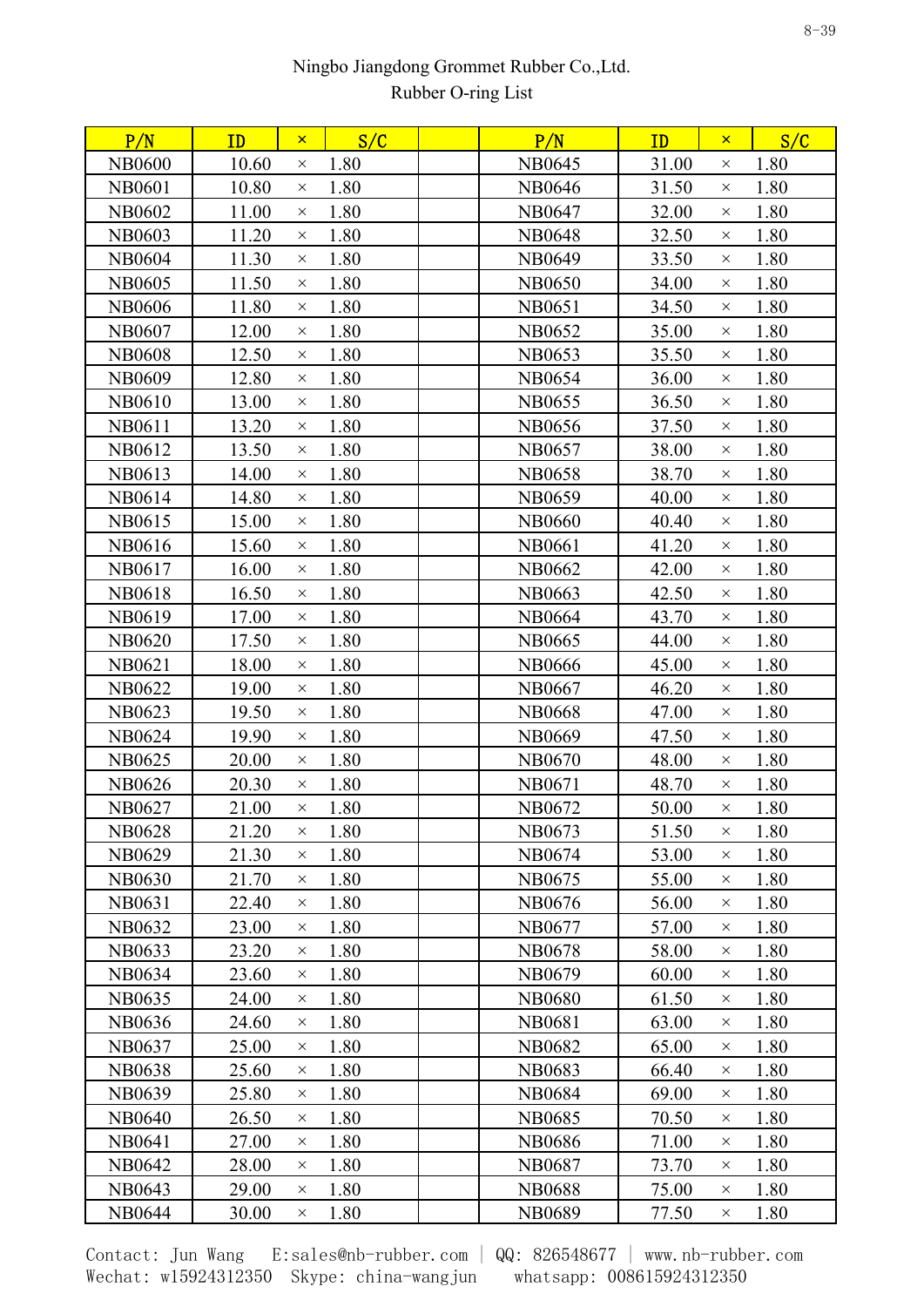| P/N           | ID     | $\mathsf{x}$ | S/C  | P/N           | ID    | $\mathsf{x}$ | S/C  |
|---------------|--------|--------------|------|---------------|-------|--------------|------|
| <b>NB0690</b> | 80.00  | $\times$     | 1.80 | NB0733        | 10.80 | $\times$     | 1.90 |
| NB0691        | 82.00  | $\times$     | 1.80 | NB0734        | 11.00 | $\times$     | 1.90 |
| NB0692        | 85.00  | $\times$     | 1.80 | NB0735        | 11.50 | $\times$     | 1.90 |
| NB0693        | 86.00  | $\times$     | 1.80 | NB0736        | 12.00 | $\times$     | 1.90 |
| NB0694        | 90.00  | $\times$     | 1.80 | NB0737        | 12.20 | $\times$     | 1.90 |
| NB0695        | 93.50  | $\times$     | 1.80 | <b>NB0738</b> | 12.50 | $\times$     | 1.90 |
| NB0696        | 95.00  | $\times$     | 1.80 | NB0739        | 13.00 | $\times$     | 1.90 |
| <b>NB0697</b> | 100.00 | $\times$     | 1.80 | <b>NB0740</b> | 13.20 | $\times$     | 1.90 |
| <b>NB0698</b> | 106.00 | $\times$     | 1.80 | <b>NB0741</b> | 13.80 | $\times$     | 1.90 |
| NB0699        | 109.20 | $\times$     | 1.80 | NB0742        | 14.20 | $\times$     | 1.90 |
| <b>NB0700</b> | 129.00 | $\times$     | 1.80 | <b>NB0743</b> | 14.80 | $\times$     | 1.90 |
| <b>NB0701</b> | 188.00 | $\times$     | 1.80 | <b>NB0744</b> | 15.00 | $\times$     | 1.90 |
|               |        |              |      | <b>NB0745</b> | 15.20 | $\times$     | 1.90 |
| NB0702        | 8.92   | $\times$     | 1.83 | NB0746        | 15.80 | $\times$     | 1.90 |
| <b>NB0703</b> | 10.52  | $\times$     | 1.83 | NB0747        | 16.00 | $\times$     | 1.90 |
|               |        |              |      | <b>NB0748</b> | 16.20 | $\times$     | 1.90 |
| <b>NB0704</b> | 1.20   | $\times$     | 1.90 | NB0749        | 16.80 | $\times$     | 1.90 |
| <b>NB0705</b> | 2.20   | $\times$     | 1.90 | <b>NB0750</b> | 17.20 | $\times$     | 1.90 |
| <b>NB0706</b> | 2.40   | $\times$     | 1.90 | <b>NB0751</b> | 17.80 | $\times$     | 1.90 |
| <b>NB0707</b> | 2.60   | $\times$     | 1.90 | NB0752        | 18.20 | $\times$     | 1.90 |
| <b>NB0708</b> | 2.80   | $\times$     | 1.90 | NB0753        | 18.80 | $\times$     | 1.90 |
| NB0709        | 2.90   | $\times$     | 1.90 | <b>NB0754</b> | 19.20 | $\times$     | 1.90 |
| NB0710        | 3.20   | $\times$     | 1.90 | NB0755        | 19.80 | $\times$     | 1.90 |
| <b>NB0711</b> | 3.40   | $\times$     | 1.90 | NB0756        | 20.00 | $\times$     | 1.90 |
| NB0712        | 3.50   | $\times$     | 1.90 | <b>NB0757</b> | 20.20 | $\times$     | 1.90 |
| NB0713        | 3.80   | $\times$     | 1.90 | <b>NB0758</b> | 21.20 | $\times$     | 1.90 |
| NB0714        | 4.20   | $\times$     | 1.90 | NB0759        | 22.20 | $\times$     | 1.90 |
| NB0715        | 4.80   | $\times$     | 1.90 | <b>NB0760</b> | 23.20 | $\times$     | 1.90 |
| NB0716        | 4.90   | $\times$     | 1.90 | <b>NB0761</b> | 24.20 | $\times$     | 1.90 |
| NB0717        | 5.00   | $\times$     | 1.90 | NB0762        | 24.70 | $\times$     | 1.90 |
| <b>NB0718</b> | 5.20   | $\times$     | 1.90 | NB0763        | 25.20 | $\times$     | 1.90 |
| NB0719        | 5.80   | $\times$     | 1.90 | <b>NB0764</b> | 26.20 | $\times$     | 1.90 |
| <b>NB0720</b> | 6.20   | $\times$     | 1.90 | NB0765        | 27.20 | $\times$     | 1.90 |
| <b>NB0721</b> | 6.40   | $\times$     | 1.90 | NB0766        | 27.70 | $\times$     | 1.90 |
| NB0722        | 6.80   | $\times$     | 1.90 | NB0767        | 28.00 | $\times$     | 1.90 |
| NB0723        | 7.20   | $\times$     | 1.90 | <b>NB0768</b> | 28.20 | $\times$     | 1.90 |
| NB0724        | 7.80   | $\times$     | 1.90 | NB0769        | 29.20 | $\times$     | 1.90 |
| NB0725        | 8.00   | $\times$     | 1.90 | <b>NB0770</b> | 29.70 | $\times$     | 1.90 |
| NB0726        | 8.20   | $\times$     | 1.90 | <b>NB0771</b> | 30.20 | $\times$     | 1.90 |
| NB0727        | 8.80   | $\times$     | 1.90 | NB0772        | 31.20 | $\times$     | 1.90 |
| <b>NB0728</b> | 9.00   | $\times$     | 1.90 | NB0773        | 32.20 | $\times$     | 1.90 |
| NB0729        | 9.20   | $\times$     | 1.90 | NB0774        | 33.20 | $\times$     | 1.90 |
| <b>NB0730</b> | 9.80   | $\times$     | 1.90 | NB0775        | 34.20 | $\times$     | 1.90 |
| NB0731        | 10.00  | $\times$     | 1.90 | NB0776        | 35.20 | $\times$     | 1.90 |
| NB0732        | 10.20  | $\times$     | 1.90 | <b>NB0777</b> | 36.20 | X            | 1.90 |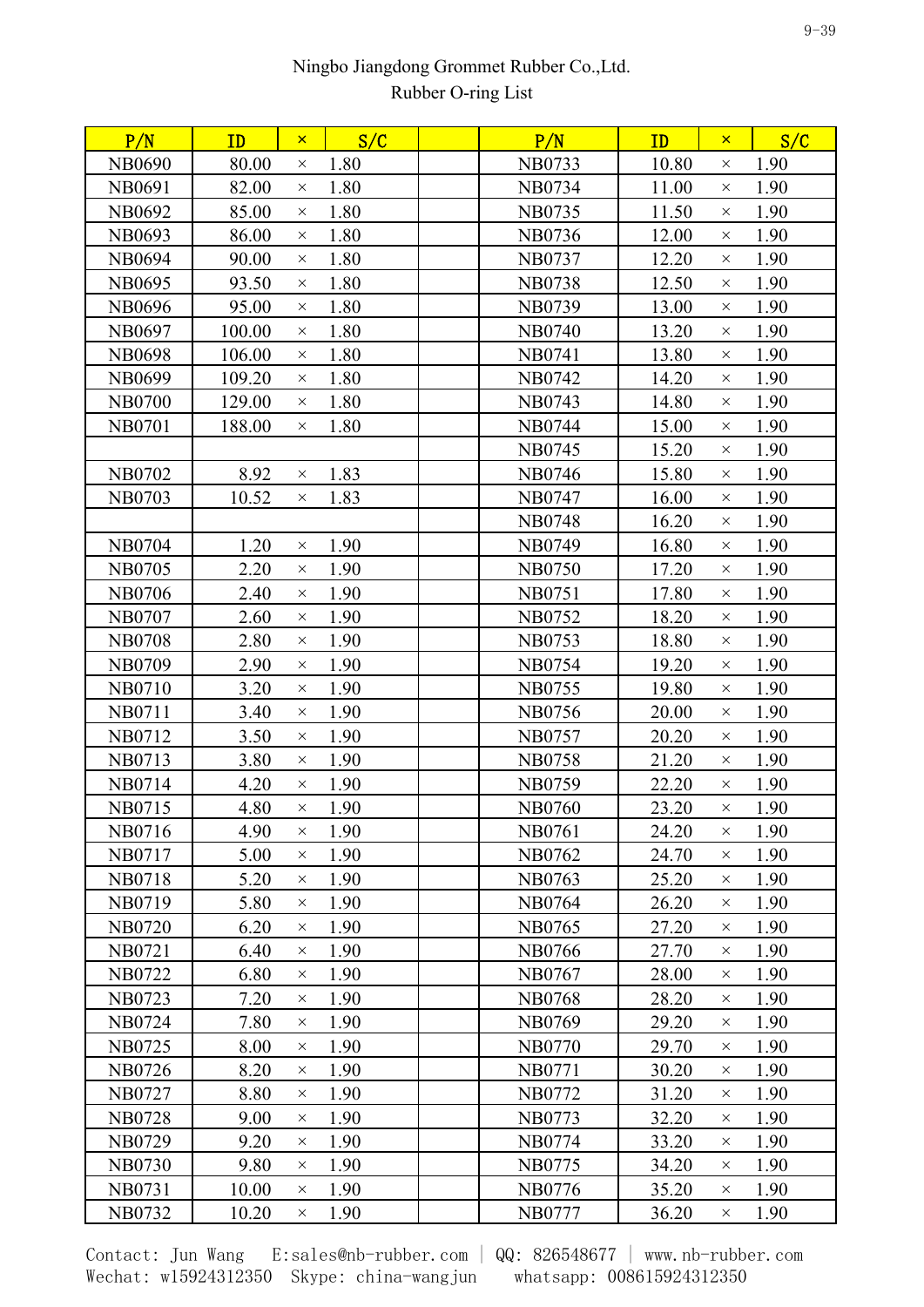| P/N           | ID     | $\mathsf{x}$ | S/C  | P/N           | ID    | $\mathsf{x}$ | S/C  |
|---------------|--------|--------------|------|---------------|-------|--------------|------|
| <b>NB0778</b> | 37.20  | $\times$     | 1.90 | <b>NB0822</b> | 13.90 | $\times$     | 2.00 |
| NB0779        | 38.20  | $\times$     | 1.90 | <b>NB0823</b> | 14.00 | $\times$     | 2.00 |
| <b>NB0780</b> | 39.50  | $\times$     | 1.90 | <b>NB0824</b> | 14.50 | $\times$     | 2.00 |
| <b>NB0781</b> | 40.00  | $\times$     | 1.90 | <b>NB0825</b> | 15.00 | $\times$     | 2.00 |
| NB0782        | 41.20  | $\times$     | 1.90 | <b>NB0826</b> | 15.50 | $\times$     | 2.00 |
| <b>NB0783</b> | 51.00  | $\times$     | 1.90 | <b>NB0827</b> | 16.00 | $\times$     | 2.00 |
| <b>NB0784</b> | 75.00  | $\times$     | 1.90 | <b>NB0828</b> | 16.50 | $\times$     | 2.00 |
| <b>NB0785</b> | 81.20  | $\times$     | 1.90 | <b>NB0829</b> | 17.00 | $\times$     | 2.00 |
| <b>NB0786</b> | 84.00  | $\times$     | 1.90 | <b>NB0830</b> | 17.17 | $\times$     | 2.00 |
| <b>NB0787</b> | 110.00 | $\times$     | 1.90 | <b>NB0831</b> | 17.50 | $\times$     | 2.00 |
| <b>NB0788</b> | 120.00 | $\times$     | 1.90 | <b>NB0832</b> | 18.00 | $\times$     | 2.00 |
|               |        |              |      | <b>NB0833</b> | 18.50 | $\times$     | 2.00 |
| NB0789        | 1.00   | $\times$     | 2.00 | <b>NB0834</b> | 19.00 | $\times$     | 2.00 |
| <b>NB0790</b> | 1.20   | $\times$     | 2.00 | <b>NB0835</b> | 19.50 | $\times$     | 2.00 |
| <b>NB0791</b> | 2.00   | $\times$     | 2.00 | <b>NB0836</b> | 20.00 | $\times$     | 2.00 |
| NB0792        | 2.10   | $\times$     | 2.00 | <b>NB0837</b> | 21.00 | $\times$     | 2.00 |
| <b>NB0793</b> | 2.50   | $\times$     | 2.00 | <b>NB0838</b> | 22.00 | $\times$     | 2.00 |
| <b>NB0794</b> | 3.00   | $\times$     | 2.00 | <b>NB0839</b> | 23.00 | $\times$     | 2.00 |
| <b>NB0795</b> | 3.50   | $\times$     | 2.00 | <b>NB0840</b> | 23.50 | $\times$     | 2.00 |
| <b>NB0796</b> | 4.00   | $\times$     | 2.00 | <b>NB0841</b> | 24.00 | $\times$     | 2.00 |
| NB0797        | 4.40   | $\times$     | 2.00 | <b>NB0842</b> | 24.50 | $\times$     | 2.00 |
| <b>NB0798</b> | 4.60   | $\times$     | 2.00 | <b>NB0843</b> | 25.00 | $\times$     | 2.00 |
| NB0799        | 5.00   | $\times$     | 2.00 | <b>NB0844</b> | 25.50 | $\times$     | 2.00 |
| <b>NB0800</b> | 5.20   | $\times$     | 2.00 | <b>NB0845</b> | 26.00 | $\times$     | 2.00 |
| <b>NB0801</b> | 5.50   | $\times$     | 2.00 | <b>NB0846</b> | 27.00 | $\times$     | 2.00 |
| <b>NB0802</b> | 6.00   | $\times$     | 2.00 | <b>NB0847</b> | 27.50 | $\times$     | 2.00 |
| <b>NB0803</b> | 6.50   | $\times$     | 2.00 | <b>NB0848</b> | 28.00 | $\times$     | 2.00 |
| <b>NB0804</b> | 6.80   | $\times$     | 2.00 | <b>NB0849</b> | 28.30 | $\times$     | 2.00 |
| <b>NB0805</b> | 7.00   | $\times$     | 2.00 | <b>NB0850</b> | 28.50 | $\times$     | 2.00 |
| <b>NB0806</b> | 7.50   | $\times$     | 2.00 | <b>NB0851</b> | 29.00 | $\times$     | 2.00 |
| <b>NB0807</b> | 8.00   | $\times$     | 2.00 | <b>NB0852</b> | 29.50 | $\times$     | 2.00 |
| <b>NB0808</b> | 8.50   | $\times$     | 2.00 | <b>NB0853</b> | 30.00 | $\times$     | 2.00 |
| <b>NB0809</b> | 9.00   | $\times$     | 2.00 | <b>NB0854</b> | 30.50 | $\times$     | 2.00 |
| <b>NB0810</b> | 9.50   | $\times$     | 2.00 | <b>NB0855</b> | 31.00 | $\times$     | 2.00 |
| <b>NB0811</b> | 10.00  | $\times$     | 2.00 | <b>NB0856</b> | 31.50 | $\times$     | 2.00 |
| NB0812        | 10.50  | $\times$     | 2.00 | <b>NB0857</b> | 32.00 | $\times$     | 2.00 |
| <b>NB0813</b> | 11.00  | $\times$     | 2.00 | <b>NB0858</b> | 32.50 | $\times$     | 2.00 |
| NB0814        | 11.20  | $\times$     | 2.00 | <b>NB0859</b> | 33.00 | $\times$     | 2.00 |
| NB0815        | 11.50  | $\times$     | 2.00 | <b>NB0860</b> | 34.00 | $\times$     | 2.00 |
| NB0816        | 12.00  | $\times$     | 2.00 | <b>NB0861</b> | 34.50 | $\times$     | 2.00 |
| NB0817        | 12.50  | $\times$     | 2.00 | <b>NB0862</b> | 35.00 | $\times$     | 2.00 |
| <b>NB0818</b> | 13.00  | $\times$     | 2.00 | <b>NB0863</b> | 35.50 | $\times$     | 2.00 |
| NB0819        | 13.20  | $\times$     | 2.00 | <b>NB0864</b> | 36.00 | $\times$     | 2.00 |
| <b>NB0820</b> | 13.50  | $\times$     | 2.00 | <b>NB0865</b> | 36.50 | $\times$     | 2.00 |
| NB0821        | 13.80  | $\times$     | 2.00 | <b>NB0866</b> | 37.00 | X            | 2.00 |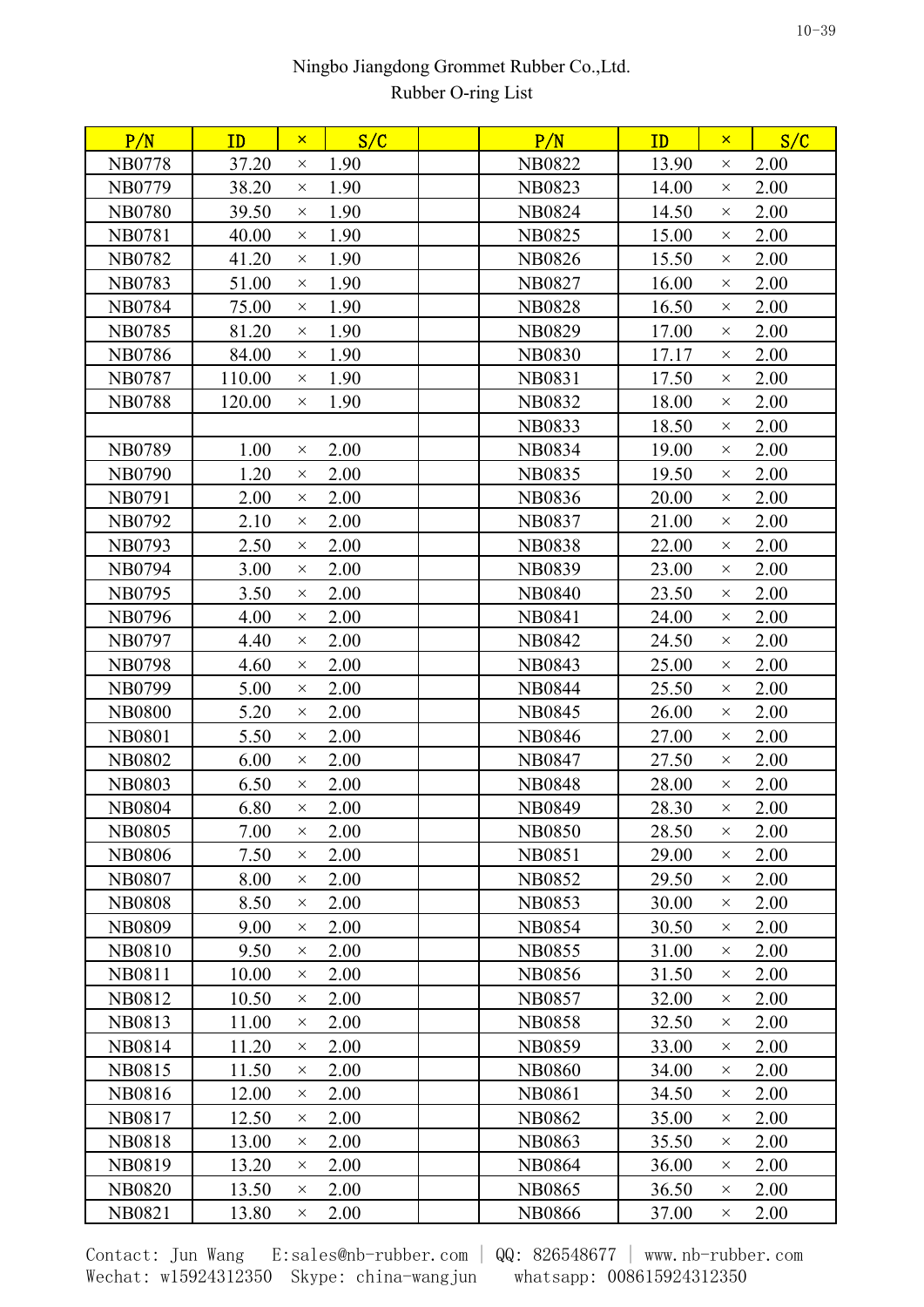| P/N           | ID    | $\mathsf{x}$ | S/C  | P/N           | ID     | $\mathsf{x}$ | S/C  |
|---------------|-------|--------------|------|---------------|--------|--------------|------|
| <b>NB0867</b> | 37.50 | $\times$     | 2.00 | NB0912        | 67.00  | $\times$     | 2.00 |
| <b>NB0868</b> | 38.00 | $\times$     | 2.00 | NB0913        | 68.00  | $\times$     | 2.00 |
| <b>NB0869</b> | 38.50 | $\times$     | 2.00 | NB0914        | 69.00  | $\times$     | 2.00 |
| <b>NB0870</b> | 39.00 | $\times$     | 2.00 | NB0915        | 69.50  | $\times$     | 2.00 |
| <b>NB0871</b> | 39.50 | $\times$     | 2.00 | NB0916        | 70.00  | $\times$     | 2.00 |
| NB0872        | 40.00 | $\times$     | 2.00 | NB0917        | 70.50  | $\times$     | 2.00 |
| NB0873        | 41.00 | $\times$     | 2.00 | NB0918        | 71.00  | $\times$     | 2.00 |
| <b>NB0874</b> | 41.50 | $\times$     | 2.00 | NB0919        | 72.00  | $\times$     | 2.00 |
| <b>NB0875</b> | 42.00 | $\times$     | 2.00 | <b>NB0920</b> | 74.00  | $\times$     | 2.00 |
| <b>NB0876</b> | 43.00 | $\times$     | 2.00 | <b>NB0921</b> | 74.50  | $\times$     | 2.00 |
| <b>NB0877</b> | 43.50 | $\times$     | 2.00 | NB0922        | 75.00  | $\times$     | 2.00 |
| <b>NB0878</b> | 44.00 | $\times$     | 2.00 | NB0923        | 76.00  | $\times$     | 2.00 |
| <b>NB0879</b> | 44.50 | $\times$     | 2.00 | NB0924        | 77.00  | $\times$     | 2.00 |
| <b>NB0880</b> | 45.00 | $\times$     | 2.00 | NB0925        | 78.00  | $\times$     | 2.00 |
| <b>NB0881</b> | 45.50 | $\times$     | 2.00 | NB0926        | 79.50  | $\times$     | 2.00 |
| <b>NB0882</b> | 46.00 | $\times$     | 2.00 | NB0927        | 80.00  | $\times$     | 2.00 |
| <b>NB0883</b> | 46.50 | $\times$     | 2.00 | <b>NB0928</b> | 81.00  | $\times$     | 2.00 |
| <b>NB0884</b> | 47.00 | $\times$     | 2.00 | NB0929        | 82.00  | $\times$     | 2.00 |
| <b>NB0885</b> | 47.50 | $\times$     | 2.00 | <b>NB0930</b> | 83.00  | $\times$     | 2.00 |
| <b>NB0886</b> | 48.00 | $\times$     | 2.00 | <b>NB0931</b> | 84.00  | $\times$     | 2.00 |
| <b>NB0887</b> | 49.50 | $\times$     | 2.00 | NB0932        | 84.50  | $\times$     | 2.00 |
| <b>NB0888</b> | 50.00 | $\times$     | 2.00 | NB0933        | 85.00  | $\times$     | 2.00 |
| <b>NB0889</b> | 51.00 | $\times$     | 2.00 | NB0934        | 86.00  | $\times$     | 2.00 |
| <b>NB0890</b> | 52.00 | $\times$     | 2.00 | NB0935        | 87.00  | $\times$     | 2.00 |
| <b>NB0891</b> | 52.50 | $\times$     | 2.00 | NB0936        | 88.00  | $\times$     | 2.00 |
| <b>NB0892</b> | 53.00 | $\times$     | 2.00 | <b>NB0937</b> | 89.50  | $\times$     | 2.00 |
| <b>NB0893</b> | 54.00 | $\times$     | 2.00 | <b>NB0938</b> | 90.00  | $\times$     | 2.00 |
| <b>NB0894</b> | 54.50 | $\times$     | 2.00 | NB0939        | 91.00  | $\times$     | 2.00 |
| <b>NB0895</b> | 55.00 | $\times$     | 2.00 | <b>NB0940</b> | 92.00  | $\times$     | 2.00 |
| <b>NB0896</b> | 56.00 | $\times$     | 2.00 | <b>NB0941</b> | 93.00  | $\times$     | 2.00 |
| <b>NB0897</b> | 57.00 | $\times$     | 2.00 | NB0942        | 94.00  | $\times$     | 2.00 |
| <b>NB0898</b> | 58.00 | $\times$     | 2.00 | NB0943        | 94.50  | $\times$     | 2.00 |
| <b>NB0899</b> | 58.50 | $\times$     | 2.00 | <b>NB0944</b> | 95.00  | $\times$     | 2.00 |
| <b>NB0900</b> | 59.00 | $\times$     | 2.00 | <b>NB0945</b> | 96.00  | $\times$     | 2.00 |
| <b>NB0901</b> | 59.50 | $\times$     | 2.00 | NB0946        | 97.00  | $\times$     | 2.00 |
| <b>NB0902</b> | 60.00 | $\times$     | 2.00 | <b>NB0947</b> | 98.00  | $\times$     | 2.00 |
| <b>NB0903</b> | 61.00 | $\times$     | 2.00 | <b>NB0948</b> | 99.00  | $\times$     | 2.00 |
| <b>NB0904</b> | 61.50 | $\times$     | 2.00 | NB0949        | 100.00 | $\times$     | 2.00 |
| <b>NB0905</b> | 62.50 | $\times$     | 2.00 | <b>NB0950</b> | 104.00 | $\times$     | 2.00 |
| <b>NB0906</b> | 63.00 | $\times$     | 2.00 | <b>NB0951</b> | 104.50 | $\times$     | 2.00 |
| <b>NB0907</b> | 64.00 | $\times$     | 2.00 | NB0952        | 105.00 | $\times$     | 2.00 |
| <b>NB0908</b> | 64.50 | $\times$     | 2.00 | <b>NB0953</b> | 106.00 | $\times$     | 2.00 |
| <b>NB0909</b> | 65.00 | $\times$     | 2.00 | <b>NB0954</b> | 107.00 | $\times$     | 2.00 |
| NB0910        | 66.00 | $\times$     | 2.00 | NB0955        | 109.50 | $\times$     | 2.00 |
| NB0911        | 66.50 | $\times$     | 2.00 | NB0956        | 110.00 | $\times$     | 2.00 |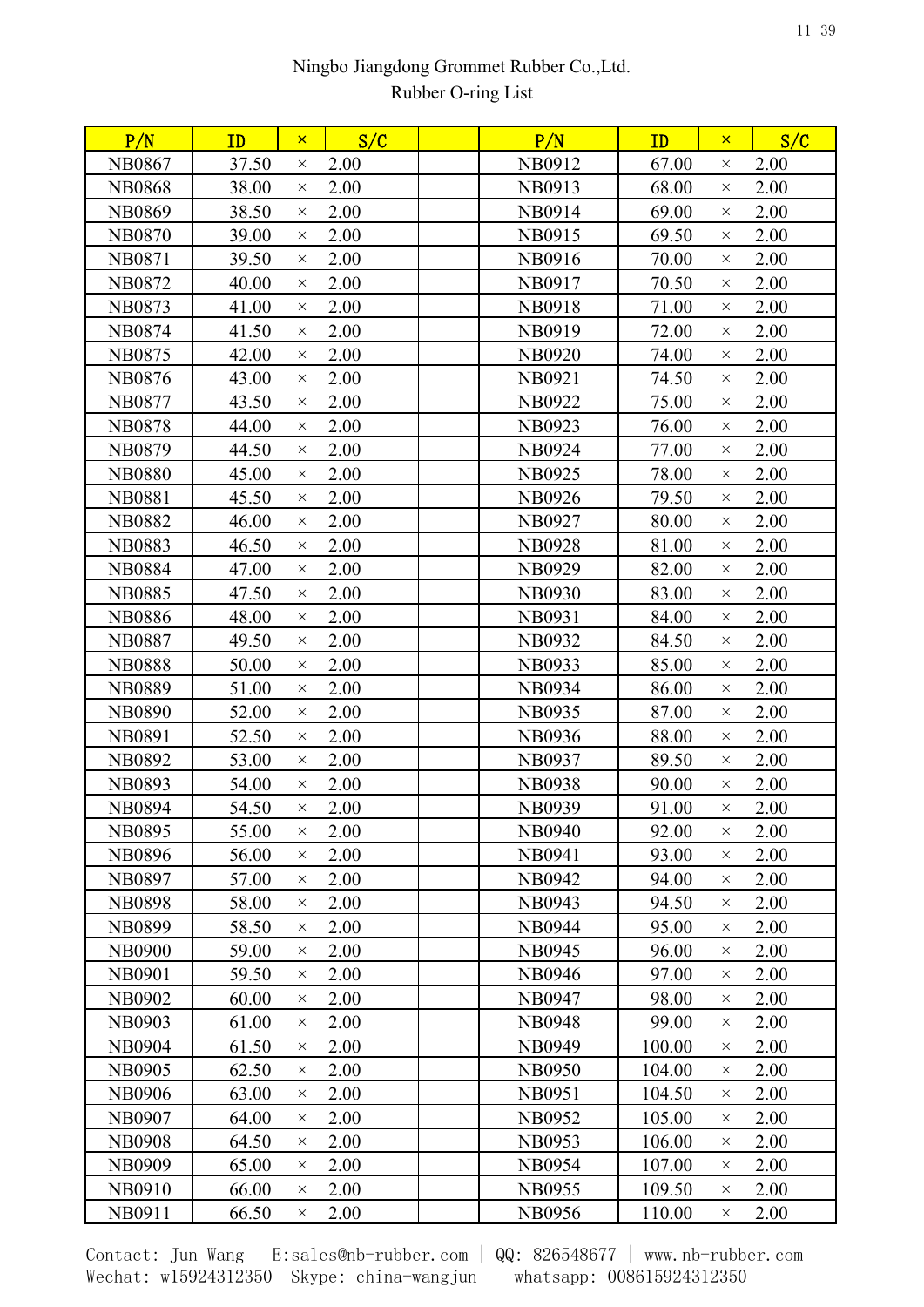| P/N           | ID     | $\mathsf{x}$ | S/C  | P/N           | ID    | $\mathsf{x}$ | S/C  |  |
|---------------|--------|--------------|------|---------------|-------|--------------|------|--|
| NB0957        | 111.50 | $\times$     | 2.00 | <b>NB1002</b> | 12.90 | $\times$     | 2.30 |  |
| <b>NB0958</b> | 114.00 | $\times$     | 2.00 | <b>NB1003</b> | 14.90 | $\times$     | 2.30 |  |
| <b>NB0959</b> | 114.50 | $\times$     | 2.00 |               |       |              |      |  |
| <b>NB0960</b> | 115.00 | $\times$     | 2.00 | <b>NB1004</b> | 46.48 | $\times$     | 2.39 |  |
| <b>NB0961</b> | 118.00 | $\times$     | 2.00 |               |       |              |      |  |
| <b>NB0962</b> | 119.50 | $\times$     | 2.00 | <b>NB1005</b> | 3.20  | $\times$     | 2.40 |  |
| <b>NB0963</b> | 120.00 | $\times$     | 2.00 | <b>NB1006</b> | 3.30  | $\times$     | 2.40 |  |
| <b>NB0964</b> | 124.50 | $\times$     | 2.00 | <b>NB1007</b> | 4.30  | $\times$     | 2.40 |  |
| <b>NB0965</b> | 125.00 | $\times$     | 2.00 | <b>NB1008</b> | 5.00  | $\times$     | 2.40 |  |
| <b>NB0966</b> | 128.00 | $\times$     | 2.00 | <b>NB1009</b> | 5.20  | $\times$     | 2.40 |  |
| <b>NB0967</b> | 129.50 | $\times$     | 2.00 | <b>NB1010</b> | 5.40  | $\times$     | 2.40 |  |
| <b>NB0968</b> | 130.00 | $\times$     | 2.00 | <b>NB1011</b> | 5.60  | $\times$     | 2.40 |  |
| <b>NB0969</b> | 131.50 | $\times$     | 2.00 | NB1012        | 6.00  | $\times$     | 2.40 |  |
| <b>NB0970</b> | 134.50 | $\times$     | 2.00 | <b>NB1013</b> | 6.20  | $\times$     | 2.40 |  |
| <b>NB0971</b> | 139.50 | $\times$     | 2.00 | <b>NB1014</b> | 6.60  | $\times$     | 2.40 |  |
| NB0972        | 140.00 | $\times$     | 2.00 | <b>NB1015</b> | 6.85  | $\times$     | 2.40 |  |
| NB0973        | 143.00 | $\times$     | 2.00 | <b>NB1016</b> | 7.00  | $\times$     | 2.40 |  |
| NB0974        | 144.50 | $\times$     | 2.00 | <b>NB1017</b> | 7.20  | $\times$     | 2.40 |  |
| NB0975        | 146.00 | $\times$     | 2.00 | <b>NB1018</b> | 7.30  | $\times$     | 2.40 |  |
| NB0976        | 149.00 | $\times$     | 2.00 | NB1019        | 7.60  | $\times$     | 2.40 |  |
| <b>NB0977</b> | 150.00 | $\times$     | 2.00 | <b>NB1020</b> | 8.20  | $\times$     | 2.40 |  |
| <b>NB0978</b> | 160.00 | $\times$     | 2.00 | <b>NB1021</b> | 8.50  | $\times$     | 2.40 |  |
| NB0979        | 188.00 | $\times$     | 2.00 | <b>NB1022</b> | 8.80  | $\times$     | 2.40 |  |
| <b>NB0980</b> | 221.20 | $\times$     | 2.00 | <b>NB1023</b> | 9.00  | $\times$     | 2.40 |  |
| <b>NB0981</b> | 226.00 | $\times$     | 2.00 | <b>NB1024</b> | 9.20  | $\times$     | 2.40 |  |
| <b>NB0982</b> | 13.46  | $\times$     | 2.08 | <b>NB1025</b> | 9.40  | $\times$     | 2.40 |  |
| <b>NB0983</b> | 3.80   | $\times$     | 2.10 | <b>NB1026</b> | 9.60  | $\times$     | 2.40 |  |
| <b>NB0984</b> | 3.80   | $\times$     | 2.10 | NB1027        | 9.80  | $\times$     | 2.40 |  |
| <b>NB0985</b> | 9.50   | $\times$     | 2.10 | <b>NB1028</b> | 10.00 | $\times$     | 2.40 |  |
| <b>NB0986</b> | 117.00 | $\times$     | 2.15 | <b>NB1029</b> | 10.20 | $\times$     | 2.40 |  |
| <b>NB0987</b> | 9.30   | $\times$     | 2.20 | <b>NB1030</b> | 10.80 | $\times$     | 2.40 |  |
| <b>NB0988</b> | 10.00  | $\times$     | 2.20 | <b>NB1031</b> | 11.00 | $\times$     | 2.40 |  |
| <b>NB0989</b> | 14.00  | $\times$     | 2.20 | <b>NB1032</b> | 11.20 | $\times$     | 2.40 |  |
| <b>NB0990</b> | 16.20  | $\times$     | 2.20 | <b>NB1033</b> | 11.60 | $\times$     | 2.40 |  |
| <b>NB0991</b> | 16.50  | $\times$     | 2.20 | <b>NB1034</b> | 11.80 | $\times$     | 2.40 |  |
| <b>NB0992</b> | 19.30  | $\times$     | 2.20 | <b>NB1035</b> | 12.00 | $\times$     | 2.40 |  |
| <b>NB0993</b> | 24.00  | $\times$     | 2.20 | NB1036        | 12.30 | $\times$     | 2.40 |  |
| <b>NB0994</b> | 36.50  | $\times$     | 2.20 | <b>NB1037</b> | 12.60 | $\times$     | 2.40 |  |
| <b>NB0995</b> | 50.70  | $\times$     | 2.20 | <b>NB1038</b> | 12.80 | $\times$     | 2.40 |  |
| <b>NB0996</b> | 16.36  | $\times$     | 2.21 | <b>NB1039</b> | 13.30 | $\times$     | 2.40 |  |
| <b>NB0997</b> | 3.40   | $\times$     | 2.30 | <b>NB1040</b> | 13.60 | $\times$     | 2.40 |  |
| <b>NB0998</b> | 3.40   | $\times$     | 2.30 | <b>NB1041</b> | 13.80 | $\times$     | 2.40 |  |
| <b>NB0999</b> | 5.40   | $\times$     | 2.30 | NB1042        | 14.00 | $\times$     | 2.40 |  |
| <b>NB1000</b> | 7.40   | $\times$     | 2.30 | NB1043        | 14.20 | X            | 2.40 |  |
| <b>NB1001</b> | 8.90   | $\times$     | 2.30 | NB1044        | 14.80 | $\times$     | 2.40 |  |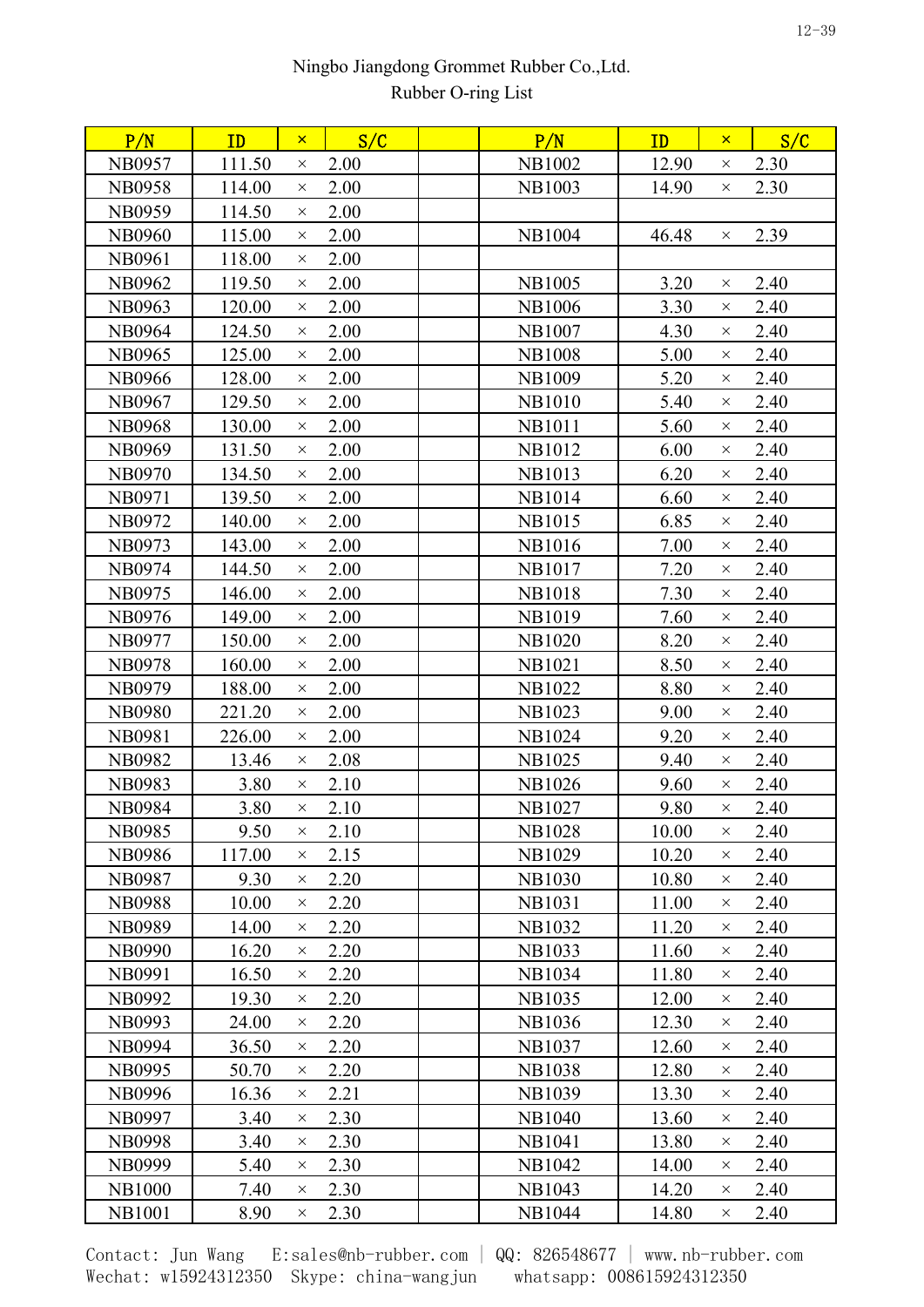| 15.00<br>2.40<br>28.00<br>2.40<br><b>NB1045</b><br><b>NB1090</b><br>$\times$<br>$\times$<br><b>NB1046</b><br>15.20<br>2.40<br><b>NB1091</b><br>28.80<br>2.40<br>$\times$<br>$\times$<br>2.40<br><b>NB1047</b><br>15.60<br>2.40<br><b>NB1092</b><br>29.00<br>$\times$<br>$\times$<br>2.40<br>2.40<br><b>NB1048</b><br>15.80<br><b>NB1093</b><br>29.20<br>$\times$<br>$\times$<br>2.40<br>2.40<br><b>NB1049</b><br>16.00<br><b>NB1094</b><br>29.60<br>$\times$<br>$\times$<br>2.40<br><b>NB1050</b><br><b>NB1095</b><br>30.00<br>2.40<br>16.20<br>$\times$<br>$\times$<br>2.40<br>30.20<br>2.40<br>NB1051<br>16.60<br><b>NB1096</b><br>$\times$<br>$\times$<br>2.40<br><b>NB1052</b><br>16.80<br><b>NB1097</b><br>2.40<br>31.00<br>$\times$<br>$\times$<br>17.00<br>2.40<br><b>NB1098</b><br>2.40<br><b>NB1053</b><br>31.20<br>$\times$<br>$\times$<br><b>NB1054</b><br>17.20<br>2.40<br><b>NB1099</b><br>31.80<br>2.40<br>$\times$<br>$\times$<br>17.80<br>2.40<br>2.40<br><b>NB1055</b><br><b>NB1100</b><br>32.20<br>$\times$<br>$\times$<br><b>NB1056</b><br>18.00<br>2.40<br><b>NB1101</b><br>32.60<br>2.40<br>$\times$<br>$\times$<br>2.40<br><b>NB1057</b><br>18.20<br><b>NB1102</b><br>33.30<br>2.40<br>$\times$<br>$\times$<br><b>NB1058</b><br>18.80<br>2.40<br>NB1103<br>34.00<br>2.40<br>$\times$<br>$\times$<br>2.40<br><b>NB1059</b><br>19.00<br><b>NB1104</b><br>35.20<br>2.40<br>$\times$<br>$\times$<br>2.40<br>37.20<br>2.40<br><b>NB1060</b><br>19.20<br><b>NB1105</b><br>$\times$<br>$\times$<br>2.40<br>2.40<br><b>NB1061</b><br>19.80<br><b>NB1106</b><br>38.20<br>$\times$<br>$\times$<br>2.40<br>2.40<br><b>NB1062</b><br>20.00<br><b>NB1107</b><br>39.70<br>$\times$<br>$\times$<br><b>NB1063</b><br>2.40<br><b>NB1108</b><br>2.40<br>20.30<br>40.00<br>$\times$<br>$\times$<br>2.40<br>20.60<br><b>NB1109</b><br>42.00<br>2.40<br><b>NB1064</b><br>$\times$<br>$\times$<br>NB1065<br>20.80<br>2.40<br><b>NB1110</b><br>42.20<br>2.40<br>$\times$<br>$\times$<br>2.40<br>2.40<br><b>NB1066</b><br>21.00<br><b>NB1111</b><br>43.00<br>$\times$<br>$\times$<br>21.30<br>2.40<br><b>NB1112</b><br>2.40<br><b>NB1067</b><br>43.50<br>$\times$<br>$\times$<br>2.40<br><b>NB1068</b><br>21.60<br><b>NB1113</b><br>44.00<br>2.40<br>$\times$<br>$\times$<br>21.80<br>2.40<br>44.70<br>2.40<br><b>NB1069</b><br><b>NB1114</b><br>$\times$<br>$\times$<br>2.40<br><b>NB1115</b><br>45.60<br>2.40<br><b>NB1070</b><br>22.00<br>$\times$<br>$\times$<br>22.30<br>2.40<br><b>NB1116</b><br>47.00<br>2.40<br><b>NB1071</b><br>$\times$<br>$\times$<br>23.00<br>2.40<br><b>NB1117</b><br>47.20<br>2.40<br>NB1072<br>$\times$<br>$\times$<br>NB1073<br>23.20<br>2.40<br><b>NB1118</b><br>48.00<br>2.40<br>$\times$<br>$\times$<br>49.70<br>2.40<br><b>NB1074</b><br>23.30<br>2.40<br><b>NB1119</b><br>$\times$<br>$\times$<br>2.40<br>2.40<br>NB1075<br>23.50<br><b>NB1120</b><br>50.80<br>$\times$<br>$\times$<br>2.40<br>2.40<br><b>NB1076</b><br>24.00<br><b>NB1121</b><br>52.60<br>$\times$<br>$\times$<br>2.40<br>2.40<br><b>NB1077</b><br>24.30<br><b>NB1122</b><br>53.60<br>$\times$<br>$\times$<br>24.50<br>2.40<br>2.40<br><b>NB1078</b><br><b>NB1123</b><br>55.60<br>$\times$<br>$\times$<br><b>NB1079</b><br>2.40<br><b>NB1124</b><br>2.40<br>24.80<br>61.20<br>$\times$<br>$\times$<br><b>NB1080</b><br>25.20<br>2.40<br><b>NB1125</b><br>2.40<br>62.60<br>$\times$<br>$\times$<br><b>NB1081</b><br>25.30<br>2.40<br><b>NB1126</b><br>2.40<br>64.60<br>$\times$<br>$\times$<br>2.40<br><b>NB1082</b><br>25.60<br><b>NB1127</b><br>66.60<br>2.40<br>$\times$<br>$\times$<br><b>NB1083</b><br>25.80<br>2.40<br><b>NB1128</b><br>70.60<br>2.40<br>$\times$<br>$\times$<br>2.40<br><b>NB1129</b><br>2.40<br><b>NB1084</b><br>26.00<br>83.20<br>$\times$<br>$\times$<br>2.40<br>85.20<br><b>NB1085</b><br>26.50<br><b>NB1130</b><br>2.40<br>$\times$<br>$\times$<br><b>NB1086</b><br>2.40<br><b>NB1131</b><br>128.00<br>2.40<br>27.00<br>$\times$<br>$\times$<br><b>NB1087</b><br>27.20<br>2.40<br><b>NB1132</b><br>130.00<br>2.40<br>$\times$<br>$\times$<br><b>NB1088</b><br>27.40<br>2.40<br><b>NB1133</b><br>172.00<br>2.40<br>$\times$<br>$\times$<br><b>NB1089</b><br>2.40<br>27.80<br>$\times$ | P/N | ID | $\mathsf{x}$ | S/C | P/N | ID | $\mathsf{x}$ | S/C |  |
|---------------------------------------------------------------------------------------------------------------------------------------------------------------------------------------------------------------------------------------------------------------------------------------------------------------------------------------------------------------------------------------------------------------------------------------------------------------------------------------------------------------------------------------------------------------------------------------------------------------------------------------------------------------------------------------------------------------------------------------------------------------------------------------------------------------------------------------------------------------------------------------------------------------------------------------------------------------------------------------------------------------------------------------------------------------------------------------------------------------------------------------------------------------------------------------------------------------------------------------------------------------------------------------------------------------------------------------------------------------------------------------------------------------------------------------------------------------------------------------------------------------------------------------------------------------------------------------------------------------------------------------------------------------------------------------------------------------------------------------------------------------------------------------------------------------------------------------------------------------------------------------------------------------------------------------------------------------------------------------------------------------------------------------------------------------------------------------------------------------------------------------------------------------------------------------------------------------------------------------------------------------------------------------------------------------------------------------------------------------------------------------------------------------------------------------------------------------------------------------------------------------------------------------------------------------------------------------------------------------------------------------------------------------------------------------------------------------------------------------------------------------------------------------------------------------------------------------------------------------------------------------------------------------------------------------------------------------------------------------------------------------------------------------------------------------------------------------------------------------------------------------------------------------------------------------------------------------------------------------------------------------------------------------------------------------------------------------------------------------------------------------------------------------------------------------------------------------------------------------------------------------------------------------------------------------------------------------------------------------------------------------------------------------------------------------------------------------------------------------------------------------------------------------------------------------------------------------------------------------------------------------------------------------------------------------------------------------------------------------------------------------------------------------------------------------------------------------------------------------------------------------------------------------------------------------------------------------------|-----|----|--------------|-----|-----|----|--------------|-----|--|
|                                                                                                                                                                                                                                                                                                                                                                                                                                                                                                                                                                                                                                                                                                                                                                                                                                                                                                                                                                                                                                                                                                                                                                                                                                                                                                                                                                                                                                                                                                                                                                                                                                                                                                                                                                                                                                                                                                                                                                                                                                                                                                                                                                                                                                                                                                                                                                                                                                                                                                                                                                                                                                                                                                                                                                                                                                                                                                                                                                                                                                                                                                                                                                                                                                                                                                                                                                                                                                                                                                                                                                                                                                                                                                                                                                                                                                                                                                                                                                                                                                                                                                                                                                                                                     |     |    |              |     |     |    |              |     |  |
|                                                                                                                                                                                                                                                                                                                                                                                                                                                                                                                                                                                                                                                                                                                                                                                                                                                                                                                                                                                                                                                                                                                                                                                                                                                                                                                                                                                                                                                                                                                                                                                                                                                                                                                                                                                                                                                                                                                                                                                                                                                                                                                                                                                                                                                                                                                                                                                                                                                                                                                                                                                                                                                                                                                                                                                                                                                                                                                                                                                                                                                                                                                                                                                                                                                                                                                                                                                                                                                                                                                                                                                                                                                                                                                                                                                                                                                                                                                                                                                                                                                                                                                                                                                                                     |     |    |              |     |     |    |              |     |  |
|                                                                                                                                                                                                                                                                                                                                                                                                                                                                                                                                                                                                                                                                                                                                                                                                                                                                                                                                                                                                                                                                                                                                                                                                                                                                                                                                                                                                                                                                                                                                                                                                                                                                                                                                                                                                                                                                                                                                                                                                                                                                                                                                                                                                                                                                                                                                                                                                                                                                                                                                                                                                                                                                                                                                                                                                                                                                                                                                                                                                                                                                                                                                                                                                                                                                                                                                                                                                                                                                                                                                                                                                                                                                                                                                                                                                                                                                                                                                                                                                                                                                                                                                                                                                                     |     |    |              |     |     |    |              |     |  |
|                                                                                                                                                                                                                                                                                                                                                                                                                                                                                                                                                                                                                                                                                                                                                                                                                                                                                                                                                                                                                                                                                                                                                                                                                                                                                                                                                                                                                                                                                                                                                                                                                                                                                                                                                                                                                                                                                                                                                                                                                                                                                                                                                                                                                                                                                                                                                                                                                                                                                                                                                                                                                                                                                                                                                                                                                                                                                                                                                                                                                                                                                                                                                                                                                                                                                                                                                                                                                                                                                                                                                                                                                                                                                                                                                                                                                                                                                                                                                                                                                                                                                                                                                                                                                     |     |    |              |     |     |    |              |     |  |
|                                                                                                                                                                                                                                                                                                                                                                                                                                                                                                                                                                                                                                                                                                                                                                                                                                                                                                                                                                                                                                                                                                                                                                                                                                                                                                                                                                                                                                                                                                                                                                                                                                                                                                                                                                                                                                                                                                                                                                                                                                                                                                                                                                                                                                                                                                                                                                                                                                                                                                                                                                                                                                                                                                                                                                                                                                                                                                                                                                                                                                                                                                                                                                                                                                                                                                                                                                                                                                                                                                                                                                                                                                                                                                                                                                                                                                                                                                                                                                                                                                                                                                                                                                                                                     |     |    |              |     |     |    |              |     |  |
|                                                                                                                                                                                                                                                                                                                                                                                                                                                                                                                                                                                                                                                                                                                                                                                                                                                                                                                                                                                                                                                                                                                                                                                                                                                                                                                                                                                                                                                                                                                                                                                                                                                                                                                                                                                                                                                                                                                                                                                                                                                                                                                                                                                                                                                                                                                                                                                                                                                                                                                                                                                                                                                                                                                                                                                                                                                                                                                                                                                                                                                                                                                                                                                                                                                                                                                                                                                                                                                                                                                                                                                                                                                                                                                                                                                                                                                                                                                                                                                                                                                                                                                                                                                                                     |     |    |              |     |     |    |              |     |  |
|                                                                                                                                                                                                                                                                                                                                                                                                                                                                                                                                                                                                                                                                                                                                                                                                                                                                                                                                                                                                                                                                                                                                                                                                                                                                                                                                                                                                                                                                                                                                                                                                                                                                                                                                                                                                                                                                                                                                                                                                                                                                                                                                                                                                                                                                                                                                                                                                                                                                                                                                                                                                                                                                                                                                                                                                                                                                                                                                                                                                                                                                                                                                                                                                                                                                                                                                                                                                                                                                                                                                                                                                                                                                                                                                                                                                                                                                                                                                                                                                                                                                                                                                                                                                                     |     |    |              |     |     |    |              |     |  |
|                                                                                                                                                                                                                                                                                                                                                                                                                                                                                                                                                                                                                                                                                                                                                                                                                                                                                                                                                                                                                                                                                                                                                                                                                                                                                                                                                                                                                                                                                                                                                                                                                                                                                                                                                                                                                                                                                                                                                                                                                                                                                                                                                                                                                                                                                                                                                                                                                                                                                                                                                                                                                                                                                                                                                                                                                                                                                                                                                                                                                                                                                                                                                                                                                                                                                                                                                                                                                                                                                                                                                                                                                                                                                                                                                                                                                                                                                                                                                                                                                                                                                                                                                                                                                     |     |    |              |     |     |    |              |     |  |
|                                                                                                                                                                                                                                                                                                                                                                                                                                                                                                                                                                                                                                                                                                                                                                                                                                                                                                                                                                                                                                                                                                                                                                                                                                                                                                                                                                                                                                                                                                                                                                                                                                                                                                                                                                                                                                                                                                                                                                                                                                                                                                                                                                                                                                                                                                                                                                                                                                                                                                                                                                                                                                                                                                                                                                                                                                                                                                                                                                                                                                                                                                                                                                                                                                                                                                                                                                                                                                                                                                                                                                                                                                                                                                                                                                                                                                                                                                                                                                                                                                                                                                                                                                                                                     |     |    |              |     |     |    |              |     |  |
|                                                                                                                                                                                                                                                                                                                                                                                                                                                                                                                                                                                                                                                                                                                                                                                                                                                                                                                                                                                                                                                                                                                                                                                                                                                                                                                                                                                                                                                                                                                                                                                                                                                                                                                                                                                                                                                                                                                                                                                                                                                                                                                                                                                                                                                                                                                                                                                                                                                                                                                                                                                                                                                                                                                                                                                                                                                                                                                                                                                                                                                                                                                                                                                                                                                                                                                                                                                                                                                                                                                                                                                                                                                                                                                                                                                                                                                                                                                                                                                                                                                                                                                                                                                                                     |     |    |              |     |     |    |              |     |  |
|                                                                                                                                                                                                                                                                                                                                                                                                                                                                                                                                                                                                                                                                                                                                                                                                                                                                                                                                                                                                                                                                                                                                                                                                                                                                                                                                                                                                                                                                                                                                                                                                                                                                                                                                                                                                                                                                                                                                                                                                                                                                                                                                                                                                                                                                                                                                                                                                                                                                                                                                                                                                                                                                                                                                                                                                                                                                                                                                                                                                                                                                                                                                                                                                                                                                                                                                                                                                                                                                                                                                                                                                                                                                                                                                                                                                                                                                                                                                                                                                                                                                                                                                                                                                                     |     |    |              |     |     |    |              |     |  |
|                                                                                                                                                                                                                                                                                                                                                                                                                                                                                                                                                                                                                                                                                                                                                                                                                                                                                                                                                                                                                                                                                                                                                                                                                                                                                                                                                                                                                                                                                                                                                                                                                                                                                                                                                                                                                                                                                                                                                                                                                                                                                                                                                                                                                                                                                                                                                                                                                                                                                                                                                                                                                                                                                                                                                                                                                                                                                                                                                                                                                                                                                                                                                                                                                                                                                                                                                                                                                                                                                                                                                                                                                                                                                                                                                                                                                                                                                                                                                                                                                                                                                                                                                                                                                     |     |    |              |     |     |    |              |     |  |
|                                                                                                                                                                                                                                                                                                                                                                                                                                                                                                                                                                                                                                                                                                                                                                                                                                                                                                                                                                                                                                                                                                                                                                                                                                                                                                                                                                                                                                                                                                                                                                                                                                                                                                                                                                                                                                                                                                                                                                                                                                                                                                                                                                                                                                                                                                                                                                                                                                                                                                                                                                                                                                                                                                                                                                                                                                                                                                                                                                                                                                                                                                                                                                                                                                                                                                                                                                                                                                                                                                                                                                                                                                                                                                                                                                                                                                                                                                                                                                                                                                                                                                                                                                                                                     |     |    |              |     |     |    |              |     |  |
|                                                                                                                                                                                                                                                                                                                                                                                                                                                                                                                                                                                                                                                                                                                                                                                                                                                                                                                                                                                                                                                                                                                                                                                                                                                                                                                                                                                                                                                                                                                                                                                                                                                                                                                                                                                                                                                                                                                                                                                                                                                                                                                                                                                                                                                                                                                                                                                                                                                                                                                                                                                                                                                                                                                                                                                                                                                                                                                                                                                                                                                                                                                                                                                                                                                                                                                                                                                                                                                                                                                                                                                                                                                                                                                                                                                                                                                                                                                                                                                                                                                                                                                                                                                                                     |     |    |              |     |     |    |              |     |  |
|                                                                                                                                                                                                                                                                                                                                                                                                                                                                                                                                                                                                                                                                                                                                                                                                                                                                                                                                                                                                                                                                                                                                                                                                                                                                                                                                                                                                                                                                                                                                                                                                                                                                                                                                                                                                                                                                                                                                                                                                                                                                                                                                                                                                                                                                                                                                                                                                                                                                                                                                                                                                                                                                                                                                                                                                                                                                                                                                                                                                                                                                                                                                                                                                                                                                                                                                                                                                                                                                                                                                                                                                                                                                                                                                                                                                                                                                                                                                                                                                                                                                                                                                                                                                                     |     |    |              |     |     |    |              |     |  |
|                                                                                                                                                                                                                                                                                                                                                                                                                                                                                                                                                                                                                                                                                                                                                                                                                                                                                                                                                                                                                                                                                                                                                                                                                                                                                                                                                                                                                                                                                                                                                                                                                                                                                                                                                                                                                                                                                                                                                                                                                                                                                                                                                                                                                                                                                                                                                                                                                                                                                                                                                                                                                                                                                                                                                                                                                                                                                                                                                                                                                                                                                                                                                                                                                                                                                                                                                                                                                                                                                                                                                                                                                                                                                                                                                                                                                                                                                                                                                                                                                                                                                                                                                                                                                     |     |    |              |     |     |    |              |     |  |
|                                                                                                                                                                                                                                                                                                                                                                                                                                                                                                                                                                                                                                                                                                                                                                                                                                                                                                                                                                                                                                                                                                                                                                                                                                                                                                                                                                                                                                                                                                                                                                                                                                                                                                                                                                                                                                                                                                                                                                                                                                                                                                                                                                                                                                                                                                                                                                                                                                                                                                                                                                                                                                                                                                                                                                                                                                                                                                                                                                                                                                                                                                                                                                                                                                                                                                                                                                                                                                                                                                                                                                                                                                                                                                                                                                                                                                                                                                                                                                                                                                                                                                                                                                                                                     |     |    |              |     |     |    |              |     |  |
|                                                                                                                                                                                                                                                                                                                                                                                                                                                                                                                                                                                                                                                                                                                                                                                                                                                                                                                                                                                                                                                                                                                                                                                                                                                                                                                                                                                                                                                                                                                                                                                                                                                                                                                                                                                                                                                                                                                                                                                                                                                                                                                                                                                                                                                                                                                                                                                                                                                                                                                                                                                                                                                                                                                                                                                                                                                                                                                                                                                                                                                                                                                                                                                                                                                                                                                                                                                                                                                                                                                                                                                                                                                                                                                                                                                                                                                                                                                                                                                                                                                                                                                                                                                                                     |     |    |              |     |     |    |              |     |  |
|                                                                                                                                                                                                                                                                                                                                                                                                                                                                                                                                                                                                                                                                                                                                                                                                                                                                                                                                                                                                                                                                                                                                                                                                                                                                                                                                                                                                                                                                                                                                                                                                                                                                                                                                                                                                                                                                                                                                                                                                                                                                                                                                                                                                                                                                                                                                                                                                                                                                                                                                                                                                                                                                                                                                                                                                                                                                                                                                                                                                                                                                                                                                                                                                                                                                                                                                                                                                                                                                                                                                                                                                                                                                                                                                                                                                                                                                                                                                                                                                                                                                                                                                                                                                                     |     |    |              |     |     |    |              |     |  |
|                                                                                                                                                                                                                                                                                                                                                                                                                                                                                                                                                                                                                                                                                                                                                                                                                                                                                                                                                                                                                                                                                                                                                                                                                                                                                                                                                                                                                                                                                                                                                                                                                                                                                                                                                                                                                                                                                                                                                                                                                                                                                                                                                                                                                                                                                                                                                                                                                                                                                                                                                                                                                                                                                                                                                                                                                                                                                                                                                                                                                                                                                                                                                                                                                                                                                                                                                                                                                                                                                                                                                                                                                                                                                                                                                                                                                                                                                                                                                                                                                                                                                                                                                                                                                     |     |    |              |     |     |    |              |     |  |
|                                                                                                                                                                                                                                                                                                                                                                                                                                                                                                                                                                                                                                                                                                                                                                                                                                                                                                                                                                                                                                                                                                                                                                                                                                                                                                                                                                                                                                                                                                                                                                                                                                                                                                                                                                                                                                                                                                                                                                                                                                                                                                                                                                                                                                                                                                                                                                                                                                                                                                                                                                                                                                                                                                                                                                                                                                                                                                                                                                                                                                                                                                                                                                                                                                                                                                                                                                                                                                                                                                                                                                                                                                                                                                                                                                                                                                                                                                                                                                                                                                                                                                                                                                                                                     |     |    |              |     |     |    |              |     |  |
|                                                                                                                                                                                                                                                                                                                                                                                                                                                                                                                                                                                                                                                                                                                                                                                                                                                                                                                                                                                                                                                                                                                                                                                                                                                                                                                                                                                                                                                                                                                                                                                                                                                                                                                                                                                                                                                                                                                                                                                                                                                                                                                                                                                                                                                                                                                                                                                                                                                                                                                                                                                                                                                                                                                                                                                                                                                                                                                                                                                                                                                                                                                                                                                                                                                                                                                                                                                                                                                                                                                                                                                                                                                                                                                                                                                                                                                                                                                                                                                                                                                                                                                                                                                                                     |     |    |              |     |     |    |              |     |  |
|                                                                                                                                                                                                                                                                                                                                                                                                                                                                                                                                                                                                                                                                                                                                                                                                                                                                                                                                                                                                                                                                                                                                                                                                                                                                                                                                                                                                                                                                                                                                                                                                                                                                                                                                                                                                                                                                                                                                                                                                                                                                                                                                                                                                                                                                                                                                                                                                                                                                                                                                                                                                                                                                                                                                                                                                                                                                                                                                                                                                                                                                                                                                                                                                                                                                                                                                                                                                                                                                                                                                                                                                                                                                                                                                                                                                                                                                                                                                                                                                                                                                                                                                                                                                                     |     |    |              |     |     |    |              |     |  |
|                                                                                                                                                                                                                                                                                                                                                                                                                                                                                                                                                                                                                                                                                                                                                                                                                                                                                                                                                                                                                                                                                                                                                                                                                                                                                                                                                                                                                                                                                                                                                                                                                                                                                                                                                                                                                                                                                                                                                                                                                                                                                                                                                                                                                                                                                                                                                                                                                                                                                                                                                                                                                                                                                                                                                                                                                                                                                                                                                                                                                                                                                                                                                                                                                                                                                                                                                                                                                                                                                                                                                                                                                                                                                                                                                                                                                                                                                                                                                                                                                                                                                                                                                                                                                     |     |    |              |     |     |    |              |     |  |
|                                                                                                                                                                                                                                                                                                                                                                                                                                                                                                                                                                                                                                                                                                                                                                                                                                                                                                                                                                                                                                                                                                                                                                                                                                                                                                                                                                                                                                                                                                                                                                                                                                                                                                                                                                                                                                                                                                                                                                                                                                                                                                                                                                                                                                                                                                                                                                                                                                                                                                                                                                                                                                                                                                                                                                                                                                                                                                                                                                                                                                                                                                                                                                                                                                                                                                                                                                                                                                                                                                                                                                                                                                                                                                                                                                                                                                                                                                                                                                                                                                                                                                                                                                                                                     |     |    |              |     |     |    |              |     |  |
|                                                                                                                                                                                                                                                                                                                                                                                                                                                                                                                                                                                                                                                                                                                                                                                                                                                                                                                                                                                                                                                                                                                                                                                                                                                                                                                                                                                                                                                                                                                                                                                                                                                                                                                                                                                                                                                                                                                                                                                                                                                                                                                                                                                                                                                                                                                                                                                                                                                                                                                                                                                                                                                                                                                                                                                                                                                                                                                                                                                                                                                                                                                                                                                                                                                                                                                                                                                                                                                                                                                                                                                                                                                                                                                                                                                                                                                                                                                                                                                                                                                                                                                                                                                                                     |     |    |              |     |     |    |              |     |  |
|                                                                                                                                                                                                                                                                                                                                                                                                                                                                                                                                                                                                                                                                                                                                                                                                                                                                                                                                                                                                                                                                                                                                                                                                                                                                                                                                                                                                                                                                                                                                                                                                                                                                                                                                                                                                                                                                                                                                                                                                                                                                                                                                                                                                                                                                                                                                                                                                                                                                                                                                                                                                                                                                                                                                                                                                                                                                                                                                                                                                                                                                                                                                                                                                                                                                                                                                                                                                                                                                                                                                                                                                                                                                                                                                                                                                                                                                                                                                                                                                                                                                                                                                                                                                                     |     |    |              |     |     |    |              |     |  |
|                                                                                                                                                                                                                                                                                                                                                                                                                                                                                                                                                                                                                                                                                                                                                                                                                                                                                                                                                                                                                                                                                                                                                                                                                                                                                                                                                                                                                                                                                                                                                                                                                                                                                                                                                                                                                                                                                                                                                                                                                                                                                                                                                                                                                                                                                                                                                                                                                                                                                                                                                                                                                                                                                                                                                                                                                                                                                                                                                                                                                                                                                                                                                                                                                                                                                                                                                                                                                                                                                                                                                                                                                                                                                                                                                                                                                                                                                                                                                                                                                                                                                                                                                                                                                     |     |    |              |     |     |    |              |     |  |
|                                                                                                                                                                                                                                                                                                                                                                                                                                                                                                                                                                                                                                                                                                                                                                                                                                                                                                                                                                                                                                                                                                                                                                                                                                                                                                                                                                                                                                                                                                                                                                                                                                                                                                                                                                                                                                                                                                                                                                                                                                                                                                                                                                                                                                                                                                                                                                                                                                                                                                                                                                                                                                                                                                                                                                                                                                                                                                                                                                                                                                                                                                                                                                                                                                                                                                                                                                                                                                                                                                                                                                                                                                                                                                                                                                                                                                                                                                                                                                                                                                                                                                                                                                                                                     |     |    |              |     |     |    |              |     |  |
|                                                                                                                                                                                                                                                                                                                                                                                                                                                                                                                                                                                                                                                                                                                                                                                                                                                                                                                                                                                                                                                                                                                                                                                                                                                                                                                                                                                                                                                                                                                                                                                                                                                                                                                                                                                                                                                                                                                                                                                                                                                                                                                                                                                                                                                                                                                                                                                                                                                                                                                                                                                                                                                                                                                                                                                                                                                                                                                                                                                                                                                                                                                                                                                                                                                                                                                                                                                                                                                                                                                                                                                                                                                                                                                                                                                                                                                                                                                                                                                                                                                                                                                                                                                                                     |     |    |              |     |     |    |              |     |  |
|                                                                                                                                                                                                                                                                                                                                                                                                                                                                                                                                                                                                                                                                                                                                                                                                                                                                                                                                                                                                                                                                                                                                                                                                                                                                                                                                                                                                                                                                                                                                                                                                                                                                                                                                                                                                                                                                                                                                                                                                                                                                                                                                                                                                                                                                                                                                                                                                                                                                                                                                                                                                                                                                                                                                                                                                                                                                                                                                                                                                                                                                                                                                                                                                                                                                                                                                                                                                                                                                                                                                                                                                                                                                                                                                                                                                                                                                                                                                                                                                                                                                                                                                                                                                                     |     |    |              |     |     |    |              |     |  |
|                                                                                                                                                                                                                                                                                                                                                                                                                                                                                                                                                                                                                                                                                                                                                                                                                                                                                                                                                                                                                                                                                                                                                                                                                                                                                                                                                                                                                                                                                                                                                                                                                                                                                                                                                                                                                                                                                                                                                                                                                                                                                                                                                                                                                                                                                                                                                                                                                                                                                                                                                                                                                                                                                                                                                                                                                                                                                                                                                                                                                                                                                                                                                                                                                                                                                                                                                                                                                                                                                                                                                                                                                                                                                                                                                                                                                                                                                                                                                                                                                                                                                                                                                                                                                     |     |    |              |     |     |    |              |     |  |
|                                                                                                                                                                                                                                                                                                                                                                                                                                                                                                                                                                                                                                                                                                                                                                                                                                                                                                                                                                                                                                                                                                                                                                                                                                                                                                                                                                                                                                                                                                                                                                                                                                                                                                                                                                                                                                                                                                                                                                                                                                                                                                                                                                                                                                                                                                                                                                                                                                                                                                                                                                                                                                                                                                                                                                                                                                                                                                                                                                                                                                                                                                                                                                                                                                                                                                                                                                                                                                                                                                                                                                                                                                                                                                                                                                                                                                                                                                                                                                                                                                                                                                                                                                                                                     |     |    |              |     |     |    |              |     |  |
|                                                                                                                                                                                                                                                                                                                                                                                                                                                                                                                                                                                                                                                                                                                                                                                                                                                                                                                                                                                                                                                                                                                                                                                                                                                                                                                                                                                                                                                                                                                                                                                                                                                                                                                                                                                                                                                                                                                                                                                                                                                                                                                                                                                                                                                                                                                                                                                                                                                                                                                                                                                                                                                                                                                                                                                                                                                                                                                                                                                                                                                                                                                                                                                                                                                                                                                                                                                                                                                                                                                                                                                                                                                                                                                                                                                                                                                                                                                                                                                                                                                                                                                                                                                                                     |     |    |              |     |     |    |              |     |  |
|                                                                                                                                                                                                                                                                                                                                                                                                                                                                                                                                                                                                                                                                                                                                                                                                                                                                                                                                                                                                                                                                                                                                                                                                                                                                                                                                                                                                                                                                                                                                                                                                                                                                                                                                                                                                                                                                                                                                                                                                                                                                                                                                                                                                                                                                                                                                                                                                                                                                                                                                                                                                                                                                                                                                                                                                                                                                                                                                                                                                                                                                                                                                                                                                                                                                                                                                                                                                                                                                                                                                                                                                                                                                                                                                                                                                                                                                                                                                                                                                                                                                                                                                                                                                                     |     |    |              |     |     |    |              |     |  |
|                                                                                                                                                                                                                                                                                                                                                                                                                                                                                                                                                                                                                                                                                                                                                                                                                                                                                                                                                                                                                                                                                                                                                                                                                                                                                                                                                                                                                                                                                                                                                                                                                                                                                                                                                                                                                                                                                                                                                                                                                                                                                                                                                                                                                                                                                                                                                                                                                                                                                                                                                                                                                                                                                                                                                                                                                                                                                                                                                                                                                                                                                                                                                                                                                                                                                                                                                                                                                                                                                                                                                                                                                                                                                                                                                                                                                                                                                                                                                                                                                                                                                                                                                                                                                     |     |    |              |     |     |    |              |     |  |
|                                                                                                                                                                                                                                                                                                                                                                                                                                                                                                                                                                                                                                                                                                                                                                                                                                                                                                                                                                                                                                                                                                                                                                                                                                                                                                                                                                                                                                                                                                                                                                                                                                                                                                                                                                                                                                                                                                                                                                                                                                                                                                                                                                                                                                                                                                                                                                                                                                                                                                                                                                                                                                                                                                                                                                                                                                                                                                                                                                                                                                                                                                                                                                                                                                                                                                                                                                                                                                                                                                                                                                                                                                                                                                                                                                                                                                                                                                                                                                                                                                                                                                                                                                                                                     |     |    |              |     |     |    |              |     |  |
|                                                                                                                                                                                                                                                                                                                                                                                                                                                                                                                                                                                                                                                                                                                                                                                                                                                                                                                                                                                                                                                                                                                                                                                                                                                                                                                                                                                                                                                                                                                                                                                                                                                                                                                                                                                                                                                                                                                                                                                                                                                                                                                                                                                                                                                                                                                                                                                                                                                                                                                                                                                                                                                                                                                                                                                                                                                                                                                                                                                                                                                                                                                                                                                                                                                                                                                                                                                                                                                                                                                                                                                                                                                                                                                                                                                                                                                                                                                                                                                                                                                                                                                                                                                                                     |     |    |              |     |     |    |              |     |  |
|                                                                                                                                                                                                                                                                                                                                                                                                                                                                                                                                                                                                                                                                                                                                                                                                                                                                                                                                                                                                                                                                                                                                                                                                                                                                                                                                                                                                                                                                                                                                                                                                                                                                                                                                                                                                                                                                                                                                                                                                                                                                                                                                                                                                                                                                                                                                                                                                                                                                                                                                                                                                                                                                                                                                                                                                                                                                                                                                                                                                                                                                                                                                                                                                                                                                                                                                                                                                                                                                                                                                                                                                                                                                                                                                                                                                                                                                                                                                                                                                                                                                                                                                                                                                                     |     |    |              |     |     |    |              |     |  |
|                                                                                                                                                                                                                                                                                                                                                                                                                                                                                                                                                                                                                                                                                                                                                                                                                                                                                                                                                                                                                                                                                                                                                                                                                                                                                                                                                                                                                                                                                                                                                                                                                                                                                                                                                                                                                                                                                                                                                                                                                                                                                                                                                                                                                                                                                                                                                                                                                                                                                                                                                                                                                                                                                                                                                                                                                                                                                                                                                                                                                                                                                                                                                                                                                                                                                                                                                                                                                                                                                                                                                                                                                                                                                                                                                                                                                                                                                                                                                                                                                                                                                                                                                                                                                     |     |    |              |     |     |    |              |     |  |
|                                                                                                                                                                                                                                                                                                                                                                                                                                                                                                                                                                                                                                                                                                                                                                                                                                                                                                                                                                                                                                                                                                                                                                                                                                                                                                                                                                                                                                                                                                                                                                                                                                                                                                                                                                                                                                                                                                                                                                                                                                                                                                                                                                                                                                                                                                                                                                                                                                                                                                                                                                                                                                                                                                                                                                                                                                                                                                                                                                                                                                                                                                                                                                                                                                                                                                                                                                                                                                                                                                                                                                                                                                                                                                                                                                                                                                                                                                                                                                                                                                                                                                                                                                                                                     |     |    |              |     |     |    |              |     |  |
|                                                                                                                                                                                                                                                                                                                                                                                                                                                                                                                                                                                                                                                                                                                                                                                                                                                                                                                                                                                                                                                                                                                                                                                                                                                                                                                                                                                                                                                                                                                                                                                                                                                                                                                                                                                                                                                                                                                                                                                                                                                                                                                                                                                                                                                                                                                                                                                                                                                                                                                                                                                                                                                                                                                                                                                                                                                                                                                                                                                                                                                                                                                                                                                                                                                                                                                                                                                                                                                                                                                                                                                                                                                                                                                                                                                                                                                                                                                                                                                                                                                                                                                                                                                                                     |     |    |              |     |     |    |              |     |  |
|                                                                                                                                                                                                                                                                                                                                                                                                                                                                                                                                                                                                                                                                                                                                                                                                                                                                                                                                                                                                                                                                                                                                                                                                                                                                                                                                                                                                                                                                                                                                                                                                                                                                                                                                                                                                                                                                                                                                                                                                                                                                                                                                                                                                                                                                                                                                                                                                                                                                                                                                                                                                                                                                                                                                                                                                                                                                                                                                                                                                                                                                                                                                                                                                                                                                                                                                                                                                                                                                                                                                                                                                                                                                                                                                                                                                                                                                                                                                                                                                                                                                                                                                                                                                                     |     |    |              |     |     |    |              |     |  |
|                                                                                                                                                                                                                                                                                                                                                                                                                                                                                                                                                                                                                                                                                                                                                                                                                                                                                                                                                                                                                                                                                                                                                                                                                                                                                                                                                                                                                                                                                                                                                                                                                                                                                                                                                                                                                                                                                                                                                                                                                                                                                                                                                                                                                                                                                                                                                                                                                                                                                                                                                                                                                                                                                                                                                                                                                                                                                                                                                                                                                                                                                                                                                                                                                                                                                                                                                                                                                                                                                                                                                                                                                                                                                                                                                                                                                                                                                                                                                                                                                                                                                                                                                                                                                     |     |    |              |     |     |    |              |     |  |
|                                                                                                                                                                                                                                                                                                                                                                                                                                                                                                                                                                                                                                                                                                                                                                                                                                                                                                                                                                                                                                                                                                                                                                                                                                                                                                                                                                                                                                                                                                                                                                                                                                                                                                                                                                                                                                                                                                                                                                                                                                                                                                                                                                                                                                                                                                                                                                                                                                                                                                                                                                                                                                                                                                                                                                                                                                                                                                                                                                                                                                                                                                                                                                                                                                                                                                                                                                                                                                                                                                                                                                                                                                                                                                                                                                                                                                                                                                                                                                                                                                                                                                                                                                                                                     |     |    |              |     |     |    |              |     |  |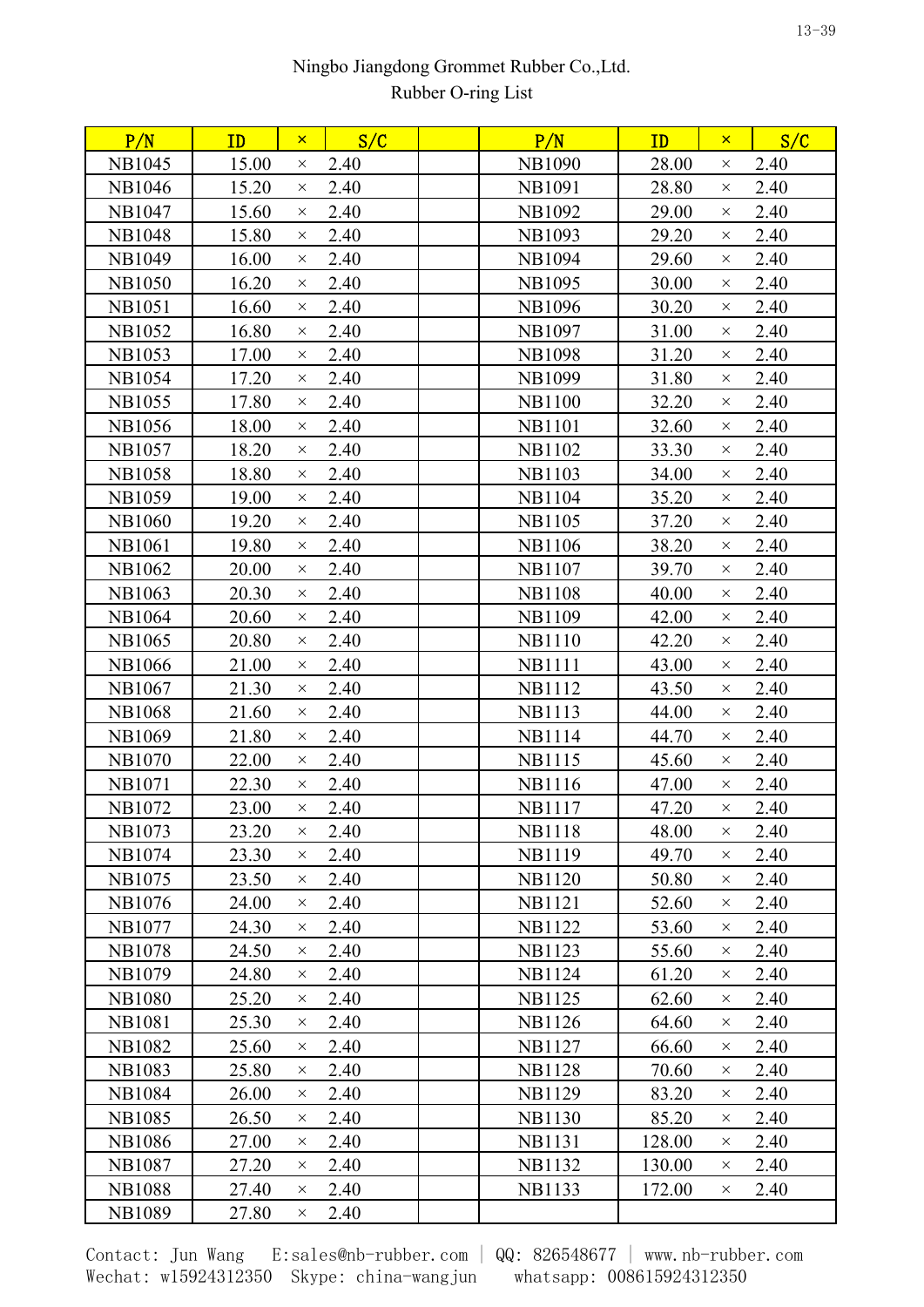| P/N           | ID    | $\mathsf{x}$ | S/C  | P/N           | ID    | $\mathsf{x}$ | S/C  |  |
|---------------|-------|--------------|------|---------------|-------|--------------|------|--|
| <b>NB1134</b> | 2.00  | $\times$     | 2.50 | NB1179        | 23.80 | $\times$     | 2.50 |  |
| <b>NB1135</b> | 3.00  | $\times$     | 2.50 | <b>NB1180</b> | 24.00 | $\times$     | 2.50 |  |
| <b>NB1136</b> | 4.00  | $\times$     | 2.50 | <b>NB1181</b> | 25.00 | $\times$     | 2.50 |  |
| <b>NB1137</b> | 4.50  | $\times$     | 2.50 | <b>NB1182</b> | 25.40 | $\times$     | 2.50 |  |
| <b>NB1138</b> | 5.00  | $\times$     | 2.50 | <b>NB1183</b> | 26.00 | $\times$     | 2.50 |  |
| <b>NB1139</b> | 6.00  | $\times$     | 2.50 | <b>NB1184</b> | 27.00 | $\times$     | 2.50 |  |
| <b>NB1140</b> | 7.00  | $\times$     | 2.50 | <b>NB1185</b> | 27.70 | $\times$     | 2.50 |  |
| <b>NB1141</b> | 7.30  | $\times$     | 2.50 | <b>NB1186</b> | 28.00 | $\times$     | 2.50 |  |
| <b>NB1142</b> | 7.50  | $\times$     | 2.50 | <b>NB1187</b> | 28.60 | $\times$     | 2.50 |  |
| <b>NB1143</b> | 7.70  | $\times$     | 2.50 | <b>NB1188</b> | 29.00 | $\times$     | 2.50 |  |
| <b>NB1144</b> | 8.00  | $\times$     | 2.50 | <b>NB1189</b> | 29.60 | $\times$     | 2.50 |  |
| <b>NB1145</b> | 8.50  | $\times$     | 2.50 | <b>NB1190</b> | 30.00 | $\times$     | 2.50 |  |
| <b>NB1146</b> | 9.00  | $\times$     | 2.50 | <b>NB1191</b> | 30.80 | $\times$     | 2.50 |  |
| NB1147        | 9.50  | $\times$     | 2.50 | <b>NB1192</b> | 31.00 | $\times$     | 2.50 |  |
| <b>NB1148</b> | 10.00 | $\times$     | 2.50 | <b>NB1193</b> | 32.00 | $\times$     | 2.50 |  |
| <b>NB1149</b> | 10.50 | $\times$     | 2.50 | <b>NB1194</b> | 33.00 | $\times$     | 2.50 |  |
| <b>NB1150</b> | 11.00 | $\times$     | 2.50 | <b>NB1195</b> | 34.00 | $\times$     | 2.50 |  |
| <b>NB1151</b> | 11.30 | $\times$     | 2.50 | <b>NB1196</b> | 35.00 | $\times$     | 2.50 |  |
| <b>NB1152</b> | 11.50 | $\times$     | 2.50 | <b>NB1197</b> | 36.00 | $\times$     | 2.50 |  |
| <b>NB1153</b> | 12.00 | $\times$     | 2.50 | <b>NB1198</b> | 37.00 | $\times$     | 2.50 |  |
| <b>NB1154</b> | 12.50 | $\times$     | 2.50 | <b>NB1199</b> | 38.00 | $\times$     | 2.50 |  |
| <b>NB1155</b> | 12.70 | $\times$     | 2.50 | <b>NB1200</b> | 39.00 | $\times$     | 2.50 |  |
| <b>NB1156</b> | 13.00 | $\times$     | 2.50 | <b>NB1201</b> | 40.00 | $\times$     | 2.50 |  |
| <b>NB1157</b> | 13.50 | $\times$     | 2.50 | <b>NB1202</b> | 40.30 | $\times$     | 2.50 |  |
| <b>NB1158</b> | 13.65 | $\times$     | 2.50 | <b>NB1203</b> | 41.00 | $\times$     | 2.50 |  |
| <b>NB1159</b> | 13.80 | $\times$     | 2.50 | <b>NB1204</b> | 42.00 | $\times$     | 2.50 |  |
| <b>NB1160</b> | 14.00 | $\times$     | 2.50 | <b>NB1205</b> | 42.50 | $\times$     | 2.50 |  |
| NB1161        | 14.50 | $\times$     | 2.50 | NB1206        | 43.00 | $\times$     | 2.50 |  |
| <b>NB1162</b> | 15.00 | $\times$     | 2.50 | <b>NB1207</b> | 44.00 | $\times$     | 2.50 |  |
| <b>NB1163</b> | 15.50 | $\times$     | 2.50 | <b>NB1208</b> | 44.50 | $\times$     | 2.50 |  |
| <b>NB1164</b> | 16.00 | $\times$     | 2.50 | <b>NB1209</b> | 45.00 | $\times$     | 2.50 |  |
| <b>NB1165</b> | 16.50 | $\times$     | 2.50 | <b>NB1210</b> | 46.00 | $\times$     | 2.50 |  |
| <b>NB1166</b> | 17.00 | $\times$     | 2.50 | <b>NB1211</b> | 47.00 | $\times$     | 2.50 |  |
| <b>NB1167</b> | 17.60 | $\times$     | 2.50 | NB1212        | 48.00 | $\times$     | 2.50 |  |
| <b>NB1168</b> | 18.00 | $\times$     | 2.50 | <b>NB1213</b> | 49.00 | $\times$     | 2.50 |  |
| <b>NB1169</b> | 18.50 | $\times$     | 2.50 | <b>NB1214</b> | 50.00 | $\times$     | 2.50 |  |
| <b>NB1170</b> | 19.00 | $\times$     | 2.50 | NB1215        | 51.00 | $\times$     | 2.50 |  |
| <b>NB1171</b> | 20.00 | $\times$     | 2.50 | <b>NB1216</b> | 52.00 | $\times$     | 2.50 |  |
| <b>NB1172</b> | 20.50 | $\times$     | 2.50 | <b>NB1217</b> | 53.00 | $\times$     | 2.50 |  |
| NB1173        | 21.00 | $\times$     | 2.50 | <b>NB1218</b> | 54.00 | $\times$     | 2.50 |  |
| NB1174        | 21.50 | $\times$     | 2.50 | <b>NB1219</b> | 55.00 | $\times$     | 2.50 |  |
| <b>NB1175</b> | 22.00 | $\times$     | 2.50 | <b>NB1220</b> | 58.00 | $\times$     | 2.50 |  |
| NB1176        | 22.50 | $\times$     | 2.50 | <b>NB1221</b> | 59.00 | $\times$     | 2.50 |  |
| <b>NB1177</b> | 23.00 | $\times$     | 2.50 | <b>NB1222</b> | 60.00 | $\times$     | 2.50 |  |
| <b>NB1178</b> | 23.50 | $\times$     | 2.50 | <b>NB1223</b> | 61.00 | X            | 2.50 |  |
|               |       |              |      |               |       |              |      |  |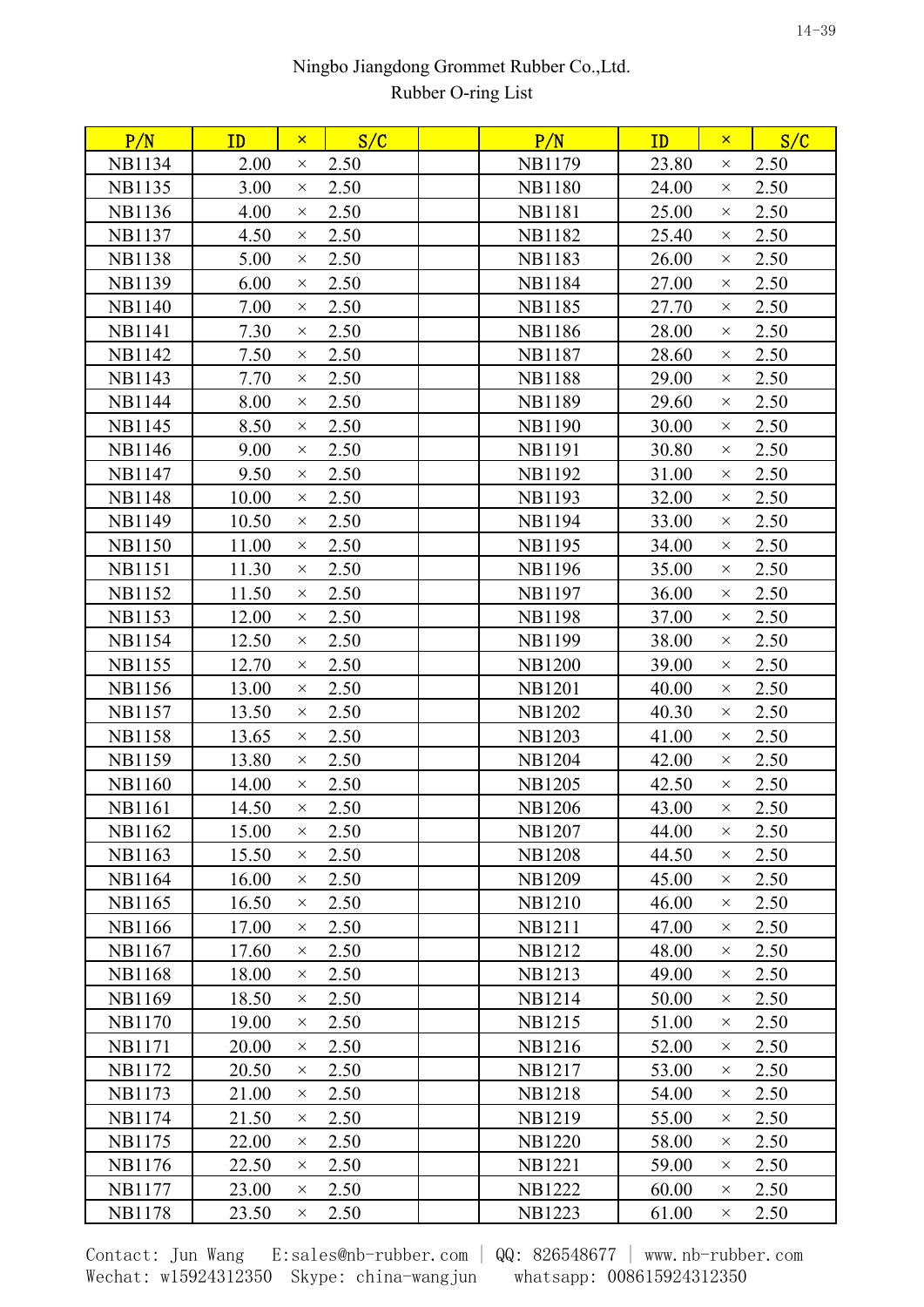| P/N           | ID     | $\mathsf{X}^-$ | S/C  | P/N           | ID     | $\mathsf{x}$ | S/C  |  |
|---------------|--------|----------------|------|---------------|--------|--------------|------|--|
| <b>NB1224</b> | 62.00  | $\times$       | 2.50 | <b>NB1269</b> | 260.00 | $\times$     | 2.50 |  |
| <b>NB1225</b> | 63.00  | $\times$       | 2.50 |               |        |              |      |  |
| <b>NB1226</b> | 64.00  | $\times$       | 2.50 | <b>NB1270</b> | 29.10  | $\times$     | 2.55 |  |
| <b>NB1227</b> | 65.00  | $\times$       | 2.50 |               |        |              |      |  |
| <b>NB1228</b> | 66.00  | $\times$       | 2.50 | <b>NB1271</b> | 3.80   | $\times$     | 2.60 |  |
| <b>NB1229</b> | 67.00  | $\times$       | 2.50 |               |        |              |      |  |
| <b>NB1230</b> | 68.00  | $\times$       | 2.50 | NB1272        | 1.24   | $\times$     | 2.62 |  |
| <b>NB1231</b> | 69.00  | $\times$       | 2.50 | <b>NB1273</b> | 2.05   | $\times$     | 2.62 |  |
| <b>NB1232</b> | 70.00  | $\times$       | 2.50 | <b>NB1274</b> | 2.85   | $\times$     | 2.62 |  |
| <b>NB1233</b> | 71.00  | $\times$       | 2.50 | NB1275        | 3.63   | $\times$     | 2.62 |  |
| <b>NB1234</b> | 72.00  | $\times$       | 2.50 | NB1276        | 4.42   | $\times$     | 2.62 |  |
| <b>NB1235</b> | 73.00  | $\times$       | 2.50 | <b>NB1277</b> | 5.23   | $\times$     | 2.62 |  |
| <b>NB1236</b> | 74.00  | $\times$       | 2.50 | <b>NB1278</b> | 6.02   | $\times$     | 2.62 |  |
| <b>NB1237</b> | 75.00  | $\times$       | 2.50 | <b>NB1279</b> | 7.59   | $\times$     | 2.62 |  |
| <b>NB1238</b> | 76.00  | $\times$       | 2.50 | <b>NB1280</b> | 9.20   | $\times$     | 2.62 |  |
| <b>NB1239</b> | 77.00  | $\times$       | 2.50 | <b>NB1281</b> | 9.92   | $\times$     | 2.62 |  |
| <b>NB1240</b> | 78.00  | $\times$       | 2.50 | <b>NB1282</b> | 10.77  | $\times$     | 2.62 |  |
| NB1241        | 79.00  | $\times$       | 2.50 | <b>NB1283</b> | 10.82  | $\times$     | 2.62 |  |
| <b>NB1242</b> | 80.00  | $\times$       | 2.50 | <b>NB1284</b> | 11.35  | $\times$     | 2.62 |  |
| <b>NB1243</b> | 81.00  | $\times$       | 2.50 | <b>NB1285</b> | 11.91  | $\times$     | 2.62 |  |
| <b>NB1244</b> | 82.00  | $\times$       | 2.50 | <b>NB1286</b> | 12.37  | $\times$     | 2.62 |  |
| <b>NB1245</b> | 83.00  | $\times$       | 2.50 | <b>NB1287</b> | 13.95  | $\times$     | 2.62 |  |
| <b>NB1246</b> | 84.00  | $\times$       | 2.50 | <b>NB1288</b> | 15.08  | $\times$     | 2.62 |  |
| <b>NB1247</b> | 85.00  | $\times$       | 2.50 | <b>NB1289</b> | 15.55  | $\times$     | 2.62 |  |
| <b>NB1248</b> | 86.00  | $\times$       | 2.50 | <b>NB1290</b> | 17.12  | $\times$     | 2.62 |  |
| <b>NB1249</b> | 87.00  | $\times$       | 2.50 | <b>NB1291</b> | 17.86  | $\times$     | 2.62 |  |
| <b>NB1250</b> | 88.00  | $\times$       | 2.50 | <b>NB1292</b> | 18.50  | $\times$     | 2.62 |  |
| <b>NB1251</b> | 89.00  | $\times$       | 2.50 | <b>NB1293</b> | 18.72  | $\times$     | 2.62 |  |
| <b>NB1252</b> | 90.00  | $\times$       | 2.50 | <b>NB1294</b> | 20.30  | $\times$     | 2.62 |  |
| <b>NB1253</b> | 95.00  | $\times$       | 2.50 | <b>NB1295</b> | 20.63  | $\times$     | 2.62 |  |
| <b>NB1254</b> | 104.00 | $\times$       | 2.50 | <b>NB1296</b> | 21.90  | $\times$     | 2.62 |  |
| <b>NB1255</b> | 104.50 | $\times$       | 2.50 | <b>NB1297</b> | 22.23  | $\times$     | 2.62 |  |
| <b>NB1256</b> | 110.00 | $\times$       | 2.50 | <b>NB1298</b> | 22.50  | $\times$     | 2.62 |  |
| <b>NB1257</b> | 123.00 | $\times$       | 2.50 | <b>NB1299</b> | 23.47  | $\times$     | 2.62 |  |
| <b>NB1258</b> | 124.00 | $\times$       | 2.50 | <b>NB1300</b> | 25.07  | $\times$     | 2.62 |  |
| <b>NB1259</b> | 130.00 | $\times$       | 2.50 | <b>NB1301</b> | 25.80  | $\times$     | 2.62 |  |
| NB1260        | 135.00 | $\times$       | 2.50 | <b>NB1302</b> | 26.65  | $\times$     | 2.62 |  |
| <b>NB1261</b> | 150.00 | $\times$       | 2.50 | <b>NB1303</b> | 27.69  | $\times$     | 2.62 |  |
| <b>NB1262</b> | 158.00 | $\times$       | 2.50 | <b>NB1304</b> | 28.25  | $\times$     | 2.62 |  |
| <b>NB1263</b> | 160.00 | $\times$       | 2.50 | <b>NB1305</b> | 29.82  | $\times$     | 2.62 |  |
| <b>NB1264</b> | 170.00 | $\times$       | 2.50 | <b>NB1306</b> | 30.29  | $\times$     | 2.62 |  |
| <b>NB1265</b> | 190.00 | $\times$       | 2.50 | <b>NB1307</b> | 31.42  | $\times$     | 2.62 |  |
| <b>NB1266</b> | 195.00 | $\times$       | 2.50 | <b>NB1308</b> | 33.00  | $\times$     | 2.62 |  |
| <b>NB1267</b> | 210.00 | $\times$       | 2.50 | <b>NB1309</b> | 33.50  | $\times$     | 2.62 |  |
| <b>NB1268</b> | 215.00 | $\times$       | 2.50 | <b>NB1310</b> | 34.60  | $\times$     | 2.62 |  |
|               |        |                |      |               |        |              |      |  |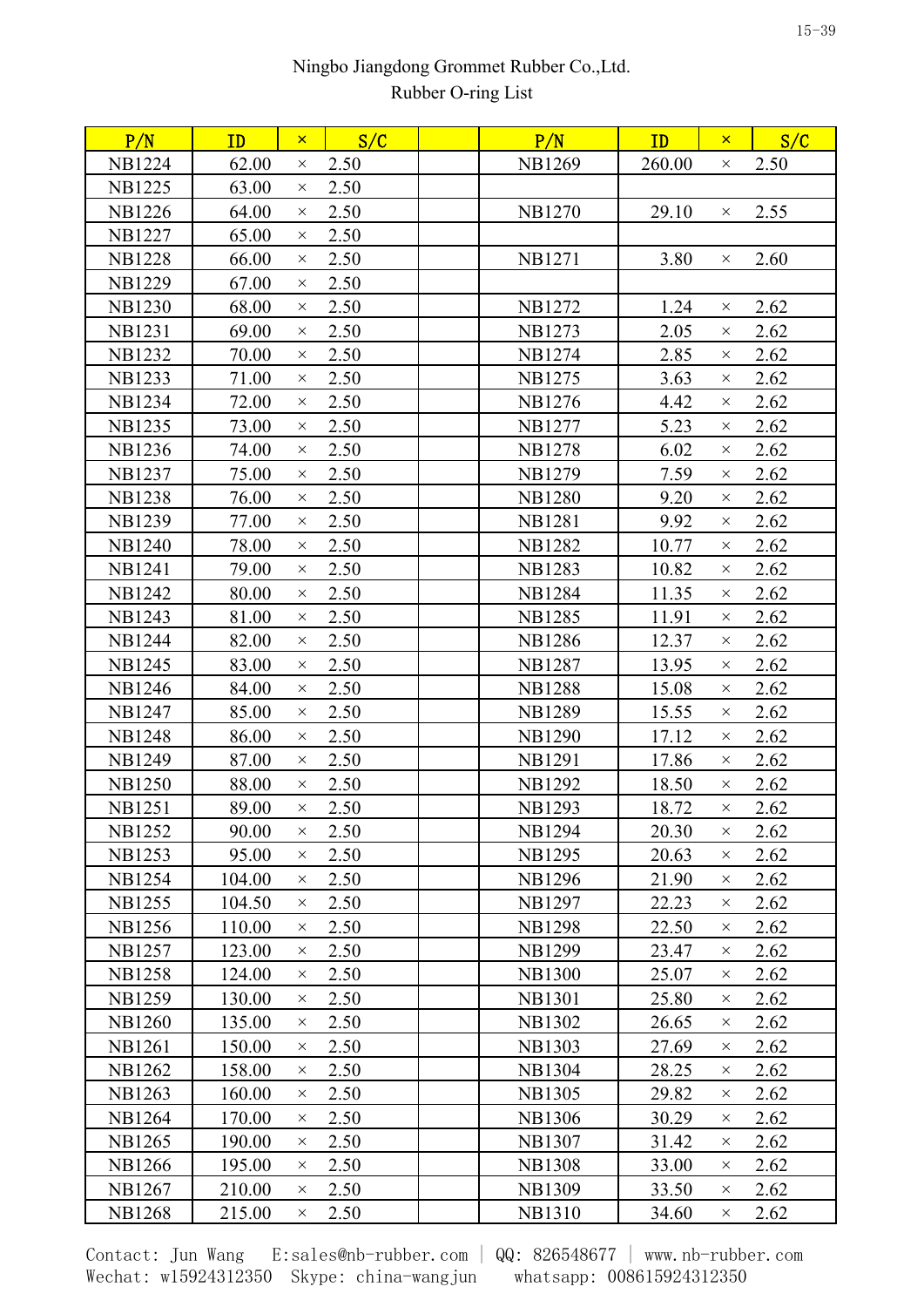| P/N           | ID     | $\mathsf{x}$ | S/C  | P/N           | ID     | $\mathsf{x}$ | S/C  |  |
|---------------|--------|--------------|------|---------------|--------|--------------|------|--|
| <b>NB1311</b> | 36.17  | $\times$     | 2.62 | <b>NB1356</b> | 164.77 | $\times$     | 2.62 |  |
| <b>NB1312</b> | 37.77  | $\times$     | 2.62 | <b>NB1357</b> | 171.22 | $\times$     | 2.62 |  |
| <b>NB1313</b> | 39.35  | $\times$     | 2.62 | <b>NB1358</b> | 177.47 | $\times$     | 2.62 |  |
| <b>NB1314</b> | 40.70  | $\times$     | 2.62 | <b>NB1359</b> | 183.82 | $\times$     | 2.62 |  |
| <b>NB1315</b> | 40.94  | $\times$     | 2.62 | <b>NB1360</b> | 190.17 | $\times$     | 2.62 |  |
| <b>NB1316</b> | 42.52  | $\times$     | 2.62 | <b>NB1361</b> | 196.52 | $\times$     | 2.62 |  |
| <b>NB1317</b> | 44.12  | $\times$     | 2.62 | <b>NB1362</b> | 202.87 | $\times$     | 2.62 |  |
| <b>NB1318</b> | 45.70  | $\times$     | 2.62 | <b>NB1363</b> | 209.22 | $\times$     | 2.62 |  |
| <b>NB1319</b> | 47.30  | $\times$     | 2.62 | <b>NB1364</b> | 215.57 | $\times$     | 2.62 |  |
| <b>NB1320</b> | 48.90  | $\times$     | 2.62 | <b>NB1365</b> | 221.92 | $\times$     | 2.62 |  |
| <b>NB1321</b> | 50.47  | $\times$     | 2.62 | <b>NB1366</b> | 228.27 | $\times$     | 2.62 |  |
| <b>NB1322</b> | 52.07  | $\times$     | 2.62 | <b>NB1367</b> | 234.62 | $\times$     | 2.62 |  |
| <b>NB1323</b> | 53.64  | $\times$     | 2.62 | <b>NB1368</b> | 240.97 | $\times$     | 2.62 |  |
| <b>NB1324</b> | 55.25  | $\times$     | 2.62 | <b>NB1369</b> | 247.32 | $\times$     | 2.62 |  |
| <b>NB1325</b> | 56.82  | $\times$     | 2.62 |               |        |              |      |  |
| <b>NB1326</b> | 58.42  | $\times$     | 2.62 | <b>NB1370</b> | 4.70   | $\times$     | 2.65 |  |
| <b>NB1327</b> | 59.99  | $\times$     | 2.62 | <b>NB1371</b> | 6.10   | $\times$     | 2.65 |  |
| <b>NB1328</b> | 61.60  | $\times$     | 2.62 | NB1372        | 7.10   | $\times$     | 2.65 |  |
| <b>NB1329</b> | 63.17  | $\times$     | 2.62 | NB1373        | 7.50   | $\times$     | 2.65 |  |
| <b>NB1330</b> | 64.77  | $\times$     | 2.62 | NB1374        | 8.00   | $\times$     | 2.65 |  |
| <b>NB1331</b> | 66.34  | $\times$     | 2.62 | NB1375        | 8.50   | $\times$     | 2.65 |  |
| <b>NB1332</b> | 67.95  | $\times$     | 2.62 | NB1376        | 8.70   | $\times$     | 2.65 |  |
| <b>NB1333</b> | 69.52  | $\times$     | 2.62 | <b>NB1377</b> | 9.00   | $\times$     | 2.65 |  |
| <b>NB1334</b> | 71.12  | $\times$     | 2.62 | <b>NB1378</b> | 9.50   | $\times$     | 2.65 |  |
| <b>NB1335</b> | 72.70  | $\times$     | 2.62 | NB1379        | 10.00  | $\times$     | 2.65 |  |
| NB1336        | 75.87  | $\times$     | 2.62 | <b>NB1380</b> | 10.60  | $\times$     | 2.65 |  |
| <b>NB1337</b> | 82.22  | $\times$     | 2.62 | <b>NB1381</b> | 11.20  | $\times$     | 2.65 |  |
| <b>NB1338</b> | 85.00  | $\times$     | 2.62 | <b>NB1382</b> | 11.50  | $\times$     | 2.65 |  |
| <b>NB1339</b> | 88.57  | $\times$     | 2.62 | <b>NB1383</b> | 11.80  | $\times$     | 2.65 |  |
| <b>NB1340</b> | 93.38  | $\times$     | 2.62 | <b>NB1384</b> | 12.00  | $\times$     | 2.65 |  |
| <b>NB1341</b> | 94.92  | $\times$     | 2.62 | <b>NB1385</b> | 12.50  | $\times$     | 2.65 |  |
| <b>NB1342</b> | 101.27 | $\times$     | 2.62 | <b>NB1386</b> | 13.20  | $\times$     | 2.65 |  |
| <b>NB1343</b> | 104.50 | $\times$     | 2.62 | <b>NB1387</b> | 13.50  | $\times$     | 2.65 |  |
| <b>NB1344</b> | 106.00 | $\times$     | 2.62 | <b>NB1388</b> | 14.00  | $\times$     | 2.65 |  |
| <b>NB1345</b> | 107.62 | $\times$     | 2.62 | <b>NB1389</b> | 15.00  | $\times$     | 2.65 |  |
| <b>NB1346</b> | 110.00 | $\times$     | 2.62 | <b>NB1390</b> | 16.00  | $\times$     | 2.65 |  |
| <b>NB1347</b> | 113.97 | $\times$     | 2.62 | <b>NB1391</b> | 16.50  | $\times$     | 2.65 |  |
| <b>NB1348</b> | 120.32 | $\times$     | 2.62 | NB1392        | 17.00  | $\times$     | 2.65 |  |
| <b>NB1349</b> | 126.67 | $\times$     | 2.62 | <b>NB1393</b> | 17.50  | $\times$     | 2.65 |  |
| <b>NB1350</b> | 129.70 | $\times$     | 2.62 | <b>NB1394</b> | 18.00  | $\times$     | 2.65 |  |
| <b>NB1351</b> | 133.02 | $\times$     | 2.62 | <b>NB1395</b> | 19.00  | $\times$     | 2.65 |  |
| <b>NB1352</b> | 139.37 | $\times$     | 2.62 | <b>NB1396</b> | 20.00  | $\times$     | 2.65 |  |
| <b>NB1353</b> | 145.72 | $\times$     | 2.62 | <b>NB1397</b> | 21.20  | $\times$     | 2.65 |  |
| <b>NB1354</b> | 152.07 | $\times$     | 2.62 | <b>NB1398</b> | 22.40  | $\times$     | 2.65 |  |
| <b>NB1355</b> | 158.42 | $\times$     | 2.62 | <b>NB1399</b> | 22.50  | $\times$     | 2.65 |  |
|               |        |              |      |               |        |              |      |  |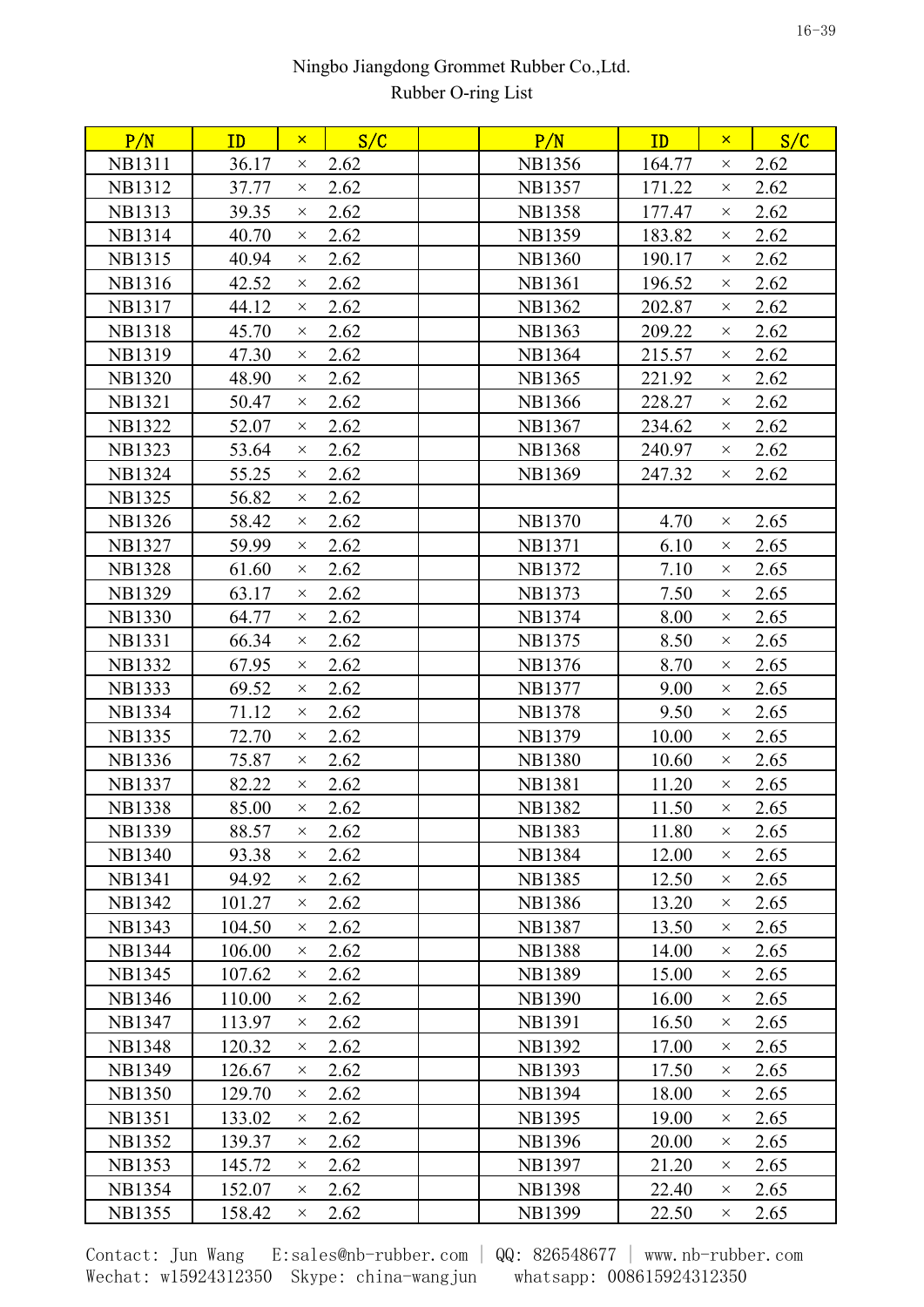| 23.50<br>2.65<br>NB1445<br>65.00<br>2.65<br>$\times$<br>$\times$<br>2.65<br>25.00<br>2.65<br>67.00<br>NB1446<br>$\times$<br>$\times$<br>2.65<br>25.50<br>2.65<br>NB1447<br>68.00<br>$\times$<br>$\times$<br>25.80<br>2.65<br><b>NB1448</b><br>69.00<br>2.65<br>$\times$<br>$\times$<br>2.65<br>26.50<br>2.65<br><b>NB1449</b><br>70.00<br>$\times$<br>$\times$<br>28.00<br>2.65<br>71.00<br>2.65<br><b>NB1450</b><br>$\times$<br>$\times$<br>2.65<br>28.50<br>2.65<br>NB1451<br>72.00<br>$\times$<br>$\times$<br>2.65<br>2.65<br>29.70<br><b>NB1452</b><br>73.00<br>$\times$<br>$\times$<br>2.65<br>2.65<br>30.00<br><b>NB1453</b><br>74.00<br>$\times$<br>$\times$<br>31.50<br>2.65<br>75.00<br>2.65<br>NB1454<br>$\times$<br>$\times$<br>2.65<br>32.50<br>2.65<br><b>NB1455</b><br>77.50<br>$\times$<br>$\times$<br>33.50<br>2.65<br>NB1456<br>80.00<br>2.65<br>$\times$<br>$\times$<br>2.65<br>2.65<br>34.00<br>82.00<br><b>NB1457</b><br>$\times$<br>$\times$<br>2.65<br>85.00<br>2.65<br>34.50<br><b>NB1458</b><br>$\times$<br>$\times$<br>2.65<br>2.65<br>35.50<br><b>NB1459</b><br>90.00<br>$\times$<br>$\times$<br>2.65<br>92.00<br>2.65<br>36.00<br><b>NB1460</b><br>$\times$<br>$\times$<br>2.65<br>36.50<br>2.65<br>NB1461<br>95.00<br>$\times$<br>$\times$<br>37.50<br>2.65<br>2.65<br>NB1462<br>100.00<br>$\times$<br>$\times$<br>38.00<br>2.65<br><b>NB1463</b><br>101.00<br>2.65<br>$\times$<br>$\times$<br>2.65<br>103.00<br>2.65<br>38.70<br>NB1464<br>$\times$<br>$\times$<br>39.00<br>2.65<br>NB1465<br>106.00<br>2.65<br>$\times$<br>$\times$<br>2.65<br><b>NB1421</b><br>40.00<br>NB1466<br>109.00<br>2.65<br>$\times$<br>$\times$<br>41.20<br>2.65<br>114.00<br>2.65<br>NB1467<br>$\times$<br>$\times$<br>2.65<br><b>NB1468</b><br>118.00<br>2.65<br>41.70<br>$\times$<br>$\times$<br>2.65<br>125.00<br>2.65<br>42.00<br><b>NB1469</b><br>$\times$<br>$\times$<br>2.65<br>2.65<br>42.50<br><b>NB1470</b><br>128.00<br>$\times$<br>$\times$<br>2.65<br>129.70<br>2.65<br>43.70<br><b>NB1471</b><br>$\times$<br>$\times$<br>2.65<br>2.65<br>45.00<br>NB1472<br>132.00<br>$\times$<br>$\times$<br>136.00<br>46.20<br>2.65<br>NB1473<br>2.65<br>$\times$<br>$\times$<br>47.50<br>2.65<br>2.65<br>NB1474<br>140.00<br>$\times$<br>$\times$<br>48.70<br>2.65<br>144.00<br>2.65<br>NB1475<br>$\times$<br>$\times$<br>50.00<br>2.65<br>NB1476<br>150.00<br>2.65<br>$\times$<br>$\times$<br>2.65<br>51.50<br>2.65<br>NB1477<br>155.00<br>$\times$<br>$\times$<br>52.20<br>2.65<br>2.65<br><b>NB1478</b><br>160.00<br>$\times$<br>$\times$<br>2.65<br>NB1479<br>164.00<br>2.65<br>53.00<br>$\times$<br>$\times$<br>2.65<br>170.00<br>2.65<br>53.40<br><b>NB1480</b><br>$\times$<br>$\times$<br>2.65<br><b>NB1481</b><br>195.00<br>2.65<br>54.50<br>$\times$<br>$\times$<br>2.65<br>55.25<br><b>NB1482</b><br>200.00<br>2.65<br>$\times$<br>$\times$<br>2.65<br>212.00<br>2.65<br>56.00<br><b>NB1483</b><br>$\times$<br>$\times$<br>58.00<br>2.65<br><b>NB1484</b><br>230.00<br>2.65<br>$\times$<br>$\times$<br>2.65<br>234.00<br>2.65<br>60.00<br><b>NB1485</b><br>$\times$<br>$\times$<br>61.50<br>2.65<br>NB1486<br>250.00<br>2.65<br>$\times$<br>$\times$<br>62.50<br>2.65<br>$\times$<br><b>NB1487</b><br>3.00<br>3.00<br>62.80<br>2.65<br>$\times$<br>$\times$<br>2.65<br><b>NB1488</b><br>3.00<br>63.00<br>4.00<br>$\times$<br>X | P/N           | ID | $\mathsf{x}$ | S/C | P/N | ID | $\mathsf{x}$ | S/C |
|----------------------------------------------------------------------------------------------------------------------------------------------------------------------------------------------------------------------------------------------------------------------------------------------------------------------------------------------------------------------------------------------------------------------------------------------------------------------------------------------------------------------------------------------------------------------------------------------------------------------------------------------------------------------------------------------------------------------------------------------------------------------------------------------------------------------------------------------------------------------------------------------------------------------------------------------------------------------------------------------------------------------------------------------------------------------------------------------------------------------------------------------------------------------------------------------------------------------------------------------------------------------------------------------------------------------------------------------------------------------------------------------------------------------------------------------------------------------------------------------------------------------------------------------------------------------------------------------------------------------------------------------------------------------------------------------------------------------------------------------------------------------------------------------------------------------------------------------------------------------------------------------------------------------------------------------------------------------------------------------------------------------------------------------------------------------------------------------------------------------------------------------------------------------------------------------------------------------------------------------------------------------------------------------------------------------------------------------------------------------------------------------------------------------------------------------------------------------------------------------------------------------------------------------------------------------------------------------------------------------------------------------------------------------------------------------------------------------------------------------------------------------------------------------------------------------------------------------------------------------------------------------------------------------------------------------------------------------------------------------------------------------------------------------------------------------------------------------------------------------------------------------------------------------------------------------------------------------------------------------------------------------------------------------------------------------------------------------------|---------------|----|--------------|-----|-----|----|--------------|-----|
|                                                                                                                                                                                                                                                                                                                                                                                                                                                                                                                                                                                                                                                                                                                                                                                                                                                                                                                                                                                                                                                                                                                                                                                                                                                                                                                                                                                                                                                                                                                                                                                                                                                                                                                                                                                                                                                                                                                                                                                                                                                                                                                                                                                                                                                                                                                                                                                                                                                                                                                                                                                                                                                                                                                                                                                                                                                                                                                                                                                                                                                                                                                                                                                                                                                                                                                                                    | <b>NB1400</b> |    |              |     |     |    |              |     |
|                                                                                                                                                                                                                                                                                                                                                                                                                                                                                                                                                                                                                                                                                                                                                                                                                                                                                                                                                                                                                                                                                                                                                                                                                                                                                                                                                                                                                                                                                                                                                                                                                                                                                                                                                                                                                                                                                                                                                                                                                                                                                                                                                                                                                                                                                                                                                                                                                                                                                                                                                                                                                                                                                                                                                                                                                                                                                                                                                                                                                                                                                                                                                                                                                                                                                                                                                    | <b>NB1401</b> |    |              |     |     |    |              |     |
|                                                                                                                                                                                                                                                                                                                                                                                                                                                                                                                                                                                                                                                                                                                                                                                                                                                                                                                                                                                                                                                                                                                                                                                                                                                                                                                                                                                                                                                                                                                                                                                                                                                                                                                                                                                                                                                                                                                                                                                                                                                                                                                                                                                                                                                                                                                                                                                                                                                                                                                                                                                                                                                                                                                                                                                                                                                                                                                                                                                                                                                                                                                                                                                                                                                                                                                                                    | <b>NB1402</b> |    |              |     |     |    |              |     |
|                                                                                                                                                                                                                                                                                                                                                                                                                                                                                                                                                                                                                                                                                                                                                                                                                                                                                                                                                                                                                                                                                                                                                                                                                                                                                                                                                                                                                                                                                                                                                                                                                                                                                                                                                                                                                                                                                                                                                                                                                                                                                                                                                                                                                                                                                                                                                                                                                                                                                                                                                                                                                                                                                                                                                                                                                                                                                                                                                                                                                                                                                                                                                                                                                                                                                                                                                    | <b>NB1403</b> |    |              |     |     |    |              |     |
|                                                                                                                                                                                                                                                                                                                                                                                                                                                                                                                                                                                                                                                                                                                                                                                                                                                                                                                                                                                                                                                                                                                                                                                                                                                                                                                                                                                                                                                                                                                                                                                                                                                                                                                                                                                                                                                                                                                                                                                                                                                                                                                                                                                                                                                                                                                                                                                                                                                                                                                                                                                                                                                                                                                                                                                                                                                                                                                                                                                                                                                                                                                                                                                                                                                                                                                                                    | <b>NB1404</b> |    |              |     |     |    |              |     |
|                                                                                                                                                                                                                                                                                                                                                                                                                                                                                                                                                                                                                                                                                                                                                                                                                                                                                                                                                                                                                                                                                                                                                                                                                                                                                                                                                                                                                                                                                                                                                                                                                                                                                                                                                                                                                                                                                                                                                                                                                                                                                                                                                                                                                                                                                                                                                                                                                                                                                                                                                                                                                                                                                                                                                                                                                                                                                                                                                                                                                                                                                                                                                                                                                                                                                                                                                    | <b>NB1405</b> |    |              |     |     |    |              |     |
|                                                                                                                                                                                                                                                                                                                                                                                                                                                                                                                                                                                                                                                                                                                                                                                                                                                                                                                                                                                                                                                                                                                                                                                                                                                                                                                                                                                                                                                                                                                                                                                                                                                                                                                                                                                                                                                                                                                                                                                                                                                                                                                                                                                                                                                                                                                                                                                                                                                                                                                                                                                                                                                                                                                                                                                                                                                                                                                                                                                                                                                                                                                                                                                                                                                                                                                                                    | <b>NB1406</b> |    |              |     |     |    |              |     |
|                                                                                                                                                                                                                                                                                                                                                                                                                                                                                                                                                                                                                                                                                                                                                                                                                                                                                                                                                                                                                                                                                                                                                                                                                                                                                                                                                                                                                                                                                                                                                                                                                                                                                                                                                                                                                                                                                                                                                                                                                                                                                                                                                                                                                                                                                                                                                                                                                                                                                                                                                                                                                                                                                                                                                                                                                                                                                                                                                                                                                                                                                                                                                                                                                                                                                                                                                    | <b>NB1407</b> |    |              |     |     |    |              |     |
|                                                                                                                                                                                                                                                                                                                                                                                                                                                                                                                                                                                                                                                                                                                                                                                                                                                                                                                                                                                                                                                                                                                                                                                                                                                                                                                                                                                                                                                                                                                                                                                                                                                                                                                                                                                                                                                                                                                                                                                                                                                                                                                                                                                                                                                                                                                                                                                                                                                                                                                                                                                                                                                                                                                                                                                                                                                                                                                                                                                                                                                                                                                                                                                                                                                                                                                                                    | <b>NB1408</b> |    |              |     |     |    |              |     |
|                                                                                                                                                                                                                                                                                                                                                                                                                                                                                                                                                                                                                                                                                                                                                                                                                                                                                                                                                                                                                                                                                                                                                                                                                                                                                                                                                                                                                                                                                                                                                                                                                                                                                                                                                                                                                                                                                                                                                                                                                                                                                                                                                                                                                                                                                                                                                                                                                                                                                                                                                                                                                                                                                                                                                                                                                                                                                                                                                                                                                                                                                                                                                                                                                                                                                                                                                    | <b>NB1409</b> |    |              |     |     |    |              |     |
|                                                                                                                                                                                                                                                                                                                                                                                                                                                                                                                                                                                                                                                                                                                                                                                                                                                                                                                                                                                                                                                                                                                                                                                                                                                                                                                                                                                                                                                                                                                                                                                                                                                                                                                                                                                                                                                                                                                                                                                                                                                                                                                                                                                                                                                                                                                                                                                                                                                                                                                                                                                                                                                                                                                                                                                                                                                                                                                                                                                                                                                                                                                                                                                                                                                                                                                                                    | <b>NB1410</b> |    |              |     |     |    |              |     |
|                                                                                                                                                                                                                                                                                                                                                                                                                                                                                                                                                                                                                                                                                                                                                                                                                                                                                                                                                                                                                                                                                                                                                                                                                                                                                                                                                                                                                                                                                                                                                                                                                                                                                                                                                                                                                                                                                                                                                                                                                                                                                                                                                                                                                                                                                                                                                                                                                                                                                                                                                                                                                                                                                                                                                                                                                                                                                                                                                                                                                                                                                                                                                                                                                                                                                                                                                    | <b>NB1411</b> |    |              |     |     |    |              |     |
|                                                                                                                                                                                                                                                                                                                                                                                                                                                                                                                                                                                                                                                                                                                                                                                                                                                                                                                                                                                                                                                                                                                                                                                                                                                                                                                                                                                                                                                                                                                                                                                                                                                                                                                                                                                                                                                                                                                                                                                                                                                                                                                                                                                                                                                                                                                                                                                                                                                                                                                                                                                                                                                                                                                                                                                                                                                                                                                                                                                                                                                                                                                                                                                                                                                                                                                                                    | NB1412        |    |              |     |     |    |              |     |
|                                                                                                                                                                                                                                                                                                                                                                                                                                                                                                                                                                                                                                                                                                                                                                                                                                                                                                                                                                                                                                                                                                                                                                                                                                                                                                                                                                                                                                                                                                                                                                                                                                                                                                                                                                                                                                                                                                                                                                                                                                                                                                                                                                                                                                                                                                                                                                                                                                                                                                                                                                                                                                                                                                                                                                                                                                                                                                                                                                                                                                                                                                                                                                                                                                                                                                                                                    | <b>NB1413</b> |    |              |     |     |    |              |     |
|                                                                                                                                                                                                                                                                                                                                                                                                                                                                                                                                                                                                                                                                                                                                                                                                                                                                                                                                                                                                                                                                                                                                                                                                                                                                                                                                                                                                                                                                                                                                                                                                                                                                                                                                                                                                                                                                                                                                                                                                                                                                                                                                                                                                                                                                                                                                                                                                                                                                                                                                                                                                                                                                                                                                                                                                                                                                                                                                                                                                                                                                                                                                                                                                                                                                                                                                                    | <b>NB1414</b> |    |              |     |     |    |              |     |
|                                                                                                                                                                                                                                                                                                                                                                                                                                                                                                                                                                                                                                                                                                                                                                                                                                                                                                                                                                                                                                                                                                                                                                                                                                                                                                                                                                                                                                                                                                                                                                                                                                                                                                                                                                                                                                                                                                                                                                                                                                                                                                                                                                                                                                                                                                                                                                                                                                                                                                                                                                                                                                                                                                                                                                                                                                                                                                                                                                                                                                                                                                                                                                                                                                                                                                                                                    | <b>NB1415</b> |    |              |     |     |    |              |     |
|                                                                                                                                                                                                                                                                                                                                                                                                                                                                                                                                                                                                                                                                                                                                                                                                                                                                                                                                                                                                                                                                                                                                                                                                                                                                                                                                                                                                                                                                                                                                                                                                                                                                                                                                                                                                                                                                                                                                                                                                                                                                                                                                                                                                                                                                                                                                                                                                                                                                                                                                                                                                                                                                                                                                                                                                                                                                                                                                                                                                                                                                                                                                                                                                                                                                                                                                                    | NB1416        |    |              |     |     |    |              |     |
|                                                                                                                                                                                                                                                                                                                                                                                                                                                                                                                                                                                                                                                                                                                                                                                                                                                                                                                                                                                                                                                                                                                                                                                                                                                                                                                                                                                                                                                                                                                                                                                                                                                                                                                                                                                                                                                                                                                                                                                                                                                                                                                                                                                                                                                                                                                                                                                                                                                                                                                                                                                                                                                                                                                                                                                                                                                                                                                                                                                                                                                                                                                                                                                                                                                                                                                                                    | <b>NB1417</b> |    |              |     |     |    |              |     |
|                                                                                                                                                                                                                                                                                                                                                                                                                                                                                                                                                                                                                                                                                                                                                                                                                                                                                                                                                                                                                                                                                                                                                                                                                                                                                                                                                                                                                                                                                                                                                                                                                                                                                                                                                                                                                                                                                                                                                                                                                                                                                                                                                                                                                                                                                                                                                                                                                                                                                                                                                                                                                                                                                                                                                                                                                                                                                                                                                                                                                                                                                                                                                                                                                                                                                                                                                    | <b>NB1418</b> |    |              |     |     |    |              |     |
|                                                                                                                                                                                                                                                                                                                                                                                                                                                                                                                                                                                                                                                                                                                                                                                                                                                                                                                                                                                                                                                                                                                                                                                                                                                                                                                                                                                                                                                                                                                                                                                                                                                                                                                                                                                                                                                                                                                                                                                                                                                                                                                                                                                                                                                                                                                                                                                                                                                                                                                                                                                                                                                                                                                                                                                                                                                                                                                                                                                                                                                                                                                                                                                                                                                                                                                                                    | <b>NB1419</b> |    |              |     |     |    |              |     |
|                                                                                                                                                                                                                                                                                                                                                                                                                                                                                                                                                                                                                                                                                                                                                                                                                                                                                                                                                                                                                                                                                                                                                                                                                                                                                                                                                                                                                                                                                                                                                                                                                                                                                                                                                                                                                                                                                                                                                                                                                                                                                                                                                                                                                                                                                                                                                                                                                                                                                                                                                                                                                                                                                                                                                                                                                                                                                                                                                                                                                                                                                                                                                                                                                                                                                                                                                    | <b>NB1420</b> |    |              |     |     |    |              |     |
|                                                                                                                                                                                                                                                                                                                                                                                                                                                                                                                                                                                                                                                                                                                                                                                                                                                                                                                                                                                                                                                                                                                                                                                                                                                                                                                                                                                                                                                                                                                                                                                                                                                                                                                                                                                                                                                                                                                                                                                                                                                                                                                                                                                                                                                                                                                                                                                                                                                                                                                                                                                                                                                                                                                                                                                                                                                                                                                                                                                                                                                                                                                                                                                                                                                                                                                                                    |               |    |              |     |     |    |              |     |
|                                                                                                                                                                                                                                                                                                                                                                                                                                                                                                                                                                                                                                                                                                                                                                                                                                                                                                                                                                                                                                                                                                                                                                                                                                                                                                                                                                                                                                                                                                                                                                                                                                                                                                                                                                                                                                                                                                                                                                                                                                                                                                                                                                                                                                                                                                                                                                                                                                                                                                                                                                                                                                                                                                                                                                                                                                                                                                                                                                                                                                                                                                                                                                                                                                                                                                                                                    | <b>NB1422</b> |    |              |     |     |    |              |     |
|                                                                                                                                                                                                                                                                                                                                                                                                                                                                                                                                                                                                                                                                                                                                                                                                                                                                                                                                                                                                                                                                                                                                                                                                                                                                                                                                                                                                                                                                                                                                                                                                                                                                                                                                                                                                                                                                                                                                                                                                                                                                                                                                                                                                                                                                                                                                                                                                                                                                                                                                                                                                                                                                                                                                                                                                                                                                                                                                                                                                                                                                                                                                                                                                                                                                                                                                                    | <b>NB1423</b> |    |              |     |     |    |              |     |
|                                                                                                                                                                                                                                                                                                                                                                                                                                                                                                                                                                                                                                                                                                                                                                                                                                                                                                                                                                                                                                                                                                                                                                                                                                                                                                                                                                                                                                                                                                                                                                                                                                                                                                                                                                                                                                                                                                                                                                                                                                                                                                                                                                                                                                                                                                                                                                                                                                                                                                                                                                                                                                                                                                                                                                                                                                                                                                                                                                                                                                                                                                                                                                                                                                                                                                                                                    | <b>NB1424</b> |    |              |     |     |    |              |     |
|                                                                                                                                                                                                                                                                                                                                                                                                                                                                                                                                                                                                                                                                                                                                                                                                                                                                                                                                                                                                                                                                                                                                                                                                                                                                                                                                                                                                                                                                                                                                                                                                                                                                                                                                                                                                                                                                                                                                                                                                                                                                                                                                                                                                                                                                                                                                                                                                                                                                                                                                                                                                                                                                                                                                                                                                                                                                                                                                                                                                                                                                                                                                                                                                                                                                                                                                                    | NB1425        |    |              |     |     |    |              |     |
|                                                                                                                                                                                                                                                                                                                                                                                                                                                                                                                                                                                                                                                                                                                                                                                                                                                                                                                                                                                                                                                                                                                                                                                                                                                                                                                                                                                                                                                                                                                                                                                                                                                                                                                                                                                                                                                                                                                                                                                                                                                                                                                                                                                                                                                                                                                                                                                                                                                                                                                                                                                                                                                                                                                                                                                                                                                                                                                                                                                                                                                                                                                                                                                                                                                                                                                                                    | NB1426        |    |              |     |     |    |              |     |
|                                                                                                                                                                                                                                                                                                                                                                                                                                                                                                                                                                                                                                                                                                                                                                                                                                                                                                                                                                                                                                                                                                                                                                                                                                                                                                                                                                                                                                                                                                                                                                                                                                                                                                                                                                                                                                                                                                                                                                                                                                                                                                                                                                                                                                                                                                                                                                                                                                                                                                                                                                                                                                                                                                                                                                                                                                                                                                                                                                                                                                                                                                                                                                                                                                                                                                                                                    | <b>NB1427</b> |    |              |     |     |    |              |     |
|                                                                                                                                                                                                                                                                                                                                                                                                                                                                                                                                                                                                                                                                                                                                                                                                                                                                                                                                                                                                                                                                                                                                                                                                                                                                                                                                                                                                                                                                                                                                                                                                                                                                                                                                                                                                                                                                                                                                                                                                                                                                                                                                                                                                                                                                                                                                                                                                                                                                                                                                                                                                                                                                                                                                                                                                                                                                                                                                                                                                                                                                                                                                                                                                                                                                                                                                                    | <b>NB1428</b> |    |              |     |     |    |              |     |
|                                                                                                                                                                                                                                                                                                                                                                                                                                                                                                                                                                                                                                                                                                                                                                                                                                                                                                                                                                                                                                                                                                                                                                                                                                                                                                                                                                                                                                                                                                                                                                                                                                                                                                                                                                                                                                                                                                                                                                                                                                                                                                                                                                                                                                                                                                                                                                                                                                                                                                                                                                                                                                                                                                                                                                                                                                                                                                                                                                                                                                                                                                                                                                                                                                                                                                                                                    | NB1429        |    |              |     |     |    |              |     |
|                                                                                                                                                                                                                                                                                                                                                                                                                                                                                                                                                                                                                                                                                                                                                                                                                                                                                                                                                                                                                                                                                                                                                                                                                                                                                                                                                                                                                                                                                                                                                                                                                                                                                                                                                                                                                                                                                                                                                                                                                                                                                                                                                                                                                                                                                                                                                                                                                                                                                                                                                                                                                                                                                                                                                                                                                                                                                                                                                                                                                                                                                                                                                                                                                                                                                                                                                    | <b>NB1430</b> |    |              |     |     |    |              |     |
|                                                                                                                                                                                                                                                                                                                                                                                                                                                                                                                                                                                                                                                                                                                                                                                                                                                                                                                                                                                                                                                                                                                                                                                                                                                                                                                                                                                                                                                                                                                                                                                                                                                                                                                                                                                                                                                                                                                                                                                                                                                                                                                                                                                                                                                                                                                                                                                                                                                                                                                                                                                                                                                                                                                                                                                                                                                                                                                                                                                                                                                                                                                                                                                                                                                                                                                                                    | <b>NB1431</b> |    |              |     |     |    |              |     |
|                                                                                                                                                                                                                                                                                                                                                                                                                                                                                                                                                                                                                                                                                                                                                                                                                                                                                                                                                                                                                                                                                                                                                                                                                                                                                                                                                                                                                                                                                                                                                                                                                                                                                                                                                                                                                                                                                                                                                                                                                                                                                                                                                                                                                                                                                                                                                                                                                                                                                                                                                                                                                                                                                                                                                                                                                                                                                                                                                                                                                                                                                                                                                                                                                                                                                                                                                    | <b>NB1432</b> |    |              |     |     |    |              |     |
|                                                                                                                                                                                                                                                                                                                                                                                                                                                                                                                                                                                                                                                                                                                                                                                                                                                                                                                                                                                                                                                                                                                                                                                                                                                                                                                                                                                                                                                                                                                                                                                                                                                                                                                                                                                                                                                                                                                                                                                                                                                                                                                                                                                                                                                                                                                                                                                                                                                                                                                                                                                                                                                                                                                                                                                                                                                                                                                                                                                                                                                                                                                                                                                                                                                                                                                                                    | <b>NB1433</b> |    |              |     |     |    |              |     |
|                                                                                                                                                                                                                                                                                                                                                                                                                                                                                                                                                                                                                                                                                                                                                                                                                                                                                                                                                                                                                                                                                                                                                                                                                                                                                                                                                                                                                                                                                                                                                                                                                                                                                                                                                                                                                                                                                                                                                                                                                                                                                                                                                                                                                                                                                                                                                                                                                                                                                                                                                                                                                                                                                                                                                                                                                                                                                                                                                                                                                                                                                                                                                                                                                                                                                                                                                    | <b>NB1434</b> |    |              |     |     |    |              |     |
|                                                                                                                                                                                                                                                                                                                                                                                                                                                                                                                                                                                                                                                                                                                                                                                                                                                                                                                                                                                                                                                                                                                                                                                                                                                                                                                                                                                                                                                                                                                                                                                                                                                                                                                                                                                                                                                                                                                                                                                                                                                                                                                                                                                                                                                                                                                                                                                                                                                                                                                                                                                                                                                                                                                                                                                                                                                                                                                                                                                                                                                                                                                                                                                                                                                                                                                                                    | NB1435        |    |              |     |     |    |              |     |
|                                                                                                                                                                                                                                                                                                                                                                                                                                                                                                                                                                                                                                                                                                                                                                                                                                                                                                                                                                                                                                                                                                                                                                                                                                                                                                                                                                                                                                                                                                                                                                                                                                                                                                                                                                                                                                                                                                                                                                                                                                                                                                                                                                                                                                                                                                                                                                                                                                                                                                                                                                                                                                                                                                                                                                                                                                                                                                                                                                                                                                                                                                                                                                                                                                                                                                                                                    | NB1436        |    |              |     |     |    |              |     |
|                                                                                                                                                                                                                                                                                                                                                                                                                                                                                                                                                                                                                                                                                                                                                                                                                                                                                                                                                                                                                                                                                                                                                                                                                                                                                                                                                                                                                                                                                                                                                                                                                                                                                                                                                                                                                                                                                                                                                                                                                                                                                                                                                                                                                                                                                                                                                                                                                                                                                                                                                                                                                                                                                                                                                                                                                                                                                                                                                                                                                                                                                                                                                                                                                                                                                                                                                    | <b>NB1437</b> |    |              |     |     |    |              |     |
|                                                                                                                                                                                                                                                                                                                                                                                                                                                                                                                                                                                                                                                                                                                                                                                                                                                                                                                                                                                                                                                                                                                                                                                                                                                                                                                                                                                                                                                                                                                                                                                                                                                                                                                                                                                                                                                                                                                                                                                                                                                                                                                                                                                                                                                                                                                                                                                                                                                                                                                                                                                                                                                                                                                                                                                                                                                                                                                                                                                                                                                                                                                                                                                                                                                                                                                                                    | <b>NB1438</b> |    |              |     |     |    |              |     |
|                                                                                                                                                                                                                                                                                                                                                                                                                                                                                                                                                                                                                                                                                                                                                                                                                                                                                                                                                                                                                                                                                                                                                                                                                                                                                                                                                                                                                                                                                                                                                                                                                                                                                                                                                                                                                                                                                                                                                                                                                                                                                                                                                                                                                                                                                                                                                                                                                                                                                                                                                                                                                                                                                                                                                                                                                                                                                                                                                                                                                                                                                                                                                                                                                                                                                                                                                    | <b>NB1439</b> |    |              |     |     |    |              |     |
|                                                                                                                                                                                                                                                                                                                                                                                                                                                                                                                                                                                                                                                                                                                                                                                                                                                                                                                                                                                                                                                                                                                                                                                                                                                                                                                                                                                                                                                                                                                                                                                                                                                                                                                                                                                                                                                                                                                                                                                                                                                                                                                                                                                                                                                                                                                                                                                                                                                                                                                                                                                                                                                                                                                                                                                                                                                                                                                                                                                                                                                                                                                                                                                                                                                                                                                                                    | <b>NB1440</b> |    |              |     |     |    |              |     |
|                                                                                                                                                                                                                                                                                                                                                                                                                                                                                                                                                                                                                                                                                                                                                                                                                                                                                                                                                                                                                                                                                                                                                                                                                                                                                                                                                                                                                                                                                                                                                                                                                                                                                                                                                                                                                                                                                                                                                                                                                                                                                                                                                                                                                                                                                                                                                                                                                                                                                                                                                                                                                                                                                                                                                                                                                                                                                                                                                                                                                                                                                                                                                                                                                                                                                                                                                    | <b>NB1441</b> |    |              |     |     |    |              |     |
|                                                                                                                                                                                                                                                                                                                                                                                                                                                                                                                                                                                                                                                                                                                                                                                                                                                                                                                                                                                                                                                                                                                                                                                                                                                                                                                                                                                                                                                                                                                                                                                                                                                                                                                                                                                                                                                                                                                                                                                                                                                                                                                                                                                                                                                                                                                                                                                                                                                                                                                                                                                                                                                                                                                                                                                                                                                                                                                                                                                                                                                                                                                                                                                                                                                                                                                                                    | <b>NB1442</b> |    |              |     |     |    |              |     |
|                                                                                                                                                                                                                                                                                                                                                                                                                                                                                                                                                                                                                                                                                                                                                                                                                                                                                                                                                                                                                                                                                                                                                                                                                                                                                                                                                                                                                                                                                                                                                                                                                                                                                                                                                                                                                                                                                                                                                                                                                                                                                                                                                                                                                                                                                                                                                                                                                                                                                                                                                                                                                                                                                                                                                                                                                                                                                                                                                                                                                                                                                                                                                                                                                                                                                                                                                    | NB1443        |    |              |     |     |    |              |     |
|                                                                                                                                                                                                                                                                                                                                                                                                                                                                                                                                                                                                                                                                                                                                                                                                                                                                                                                                                                                                                                                                                                                                                                                                                                                                                                                                                                                                                                                                                                                                                                                                                                                                                                                                                                                                                                                                                                                                                                                                                                                                                                                                                                                                                                                                                                                                                                                                                                                                                                                                                                                                                                                                                                                                                                                                                                                                                                                                                                                                                                                                                                                                                                                                                                                                                                                                                    | NB1444        |    |              |     |     |    |              |     |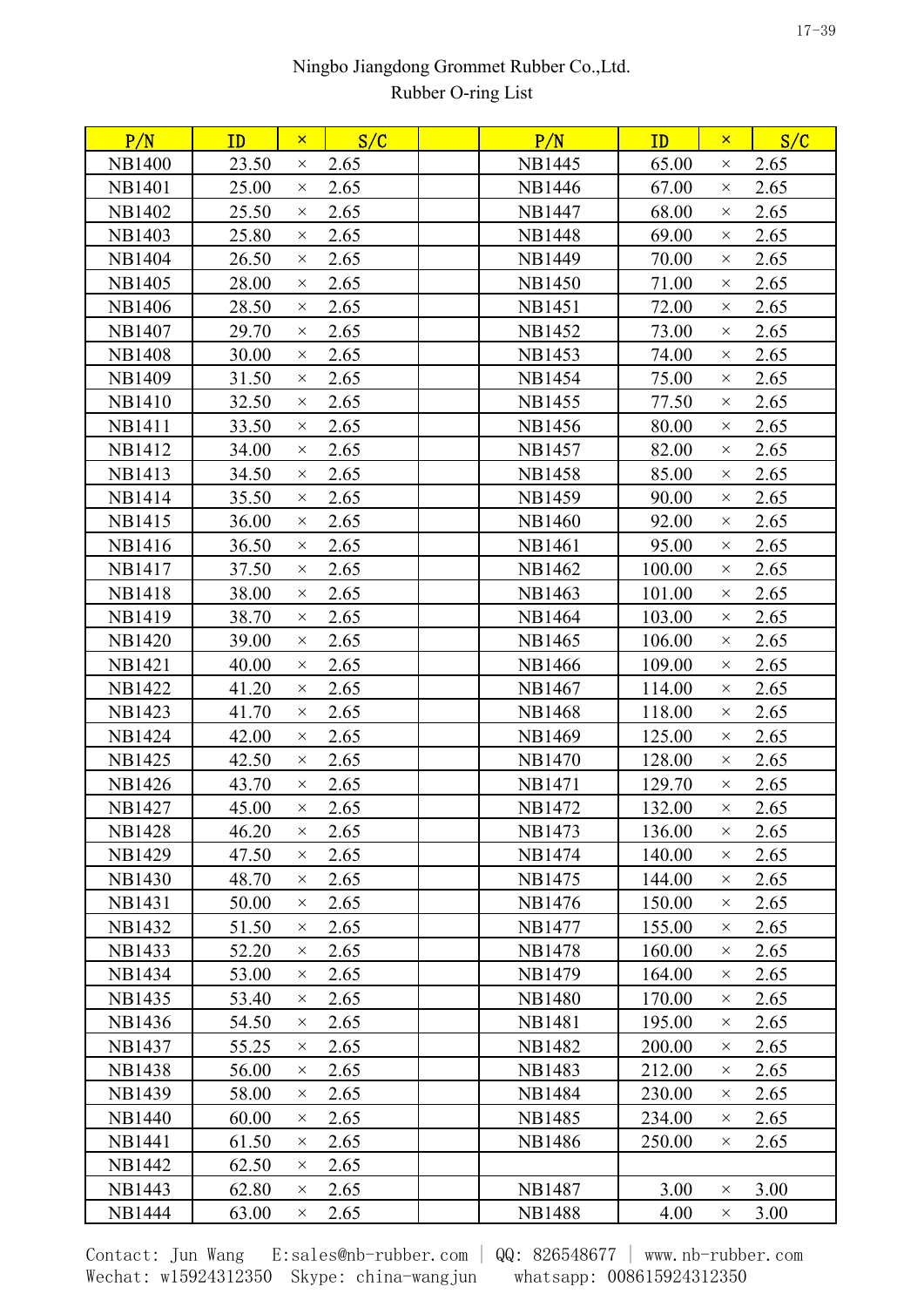| P/N           | ID    | $\mathsf{x}$ | S/C  | P/N           | ID    | $\mathsf{x}$ | S/C  |
|---------------|-------|--------------|------|---------------|-------|--------------|------|
| <b>NB1489</b> | 5.00  | $\times$     | 3.00 | <b>NB1534</b> | 30.00 | $\times$     | 3.00 |
| <b>NB1490</b> | 5.60  | $\times$     | 3.00 | <b>NB1535</b> | 31.00 | $\times$     | 3.00 |
| <b>NB1491</b> | 6.00  | $\times$     | 3.00 | <b>NB1536</b> | 32.00 | $\times$     | 3.00 |
| <b>NB1492</b> | 6.50  | $\times$     | 3.00 | <b>NB1537</b> | 33.00 | $\times$     | 3.00 |
| <b>NB1493</b> | 6.70  | $\times$     | 3.00 | <b>NB1538</b> | 33.50 | $\times$     | 3.00 |
| <b>NB1494</b> | 7.00  | $\times$     | 3.00 | <b>NB1539</b> | 34.00 | $\times$     | 3.00 |
| <b>NB1495</b> | 8.00  | $\times$     | 3.00 | <b>NB1540</b> | 34.50 | $\times$     | 3.00 |
| <b>NB1496</b> | 9.00  | $\times$     | 3.00 | <b>NB1541</b> | 35.00 | $\times$     | 3.00 |
| <b>NB1497</b> | 9.20  | $\times$     | 3.00 | <b>NB1542</b> | 36.00 | $\times$     | 3.00 |
| <b>NB1498</b> | 10.00 | $\times$     | 3.00 | <b>NB1543</b> | 37.00 | $\times$     | 3.00 |
| <b>NB1499</b> | 10.80 | $\times$     | 3.00 | <b>NB1544</b> | 37.46 | $\times$     | 3.00 |
| <b>NB1500</b> | 11.00 | $\times$     | 3.00 | <b>NB1545</b> | 38.00 | $\times$     | 3.00 |
| <b>NB1501</b> | 11.50 | $\times$     | 3.00 | <b>NB1546</b> | 39.00 | $\times$     | 3.00 |
| <b>NB1502</b> | 12.00 | $\times$     | 3.00 | <b>NB1547</b> | 40.00 | $\times$     | 3.00 |
| <b>NB1503</b> | 13.00 | $\times$     | 3.00 | <b>NB1548</b> | 41.00 | $\times$     | 3.00 |
| <b>NB1504</b> | 14.00 | $\times$     | 3.00 | <b>NB1549</b> | 42.00 | $\times$     | 3.00 |
| <b>NB1505</b> | 14.80 | $\times$     | 3.00 | <b>NB1550</b> | 43.00 | $\times$     | 3.00 |
| <b>NB1506</b> | 15.00 | $\times$     | 3.00 | <b>NB1551</b> | 43.68 | $\times$     | 3.00 |
| <b>NB1507</b> | 15.50 | $\times$     | 3.00 | <b>NB1552</b> | 44.00 | $\times$     | 3.00 |
| <b>NB1508</b> | 16.00 | $\times$     | 3.00 | <b>NB1553</b> | 44.20 | $\times$     | 3.00 |
| <b>NB1509</b> | 16.50 | $\times$     | 3.00 | <b>NB1554</b> | 45.00 | $\times$     | 3.00 |
| <b>NB1510</b> | 17.00 | $\times$     | 3.00 | <b>NB1555</b> | 46.00 | $\times$     | 3.00 |
| <b>NB1511</b> | 17.50 | $\times$     | 3.00 | <b>NB1556</b> | 47.00 | $\times$     | 3.00 |
| <b>NB1512</b> | 18.00 | $\times$     | 3.00 | <b>NB1557</b> | 48.00 | $\times$     | 3.00 |
| <b>NB1513</b> | 19.00 | $\times$     | 3.00 | <b>NB1558</b> | 48.50 | $\times$     | 3.00 |
| <b>NB1514</b> | 19.20 | $\times$     | 3.00 | <b>NB1559</b> | 48.70 | $\times$     | 3.00 |
| <b>NB1515</b> | 20.00 | $\times$     | 3.00 | <b>NB1560</b> | 49.00 | $\times$     | 3.00 |
| <b>NB1516</b> | 20.50 | $\times$     | 3.00 | <b>NB1561</b> | 50.00 | $\times$     | 3.00 |
| <b>NB1517</b> | 21.00 | $\times$     | 3.00 | <b>NB1562</b> | 51.00 | $\times$     | 3.00 |
| NB1518        | 21.20 | $\times$     | 3.00 | NB1563        | 52.00 | $\times$     | 3.00 |
| <b>NB1519</b> | 22.00 | $\times$     | 3.00 | <b>NB1564</b> | 53.00 | $\times$     | 3.00 |
| <b>NB1520</b> | 22.20 | $\times$     | 3.00 | NB1565        | 53.08 | $\times$     | 3.00 |
| <b>NB1521</b> | 23.00 | $\times$     | 3.00 | <b>NB1566</b> | 54.00 | $\times$     | 3.00 |
| <b>NB1522</b> | 23.50 | $\times$     | 3.00 | <b>NB1567</b> | 55.00 | $\times$     | 3.00 |
| <b>NB1523</b> | 24.00 | $\times$     | 3.00 | <b>NB1568</b> | 56.00 | $\times$     | 3.00 |
| <b>NB1524</b> | 24.80 | $\times$     | 3.00 | <b>NB1569</b> | 57.00 | $\times$     | 3.00 |
| <b>NB1525</b> | 25.00 | $\times$     | 3.00 | <b>NB1570</b> | 57.70 | $\times$     | 3.00 |
| <b>NB1526</b> | 26.00 | $\times$     | 3.00 | <b>NB1571</b> | 58.00 | $\times$     | 3.00 |
| <b>NB1527</b> | 26.30 | $\times$     | 3.00 | NB1572        | 59.00 | $\times$     | 3.00 |
| <b>NB1528</b> | 26.60 | $\times$     | 3.00 | <b>NB1573</b> | 59.36 | $\times$     | 3.00 |
| <b>NB1529</b> | 27.00 | $\times$     | 3.00 | <b>NB1574</b> | 60.00 | $\times$     | 3.00 |
| <b>NB1530</b> | 28.00 | $\times$     | 3.00 | <b>NB1575</b> | 61.00 | $\times$     | 3.00 |
| <b>NB1531</b> | 28.50 | $\times$     | 3.00 | NB1576        | 62.00 | $\times$     | 3.00 |
| <b>NB1532</b> | 29.00 | $\times$     | 3.00 | <b>NB1577</b> | 63.00 | $\times$     | 3.00 |
| <b>NB1533</b> | 29.20 | $\times$     | 3.00 | <b>NB1578</b> | 64.00 | $\times$     | 3.00 |
|               |       |              |      |               |       |              |      |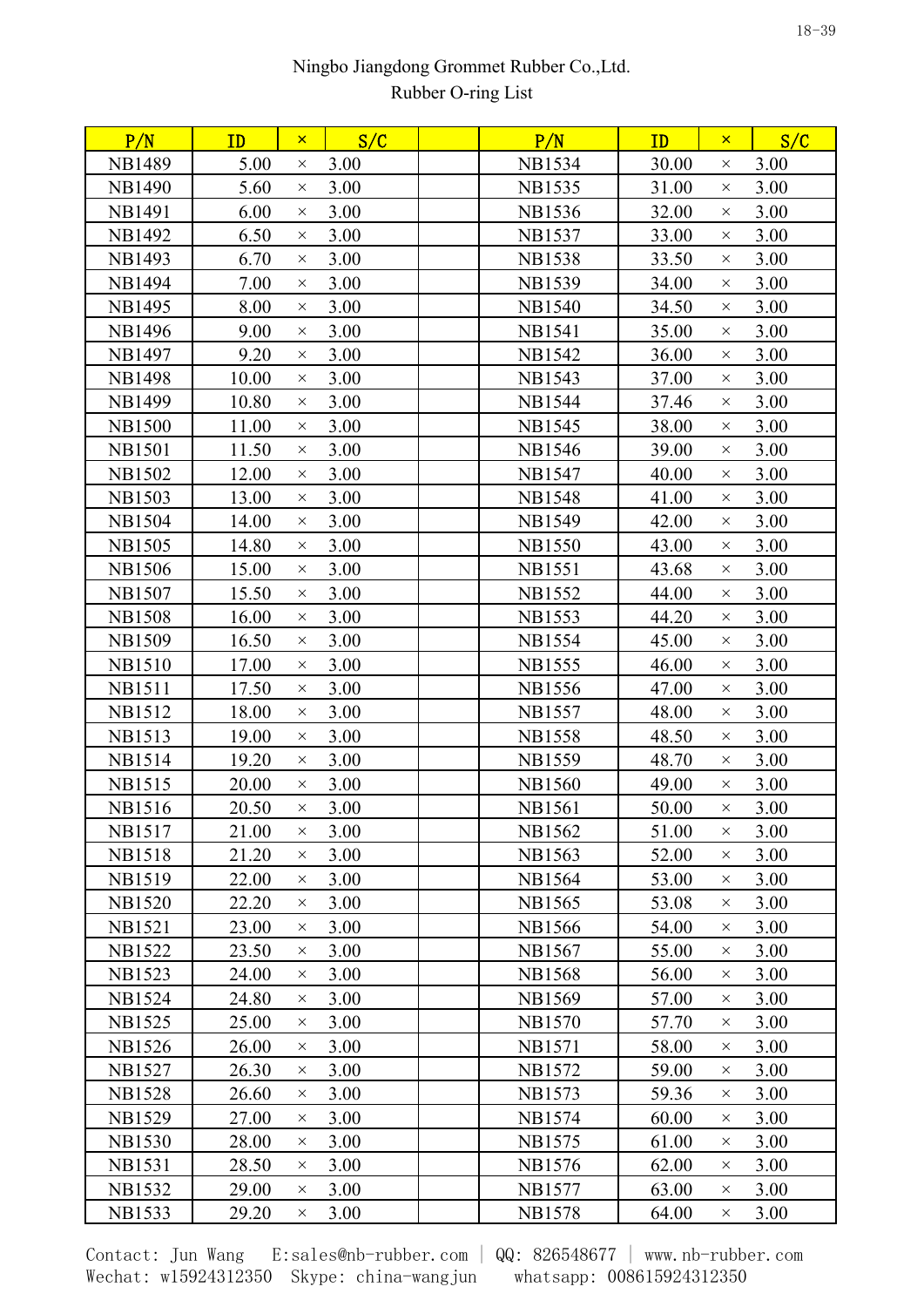| P/N           | ID     | $\mathsf{x}$ | S/C  | P/N           | S/C<br>ID<br>$\mathsf{x}$  |
|---------------|--------|--------------|------|---------------|----------------------------|
| <b>NB1579</b> | 65.00  | $\times$     | 3.00 | NB1624        | 117.00<br>3.00<br>$\times$ |
| <b>NB1580</b> | 66.00  | $\times$     | 3.00 | NB1625        | 3.00<br>119.00<br>$\times$ |
| <b>NB1581</b> | 67.00  | $\times$     | 3.00 | NB1626        | 122.00<br>3.00<br>$\times$ |
| <b>NB1582</b> | 68.00  | $\times$     | 3.00 | NB1627        | 3.00<br>123.00<br>$\times$ |
| <b>NB1583</b> | 69.00  | $\times$     | 3.00 | <b>NB1628</b> | 124.00<br>3.00<br>$\times$ |
| <b>NB1584</b> | 70.00  | $\times$     | 3.00 | NB1629        | 125.00<br>3.00<br>$\times$ |
| <b>NB1585</b> | 71.00  | $\times$     | 3.00 | <b>NB1630</b> | 128.00<br>3.00<br>$\times$ |
| <b>NB1586</b> | 72.00  | $\times$     | 3.00 | NB1631        | 130.00<br>3.00<br>$\times$ |
| <b>NB1587</b> | 73.00  | $\times$     | 3.00 | NB1632        | 132.00<br>3.00<br>$\times$ |
| <b>NB1588</b> | 74.00  | $\times$     | 3.00 | NB1633        | 134.00<br>3.00<br>$\times$ |
| <b>NB1589</b> | 75.00  | $\times$     | 3.00 | NB1634        | 3.00<br>135.00<br>$\times$ |
| <b>NB1590</b> | 76.00  | $\times$     | 3.00 | NB1635        | 139.00<br>3.00<br>$\times$ |
| <b>NB1591</b> | 78.00  | $\times$     | 3.00 | NB1636        | 139.50<br>3.00<br>$\times$ |
| NB1592        | 79.00  | $\times$     | 3.00 | NB1637        | 144.00<br>3.00<br>$\times$ |
| <b>NB1593</b> | 79.50  | $\times$     | 3.00 | <b>NB1638</b> | 3.00<br>145.00<br>$\times$ |
| <b>NB1594</b> | 80.00  | $\times$     | 3.00 | NB1639        | 146.00<br>3.00<br>$\times$ |
| <b>NB1595</b> | 81.00  | $\times$     | 3.00 | <b>NB1640</b> | 3.00<br>149.00<br>$\times$ |
| <b>NB1596</b> | 82.00  | $\times$     | 3.00 | <b>NB1641</b> | 150.00<br>3.00<br>$\times$ |
| <b>NB1597</b> | 83.00  | $\times$     | 3.00 | NB1642        | 152.00<br>3.00<br>$\times$ |
| <b>NB1598</b> | 84.00  | $\times$     | 3.00 | NB1643        | 153.00<br>3.00<br>$\times$ |
| <b>NB1599</b> | 85.00  | $\times$     | 3.00 | <b>NB1644</b> | 154.00<br>3.00<br>$\times$ |
| <b>NB1600</b> | 86.00  | $\times$     | 3.00 | NB1645        | 3.00<br>155.00<br>$\times$ |
| <b>NB1601</b> | 87.00  | $\times$     | 3.00 | <b>NB1646</b> | 160.00<br>3.00<br>$\times$ |
| NB1602        | 88.00  | $\times$     | 3.00 | NB1647        | 3.00<br>164.00<br>$\times$ |
| <b>NB1603</b> | 89.00  | $\times$     | 3.00 | <b>NB1648</b> | 165.00<br>3.00<br>$\times$ |
| <b>NB1604</b> | 90.00  | $\times$     | 3.00 | <b>NB1649</b> | 3.00<br>169.00<br>$\times$ |
| <b>NB1605</b> | 91.00  | $\times$     | 3.00 | <b>NB1650</b> | 170.00<br>3.00<br>$\times$ |
| <b>NB1606</b> | 92.00  | $\times$     | 3.00 | <b>NB1651</b> | 182.00<br>3.00<br>$\times$ |
| <b>NB1607</b> | 93.00  | X            | 3.00 | NB1652        | 184.00<br>3.00<br>$\times$ |
| <b>NB1608</b> | 94.00  | $\times$     | 3.00 | NB1653        | 205.00<br>3.00<br>$\times$ |
| <b>NB1609</b> | 95.00  | $\times$     | 3.00 | <b>NB1654</b> | 220.00<br>3.00<br>$\times$ |
| <b>NB1610</b> | 96.00  | $\times$     | 3.00 | NB1655        | 230.00<br>3.00<br>$\times$ |
| <b>NB1611</b> | 97.00  | $\times$     | 3.00 | NB1656        | 240.00<br>3.00<br>$\times$ |
| NB1612        | 98.00  | $\times$     | 3.00 | NB1657        | 250.00<br>3.00<br>$\times$ |
| NB1613        | 100.00 | $\times$     | 3.00 | <b>NB1658</b> | 255.00<br>3.00<br>$\times$ |
| <b>NB1614</b> | 101.00 | $\times$     | 3.00 | <b>NB1659</b> | 270.00<br>3.00<br>$\times$ |
| NB1615        | 102.00 | $\times$     | 3.00 | <b>NB1660</b> | 274.00<br>3.00<br>$\times$ |
| <b>NB1616</b> | 104.00 | $\times$     | 3.00 | <b>NB1661</b> | 285.00<br>3.00<br>$\times$ |
| NB1617        | 105.00 | $\times$     | 3.00 | NB1662        | 290.00<br>3.00<br>$\times$ |
| <b>NB1618</b> | 106.00 | $\times$     | 3.00 | NB1663        | 300.00<br>3.00<br>$\times$ |
| NB1619        | 108.00 | $\times$     | 3.00 | NB1664        | 331.00<br>3.00<br>$\times$ |
| <b>NB1620</b> | 109.00 | $\times$     | 3.00 |               |                            |
| NB1621        | 110.00 | $\times$     | 3.00 | NB1665        | 3.10<br>4.80<br>$\times$   |
| NB1622        | 114.00 | $\times$     | 3.00 | <b>NB1666</b> | 8.80<br>3.10<br>$\times$   |
| NB1623        | 115.00 | $\times$     | 3.00 | NB1667        | 3.10<br>10.00<br>$\times$  |
|               |        |              |      |               |                            |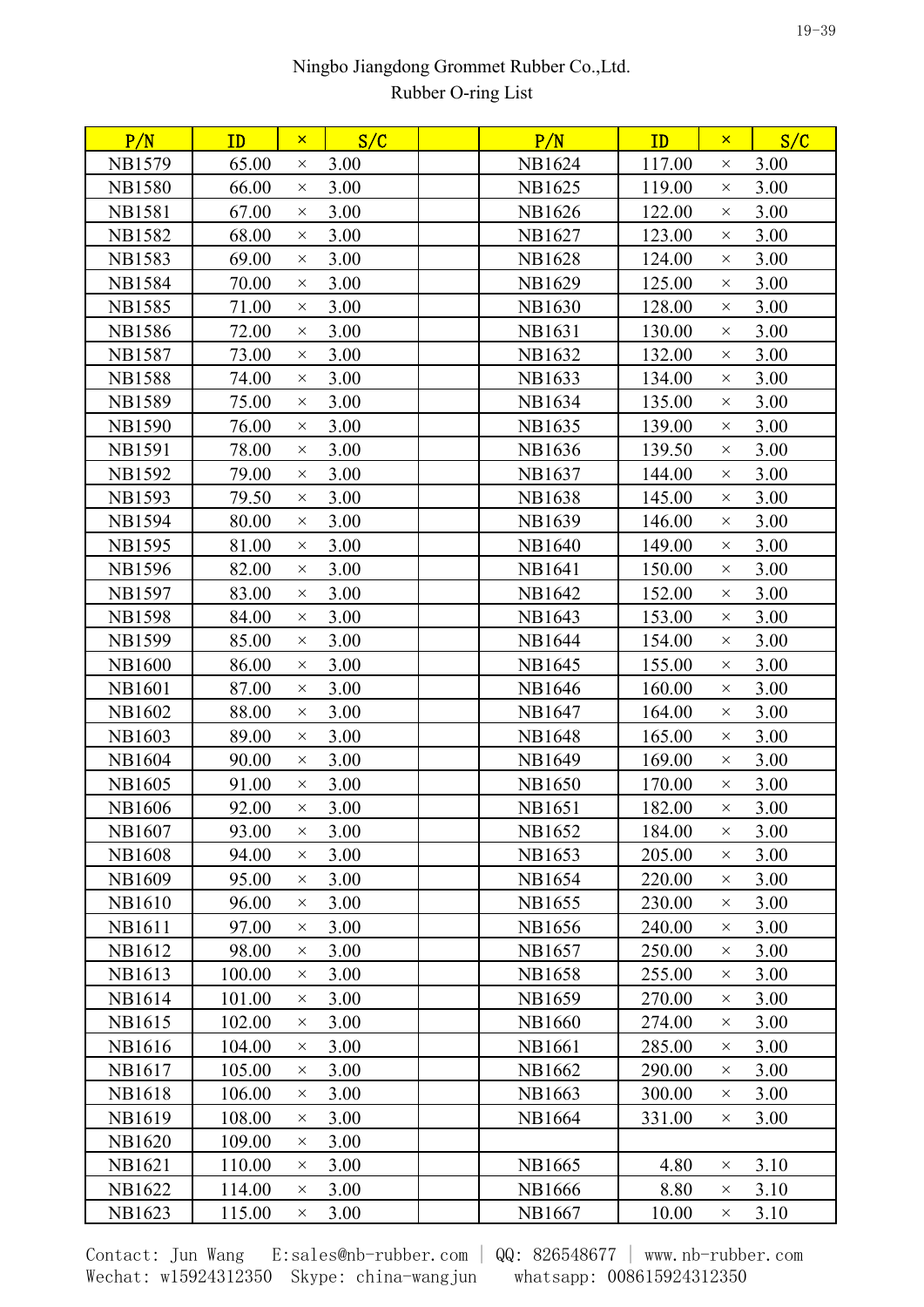| P/N           | ID    | $\mathsf{x}$ | S/C  | P/N           | ID     | $\mathsf{x}$ | S/C  |
|---------------|-------|--------------|------|---------------|--------|--------------|------|
| <b>NB1668</b> | 10.40 | $\times$     | 3.10 | <b>NB1713</b> | 49.40  | $\times$     | 3.10 |
| <b>NB1669</b> | 13.80 | $\times$     | 3.10 | NB1714        | 53.80  | $\times$     | 3.10 |
| <b>NB1670</b> | 14.40 | $\times$     | 3.10 | <b>NB1715</b> | 54.40  | $\times$     | 3.10 |
| <b>NB1671</b> | 14.80 | $\times$     | 3.10 | <b>NB1716</b> | 55.80  | $\times$     | 3.10 |
| NB1672        | 15.80 | $\times$     | 3.10 | <b>NB1717</b> | 56.80  | $\times$     | 3.10 |
| NB1673        | 16.80 | $\times$     | 3.10 | <b>NB1718</b> | 57.40  | $\times$     | 3.10 |
| NB1674        | 17.80 | $\times$     | 3.10 | <b>NB1719</b> | 58.80  | $\times$     | 3.10 |
| NB1675        | 18.50 | $\times$     | 3.10 | <b>NB1720</b> | 59.40  | $\times$     | 3.10 |
| NB1676        | 18.80 | $\times$     | 3.10 | <b>NB1721</b> | 60.40  | $\times$     | 3.10 |
| NB1677        | 19.40 | $\times$     | 3.10 | <b>NB1722</b> | 61.80  | $\times$     | 3.10 |
| <b>NB1678</b> | 20.80 | $\times$     | 3.10 | <b>NB1723</b> | 62.40  | $\times$     | 3.10 |
| NB1679        | 21.80 | $\times$     | 3.10 | <b>NB1724</b> | 63.80  | $\times$     | 3.10 |
| <b>NB1680</b> | 22.50 | $\times$     | 3.10 | <b>NB1725</b> | 64.40  | $\times$     | 3.10 |
| NB1681        | 22.80 | $\times$     | 3.10 | NB1726        | 66.40  | $\times$     | 3.10 |
| <b>NB1682</b> | 23.80 | $\times$     | 3.10 | <b>NB1727</b> | 68.80  | $\times$     | 3.10 |
| <b>NB1683</b> | 24.40 | $\times$     | 3.10 | <b>NB1728</b> | 69.40  | $\times$     | 3.10 |
| <b>NB1684</b> | 24.80 | $\times$     | 3.10 | <b>NB1729</b> | 73.80  | $\times$     | 3.10 |
| <b>NB1685</b> | 25.80 | $\times$     | 3.10 | <b>NB1730</b> | 74.40  | $\times$     | 3.10 |
| <b>NB1686</b> | 26.50 | $\times$     | 3.10 | <b>NB1731</b> | 78.80  | $\times$     | 3.10 |
| <b>NB1687</b> | 27.40 | $\times$     | 3.10 | <b>NB1732</b> | 79.40  | $\times$     | 3.10 |
| <b>NB1688</b> | 27.80 | $\times$     | 3.10 | <b>NB1733</b> | 83.80  | $\times$     | 3.10 |
| <b>NB1689</b> | 28.80 | $\times$     | 3.10 | <b>NB1734</b> | 84.40  | $\times$     | 3.10 |
| <b>NB1690</b> | 29.20 | $\times$     | 3.10 | <b>NB1735</b> | 88.80  | $\times$     | 3.10 |
| <b>NB1691</b> | 29.40 | $\times$     | 3.10 | <b>NB1736</b> | 89.40  | $\times$     | 3.10 |
| NB1692        | 29.80 | $\times$     | 3.10 | <b>NB1737</b> | 93.80  | $\times$     | 3.10 |
| NB1693        | 30.00 | $\times$     | 3.10 | <b>NB1738</b> | 94.40  | $\times$     | 3.10 |
| <b>NB1694</b> | 30.80 | $\times$     | 3.10 | <b>NB1739</b> | 98.80  | $\times$     | 3.10 |
| <b>NB1695</b> | 31.80 | $\times$     | 3.10 | <b>NB1740</b> | 99.40  | $\times$     | 3.10 |
| <b>NB1696</b> | 33.80 | $\times$     | 3.10 | NB1741        | 103.80 | $\times$     | 3.10 |
| NB1697        | 34.40 | $\times$     | 3.10 | NB1742        | 104.40 | $\times$     | 3.10 |
| <b>NB1698</b> | 35.80 | $\times$     | 3.10 | <b>NB1743</b> | 108.80 | $\times$     | 3.10 |
| <b>NB1699</b> | 36.80 | $\times$     | 3.10 | <b>NB1744</b> | 109.40 | $\times$     | 3.10 |
| <b>NB1700</b> | 37.40 | $\times$     | 3.10 | NB1745        | 113.80 | $\times$     | 3.10 |
| <b>NB1701</b> | 37.80 | $\times$     | 3.10 | NB1746        | 114.40 | $\times$     | 3.10 |
| <b>NB1702</b> | 38.80 | $\times$     | 3.10 | <b>NB1747</b> | 118.80 | $\times$     | 3.10 |
| <b>NB1703</b> | 39.40 | $\times$     | 3.10 | <b>NB1748</b> | 119.40 | $\times$     | 3.10 |
| <b>NB1704</b> | 40.00 | $\times$     | 3.10 | NB1749        | 123.80 | $\times$     | 3.10 |
| <b>NB1705</b> | 40.87 | $\times$     | 3.10 | <b>NB1750</b> | 124.40 | $\times$     | 3.10 |
| <b>NB1706</b> | 41.80 | $\times$     | 3.10 | <b>NB1751</b> | 128.80 | $\times$     | 3.10 |
| <b>NB1707</b> | 43.80 | $\times$     | 3.10 | <b>NB1752</b> | 129.40 | $\times$     | 3.10 |
| <b>NB1708</b> | 44.40 | $\times$     | 3.10 | <b>NB1753</b> | 133.80 | $\times$     | 3.10 |
| <b>NB1709</b> | 45.80 | $\times$     | 3.10 | <b>NB1754</b> | 134.40 | $\times$     | 3.10 |
| <b>NB1710</b> | 46.80 | $\times$     | 3.10 | <b>NB1755</b> | 138.80 | $\times$     | 3.10 |
| <b>NB1711</b> | 47.40 | $\times$     | 3.10 | NB1756        | 139.40 | $\times$     | 3.10 |
| <b>NB1712</b> | 48.80 | $\times$     | 3.10 | <b>NB1757</b> | 143.80 | $\times$     | 3.10 |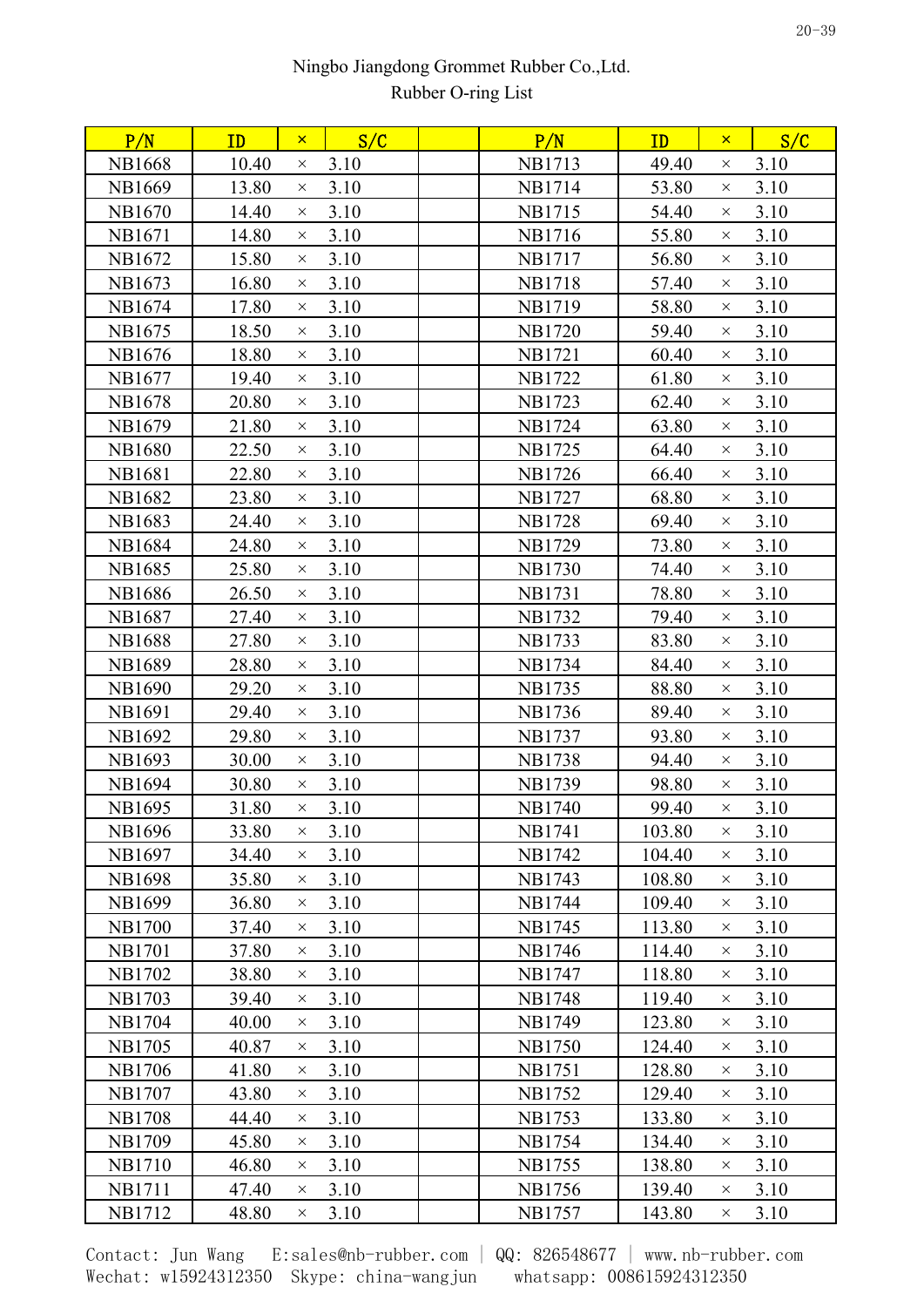| P/N           | ID     | $\mathsf{x}$ | S/C  | P/N           | ID     | $\mathsf{x}$ | S/C  |  |
|---------------|--------|--------------|------|---------------|--------|--------------|------|--|
| NB1758        | 144.40 | $\times$     | 3.10 | <b>NB1802</b> | 80.00  | $\times$     | 3.20 |  |
| <b>NB1759</b> | 147.80 | $\times$     | 3.10 | <b>NB1803</b> | 149.00 | $\times$     | 3.20 |  |
| <b>NB1760</b> | 148.80 | $\times$     | 3.10 |               |        |              |      |  |
| <b>NB1761</b> | 149.40 | $\times$     | 3.10 | <b>NB1804</b> | 20.70  | $\times$     | 3.40 |  |
| <b>NB1762</b> | 150.00 | $\times$     | 3.10 | <b>NB1805</b> | 23.20  | $\times$     | 3.40 |  |
| <b>NB1763</b> | 153.80 | $\times$     | 3.10 |               |        |              |      |  |
| <b>NB1764</b> | 154.40 | $\times$     | 3.10 | <b>NB1806</b> | 8.00   | $\times$     | 3.50 |  |
| <b>NB1765</b> | 155.00 | $\times$     | 3.10 | <b>NB1807</b> | 8.50   | X            | 3.50 |  |
| <b>NB1766</b> | 155.40 | $\times$     | 3.10 | <b>NB1808</b> | 9.00   | $\times$     | 3.50 |  |
| <b>NB1767</b> | 158.80 | $\times$     | 3.10 | <b>NB1809</b> | 9.50   | $\times$     | 3.50 |  |
| <b>NB1768</b> | 159.80 | $\times$     | 3.10 | <b>NB1810</b> | 10.00  | $\times$     | 3.50 |  |
| <b>NB1769</b> | 163.80 | $\times$     | 3.10 | <b>NB1811</b> | 11.00  | X            | 3.50 |  |
| <b>NB1770</b> | 164.40 | $\times$     | 3.10 | <b>NB1812</b> | 12.70  | $\times$     | 3.50 |  |
| <b>NB1771</b> | 168.80 | $\times$     | 3.10 | <b>NB1813</b> | 13.00  | $\times$     | 3.50 |  |
| <b>NB1772</b> | 170.00 | $\times$     | 3.10 | <b>NB1814</b> | 14.00  | $\times$     | 3.50 |  |
| <b>NB1773</b> | 173.80 | $\times$     | 3.10 | <b>NB1815</b> | 15.00  | $\times$     | 3.50 |  |
| NB1774        | 174.30 | $\times$     | 3.10 | NB1816        | 16.00  | X            | 3.50 |  |
| <b>NB1775</b> | 178.80 | $\times$     | 3.10 | <b>NB1817</b> | 16.70  | $\times$     | 3.50 |  |
| <b>NB1776</b> | 180.00 | $\times$     | 3.10 | <b>NB1818</b> | 17.00  | $\times$     | 3.50 |  |
| <b>NB1777</b> | 183.80 | $\times$     | 3.10 | <b>NB1819</b> | 18.00  | $\times$     | 3.50 |  |
| <b>NB1778</b> | 185.00 | $\times$     | 3.10 | <b>NB1820</b> | 19.00  | X            | 3.50 |  |
| <b>NB1779</b> | 189.30 | $\times$     | 3.10 | NB1821        | 19.70  | $\times$     | 3.50 |  |
| <b>NB1780</b> | 193.80 | $\times$     | 3.10 | <b>NB1822</b> | 20.00  | $\times$     | 3.50 |  |
| <b>NB1781</b> | 194.30 | $\times$     | 3.10 | <b>NB1823</b> | 20.22  | $\times$     | 3.50 |  |
| <b>NB1782</b> | 198.80 | $\times$     | 3.10 | <b>NB1824</b> | 21.00  | $\times$     | 3.50 |  |
| <b>NB1783</b> | 199.40 | $\times$     | 3.10 | <b>NB1825</b> | 21.70  | $\times$     | 3.50 |  |
| <b>NB1784</b> | 203.80 | $\times$     | 3.10 | <b>NB1826</b> | 22.00  | $\times$     | 3.50 |  |
| <b>NB1785</b> | 204.40 | $\times$     | 3.10 | <b>NB1827</b> | 22.10  | $\times$     | 3.50 |  |
| <b>NB1786</b> | 208.80 | $\times$     | 3.10 | <b>NB1828</b> | 22.70  | $\times$     | 3.50 |  |
| <b>NB1787</b> | 209.40 | $\times$     | 3.10 | <b>NB1829</b> | 23.00  | X            | 3.50 |  |
| <b>NB1788</b> | 213.80 | $\times$     | 3.10 | <b>NB1830</b> | 23.70  | $\times$     | 3.50 |  |
| <b>NB1789</b> | 218.80 | $\times$     | 3.10 | <b>NB1831</b> | 23.90  | $\times$     | 3.50 |  |
| <b>NB1790</b> | 228.30 | $\times$     | 3.10 | <b>NB1832</b> | 24.00  | X            | 3.50 |  |
| <b>NB1791</b> | 233.80 | $\times$     | 3.10 | <b>NB1833</b> | 24.50  | $\times$     | 3.50 |  |
| <b>NB1792</b> | 238.80 | $\times$     | 3.10 | <b>NB1834</b> | 24.70  | $\times$     | 3.50 |  |
| <b>NB1793</b> | 240.00 | $\times$     | 3.10 | <b>NB1835</b> | 25.00  | $\times$     | 3.50 |  |
| NB1794        | 243.80 | $\times$     | 3.10 | <b>NB1836</b> | 25.20  | ×            | 3.50 |  |
| <b>NB1795</b> | 248.80 | $\times$     | 3.10 | <b>NB1837</b> | 25.70  | $\times$     | 3.50 |  |
| NB1796        | 250.00 | $\times$     | 3.10 | <b>NB1838</b> | 26.00  | $\times$     | 3.50 |  |
| <b>NB1797</b> | 253.80 | $\times$     | 3.10 | <b>NB1839</b> | 26.70  | $\times$     | 3.50 |  |
| <b>NB1798</b> | 255.00 | $\times$     | 3.10 | <b>NB1840</b> | 27.00  | $\times$     | 3.50 |  |
| <b>NB1799</b> | 275.00 | $\times$     | 3.10 | <b>NB1841</b> | 27.70  | ×            | 3.50 |  |
| <b>NB1800</b> | 338.00 | $\times$     | 3.10 | <b>NB1842</b> | 28.00  | $\times$     | 3.50 |  |
| <b>NB1801</b> | 343.00 | $\times$     | 3.10 | NB1843        | 28.70  | ×            | 3.50 |  |
|               |        |              |      | <b>NB1844</b> | 29.00  | X            | 3.50 |  |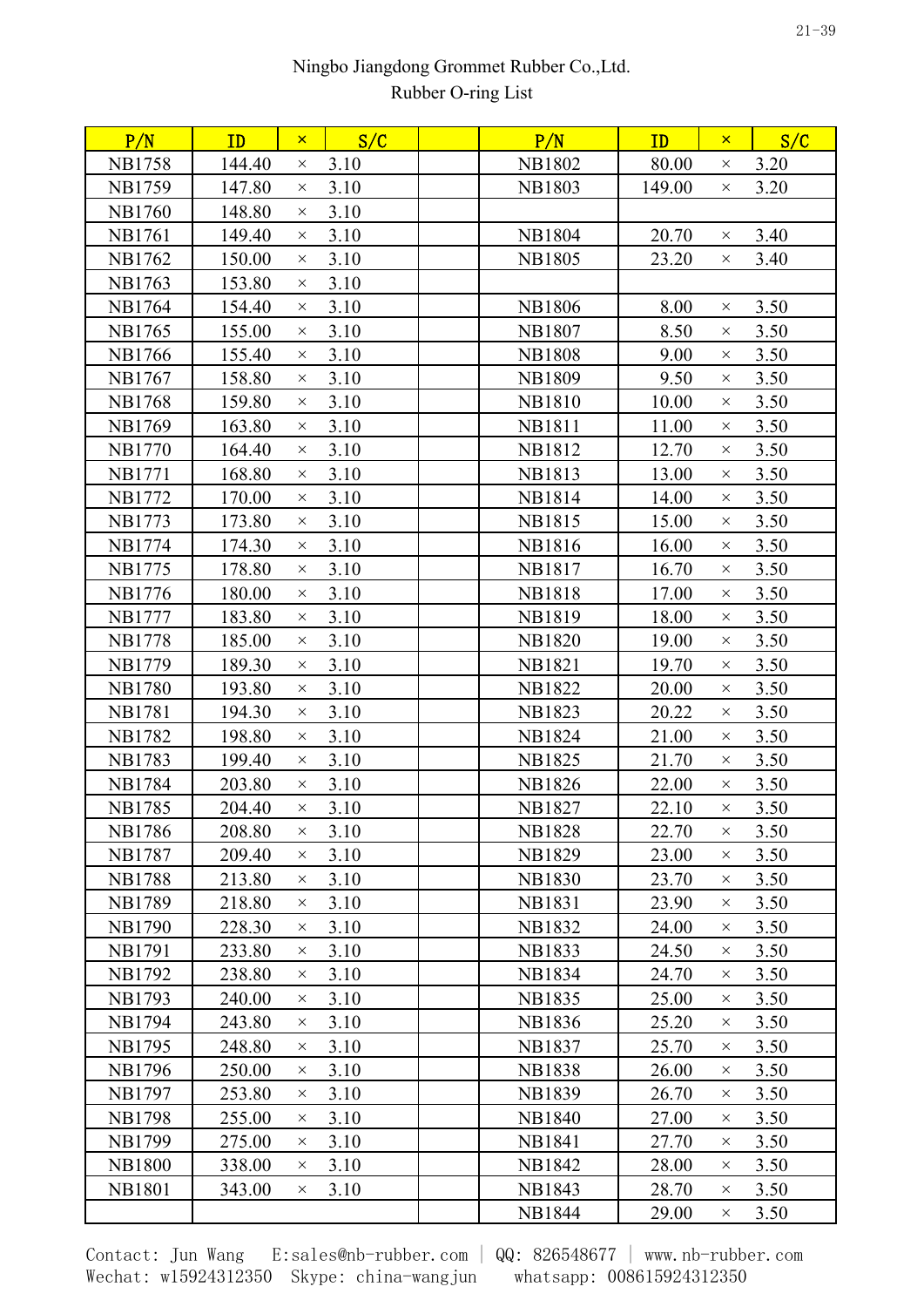| P/N           | ID    | $\mathsf{x}$ | S/C  | P/N           | ID     | $\mathsf{x}$ | S/C  |  |
|---------------|-------|--------------|------|---------------|--------|--------------|------|--|
| <b>NB1845</b> | 29.70 | $\times$     | 3.50 | <b>NB1890</b> | 53.00  | X            | 3.50 |  |
| <b>NB1846</b> | 30.00 | $\times$     | 3.50 | <b>NB1891</b> | 54.00  | $\times$     | 3.50 |  |
| <b>NB1847</b> | 30.70 | $\times$     | 3.50 | <b>NB1892</b> | 55.00  | $\times$     | 3.50 |  |
| <b>NB1848</b> | 31.00 | $\times$     | 3.50 | <b>NB1893</b> | 56.00  | $\times$     | 3.50 |  |
| <b>NB1849</b> | 31.20 | $\times$     | 3.50 | <b>NB1894</b> | 57.00  | $\times$     | 3.50 |  |
| <b>NB1850</b> | 31.70 | $\times$     | 3.50 | <b>NB1895</b> | 58.00  | $\times$     | 3.50 |  |
| <b>NB1851</b> | 32.00 | $\times$     | 3.50 | <b>NB1896</b> | 59.00  | $\times$     | 3.50 |  |
| <b>NB1852</b> | 32.70 | $\times$     | 3.50 | <b>NB1897</b> | 59.50  | $\times$     | 3.50 |  |
| <b>NB1853</b> | 33.00 | $\times$     | 3.50 | <b>NB1898</b> | 60.00  | $\times$     | 3.50 |  |
| <b>NB1854</b> | 33.70 | $\times$     | 3.50 | <b>NB1899</b> | 61.00  | X            | 3.50 |  |
| <b>NB1855</b> | 34.00 | $\times$     | 3.50 | <b>NB1900</b> | 61.60  | $\times$     | 3.50 |  |
| <b>NB1856</b> | 34.70 | $\times$     | 3.50 | <b>NB1901</b> | 62.60  | X            | 3.50 |  |
| <b>NB1857</b> | 35.00 | $\times$     | 3.50 | <b>NB1902</b> | 63.00  | $\times$     | 3.50 |  |
| <b>NB1858</b> | 35.20 | $\times$     | 3.50 | <b>NB1903</b> | 63.50  | $\times$     | 3.50 |  |
| <b>NB1859</b> | 35.70 | $\times$     | 3.50 | <b>NB1904</b> | 64.00  | $\times$     | 3.50 |  |
| <b>NB1860</b> | 36.00 | $\times$     | 3.50 | <b>NB1905</b> | 64.60  | $\times$     | 3.50 |  |
| <b>NB1861</b> | 36.10 | $\times$     | 3.50 | NB1906        | 67.60  | X            | 3.50 |  |
| <b>NB1862</b> | 36.50 | $\times$     | 3.50 | <b>NB1907</b> | 68.00  | $\times$     | 3.50 |  |
| <b>NB1863</b> | 37.00 | $\times$     | 3.50 | <b>NB1908</b> | 68.50  | X            | 3.50 |  |
| <b>NB1864</b> | 37.70 | $\times$     | 3.50 | <b>NB1909</b> | 70.00  | $\times$     | 3.50 |  |
| <b>NB1865</b> | 38.00 | $\times$     | 3.50 | <b>NB1910</b> | 71.00  | X            | 3.50 |  |
| <b>NB1866</b> | 38.50 | $\times$     | 3.50 | <b>NB1911</b> | 73.00  | $\times$     | 3.50 |  |
| <b>NB1867</b> | 38.70 | $\times$     | 3.50 | <b>NB1912</b> | 74.60  | $\times$     | 3.50 |  |
| <b>NB1868</b> | 39.00 | $\times$     | 3.50 | <b>NB1913</b> | 75.00  | X            | 3.50 |  |
| <b>NB1869</b> | 39.70 | $\times$     | 3.50 | NB1914        | 79.50  | $\times$     | 3.50 |  |
| <b>NB1870</b> | 40.00 | $\times$     | 3.50 | <b>NB1915</b> | 80.00  | $\times$     | 3.50 |  |
| <b>NB1871</b> | 40.80 | $\times$     | 3.50 | NB1916        | 81.60  | $\times$     | 3.50 |  |
| NB1872        | 41.00 | $\times$     | 3.50 | <b>NB1917</b> | 82.00  | $\times$     | 3.50 |  |
| <b>NB1873</b> | 41.70 | $\times$     | 3.50 | <b>NB1918</b> | 83.00  | $\times$     | 3.50 |  |
| <b>NB1874</b> | 42.00 | $\times$     | 3.50 | <b>NB1919</b> | 83.50  | X            | 3.50 |  |
| NB1875        | 43.00 | $\times$     | 3.50 | <b>NB1920</b> | 84.00  | $\times$     | 3.50 |  |
| <b>NB1876</b> | 43.70 | $\times$     | 3.50 | <b>NB1921</b> | 85.00  | $\times$     | 3.50 |  |
| <b>NB1877</b> | 44.00 | $\times$     | 3.50 | <b>NB1922</b> | 87.60  | X            | 3.50 |  |
| <b>NB1878</b> | 45.00 | $\times$     | 3.50 | <b>NB1923</b> | 89.60  | $\times$     | 3.50 |  |
| <b>NB1879</b> | 45.70 | $\times$     | 3.50 | <b>NB1924</b> | 90.00  | ×            | 3.50 |  |
| <b>NB1880</b> | 46.00 | $\times$     | 3.50 | <b>NB1925</b> | 91.00  | $\times$     | 3.50 |  |
| <b>NB1881</b> | 47.70 | $\times$     | 3.50 | NB1926        | 93.00  | X            | 3.50 |  |
| <b>NB1882</b> | 48.00 | $\times$     | 3.50 | <b>NB1927</b> | 94.60  | X            | 3.50 |  |
| <b>NB1883</b> | 48.70 | $\times$     | 3.50 | <b>NB1928</b> | 97.60  | $\times$     | 3.50 |  |
| <b>NB1884</b> | 49.00 | $\times$     | 3.50 | <b>NB1929</b> | 100.00 | $\times$     | 3.50 |  |
| <b>NB1885</b> | 49.70 | $\times$     | 3.50 | <b>NB1930</b> | 105.00 | $\times$     | 3.50 |  |
| <b>NB1886</b> | 50.00 | $\times$     | 3.50 | <b>NB1931</b> | 109.60 | X            | 3.50 |  |
| <b>NB1887</b> | 51.00 | $\times$     | 3.50 | <b>NB1932</b> | 111.60 | $\times$     | 3.50 |  |
| <b>NB1888</b> | 52.00 | $\times$     | 3.50 | NB1933        | 114.70 | ×            | 3.50 |  |
| NB1889        | 52.50 | $\times$     | 3.50 | <b>NB1934</b> | 120.00 | X            | 3.50 |  |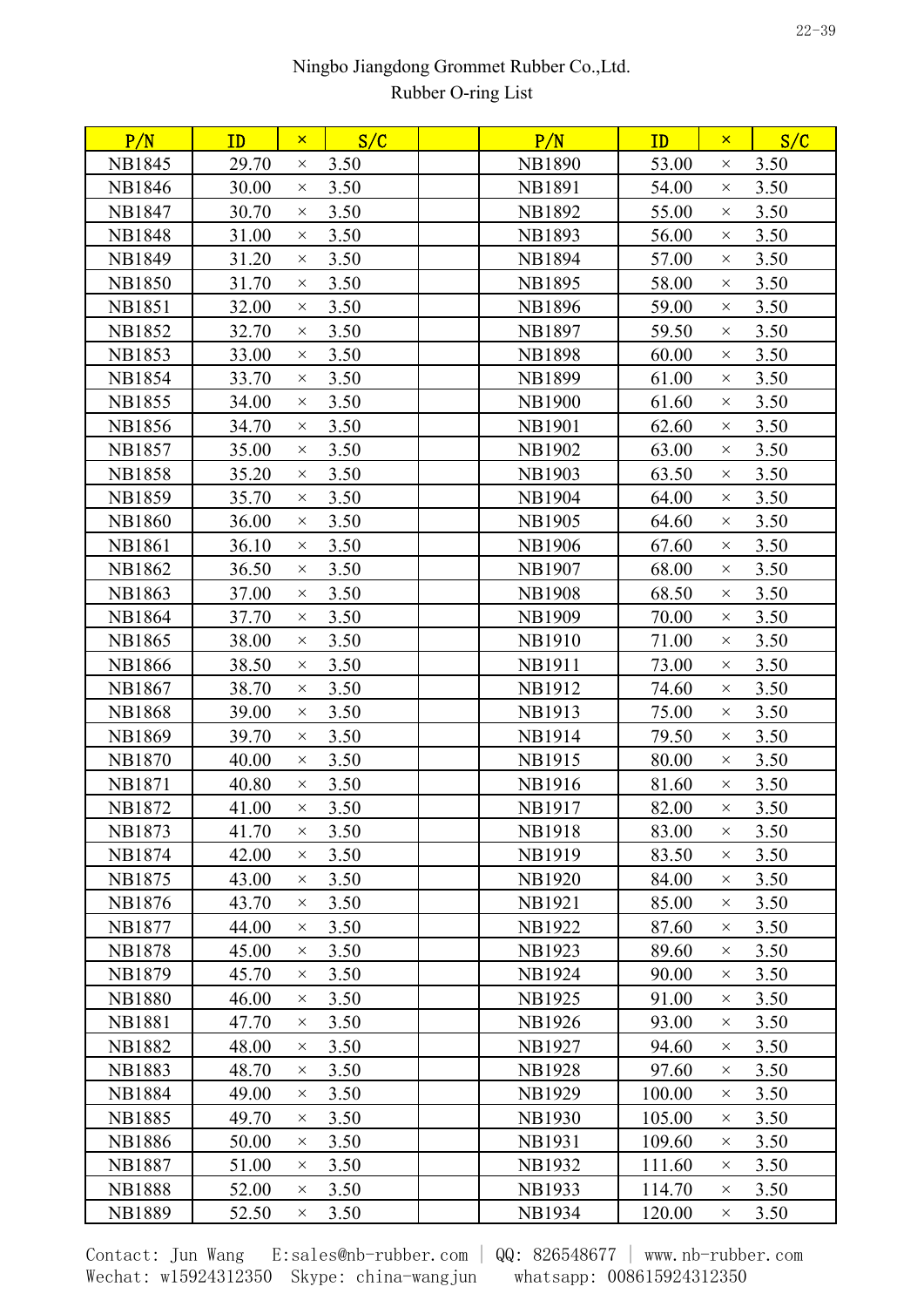| P/N           | ID     | $\mathsf{x}$ | S/C  | P/N           | ID    | $\mathsf{x}$ | S/C  |  |
|---------------|--------|--------------|------|---------------|-------|--------------|------|--|
| <b>NB1935</b> | 124.60 | $\times$     | 3.50 | <b>NB1979</b> | 18.00 | X            | 3.53 |  |
| <b>NB1936</b> | 129.60 | $\times$     | 3.50 | <b>NB1980</b> | 18.64 | X            | 3.53 |  |
| <b>NB1937</b> | 133.00 | $\times$     | 3.50 | NB1981        | 20.22 | $\times$     | 3.53 |  |
| <b>NB1938</b> | 134.50 | $\times$     | 3.50 | <b>NB1982</b> | 21.82 | $\times$     | 3.53 |  |
| <b>NB1939</b> | 139.60 | $\times$     | 3.50 | <b>NB1983</b> | 23.00 | $\times$     | 3.53 |  |
| <b>NB1940</b> | 140.00 | $\times$     | 3.50 | <b>NB1984</b> | 23.39 | $\times$     | 3.53 |  |
| <b>NB1941</b> | 144.70 | $\times$     | 3.50 | <b>NB1985</b> | 24.99 | $\times$     | 3.53 |  |
| <b>NB1942</b> | 149.70 | $\times$     | 3.50 | <b>NB1986</b> | 25.86 | X            | 3.53 |  |
| <b>NB1943</b> | 153.00 | $\times$     | 3.50 | <b>NB1987</b> | 26.57 | $\times$     | 3.53 |  |
| <b>NB1944</b> | 163.00 | $\times$     | 3.50 | <b>NB1988</b> | 28.00 | X            | 3.53 |  |
| NB1945        | 165.00 | $\times$     | 3.50 | <b>NB1989</b> | 28.17 | $\times$     | 3.53 |  |
| <b>NB1946</b> | 168.00 | $\times$     | 3.50 | <b>NB1990</b> | 28.70 | X            | 3.53 |  |
| <b>NB1947</b> | 170.00 | $\times$     | 3.50 | <b>NB1991</b> | 29.74 | $\times$     | 3.53 |  |
| <b>NB1948</b> | 174.00 | $\times$     | 3.50 | <b>NB1992</b> | 31.34 | $\times$     | 3.53 |  |
| <b>NB1949</b> | 177.00 | $\times$     | 3.50 | <b>NB1993</b> | 32.92 | $\times$     | 3.53 |  |
| <b>NB1950</b> | 180.00 | $\times$     | 3.50 | <b>NB1994</b> | 34.52 | $\times$     | 3.53 |  |
| <b>NB1951</b> | 183.00 | $\times$     | 3.50 | <b>NB1995</b> | 36.09 | X            | 3.53 |  |
| <b>NB1952</b> | 194.00 | $\times$     | 3.50 | <b>NB1996</b> | 37.69 | $\times$     | 3.53 |  |
| <b>NB1953</b> | 200.00 | $\times$     | 3.50 | <b>NB1997</b> | 38.00 | X            | 3.53 |  |
| <b>NB1954</b> | 210.00 | $\times$     | 3.50 | <b>NB1998</b> | 38.70 | $\times$     | 3.53 |  |
| <b>NB1955</b> | 255.00 | $\times$     | 3.50 | <b>NB1999</b> | 39.50 | X            | 3.53 |  |
| <b>NB1956</b> | 273.00 | $\times$     | 3.50 | <b>NB2000</b> | 39.75 | X            | 3.53 |  |
| <b>NB1957</b> | 274.00 | $\times$     | 3.50 | <b>NB2001</b> | 40.00 | $\times$     | 3.53 |  |
| <b>NB1958</b> | 300.00 | $\times$     | 3.50 | <b>NB2002</b> | 40.87 | X            | 3.53 |  |
| <b>NB1959</b> | 320.00 | $\times$     | 3.50 | <b>NB2003</b> | 40.95 | $\times$     | 3.53 |  |
| <b>NB1960</b> | 367.00 | $\times$     | 3.50 | <b>NB2004</b> | 41.00 | X            | 3.53 |  |
| <b>NB1961</b> | 414.00 | $\times$     | 3.50 | <b>NB2005</b> | 41.28 | X            | 3.53 |  |
| NB1962        | 419.00 | $\times$     | 3.50 | <b>NB2006</b> | 42.86 | $\times$     | 3.53 |  |
| <b>NB1963</b> | 472.00 | $\times$     | 3.50 | <b>NB2007</b> | 43.70 | $\times$     | 3.53 |  |
|               |        |              |      | <b>NB2008</b> | 44.04 | $\times$     | 3.53 |  |
| <b>NB1964</b> | 1.52   | $\times$     | 3.53 | <b>NB2009</b> | 45.00 | ×            | 3.53 |  |
| <b>NB1965</b> | 4.34   | $\times$     | 3.53 | <b>NB2010</b> | 45.70 | $\times$     | 3.53 |  |
| <b>NB1966</b> | 5.94   | $\times$     | 3.53 | <b>NB2011</b> | 46.04 | X            | 3.53 |  |
| <b>NB1967</b> | 6.42   | $\times$     | 3.53 | <b>NB2012</b> | 47.22 | $\times$     | 3.53 |  |
| <b>NB1968</b> | 7.52   | $\times$     | 3.53 | NB2013        | 48.00 | ×            | 3.53 |  |
| <b>NB1969</b> | 8.42   | $\times$     | 3.53 | <b>NB2014</b> | 49.21 | $\times$     | 3.53 |  |
| <b>NB1970</b> | 9.12   | $\times$     | 3.53 | <b>NB2015</b> | 50.39 | X            | 3.53 |  |
| NB1971        | 10.69  | $\times$     | 3.53 | NB2016        | 51.00 | X            | 3.53 |  |
| NB1972        | 11.80  | $\times$     | 3.53 | <b>NB2017</b> | 52.40 | $\times$     | 3.53 |  |
| <b>NB1973</b> | 12.29  | $\times$     | 3.53 | <b>NB2018</b> | 53.57 | $\times$     | 3.53 |  |
| <b>NB1974</b> | 12.37  | $\times$     | 3.53 | NB2019        | 53.94 | $\times$     | 3.53 |  |
| <b>NB1975</b> | 13.87  | $\times$     | 3.53 | <b>NB2020</b> | 55.60 | X            | 3.53 |  |
| <b>NB1976</b> | 15.47  | $\times$     | 3.53 | <b>NB2021</b> | 56.75 | $\times$     | 3.53 |  |
| <b>NB1977</b> | 16.00  | $\times$     | 3.53 | <b>NB2022</b> | 57.15 | ×            | 3.53 |  |
| NB1978        | 17.04  | $\times$     | 3.53 | <b>NB2023</b> | 58.00 | X            | 3.53 |  |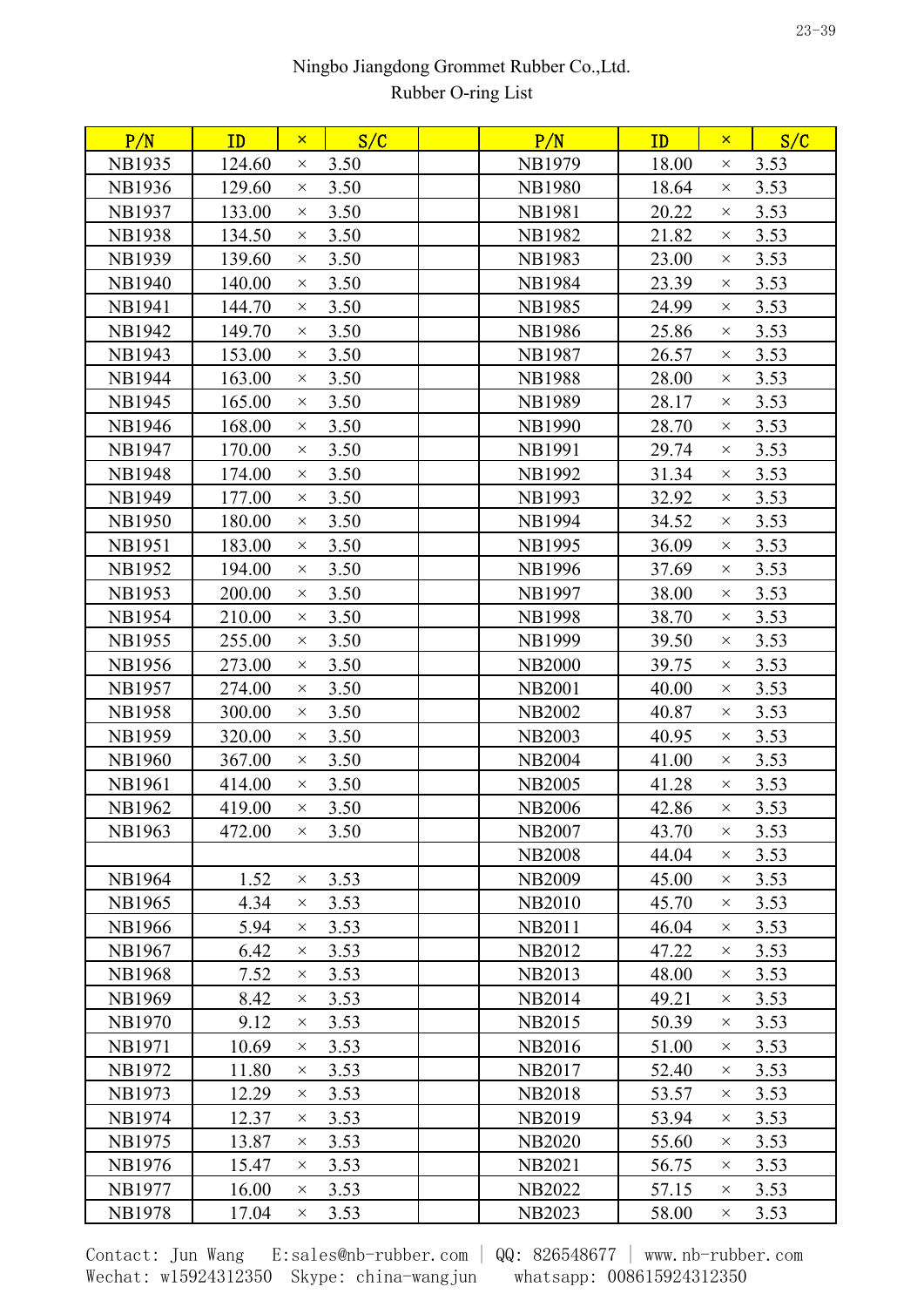| 58.74<br>3.53<br>151.70<br>3.53<br><b>NB2024</b><br><b>NB2069</b><br>$\times$<br>$\times$<br><b>NB2025</b><br>59.92<br>3.53<br><b>NB2070</b><br>152.00<br>3.53<br>$\times$<br>$\times$<br>3.53<br>158.34<br>3.53<br><b>NB2026</b><br>60.60<br><b>NB2071</b><br>$\times$<br>$\times$<br>3.53<br><b>NB2027</b><br>61.60<br><b>NB2072</b><br>164.70<br>3.53<br>$\times$<br>$\times$<br><b>NB2028</b><br>3.53<br>171.04<br>3.53<br>63.09<br><b>NB2073</b><br>$\times$<br>$\times$<br>3.53<br><b>NB2029</b><br>65.10<br><b>NB2074</b><br>177.40<br>3.53<br>$\times$<br>$\times$<br>66.27<br>3.53<br>3.53<br><b>NB2030</b><br><b>NB2075</b><br>181.00<br>$\times$<br>$\times$<br>3.53<br><b>NB2031</b><br><b>NB2076</b><br>183.74<br>3.53<br>69.44<br>$\times$<br>$\times$<br>3.53<br>3.53<br><b>NB2032</b><br>69.85<br>190.10<br><b>NB2077</b><br>$\times$<br>$\times$<br><b>NB2033</b><br>72.62<br>3.53<br>196.44<br>3.53<br><b>NB2078</b><br>$\times$<br>$\times$<br><b>NB2034</b><br>74.65<br>3.53<br><b>NB2079</b><br>202.80<br>3.53<br>$\times$<br>$\times$<br><b>NB2035</b><br>75.57<br>3.53<br><b>NB2080</b><br>209.14<br>3.53<br>$\times$<br>$\times$<br>3.53<br><b>NB2036</b><br>75.80<br><b>NB2081</b><br>215.50<br>3.53<br>$\times$<br>$\times$<br>77.50<br>3.53<br><b>NB2082</b><br>221.84<br>3.53<br><b>NB2037</b><br>$\times$<br>$\times$<br>3.53<br>228.20<br><b>NB2038</b><br>82.14<br><b>NB2083</b><br>3.53<br>$\times$<br>$\times$<br>3.53<br>84.50<br><b>NB2084</b><br>234.55<br>3.53<br><b>NB2039</b><br>$\times$<br>$\times$<br>3.53<br><b>NB2040</b><br>85.32<br><b>NB2085</b><br>240.90<br>3.53<br>$\times$<br>$\times$<br><b>NB2041</b><br>86.50<br>3.53<br><b>NB2086</b><br>247.25<br>3.53<br>$\times$<br>$\times$<br><b>NB2042</b><br>88.00<br>3.53<br><b>NB2087</b><br>253.60<br>3.53<br>$\times$<br>$\times$<br>3.53<br><b>NB2043</b><br>88.49<br><b>NB2088</b><br>266.29<br>3.53<br>$\times$<br>$\times$<br><b>NB2044</b><br>90.00<br>3.53<br><b>NB2089</b><br>278.99<br>3.53<br>$\times$<br>$\times$<br>3.53<br><b>NB2045</b><br>91.67<br><b>NB2090</b><br>291.69<br>3.53<br>$\times$<br>$\times$<br><b>NB2046</b><br>92.50<br>3.53<br><b>NB2091</b><br>304.39<br>3.53<br>$\times$<br>$\times$<br>3.53<br><b>NB2047</b><br>94.84<br><b>NB2092</b><br>329.79<br>3.53<br>$\times$<br>$\times$<br>3.53<br>355.00<br>3.53<br><b>NB2048</b><br>95.60<br><b>NB2093</b><br>$\times$<br>$\times$<br>98.02<br>3.53<br><b>NB2094</b><br>380.59<br>3.53<br><b>NB2049</b><br>$\times$<br>$\times$<br>3.53<br><b>NB2050</b><br>101.20<br><b>NB2095</b><br>405.26<br>3.53<br>$\times$<br>$\times$<br><b>NB2051</b><br>3.53<br>430.66<br>3.53<br>103.00<br><b>NB2096</b><br>$\times$<br>$\times$<br><b>NB2052</b><br>104.37<br>3.53<br>NB2097<br>456.06<br>$\times$ 3.53<br>$\times$<br>3.53<br><b>NB2053</b><br>107.54<br>$\times$<br><b>NB2054</b><br>3.53<br><b>NB2098</b><br>6.00<br>3.55<br>109.09<br>$\times$<br>$\times$<br>110.72<br>3.53<br>7.25<br>3.55<br><b>NB2055</b><br><b>NB2099</b><br>$\times$<br>$\times$<br>3.53<br>3.55<br><b>NB2056</b><br>113.89<br><b>NB2100</b><br>7.50<br>$\times$<br>$\times$<br>3.53<br>8.50<br>3.55<br><b>NB2057</b><br>117.07<br><b>NB2101</b><br>$\times$<br>$\times$<br><b>NB2058</b><br>3.53<br>NB2102<br>9.00<br>3.55<br>120.25<br>$\times$<br>$\times$<br><b>NB2059</b><br>123.42<br>3.53<br><b>NB2103</b><br>10.00<br>3.55<br>$\times$<br>$\times$<br><b>NB2060</b><br>3.53<br>NB2104<br>11.00<br>3.55<br>126.60<br>$\times$<br>$\times$<br>3.53<br><b>NB2061</b><br>128.00<br><b>NB2105</b><br>12.00<br>3.55<br>$\times$<br>$\times$<br><b>NB2062</b><br>3.53<br><b>NB2106</b><br>12.50<br>3.55<br>129.77<br>$\times$<br>$\times$<br>3.53<br><b>NB2063</b><br>132.95<br>NB2107<br>14.00<br>3.55<br>$\times$<br>$\times$<br><b>NB2064</b><br>3.53<br><b>NB2108</b><br>15.00<br>3.55<br>136.12<br>$\times$<br>$\times$<br><b>NB2065</b><br>3.53<br><b>NB2109</b><br>139.30<br>18.00<br>3.55<br>$\times$<br>$\times$<br>3.53<br>3.55<br><b>NB2066</b><br>142.47<br>NB2110<br>19.00<br>$\times$<br>$\times$<br><b>NB2067</b><br>3.53<br>NB2111<br>19.70<br>145.64<br>3.55<br>$\times$<br>$\times$<br><b>NB2068</b><br>3.53<br>NB2112<br>3.55<br>148.92<br>20.00<br>×.<br>X | P/N | ID | $\mathsf{x}$ | S/C | P/N | ID | $\mathsf{x}$ | S/C |  |
|--------------------------------------------------------------------------------------------------------------------------------------------------------------------------------------------------------------------------------------------------------------------------------------------------------------------------------------------------------------------------------------------------------------------------------------------------------------------------------------------------------------------------------------------------------------------------------------------------------------------------------------------------------------------------------------------------------------------------------------------------------------------------------------------------------------------------------------------------------------------------------------------------------------------------------------------------------------------------------------------------------------------------------------------------------------------------------------------------------------------------------------------------------------------------------------------------------------------------------------------------------------------------------------------------------------------------------------------------------------------------------------------------------------------------------------------------------------------------------------------------------------------------------------------------------------------------------------------------------------------------------------------------------------------------------------------------------------------------------------------------------------------------------------------------------------------------------------------------------------------------------------------------------------------------------------------------------------------------------------------------------------------------------------------------------------------------------------------------------------------------------------------------------------------------------------------------------------------------------------------------------------------------------------------------------------------------------------------------------------------------------------------------------------------------------------------------------------------------------------------------------------------------------------------------------------------------------------------------------------------------------------------------------------------------------------------------------------------------------------------------------------------------------------------------------------------------------------------------------------------------------------------------------------------------------------------------------------------------------------------------------------------------------------------------------------------------------------------------------------------------------------------------------------------------------------------------------------------------------------------------------------------------------------------------------------------------------------------------------------------------------------------------------------------------------------------------------------------------------------------------------------------------------------------------------------------------------------------------------------------------------------------------------------------------------------------------------------------------------------------------------------------------------------------------------------------------------------------------------------------------------------------------------------------------------------------------------------------------------------------------------------------------------------------------------------------------------------------------------------------------------------------------------------------------------------------------------------------------------------|-----|----|--------------|-----|-----|----|--------------|-----|--|
|                                                                                                                                                                                                                                                                                                                                                                                                                                                                                                                                                                                                                                                                                                                                                                                                                                                                                                                                                                                                                                                                                                                                                                                                                                                                                                                                                                                                                                                                                                                                                                                                                                                                                                                                                                                                                                                                                                                                                                                                                                                                                                                                                                                                                                                                                                                                                                                                                                                                                                                                                                                                                                                                                                                                                                                                                                                                                                                                                                                                                                                                                                                                                                                                                                                                                                                                                                                                                                                                                                                                                                                                                                                                                                                                                                                                                                                                                                                                                                                                                                                                                                                                                                                                                                      |     |    |              |     |     |    |              |     |  |
|                                                                                                                                                                                                                                                                                                                                                                                                                                                                                                                                                                                                                                                                                                                                                                                                                                                                                                                                                                                                                                                                                                                                                                                                                                                                                                                                                                                                                                                                                                                                                                                                                                                                                                                                                                                                                                                                                                                                                                                                                                                                                                                                                                                                                                                                                                                                                                                                                                                                                                                                                                                                                                                                                                                                                                                                                                                                                                                                                                                                                                                                                                                                                                                                                                                                                                                                                                                                                                                                                                                                                                                                                                                                                                                                                                                                                                                                                                                                                                                                                                                                                                                                                                                                                                      |     |    |              |     |     |    |              |     |  |
|                                                                                                                                                                                                                                                                                                                                                                                                                                                                                                                                                                                                                                                                                                                                                                                                                                                                                                                                                                                                                                                                                                                                                                                                                                                                                                                                                                                                                                                                                                                                                                                                                                                                                                                                                                                                                                                                                                                                                                                                                                                                                                                                                                                                                                                                                                                                                                                                                                                                                                                                                                                                                                                                                                                                                                                                                                                                                                                                                                                                                                                                                                                                                                                                                                                                                                                                                                                                                                                                                                                                                                                                                                                                                                                                                                                                                                                                                                                                                                                                                                                                                                                                                                                                                                      |     |    |              |     |     |    |              |     |  |
|                                                                                                                                                                                                                                                                                                                                                                                                                                                                                                                                                                                                                                                                                                                                                                                                                                                                                                                                                                                                                                                                                                                                                                                                                                                                                                                                                                                                                                                                                                                                                                                                                                                                                                                                                                                                                                                                                                                                                                                                                                                                                                                                                                                                                                                                                                                                                                                                                                                                                                                                                                                                                                                                                                                                                                                                                                                                                                                                                                                                                                                                                                                                                                                                                                                                                                                                                                                                                                                                                                                                                                                                                                                                                                                                                                                                                                                                                                                                                                                                                                                                                                                                                                                                                                      |     |    |              |     |     |    |              |     |  |
|                                                                                                                                                                                                                                                                                                                                                                                                                                                                                                                                                                                                                                                                                                                                                                                                                                                                                                                                                                                                                                                                                                                                                                                                                                                                                                                                                                                                                                                                                                                                                                                                                                                                                                                                                                                                                                                                                                                                                                                                                                                                                                                                                                                                                                                                                                                                                                                                                                                                                                                                                                                                                                                                                                                                                                                                                                                                                                                                                                                                                                                                                                                                                                                                                                                                                                                                                                                                                                                                                                                                                                                                                                                                                                                                                                                                                                                                                                                                                                                                                                                                                                                                                                                                                                      |     |    |              |     |     |    |              |     |  |
|                                                                                                                                                                                                                                                                                                                                                                                                                                                                                                                                                                                                                                                                                                                                                                                                                                                                                                                                                                                                                                                                                                                                                                                                                                                                                                                                                                                                                                                                                                                                                                                                                                                                                                                                                                                                                                                                                                                                                                                                                                                                                                                                                                                                                                                                                                                                                                                                                                                                                                                                                                                                                                                                                                                                                                                                                                                                                                                                                                                                                                                                                                                                                                                                                                                                                                                                                                                                                                                                                                                                                                                                                                                                                                                                                                                                                                                                                                                                                                                                                                                                                                                                                                                                                                      |     |    |              |     |     |    |              |     |  |
|                                                                                                                                                                                                                                                                                                                                                                                                                                                                                                                                                                                                                                                                                                                                                                                                                                                                                                                                                                                                                                                                                                                                                                                                                                                                                                                                                                                                                                                                                                                                                                                                                                                                                                                                                                                                                                                                                                                                                                                                                                                                                                                                                                                                                                                                                                                                                                                                                                                                                                                                                                                                                                                                                                                                                                                                                                                                                                                                                                                                                                                                                                                                                                                                                                                                                                                                                                                                                                                                                                                                                                                                                                                                                                                                                                                                                                                                                                                                                                                                                                                                                                                                                                                                                                      |     |    |              |     |     |    |              |     |  |
|                                                                                                                                                                                                                                                                                                                                                                                                                                                                                                                                                                                                                                                                                                                                                                                                                                                                                                                                                                                                                                                                                                                                                                                                                                                                                                                                                                                                                                                                                                                                                                                                                                                                                                                                                                                                                                                                                                                                                                                                                                                                                                                                                                                                                                                                                                                                                                                                                                                                                                                                                                                                                                                                                                                                                                                                                                                                                                                                                                                                                                                                                                                                                                                                                                                                                                                                                                                                                                                                                                                                                                                                                                                                                                                                                                                                                                                                                                                                                                                                                                                                                                                                                                                                                                      |     |    |              |     |     |    |              |     |  |
|                                                                                                                                                                                                                                                                                                                                                                                                                                                                                                                                                                                                                                                                                                                                                                                                                                                                                                                                                                                                                                                                                                                                                                                                                                                                                                                                                                                                                                                                                                                                                                                                                                                                                                                                                                                                                                                                                                                                                                                                                                                                                                                                                                                                                                                                                                                                                                                                                                                                                                                                                                                                                                                                                                                                                                                                                                                                                                                                                                                                                                                                                                                                                                                                                                                                                                                                                                                                                                                                                                                                                                                                                                                                                                                                                                                                                                                                                                                                                                                                                                                                                                                                                                                                                                      |     |    |              |     |     |    |              |     |  |
|                                                                                                                                                                                                                                                                                                                                                                                                                                                                                                                                                                                                                                                                                                                                                                                                                                                                                                                                                                                                                                                                                                                                                                                                                                                                                                                                                                                                                                                                                                                                                                                                                                                                                                                                                                                                                                                                                                                                                                                                                                                                                                                                                                                                                                                                                                                                                                                                                                                                                                                                                                                                                                                                                                                                                                                                                                                                                                                                                                                                                                                                                                                                                                                                                                                                                                                                                                                                                                                                                                                                                                                                                                                                                                                                                                                                                                                                                                                                                                                                                                                                                                                                                                                                                                      |     |    |              |     |     |    |              |     |  |
|                                                                                                                                                                                                                                                                                                                                                                                                                                                                                                                                                                                                                                                                                                                                                                                                                                                                                                                                                                                                                                                                                                                                                                                                                                                                                                                                                                                                                                                                                                                                                                                                                                                                                                                                                                                                                                                                                                                                                                                                                                                                                                                                                                                                                                                                                                                                                                                                                                                                                                                                                                                                                                                                                                                                                                                                                                                                                                                                                                                                                                                                                                                                                                                                                                                                                                                                                                                                                                                                                                                                                                                                                                                                                                                                                                                                                                                                                                                                                                                                                                                                                                                                                                                                                                      |     |    |              |     |     |    |              |     |  |
|                                                                                                                                                                                                                                                                                                                                                                                                                                                                                                                                                                                                                                                                                                                                                                                                                                                                                                                                                                                                                                                                                                                                                                                                                                                                                                                                                                                                                                                                                                                                                                                                                                                                                                                                                                                                                                                                                                                                                                                                                                                                                                                                                                                                                                                                                                                                                                                                                                                                                                                                                                                                                                                                                                                                                                                                                                                                                                                                                                                                                                                                                                                                                                                                                                                                                                                                                                                                                                                                                                                                                                                                                                                                                                                                                                                                                                                                                                                                                                                                                                                                                                                                                                                                                                      |     |    |              |     |     |    |              |     |  |
|                                                                                                                                                                                                                                                                                                                                                                                                                                                                                                                                                                                                                                                                                                                                                                                                                                                                                                                                                                                                                                                                                                                                                                                                                                                                                                                                                                                                                                                                                                                                                                                                                                                                                                                                                                                                                                                                                                                                                                                                                                                                                                                                                                                                                                                                                                                                                                                                                                                                                                                                                                                                                                                                                                                                                                                                                                                                                                                                                                                                                                                                                                                                                                                                                                                                                                                                                                                                                                                                                                                                                                                                                                                                                                                                                                                                                                                                                                                                                                                                                                                                                                                                                                                                                                      |     |    |              |     |     |    |              |     |  |
|                                                                                                                                                                                                                                                                                                                                                                                                                                                                                                                                                                                                                                                                                                                                                                                                                                                                                                                                                                                                                                                                                                                                                                                                                                                                                                                                                                                                                                                                                                                                                                                                                                                                                                                                                                                                                                                                                                                                                                                                                                                                                                                                                                                                                                                                                                                                                                                                                                                                                                                                                                                                                                                                                                                                                                                                                                                                                                                                                                                                                                                                                                                                                                                                                                                                                                                                                                                                                                                                                                                                                                                                                                                                                                                                                                                                                                                                                                                                                                                                                                                                                                                                                                                                                                      |     |    |              |     |     |    |              |     |  |
|                                                                                                                                                                                                                                                                                                                                                                                                                                                                                                                                                                                                                                                                                                                                                                                                                                                                                                                                                                                                                                                                                                                                                                                                                                                                                                                                                                                                                                                                                                                                                                                                                                                                                                                                                                                                                                                                                                                                                                                                                                                                                                                                                                                                                                                                                                                                                                                                                                                                                                                                                                                                                                                                                                                                                                                                                                                                                                                                                                                                                                                                                                                                                                                                                                                                                                                                                                                                                                                                                                                                                                                                                                                                                                                                                                                                                                                                                                                                                                                                                                                                                                                                                                                                                                      |     |    |              |     |     |    |              |     |  |
|                                                                                                                                                                                                                                                                                                                                                                                                                                                                                                                                                                                                                                                                                                                                                                                                                                                                                                                                                                                                                                                                                                                                                                                                                                                                                                                                                                                                                                                                                                                                                                                                                                                                                                                                                                                                                                                                                                                                                                                                                                                                                                                                                                                                                                                                                                                                                                                                                                                                                                                                                                                                                                                                                                                                                                                                                                                                                                                                                                                                                                                                                                                                                                                                                                                                                                                                                                                                                                                                                                                                                                                                                                                                                                                                                                                                                                                                                                                                                                                                                                                                                                                                                                                                                                      |     |    |              |     |     |    |              |     |  |
|                                                                                                                                                                                                                                                                                                                                                                                                                                                                                                                                                                                                                                                                                                                                                                                                                                                                                                                                                                                                                                                                                                                                                                                                                                                                                                                                                                                                                                                                                                                                                                                                                                                                                                                                                                                                                                                                                                                                                                                                                                                                                                                                                                                                                                                                                                                                                                                                                                                                                                                                                                                                                                                                                                                                                                                                                                                                                                                                                                                                                                                                                                                                                                                                                                                                                                                                                                                                                                                                                                                                                                                                                                                                                                                                                                                                                                                                                                                                                                                                                                                                                                                                                                                                                                      |     |    |              |     |     |    |              |     |  |
|                                                                                                                                                                                                                                                                                                                                                                                                                                                                                                                                                                                                                                                                                                                                                                                                                                                                                                                                                                                                                                                                                                                                                                                                                                                                                                                                                                                                                                                                                                                                                                                                                                                                                                                                                                                                                                                                                                                                                                                                                                                                                                                                                                                                                                                                                                                                                                                                                                                                                                                                                                                                                                                                                                                                                                                                                                                                                                                                                                                                                                                                                                                                                                                                                                                                                                                                                                                                                                                                                                                                                                                                                                                                                                                                                                                                                                                                                                                                                                                                                                                                                                                                                                                                                                      |     |    |              |     |     |    |              |     |  |
|                                                                                                                                                                                                                                                                                                                                                                                                                                                                                                                                                                                                                                                                                                                                                                                                                                                                                                                                                                                                                                                                                                                                                                                                                                                                                                                                                                                                                                                                                                                                                                                                                                                                                                                                                                                                                                                                                                                                                                                                                                                                                                                                                                                                                                                                                                                                                                                                                                                                                                                                                                                                                                                                                                                                                                                                                                                                                                                                                                                                                                                                                                                                                                                                                                                                                                                                                                                                                                                                                                                                                                                                                                                                                                                                                                                                                                                                                                                                                                                                                                                                                                                                                                                                                                      |     |    |              |     |     |    |              |     |  |
|                                                                                                                                                                                                                                                                                                                                                                                                                                                                                                                                                                                                                                                                                                                                                                                                                                                                                                                                                                                                                                                                                                                                                                                                                                                                                                                                                                                                                                                                                                                                                                                                                                                                                                                                                                                                                                                                                                                                                                                                                                                                                                                                                                                                                                                                                                                                                                                                                                                                                                                                                                                                                                                                                                                                                                                                                                                                                                                                                                                                                                                                                                                                                                                                                                                                                                                                                                                                                                                                                                                                                                                                                                                                                                                                                                                                                                                                                                                                                                                                                                                                                                                                                                                                                                      |     |    |              |     |     |    |              |     |  |
|                                                                                                                                                                                                                                                                                                                                                                                                                                                                                                                                                                                                                                                                                                                                                                                                                                                                                                                                                                                                                                                                                                                                                                                                                                                                                                                                                                                                                                                                                                                                                                                                                                                                                                                                                                                                                                                                                                                                                                                                                                                                                                                                                                                                                                                                                                                                                                                                                                                                                                                                                                                                                                                                                                                                                                                                                                                                                                                                                                                                                                                                                                                                                                                                                                                                                                                                                                                                                                                                                                                                                                                                                                                                                                                                                                                                                                                                                                                                                                                                                                                                                                                                                                                                                                      |     |    |              |     |     |    |              |     |  |
|                                                                                                                                                                                                                                                                                                                                                                                                                                                                                                                                                                                                                                                                                                                                                                                                                                                                                                                                                                                                                                                                                                                                                                                                                                                                                                                                                                                                                                                                                                                                                                                                                                                                                                                                                                                                                                                                                                                                                                                                                                                                                                                                                                                                                                                                                                                                                                                                                                                                                                                                                                                                                                                                                                                                                                                                                                                                                                                                                                                                                                                                                                                                                                                                                                                                                                                                                                                                                                                                                                                                                                                                                                                                                                                                                                                                                                                                                                                                                                                                                                                                                                                                                                                                                                      |     |    |              |     |     |    |              |     |  |
|                                                                                                                                                                                                                                                                                                                                                                                                                                                                                                                                                                                                                                                                                                                                                                                                                                                                                                                                                                                                                                                                                                                                                                                                                                                                                                                                                                                                                                                                                                                                                                                                                                                                                                                                                                                                                                                                                                                                                                                                                                                                                                                                                                                                                                                                                                                                                                                                                                                                                                                                                                                                                                                                                                                                                                                                                                                                                                                                                                                                                                                                                                                                                                                                                                                                                                                                                                                                                                                                                                                                                                                                                                                                                                                                                                                                                                                                                                                                                                                                                                                                                                                                                                                                                                      |     |    |              |     |     |    |              |     |  |
|                                                                                                                                                                                                                                                                                                                                                                                                                                                                                                                                                                                                                                                                                                                                                                                                                                                                                                                                                                                                                                                                                                                                                                                                                                                                                                                                                                                                                                                                                                                                                                                                                                                                                                                                                                                                                                                                                                                                                                                                                                                                                                                                                                                                                                                                                                                                                                                                                                                                                                                                                                                                                                                                                                                                                                                                                                                                                                                                                                                                                                                                                                                                                                                                                                                                                                                                                                                                                                                                                                                                                                                                                                                                                                                                                                                                                                                                                                                                                                                                                                                                                                                                                                                                                                      |     |    |              |     |     |    |              |     |  |
|                                                                                                                                                                                                                                                                                                                                                                                                                                                                                                                                                                                                                                                                                                                                                                                                                                                                                                                                                                                                                                                                                                                                                                                                                                                                                                                                                                                                                                                                                                                                                                                                                                                                                                                                                                                                                                                                                                                                                                                                                                                                                                                                                                                                                                                                                                                                                                                                                                                                                                                                                                                                                                                                                                                                                                                                                                                                                                                                                                                                                                                                                                                                                                                                                                                                                                                                                                                                                                                                                                                                                                                                                                                                                                                                                                                                                                                                                                                                                                                                                                                                                                                                                                                                                                      |     |    |              |     |     |    |              |     |  |
|                                                                                                                                                                                                                                                                                                                                                                                                                                                                                                                                                                                                                                                                                                                                                                                                                                                                                                                                                                                                                                                                                                                                                                                                                                                                                                                                                                                                                                                                                                                                                                                                                                                                                                                                                                                                                                                                                                                                                                                                                                                                                                                                                                                                                                                                                                                                                                                                                                                                                                                                                                                                                                                                                                                                                                                                                                                                                                                                                                                                                                                                                                                                                                                                                                                                                                                                                                                                                                                                                                                                                                                                                                                                                                                                                                                                                                                                                                                                                                                                                                                                                                                                                                                                                                      |     |    |              |     |     |    |              |     |  |
|                                                                                                                                                                                                                                                                                                                                                                                                                                                                                                                                                                                                                                                                                                                                                                                                                                                                                                                                                                                                                                                                                                                                                                                                                                                                                                                                                                                                                                                                                                                                                                                                                                                                                                                                                                                                                                                                                                                                                                                                                                                                                                                                                                                                                                                                                                                                                                                                                                                                                                                                                                                                                                                                                                                                                                                                                                                                                                                                                                                                                                                                                                                                                                                                                                                                                                                                                                                                                                                                                                                                                                                                                                                                                                                                                                                                                                                                                                                                                                                                                                                                                                                                                                                                                                      |     |    |              |     |     |    |              |     |  |
|                                                                                                                                                                                                                                                                                                                                                                                                                                                                                                                                                                                                                                                                                                                                                                                                                                                                                                                                                                                                                                                                                                                                                                                                                                                                                                                                                                                                                                                                                                                                                                                                                                                                                                                                                                                                                                                                                                                                                                                                                                                                                                                                                                                                                                                                                                                                                                                                                                                                                                                                                                                                                                                                                                                                                                                                                                                                                                                                                                                                                                                                                                                                                                                                                                                                                                                                                                                                                                                                                                                                                                                                                                                                                                                                                                                                                                                                                                                                                                                                                                                                                                                                                                                                                                      |     |    |              |     |     |    |              |     |  |
|                                                                                                                                                                                                                                                                                                                                                                                                                                                                                                                                                                                                                                                                                                                                                                                                                                                                                                                                                                                                                                                                                                                                                                                                                                                                                                                                                                                                                                                                                                                                                                                                                                                                                                                                                                                                                                                                                                                                                                                                                                                                                                                                                                                                                                                                                                                                                                                                                                                                                                                                                                                                                                                                                                                                                                                                                                                                                                                                                                                                                                                                                                                                                                                                                                                                                                                                                                                                                                                                                                                                                                                                                                                                                                                                                                                                                                                                                                                                                                                                                                                                                                                                                                                                                                      |     |    |              |     |     |    |              |     |  |
|                                                                                                                                                                                                                                                                                                                                                                                                                                                                                                                                                                                                                                                                                                                                                                                                                                                                                                                                                                                                                                                                                                                                                                                                                                                                                                                                                                                                                                                                                                                                                                                                                                                                                                                                                                                                                                                                                                                                                                                                                                                                                                                                                                                                                                                                                                                                                                                                                                                                                                                                                                                                                                                                                                                                                                                                                                                                                                                                                                                                                                                                                                                                                                                                                                                                                                                                                                                                                                                                                                                                                                                                                                                                                                                                                                                                                                                                                                                                                                                                                                                                                                                                                                                                                                      |     |    |              |     |     |    |              |     |  |
|                                                                                                                                                                                                                                                                                                                                                                                                                                                                                                                                                                                                                                                                                                                                                                                                                                                                                                                                                                                                                                                                                                                                                                                                                                                                                                                                                                                                                                                                                                                                                                                                                                                                                                                                                                                                                                                                                                                                                                                                                                                                                                                                                                                                                                                                                                                                                                                                                                                                                                                                                                                                                                                                                                                                                                                                                                                                                                                                                                                                                                                                                                                                                                                                                                                                                                                                                                                                                                                                                                                                                                                                                                                                                                                                                                                                                                                                                                                                                                                                                                                                                                                                                                                                                                      |     |    |              |     |     |    |              |     |  |
|                                                                                                                                                                                                                                                                                                                                                                                                                                                                                                                                                                                                                                                                                                                                                                                                                                                                                                                                                                                                                                                                                                                                                                                                                                                                                                                                                                                                                                                                                                                                                                                                                                                                                                                                                                                                                                                                                                                                                                                                                                                                                                                                                                                                                                                                                                                                                                                                                                                                                                                                                                                                                                                                                                                                                                                                                                                                                                                                                                                                                                                                                                                                                                                                                                                                                                                                                                                                                                                                                                                                                                                                                                                                                                                                                                                                                                                                                                                                                                                                                                                                                                                                                                                                                                      |     |    |              |     |     |    |              |     |  |
|                                                                                                                                                                                                                                                                                                                                                                                                                                                                                                                                                                                                                                                                                                                                                                                                                                                                                                                                                                                                                                                                                                                                                                                                                                                                                                                                                                                                                                                                                                                                                                                                                                                                                                                                                                                                                                                                                                                                                                                                                                                                                                                                                                                                                                                                                                                                                                                                                                                                                                                                                                                                                                                                                                                                                                                                                                                                                                                                                                                                                                                                                                                                                                                                                                                                                                                                                                                                                                                                                                                                                                                                                                                                                                                                                                                                                                                                                                                                                                                                                                                                                                                                                                                                                                      |     |    |              |     |     |    |              |     |  |
|                                                                                                                                                                                                                                                                                                                                                                                                                                                                                                                                                                                                                                                                                                                                                                                                                                                                                                                                                                                                                                                                                                                                                                                                                                                                                                                                                                                                                                                                                                                                                                                                                                                                                                                                                                                                                                                                                                                                                                                                                                                                                                                                                                                                                                                                                                                                                                                                                                                                                                                                                                                                                                                                                                                                                                                                                                                                                                                                                                                                                                                                                                                                                                                                                                                                                                                                                                                                                                                                                                                                                                                                                                                                                                                                                                                                                                                                                                                                                                                                                                                                                                                                                                                                                                      |     |    |              |     |     |    |              |     |  |
|                                                                                                                                                                                                                                                                                                                                                                                                                                                                                                                                                                                                                                                                                                                                                                                                                                                                                                                                                                                                                                                                                                                                                                                                                                                                                                                                                                                                                                                                                                                                                                                                                                                                                                                                                                                                                                                                                                                                                                                                                                                                                                                                                                                                                                                                                                                                                                                                                                                                                                                                                                                                                                                                                                                                                                                                                                                                                                                                                                                                                                                                                                                                                                                                                                                                                                                                                                                                                                                                                                                                                                                                                                                                                                                                                                                                                                                                                                                                                                                                                                                                                                                                                                                                                                      |     |    |              |     |     |    |              |     |  |
|                                                                                                                                                                                                                                                                                                                                                                                                                                                                                                                                                                                                                                                                                                                                                                                                                                                                                                                                                                                                                                                                                                                                                                                                                                                                                                                                                                                                                                                                                                                                                                                                                                                                                                                                                                                                                                                                                                                                                                                                                                                                                                                                                                                                                                                                                                                                                                                                                                                                                                                                                                                                                                                                                                                                                                                                                                                                                                                                                                                                                                                                                                                                                                                                                                                                                                                                                                                                                                                                                                                                                                                                                                                                                                                                                                                                                                                                                                                                                                                                                                                                                                                                                                                                                                      |     |    |              |     |     |    |              |     |  |
|                                                                                                                                                                                                                                                                                                                                                                                                                                                                                                                                                                                                                                                                                                                                                                                                                                                                                                                                                                                                                                                                                                                                                                                                                                                                                                                                                                                                                                                                                                                                                                                                                                                                                                                                                                                                                                                                                                                                                                                                                                                                                                                                                                                                                                                                                                                                                                                                                                                                                                                                                                                                                                                                                                                                                                                                                                                                                                                                                                                                                                                                                                                                                                                                                                                                                                                                                                                                                                                                                                                                                                                                                                                                                                                                                                                                                                                                                                                                                                                                                                                                                                                                                                                                                                      |     |    |              |     |     |    |              |     |  |
|                                                                                                                                                                                                                                                                                                                                                                                                                                                                                                                                                                                                                                                                                                                                                                                                                                                                                                                                                                                                                                                                                                                                                                                                                                                                                                                                                                                                                                                                                                                                                                                                                                                                                                                                                                                                                                                                                                                                                                                                                                                                                                                                                                                                                                                                                                                                                                                                                                                                                                                                                                                                                                                                                                                                                                                                                                                                                                                                                                                                                                                                                                                                                                                                                                                                                                                                                                                                                                                                                                                                                                                                                                                                                                                                                                                                                                                                                                                                                                                                                                                                                                                                                                                                                                      |     |    |              |     |     |    |              |     |  |
|                                                                                                                                                                                                                                                                                                                                                                                                                                                                                                                                                                                                                                                                                                                                                                                                                                                                                                                                                                                                                                                                                                                                                                                                                                                                                                                                                                                                                                                                                                                                                                                                                                                                                                                                                                                                                                                                                                                                                                                                                                                                                                                                                                                                                                                                                                                                                                                                                                                                                                                                                                                                                                                                                                                                                                                                                                                                                                                                                                                                                                                                                                                                                                                                                                                                                                                                                                                                                                                                                                                                                                                                                                                                                                                                                                                                                                                                                                                                                                                                                                                                                                                                                                                                                                      |     |    |              |     |     |    |              |     |  |
|                                                                                                                                                                                                                                                                                                                                                                                                                                                                                                                                                                                                                                                                                                                                                                                                                                                                                                                                                                                                                                                                                                                                                                                                                                                                                                                                                                                                                                                                                                                                                                                                                                                                                                                                                                                                                                                                                                                                                                                                                                                                                                                                                                                                                                                                                                                                                                                                                                                                                                                                                                                                                                                                                                                                                                                                                                                                                                                                                                                                                                                                                                                                                                                                                                                                                                                                                                                                                                                                                                                                                                                                                                                                                                                                                                                                                                                                                                                                                                                                                                                                                                                                                                                                                                      |     |    |              |     |     |    |              |     |  |
|                                                                                                                                                                                                                                                                                                                                                                                                                                                                                                                                                                                                                                                                                                                                                                                                                                                                                                                                                                                                                                                                                                                                                                                                                                                                                                                                                                                                                                                                                                                                                                                                                                                                                                                                                                                                                                                                                                                                                                                                                                                                                                                                                                                                                                                                                                                                                                                                                                                                                                                                                                                                                                                                                                                                                                                                                                                                                                                                                                                                                                                                                                                                                                                                                                                                                                                                                                                                                                                                                                                                                                                                                                                                                                                                                                                                                                                                                                                                                                                                                                                                                                                                                                                                                                      |     |    |              |     |     |    |              |     |  |
|                                                                                                                                                                                                                                                                                                                                                                                                                                                                                                                                                                                                                                                                                                                                                                                                                                                                                                                                                                                                                                                                                                                                                                                                                                                                                                                                                                                                                                                                                                                                                                                                                                                                                                                                                                                                                                                                                                                                                                                                                                                                                                                                                                                                                                                                                                                                                                                                                                                                                                                                                                                                                                                                                                                                                                                                                                                                                                                                                                                                                                                                                                                                                                                                                                                                                                                                                                                                                                                                                                                                                                                                                                                                                                                                                                                                                                                                                                                                                                                                                                                                                                                                                                                                                                      |     |    |              |     |     |    |              |     |  |
|                                                                                                                                                                                                                                                                                                                                                                                                                                                                                                                                                                                                                                                                                                                                                                                                                                                                                                                                                                                                                                                                                                                                                                                                                                                                                                                                                                                                                                                                                                                                                                                                                                                                                                                                                                                                                                                                                                                                                                                                                                                                                                                                                                                                                                                                                                                                                                                                                                                                                                                                                                                                                                                                                                                                                                                                                                                                                                                                                                                                                                                                                                                                                                                                                                                                                                                                                                                                                                                                                                                                                                                                                                                                                                                                                                                                                                                                                                                                                                                                                                                                                                                                                                                                                                      |     |    |              |     |     |    |              |     |  |
|                                                                                                                                                                                                                                                                                                                                                                                                                                                                                                                                                                                                                                                                                                                                                                                                                                                                                                                                                                                                                                                                                                                                                                                                                                                                                                                                                                                                                                                                                                                                                                                                                                                                                                                                                                                                                                                                                                                                                                                                                                                                                                                                                                                                                                                                                                                                                                                                                                                                                                                                                                                                                                                                                                                                                                                                                                                                                                                                                                                                                                                                                                                                                                                                                                                                                                                                                                                                                                                                                                                                                                                                                                                                                                                                                                                                                                                                                                                                                                                                                                                                                                                                                                                                                                      |     |    |              |     |     |    |              |     |  |
|                                                                                                                                                                                                                                                                                                                                                                                                                                                                                                                                                                                                                                                                                                                                                                                                                                                                                                                                                                                                                                                                                                                                                                                                                                                                                                                                                                                                                                                                                                                                                                                                                                                                                                                                                                                                                                                                                                                                                                                                                                                                                                                                                                                                                                                                                                                                                                                                                                                                                                                                                                                                                                                                                                                                                                                                                                                                                                                                                                                                                                                                                                                                                                                                                                                                                                                                                                                                                                                                                                                                                                                                                                                                                                                                                                                                                                                                                                                                                                                                                                                                                                                                                                                                                                      |     |    |              |     |     |    |              |     |  |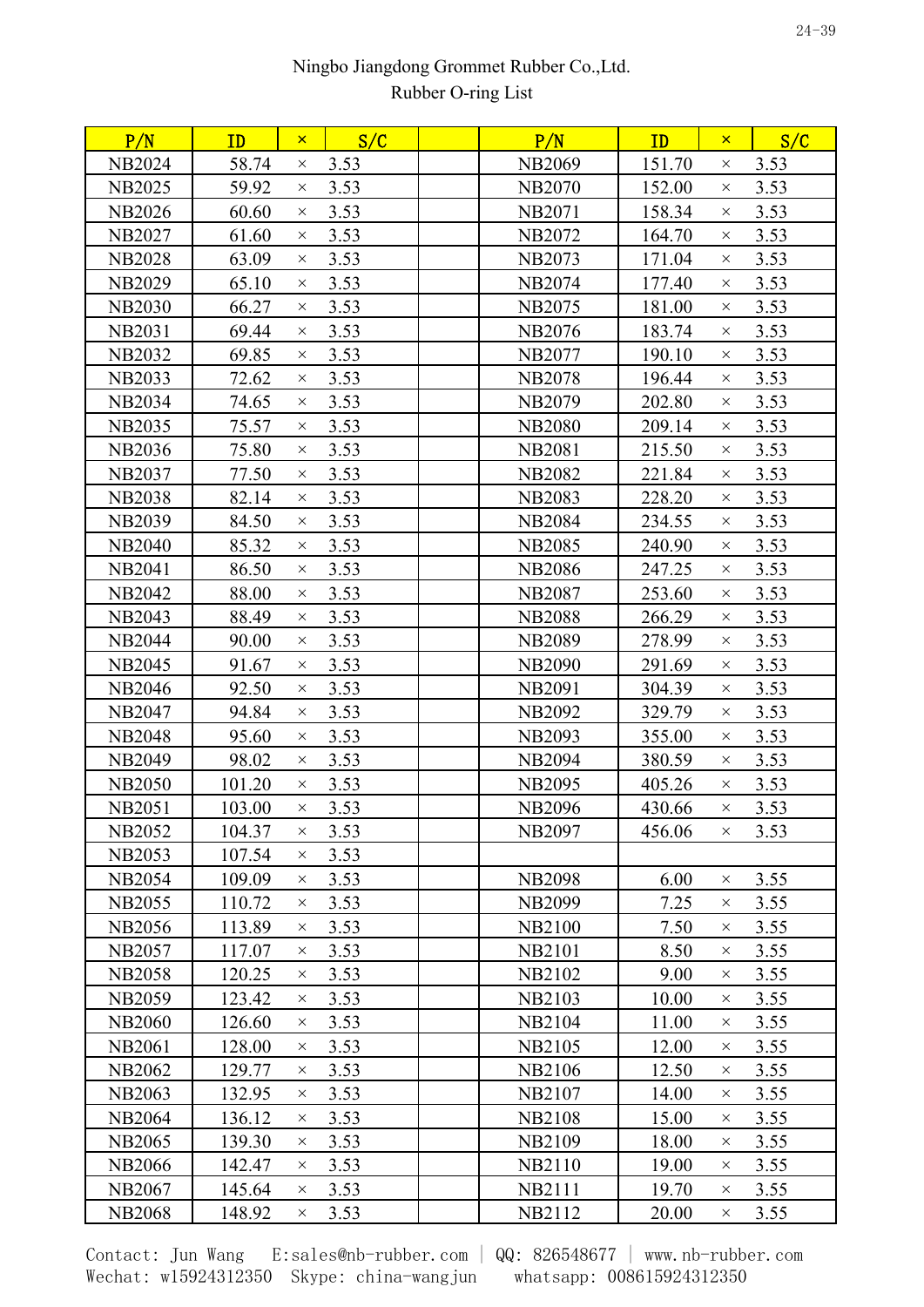| 20.20<br>3.55<br>3.55<br>NB2113<br><b>NB2158</b><br>51.00<br>$\times$<br>$\times$<br><b>NB2114</b><br>21.20<br>3.55<br><b>NB2159</b><br>51.50<br>3.55<br>$\times$<br>$\times$<br>NB2115<br>22.40<br>3.55<br><b>NB2160</b><br>53.00<br>3.55<br>$\times$<br>$\times$<br>23.00<br>3.55<br>3.55<br>NB2116<br>NB2161<br>54.00<br>$\times$<br>$\times$<br>3.55<br>NB2117<br>23.60<br>NB2162<br>54.50<br>3.55<br>$\times$<br>$\times$<br>24.70<br>3.55<br>3.55<br><b>NB2118</b><br>NB2163<br>55.00<br>$\times$<br>$\times$<br>3.55<br>3.55<br>NB2119<br>25.00<br>NB <sub>2164</sub><br>55.50<br>$\times$<br>$\times$<br>25.50<br>3.55<br>3.55<br><b>NB2120</b><br>NB2165<br>56.00<br>$\times$<br>$\times$<br><b>NB2121</b><br>25.80<br>3.55<br>56.74<br>3.55<br>NB2166<br>$\times$<br>$\times$<br><b>NB2122</b><br>26.00<br>3.55<br>NB2167<br>3.55<br>57.00<br>$\times$<br>$\times$<br><b>NB2123</b><br>26.50<br>3.55<br><b>NB2168</b><br>58.00<br>3.55<br>$\times$<br>$\times$<br>27.00<br>3.55<br><b>NB2124</b><br><b>NB2169</b><br>60.00<br>3.55<br>$\times$<br>$\times$<br><b>NB2125</b><br>28.00<br>3.55<br>60.50<br>3.55<br>NB2170<br>$\times$<br>$\times$<br>3.55<br>NB2126<br>29.00<br>61.50<br>3.55<br>NB2171<br>$\times$<br>$\times$<br>3.55<br>63.00<br>3.55<br>NB2127<br>30.00<br>NB2172<br>$\times$<br>$\times$<br><b>NB2128</b><br>3.55<br>3.55<br>31.50<br>NB2173<br>65.00<br>$\times$<br>$\times$<br>3.55<br>3.55<br><b>NB2129</b><br>32.00<br>NB2174<br>67.00<br>$\times$<br>$\times$<br>3.55<br>69.00<br>3.55<br><b>NB2130</b><br>32.50<br>NB <sub>2175</sub><br>$\times$<br>$\times$<br>3.55<br>NB2131<br>33.50<br>69.44<br>3.55<br>NB2176<br>$\times$<br>$\times$<br><b>NB2132</b><br>34.50<br>3.55<br>NB2177<br>71.00<br>3.55<br>$\times$<br>$\times$<br>3.55<br>NB2133<br>35.00<br>71.50<br>3.55<br>NB2178<br>$\times$<br>$\times$<br>NB2134<br>35.50<br>3.55<br>72.62<br>3.55<br>NB2179<br>$\times$<br>$\times$<br>3.55<br>3.55<br><b>NB2135</b><br>36.09<br><b>NB2180</b><br>73.00<br>$\times$<br>$\times$<br>3.55<br>3.55<br>NB2136<br>36.50<br>NB2181<br>75.00<br>$\times$<br>$\times$<br>3.55<br>3.55<br><b>NB2137</b><br>37.70<br>NB <sub>2182</sub><br>77.50<br>$\times$<br>$\times$<br>3.55<br>3.55<br><b>NB2138</b><br>38.00<br><b>NB2183</b><br>80.00<br>$\times$<br>$\times$<br><b>NB2139</b><br>38.50<br>3.55<br>NB2184<br>82.50<br>3.55<br>$\times$<br>$\times$<br>3.55<br>3.55<br>NB2140<br>38.70<br>NB <sub>2185</sub><br>85.00<br>$\times$<br>$\times$<br><b>NB2141</b><br>39.50<br>3.55<br><b>NB2186</b><br>87.50<br>3.55<br>$\times$<br>$\times$<br>NB2142<br>40.00<br>3.55<br>89.00<br>3.55<br><b>NB2187</b><br>$\times$<br>$\times$<br>41.00<br>3.55<br><b>NB2188</b><br>90.00<br>3.55<br>NB2143<br>$\times$<br>$\times$<br>3.55<br>3.55<br>NB2144<br>41.20<br><b>NB2189</b><br>92.50<br>$\times$<br>$\times$<br><b>NB2145</b><br>42.30<br>3.55<br>3.55<br><b>NB2190</b><br>93.00<br>$\times$<br>$\times$<br>3.55<br>95.00<br>3.55<br>NB <sub>2146</sub><br>42.50<br>NB2191<br>$\times$<br>$\times$<br><b>NB2147</b><br>42.70<br>3.55<br>3.55<br>NB2192<br>97.50<br>$\times$<br>$\times$<br><b>NB2148</b><br>3.55<br><b>NB2193</b><br>100.00<br>3.55<br>43.70<br>$\times$<br>$\times$<br>NB2149<br>44.00<br>3.55<br><b>NB2194</b><br>102.00<br>3.55<br>$\times$<br>$\times$<br>3.55<br>103.00<br>3.55<br><b>NB2150</b><br>45.00<br><b>NB2195</b><br>$\times$<br>$\times$<br><b>NB2151</b><br>3.55<br>NB2196<br>105.00<br>3.55<br>46.20<br>$\times$<br>$\times$<br>47.30<br>3.55<br>106.00<br>3.55<br><b>NB2152</b><br>NB2197<br>$\times$<br>$\times$<br>3.55<br>NB <sub>2153</sub><br>47.50<br><b>NB2198</b><br>107.00<br>3.55<br>$\times$<br>$\times$<br>3.55<br>NB2154<br><b>NB2199</b><br>109.00<br>3.55<br>48.00<br>$\times$<br>$\times$<br><b>NB2155</b><br><b>NB2200</b><br>110.00<br>48.70<br>3.55<br>3.55<br>$\times$<br>$\times$<br>49.21<br>3.55<br><b>NB2201</b><br>NB2156<br>112.00<br>3.55<br>$\times$<br>$\times$<br>NB2157<br><b>NB2202</b><br>115.00<br>50.00<br>3.55<br>3.55<br>$\times$<br>$\times$ | P/N | ID | $\mathsf{x}$ | S/C | P/N | ID | $\mathsf{x}$ | S/C |  |
|----------------------------------------------------------------------------------------------------------------------------------------------------------------------------------------------------------------------------------------------------------------------------------------------------------------------------------------------------------------------------------------------------------------------------------------------------------------------------------------------------------------------------------------------------------------------------------------------------------------------------------------------------------------------------------------------------------------------------------------------------------------------------------------------------------------------------------------------------------------------------------------------------------------------------------------------------------------------------------------------------------------------------------------------------------------------------------------------------------------------------------------------------------------------------------------------------------------------------------------------------------------------------------------------------------------------------------------------------------------------------------------------------------------------------------------------------------------------------------------------------------------------------------------------------------------------------------------------------------------------------------------------------------------------------------------------------------------------------------------------------------------------------------------------------------------------------------------------------------------------------------------------------------------------------------------------------------------------------------------------------------------------------------------------------------------------------------------------------------------------------------------------------------------------------------------------------------------------------------------------------------------------------------------------------------------------------------------------------------------------------------------------------------------------------------------------------------------------------------------------------------------------------------------------------------------------------------------------------------------------------------------------------------------------------------------------------------------------------------------------------------------------------------------------------------------------------------------------------------------------------------------------------------------------------------------------------------------------------------------------------------------------------------------------------------------------------------------------------------------------------------------------------------------------------------------------------------------------------------------------------------------------------------------------------------------------------------------------------------------------------------------------------------------------------------------------------------------------------------------------------------------------------------------------------------------------------------------------------------------------------------------------------------------------------------------------------------------------------------------------------------------------------------------------------------------------------------------------------------------------------------------------------------------------------------------------------------------------------------------------------------------------------------------------------------|-----|----|--------------|-----|-----|----|--------------|-----|--|
|                                                                                                                                                                                                                                                                                                                                                                                                                                                                                                                                                                                                                                                                                                                                                                                                                                                                                                                                                                                                                                                                                                                                                                                                                                                                                                                                                                                                                                                                                                                                                                                                                                                                                                                                                                                                                                                                                                                                                                                                                                                                                                                                                                                                                                                                                                                                                                                                                                                                                                                                                                                                                                                                                                                                                                                                                                                                                                                                                                                                                                                                                                                                                                                                                                                                                                                                                                                                                                                                                                                                                                                                                                                                                                                                                                                                                                                                                                                                                                                                                                                          |     |    |              |     |     |    |              |     |  |
|                                                                                                                                                                                                                                                                                                                                                                                                                                                                                                                                                                                                                                                                                                                                                                                                                                                                                                                                                                                                                                                                                                                                                                                                                                                                                                                                                                                                                                                                                                                                                                                                                                                                                                                                                                                                                                                                                                                                                                                                                                                                                                                                                                                                                                                                                                                                                                                                                                                                                                                                                                                                                                                                                                                                                                                                                                                                                                                                                                                                                                                                                                                                                                                                                                                                                                                                                                                                                                                                                                                                                                                                                                                                                                                                                                                                                                                                                                                                                                                                                                                          |     |    |              |     |     |    |              |     |  |
|                                                                                                                                                                                                                                                                                                                                                                                                                                                                                                                                                                                                                                                                                                                                                                                                                                                                                                                                                                                                                                                                                                                                                                                                                                                                                                                                                                                                                                                                                                                                                                                                                                                                                                                                                                                                                                                                                                                                                                                                                                                                                                                                                                                                                                                                                                                                                                                                                                                                                                                                                                                                                                                                                                                                                                                                                                                                                                                                                                                                                                                                                                                                                                                                                                                                                                                                                                                                                                                                                                                                                                                                                                                                                                                                                                                                                                                                                                                                                                                                                                                          |     |    |              |     |     |    |              |     |  |
|                                                                                                                                                                                                                                                                                                                                                                                                                                                                                                                                                                                                                                                                                                                                                                                                                                                                                                                                                                                                                                                                                                                                                                                                                                                                                                                                                                                                                                                                                                                                                                                                                                                                                                                                                                                                                                                                                                                                                                                                                                                                                                                                                                                                                                                                                                                                                                                                                                                                                                                                                                                                                                                                                                                                                                                                                                                                                                                                                                                                                                                                                                                                                                                                                                                                                                                                                                                                                                                                                                                                                                                                                                                                                                                                                                                                                                                                                                                                                                                                                                                          |     |    |              |     |     |    |              |     |  |
|                                                                                                                                                                                                                                                                                                                                                                                                                                                                                                                                                                                                                                                                                                                                                                                                                                                                                                                                                                                                                                                                                                                                                                                                                                                                                                                                                                                                                                                                                                                                                                                                                                                                                                                                                                                                                                                                                                                                                                                                                                                                                                                                                                                                                                                                                                                                                                                                                                                                                                                                                                                                                                                                                                                                                                                                                                                                                                                                                                                                                                                                                                                                                                                                                                                                                                                                                                                                                                                                                                                                                                                                                                                                                                                                                                                                                                                                                                                                                                                                                                                          |     |    |              |     |     |    |              |     |  |
|                                                                                                                                                                                                                                                                                                                                                                                                                                                                                                                                                                                                                                                                                                                                                                                                                                                                                                                                                                                                                                                                                                                                                                                                                                                                                                                                                                                                                                                                                                                                                                                                                                                                                                                                                                                                                                                                                                                                                                                                                                                                                                                                                                                                                                                                                                                                                                                                                                                                                                                                                                                                                                                                                                                                                                                                                                                                                                                                                                                                                                                                                                                                                                                                                                                                                                                                                                                                                                                                                                                                                                                                                                                                                                                                                                                                                                                                                                                                                                                                                                                          |     |    |              |     |     |    |              |     |  |
|                                                                                                                                                                                                                                                                                                                                                                                                                                                                                                                                                                                                                                                                                                                                                                                                                                                                                                                                                                                                                                                                                                                                                                                                                                                                                                                                                                                                                                                                                                                                                                                                                                                                                                                                                                                                                                                                                                                                                                                                                                                                                                                                                                                                                                                                                                                                                                                                                                                                                                                                                                                                                                                                                                                                                                                                                                                                                                                                                                                                                                                                                                                                                                                                                                                                                                                                                                                                                                                                                                                                                                                                                                                                                                                                                                                                                                                                                                                                                                                                                                                          |     |    |              |     |     |    |              |     |  |
|                                                                                                                                                                                                                                                                                                                                                                                                                                                                                                                                                                                                                                                                                                                                                                                                                                                                                                                                                                                                                                                                                                                                                                                                                                                                                                                                                                                                                                                                                                                                                                                                                                                                                                                                                                                                                                                                                                                                                                                                                                                                                                                                                                                                                                                                                                                                                                                                                                                                                                                                                                                                                                                                                                                                                                                                                                                                                                                                                                                                                                                                                                                                                                                                                                                                                                                                                                                                                                                                                                                                                                                                                                                                                                                                                                                                                                                                                                                                                                                                                                                          |     |    |              |     |     |    |              |     |  |
|                                                                                                                                                                                                                                                                                                                                                                                                                                                                                                                                                                                                                                                                                                                                                                                                                                                                                                                                                                                                                                                                                                                                                                                                                                                                                                                                                                                                                                                                                                                                                                                                                                                                                                                                                                                                                                                                                                                                                                                                                                                                                                                                                                                                                                                                                                                                                                                                                                                                                                                                                                                                                                                                                                                                                                                                                                                                                                                                                                                                                                                                                                                                                                                                                                                                                                                                                                                                                                                                                                                                                                                                                                                                                                                                                                                                                                                                                                                                                                                                                                                          |     |    |              |     |     |    |              |     |  |
|                                                                                                                                                                                                                                                                                                                                                                                                                                                                                                                                                                                                                                                                                                                                                                                                                                                                                                                                                                                                                                                                                                                                                                                                                                                                                                                                                                                                                                                                                                                                                                                                                                                                                                                                                                                                                                                                                                                                                                                                                                                                                                                                                                                                                                                                                                                                                                                                                                                                                                                                                                                                                                                                                                                                                                                                                                                                                                                                                                                                                                                                                                                                                                                                                                                                                                                                                                                                                                                                                                                                                                                                                                                                                                                                                                                                                                                                                                                                                                                                                                                          |     |    |              |     |     |    |              |     |  |
|                                                                                                                                                                                                                                                                                                                                                                                                                                                                                                                                                                                                                                                                                                                                                                                                                                                                                                                                                                                                                                                                                                                                                                                                                                                                                                                                                                                                                                                                                                                                                                                                                                                                                                                                                                                                                                                                                                                                                                                                                                                                                                                                                                                                                                                                                                                                                                                                                                                                                                                                                                                                                                                                                                                                                                                                                                                                                                                                                                                                                                                                                                                                                                                                                                                                                                                                                                                                                                                                                                                                                                                                                                                                                                                                                                                                                                                                                                                                                                                                                                                          |     |    |              |     |     |    |              |     |  |
|                                                                                                                                                                                                                                                                                                                                                                                                                                                                                                                                                                                                                                                                                                                                                                                                                                                                                                                                                                                                                                                                                                                                                                                                                                                                                                                                                                                                                                                                                                                                                                                                                                                                                                                                                                                                                                                                                                                                                                                                                                                                                                                                                                                                                                                                                                                                                                                                                                                                                                                                                                                                                                                                                                                                                                                                                                                                                                                                                                                                                                                                                                                                                                                                                                                                                                                                                                                                                                                                                                                                                                                                                                                                                                                                                                                                                                                                                                                                                                                                                                                          |     |    |              |     |     |    |              |     |  |
|                                                                                                                                                                                                                                                                                                                                                                                                                                                                                                                                                                                                                                                                                                                                                                                                                                                                                                                                                                                                                                                                                                                                                                                                                                                                                                                                                                                                                                                                                                                                                                                                                                                                                                                                                                                                                                                                                                                                                                                                                                                                                                                                                                                                                                                                                                                                                                                                                                                                                                                                                                                                                                                                                                                                                                                                                                                                                                                                                                                                                                                                                                                                                                                                                                                                                                                                                                                                                                                                                                                                                                                                                                                                                                                                                                                                                                                                                                                                                                                                                                                          |     |    |              |     |     |    |              |     |  |
|                                                                                                                                                                                                                                                                                                                                                                                                                                                                                                                                                                                                                                                                                                                                                                                                                                                                                                                                                                                                                                                                                                                                                                                                                                                                                                                                                                                                                                                                                                                                                                                                                                                                                                                                                                                                                                                                                                                                                                                                                                                                                                                                                                                                                                                                                                                                                                                                                                                                                                                                                                                                                                                                                                                                                                                                                                                                                                                                                                                                                                                                                                                                                                                                                                                                                                                                                                                                                                                                                                                                                                                                                                                                                                                                                                                                                                                                                                                                                                                                                                                          |     |    |              |     |     |    |              |     |  |
|                                                                                                                                                                                                                                                                                                                                                                                                                                                                                                                                                                                                                                                                                                                                                                                                                                                                                                                                                                                                                                                                                                                                                                                                                                                                                                                                                                                                                                                                                                                                                                                                                                                                                                                                                                                                                                                                                                                                                                                                                                                                                                                                                                                                                                                                                                                                                                                                                                                                                                                                                                                                                                                                                                                                                                                                                                                                                                                                                                                                                                                                                                                                                                                                                                                                                                                                                                                                                                                                                                                                                                                                                                                                                                                                                                                                                                                                                                                                                                                                                                                          |     |    |              |     |     |    |              |     |  |
|                                                                                                                                                                                                                                                                                                                                                                                                                                                                                                                                                                                                                                                                                                                                                                                                                                                                                                                                                                                                                                                                                                                                                                                                                                                                                                                                                                                                                                                                                                                                                                                                                                                                                                                                                                                                                                                                                                                                                                                                                                                                                                                                                                                                                                                                                                                                                                                                                                                                                                                                                                                                                                                                                                                                                                                                                                                                                                                                                                                                                                                                                                                                                                                                                                                                                                                                                                                                                                                                                                                                                                                                                                                                                                                                                                                                                                                                                                                                                                                                                                                          |     |    |              |     |     |    |              |     |  |
|                                                                                                                                                                                                                                                                                                                                                                                                                                                                                                                                                                                                                                                                                                                                                                                                                                                                                                                                                                                                                                                                                                                                                                                                                                                                                                                                                                                                                                                                                                                                                                                                                                                                                                                                                                                                                                                                                                                                                                                                                                                                                                                                                                                                                                                                                                                                                                                                                                                                                                                                                                                                                                                                                                                                                                                                                                                                                                                                                                                                                                                                                                                                                                                                                                                                                                                                                                                                                                                                                                                                                                                                                                                                                                                                                                                                                                                                                                                                                                                                                                                          |     |    |              |     |     |    |              |     |  |
|                                                                                                                                                                                                                                                                                                                                                                                                                                                                                                                                                                                                                                                                                                                                                                                                                                                                                                                                                                                                                                                                                                                                                                                                                                                                                                                                                                                                                                                                                                                                                                                                                                                                                                                                                                                                                                                                                                                                                                                                                                                                                                                                                                                                                                                                                                                                                                                                                                                                                                                                                                                                                                                                                                                                                                                                                                                                                                                                                                                                                                                                                                                                                                                                                                                                                                                                                                                                                                                                                                                                                                                                                                                                                                                                                                                                                                                                                                                                                                                                                                                          |     |    |              |     |     |    |              |     |  |
|                                                                                                                                                                                                                                                                                                                                                                                                                                                                                                                                                                                                                                                                                                                                                                                                                                                                                                                                                                                                                                                                                                                                                                                                                                                                                                                                                                                                                                                                                                                                                                                                                                                                                                                                                                                                                                                                                                                                                                                                                                                                                                                                                                                                                                                                                                                                                                                                                                                                                                                                                                                                                                                                                                                                                                                                                                                                                                                                                                                                                                                                                                                                                                                                                                                                                                                                                                                                                                                                                                                                                                                                                                                                                                                                                                                                                                                                                                                                                                                                                                                          |     |    |              |     |     |    |              |     |  |
|                                                                                                                                                                                                                                                                                                                                                                                                                                                                                                                                                                                                                                                                                                                                                                                                                                                                                                                                                                                                                                                                                                                                                                                                                                                                                                                                                                                                                                                                                                                                                                                                                                                                                                                                                                                                                                                                                                                                                                                                                                                                                                                                                                                                                                                                                                                                                                                                                                                                                                                                                                                                                                                                                                                                                                                                                                                                                                                                                                                                                                                                                                                                                                                                                                                                                                                                                                                                                                                                                                                                                                                                                                                                                                                                                                                                                                                                                                                                                                                                                                                          |     |    |              |     |     |    |              |     |  |
|                                                                                                                                                                                                                                                                                                                                                                                                                                                                                                                                                                                                                                                                                                                                                                                                                                                                                                                                                                                                                                                                                                                                                                                                                                                                                                                                                                                                                                                                                                                                                                                                                                                                                                                                                                                                                                                                                                                                                                                                                                                                                                                                                                                                                                                                                                                                                                                                                                                                                                                                                                                                                                                                                                                                                                                                                                                                                                                                                                                                                                                                                                                                                                                                                                                                                                                                                                                                                                                                                                                                                                                                                                                                                                                                                                                                                                                                                                                                                                                                                                                          |     |    |              |     |     |    |              |     |  |
|                                                                                                                                                                                                                                                                                                                                                                                                                                                                                                                                                                                                                                                                                                                                                                                                                                                                                                                                                                                                                                                                                                                                                                                                                                                                                                                                                                                                                                                                                                                                                                                                                                                                                                                                                                                                                                                                                                                                                                                                                                                                                                                                                                                                                                                                                                                                                                                                                                                                                                                                                                                                                                                                                                                                                                                                                                                                                                                                                                                                                                                                                                                                                                                                                                                                                                                                                                                                                                                                                                                                                                                                                                                                                                                                                                                                                                                                                                                                                                                                                                                          |     |    |              |     |     |    |              |     |  |
|                                                                                                                                                                                                                                                                                                                                                                                                                                                                                                                                                                                                                                                                                                                                                                                                                                                                                                                                                                                                                                                                                                                                                                                                                                                                                                                                                                                                                                                                                                                                                                                                                                                                                                                                                                                                                                                                                                                                                                                                                                                                                                                                                                                                                                                                                                                                                                                                                                                                                                                                                                                                                                                                                                                                                                                                                                                                                                                                                                                                                                                                                                                                                                                                                                                                                                                                                                                                                                                                                                                                                                                                                                                                                                                                                                                                                                                                                                                                                                                                                                                          |     |    |              |     |     |    |              |     |  |
|                                                                                                                                                                                                                                                                                                                                                                                                                                                                                                                                                                                                                                                                                                                                                                                                                                                                                                                                                                                                                                                                                                                                                                                                                                                                                                                                                                                                                                                                                                                                                                                                                                                                                                                                                                                                                                                                                                                                                                                                                                                                                                                                                                                                                                                                                                                                                                                                                                                                                                                                                                                                                                                                                                                                                                                                                                                                                                                                                                                                                                                                                                                                                                                                                                                                                                                                                                                                                                                                                                                                                                                                                                                                                                                                                                                                                                                                                                                                                                                                                                                          |     |    |              |     |     |    |              |     |  |
|                                                                                                                                                                                                                                                                                                                                                                                                                                                                                                                                                                                                                                                                                                                                                                                                                                                                                                                                                                                                                                                                                                                                                                                                                                                                                                                                                                                                                                                                                                                                                                                                                                                                                                                                                                                                                                                                                                                                                                                                                                                                                                                                                                                                                                                                                                                                                                                                                                                                                                                                                                                                                                                                                                                                                                                                                                                                                                                                                                                                                                                                                                                                                                                                                                                                                                                                                                                                                                                                                                                                                                                                                                                                                                                                                                                                                                                                                                                                                                                                                                                          |     |    |              |     |     |    |              |     |  |
|                                                                                                                                                                                                                                                                                                                                                                                                                                                                                                                                                                                                                                                                                                                                                                                                                                                                                                                                                                                                                                                                                                                                                                                                                                                                                                                                                                                                                                                                                                                                                                                                                                                                                                                                                                                                                                                                                                                                                                                                                                                                                                                                                                                                                                                                                                                                                                                                                                                                                                                                                                                                                                                                                                                                                                                                                                                                                                                                                                                                                                                                                                                                                                                                                                                                                                                                                                                                                                                                                                                                                                                                                                                                                                                                                                                                                                                                                                                                                                                                                                                          |     |    |              |     |     |    |              |     |  |
|                                                                                                                                                                                                                                                                                                                                                                                                                                                                                                                                                                                                                                                                                                                                                                                                                                                                                                                                                                                                                                                                                                                                                                                                                                                                                                                                                                                                                                                                                                                                                                                                                                                                                                                                                                                                                                                                                                                                                                                                                                                                                                                                                                                                                                                                                                                                                                                                                                                                                                                                                                                                                                                                                                                                                                                                                                                                                                                                                                                                                                                                                                                                                                                                                                                                                                                                                                                                                                                                                                                                                                                                                                                                                                                                                                                                                                                                                                                                                                                                                                                          |     |    |              |     |     |    |              |     |  |
|                                                                                                                                                                                                                                                                                                                                                                                                                                                                                                                                                                                                                                                                                                                                                                                                                                                                                                                                                                                                                                                                                                                                                                                                                                                                                                                                                                                                                                                                                                                                                                                                                                                                                                                                                                                                                                                                                                                                                                                                                                                                                                                                                                                                                                                                                                                                                                                                                                                                                                                                                                                                                                                                                                                                                                                                                                                                                                                                                                                                                                                                                                                                                                                                                                                                                                                                                                                                                                                                                                                                                                                                                                                                                                                                                                                                                                                                                                                                                                                                                                                          |     |    |              |     |     |    |              |     |  |
|                                                                                                                                                                                                                                                                                                                                                                                                                                                                                                                                                                                                                                                                                                                                                                                                                                                                                                                                                                                                                                                                                                                                                                                                                                                                                                                                                                                                                                                                                                                                                                                                                                                                                                                                                                                                                                                                                                                                                                                                                                                                                                                                                                                                                                                                                                                                                                                                                                                                                                                                                                                                                                                                                                                                                                                                                                                                                                                                                                                                                                                                                                                                                                                                                                                                                                                                                                                                                                                                                                                                                                                                                                                                                                                                                                                                                                                                                                                                                                                                                                                          |     |    |              |     |     |    |              |     |  |
|                                                                                                                                                                                                                                                                                                                                                                                                                                                                                                                                                                                                                                                                                                                                                                                                                                                                                                                                                                                                                                                                                                                                                                                                                                                                                                                                                                                                                                                                                                                                                                                                                                                                                                                                                                                                                                                                                                                                                                                                                                                                                                                                                                                                                                                                                                                                                                                                                                                                                                                                                                                                                                                                                                                                                                                                                                                                                                                                                                                                                                                                                                                                                                                                                                                                                                                                                                                                                                                                                                                                                                                                                                                                                                                                                                                                                                                                                                                                                                                                                                                          |     |    |              |     |     |    |              |     |  |
|                                                                                                                                                                                                                                                                                                                                                                                                                                                                                                                                                                                                                                                                                                                                                                                                                                                                                                                                                                                                                                                                                                                                                                                                                                                                                                                                                                                                                                                                                                                                                                                                                                                                                                                                                                                                                                                                                                                                                                                                                                                                                                                                                                                                                                                                                                                                                                                                                                                                                                                                                                                                                                                                                                                                                                                                                                                                                                                                                                                                                                                                                                                                                                                                                                                                                                                                                                                                                                                                                                                                                                                                                                                                                                                                                                                                                                                                                                                                                                                                                                                          |     |    |              |     |     |    |              |     |  |
|                                                                                                                                                                                                                                                                                                                                                                                                                                                                                                                                                                                                                                                                                                                                                                                                                                                                                                                                                                                                                                                                                                                                                                                                                                                                                                                                                                                                                                                                                                                                                                                                                                                                                                                                                                                                                                                                                                                                                                                                                                                                                                                                                                                                                                                                                                                                                                                                                                                                                                                                                                                                                                                                                                                                                                                                                                                                                                                                                                                                                                                                                                                                                                                                                                                                                                                                                                                                                                                                                                                                                                                                                                                                                                                                                                                                                                                                                                                                                                                                                                                          |     |    |              |     |     |    |              |     |  |
|                                                                                                                                                                                                                                                                                                                                                                                                                                                                                                                                                                                                                                                                                                                                                                                                                                                                                                                                                                                                                                                                                                                                                                                                                                                                                                                                                                                                                                                                                                                                                                                                                                                                                                                                                                                                                                                                                                                                                                                                                                                                                                                                                                                                                                                                                                                                                                                                                                                                                                                                                                                                                                                                                                                                                                                                                                                                                                                                                                                                                                                                                                                                                                                                                                                                                                                                                                                                                                                                                                                                                                                                                                                                                                                                                                                                                                                                                                                                                                                                                                                          |     |    |              |     |     |    |              |     |  |
|                                                                                                                                                                                                                                                                                                                                                                                                                                                                                                                                                                                                                                                                                                                                                                                                                                                                                                                                                                                                                                                                                                                                                                                                                                                                                                                                                                                                                                                                                                                                                                                                                                                                                                                                                                                                                                                                                                                                                                                                                                                                                                                                                                                                                                                                                                                                                                                                                                                                                                                                                                                                                                                                                                                                                                                                                                                                                                                                                                                                                                                                                                                                                                                                                                                                                                                                                                                                                                                                                                                                                                                                                                                                                                                                                                                                                                                                                                                                                                                                                                                          |     |    |              |     |     |    |              |     |  |
|                                                                                                                                                                                                                                                                                                                                                                                                                                                                                                                                                                                                                                                                                                                                                                                                                                                                                                                                                                                                                                                                                                                                                                                                                                                                                                                                                                                                                                                                                                                                                                                                                                                                                                                                                                                                                                                                                                                                                                                                                                                                                                                                                                                                                                                                                                                                                                                                                                                                                                                                                                                                                                                                                                                                                                                                                                                                                                                                                                                                                                                                                                                                                                                                                                                                                                                                                                                                                                                                                                                                                                                                                                                                                                                                                                                                                                                                                                                                                                                                                                                          |     |    |              |     |     |    |              |     |  |
|                                                                                                                                                                                                                                                                                                                                                                                                                                                                                                                                                                                                                                                                                                                                                                                                                                                                                                                                                                                                                                                                                                                                                                                                                                                                                                                                                                                                                                                                                                                                                                                                                                                                                                                                                                                                                                                                                                                                                                                                                                                                                                                                                                                                                                                                                                                                                                                                                                                                                                                                                                                                                                                                                                                                                                                                                                                                                                                                                                                                                                                                                                                                                                                                                                                                                                                                                                                                                                                                                                                                                                                                                                                                                                                                                                                                                                                                                                                                                                                                                                                          |     |    |              |     |     |    |              |     |  |
|                                                                                                                                                                                                                                                                                                                                                                                                                                                                                                                                                                                                                                                                                                                                                                                                                                                                                                                                                                                                                                                                                                                                                                                                                                                                                                                                                                                                                                                                                                                                                                                                                                                                                                                                                                                                                                                                                                                                                                                                                                                                                                                                                                                                                                                                                                                                                                                                                                                                                                                                                                                                                                                                                                                                                                                                                                                                                                                                                                                                                                                                                                                                                                                                                                                                                                                                                                                                                                                                                                                                                                                                                                                                                                                                                                                                                                                                                                                                                                                                                                                          |     |    |              |     |     |    |              |     |  |
|                                                                                                                                                                                                                                                                                                                                                                                                                                                                                                                                                                                                                                                                                                                                                                                                                                                                                                                                                                                                                                                                                                                                                                                                                                                                                                                                                                                                                                                                                                                                                                                                                                                                                                                                                                                                                                                                                                                                                                                                                                                                                                                                                                                                                                                                                                                                                                                                                                                                                                                                                                                                                                                                                                                                                                                                                                                                                                                                                                                                                                                                                                                                                                                                                                                                                                                                                                                                                                                                                                                                                                                                                                                                                                                                                                                                                                                                                                                                                                                                                                                          |     |    |              |     |     |    |              |     |  |
|                                                                                                                                                                                                                                                                                                                                                                                                                                                                                                                                                                                                                                                                                                                                                                                                                                                                                                                                                                                                                                                                                                                                                                                                                                                                                                                                                                                                                                                                                                                                                                                                                                                                                                                                                                                                                                                                                                                                                                                                                                                                                                                                                                                                                                                                                                                                                                                                                                                                                                                                                                                                                                                                                                                                                                                                                                                                                                                                                                                                                                                                                                                                                                                                                                                                                                                                                                                                                                                                                                                                                                                                                                                                                                                                                                                                                                                                                                                                                                                                                                                          |     |    |              |     |     |    |              |     |  |
|                                                                                                                                                                                                                                                                                                                                                                                                                                                                                                                                                                                                                                                                                                                                                                                                                                                                                                                                                                                                                                                                                                                                                                                                                                                                                                                                                                                                                                                                                                                                                                                                                                                                                                                                                                                                                                                                                                                                                                                                                                                                                                                                                                                                                                                                                                                                                                                                                                                                                                                                                                                                                                                                                                                                                                                                                                                                                                                                                                                                                                                                                                                                                                                                                                                                                                                                                                                                                                                                                                                                                                                                                                                                                                                                                                                                                                                                                                                                                                                                                                                          |     |    |              |     |     |    |              |     |  |
|                                                                                                                                                                                                                                                                                                                                                                                                                                                                                                                                                                                                                                                                                                                                                                                                                                                                                                                                                                                                                                                                                                                                                                                                                                                                                                                                                                                                                                                                                                                                                                                                                                                                                                                                                                                                                                                                                                                                                                                                                                                                                                                                                                                                                                                                                                                                                                                                                                                                                                                                                                                                                                                                                                                                                                                                                                                                                                                                                                                                                                                                                                                                                                                                                                                                                                                                                                                                                                                                                                                                                                                                                                                                                                                                                                                                                                                                                                                                                                                                                                                          |     |    |              |     |     |    |              |     |  |
|                                                                                                                                                                                                                                                                                                                                                                                                                                                                                                                                                                                                                                                                                                                                                                                                                                                                                                                                                                                                                                                                                                                                                                                                                                                                                                                                                                                                                                                                                                                                                                                                                                                                                                                                                                                                                                                                                                                                                                                                                                                                                                                                                                                                                                                                                                                                                                                                                                                                                                                                                                                                                                                                                                                                                                                                                                                                                                                                                                                                                                                                                                                                                                                                                                                                                                                                                                                                                                                                                                                                                                                                                                                                                                                                                                                                                                                                                                                                                                                                                                                          |     |    |              |     |     |    |              |     |  |
|                                                                                                                                                                                                                                                                                                                                                                                                                                                                                                                                                                                                                                                                                                                                                                                                                                                                                                                                                                                                                                                                                                                                                                                                                                                                                                                                                                                                                                                                                                                                                                                                                                                                                                                                                                                                                                                                                                                                                                                                                                                                                                                                                                                                                                                                                                                                                                                                                                                                                                                                                                                                                                                                                                                                                                                                                                                                                                                                                                                                                                                                                                                                                                                                                                                                                                                                                                                                                                                                                                                                                                                                                                                                                                                                                                                                                                                                                                                                                                                                                                                          |     |    |              |     |     |    |              |     |  |
|                                                                                                                                                                                                                                                                                                                                                                                                                                                                                                                                                                                                                                                                                                                                                                                                                                                                                                                                                                                                                                                                                                                                                                                                                                                                                                                                                                                                                                                                                                                                                                                                                                                                                                                                                                                                                                                                                                                                                                                                                                                                                                                                                                                                                                                                                                                                                                                                                                                                                                                                                                                                                                                                                                                                                                                                                                                                                                                                                                                                                                                                                                                                                                                                                                                                                                                                                                                                                                                                                                                                                                                                                                                                                                                                                                                                                                                                                                                                                                                                                                                          |     |    |              |     |     |    |              |     |  |
|                                                                                                                                                                                                                                                                                                                                                                                                                                                                                                                                                                                                                                                                                                                                                                                                                                                                                                                                                                                                                                                                                                                                                                                                                                                                                                                                                                                                                                                                                                                                                                                                                                                                                                                                                                                                                                                                                                                                                                                                                                                                                                                                                                                                                                                                                                                                                                                                                                                                                                                                                                                                                                                                                                                                                                                                                                                                                                                                                                                                                                                                                                                                                                                                                                                                                                                                                                                                                                                                                                                                                                                                                                                                                                                                                                                                                                                                                                                                                                                                                                                          |     |    |              |     |     |    |              |     |  |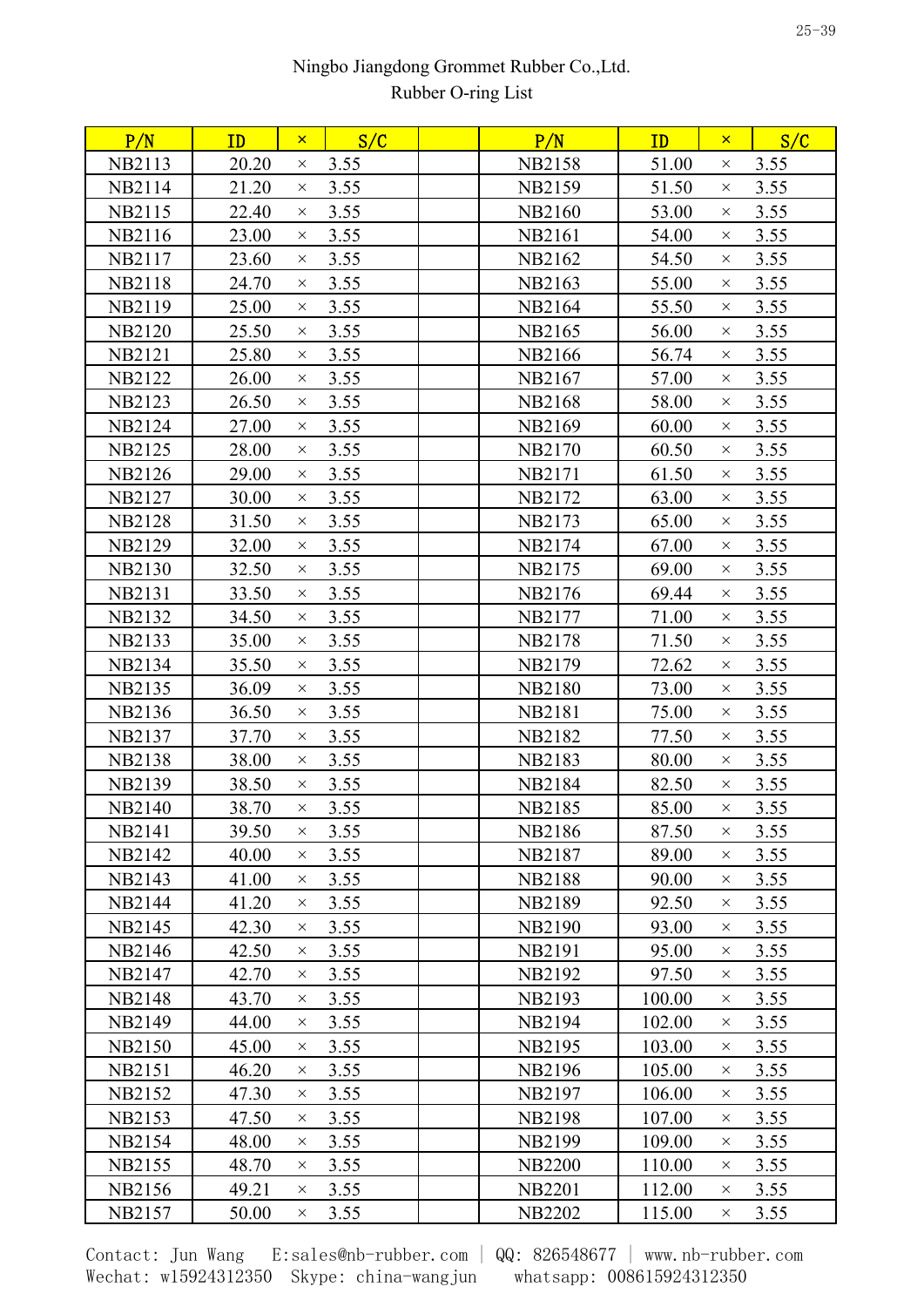| P/N           | ID     | $\mathsf{x}$ | S/C  | P/N           | ID    | $\mathsf{x}$ | S/C  |
|---------------|--------|--------------|------|---------------|-------|--------------|------|
| <b>NB2203</b> | 118.00 | $\times$     | 3.55 | <b>NB2244</b> | 13.76 | $\times$     | 3.84 |
| <b>NB2204</b> | 122.00 | $\times$     | 3.55 |               |       |              |      |
| <b>NB2205</b> | 125.00 | $\times$     | 3.55 | <b>NB2245</b> | 5.00  | $\times$     | 4.00 |
| <b>NB2206</b> | 128.00 | $\times$     | 3.55 | <b>NB2246</b> | 6.00  | $\times$     | 4.00 |
| <b>NB2207</b> | 132.00 | $\times$     | 3.55 | NB2247        | 7.00  | $\times$     | 4.00 |
| <b>NB2208</b> | 136.00 | $\times$     | 3.55 | <b>NB2248</b> | 8.00  | $\times$     | 4.00 |
| <b>NB2209</b> | 140.00 | $\times$     | 3.55 | <b>NB2249</b> | 9.00  | $\times$     | 4.00 |
| <b>NB2210</b> | 145.00 | $\times$     | 3.55 | <b>NB2250</b> | 10.00 | $\times$     | 4.00 |
| <b>NB2211</b> | 150.00 | $\times$     | 3.55 | <b>NB2251</b> | 11.00 | $\times$     | 4.00 |
| <b>NB2212</b> | 155.00 | $\times$     | 3.55 | <b>NB2252</b> | 12.00 | $\times$     | 4.00 |
| <b>NB2213</b> | 158.34 | $\times$     | 3.55 | <b>NB2253</b> | 13.00 | $\times$     | 4.00 |
| <b>NB2214</b> | 160.00 | $\times$     | 3.55 | <b>NB2254</b> | 13.50 | $\times$     | 4.00 |
| <b>NB2215</b> | 163.00 | $\times$     | 3.55 | <b>NB2255</b> | 14.00 | $\times$     | 4.00 |
| <b>NB2216</b> | 165.00 | $\times$     | 3.55 | <b>NB2256</b> | 15.00 | $\times$     | 4.00 |
| <b>NB2217</b> | 170.00 | $\times$     | 3.55 | <b>NB2257</b> | 16.00 | $\times$     | 4.00 |
| <b>NB2218</b> | 175.00 | $\times$     | 3.55 | <b>NB2258</b> | 17.00 | $\times$     | 4.00 |
| <b>NB2219</b> | 180.00 | $\times$     | 3.55 | <b>NB2259</b> | 18.00 | $\times$     | 4.00 |
| <b>NB2220</b> | 185.00 | $\times$     | 3.55 | <b>NB2260</b> | 19.00 | $\times$     | 4.00 |
| <b>NB2221</b> | 190.00 | $\times$     | 3.55 | <b>NB2261</b> | 20.00 | $\times$     | 4.00 |
| <b>NB2222</b> | 195.00 | $\times$     | 3.55 | <b>NB2262</b> | 21.00 | $\times$     | 4.00 |
| <b>NB2223</b> | 200.00 | $\times$     | 3.55 | <b>NB2263</b> | 22.00 | $\times$     | 4.00 |
| <b>NB2224</b> | 210.00 | $\times$     | 3.55 | <b>NB2264</b> | 23.00 | $\times$     | 4.00 |
| <b>NB2225</b> | 223.00 | $\times$     | 3.55 | <b>NB2265</b> | 24.00 | $\times$     | 4.00 |
| <b>NB2226</b> | 230.00 | $\times$     | 3.55 | <b>NB2266</b> | 25.00 | $\times$     | 4.00 |
| <b>NB2227</b> | 250.00 | $\times$     | 3.55 | <b>NB2267</b> | 26.00 | $\times$     | 4.00 |
| <b>NB2228</b> | 262.00 | $\times$     | 3.55 | <b>NB2268</b> | 27.00 | $\times$     | 4.00 |
| <b>NB2229</b> | 268.00 | $\times$     | 3.55 | <b>NB2269</b> | 28.00 | $\times$     | 4.00 |
| <b>NB2230</b> | 271.00 | $\times$     | 3.55 | <b>NB2270</b> | 29.00 | $\times$     | 4.00 |
| <b>NB2231</b> | 280.00 | $\times$     | 3.55 | <b>NB2271</b> | 30.00 | $\times$     | 4.00 |
| <b>NB2232</b> | 290.00 | $\times$     | 3.55 | <b>NB2272</b> | 31.00 | $\times$     | 4.00 |
| <b>NB2233</b> | 304.00 | $\times$     | 3.55 | <b>NB2273</b> | 31.50 | $\times$     | 4.00 |
| <b>NB2234</b> | 307.00 | $\times$     | 3.55 | <b>NB2274</b> | 32.00 | $\times$     | 4.00 |
| <b>NB2235</b> | 325.00 | $\times$     | 3.55 | <b>NB2275</b> | 33.00 | $\times$     | 4.00 |
| <b>NB2236</b> | 355.00 | $\times$     | 3.55 | <b>NB2276</b> | 34.00 | $\times$     | 4.00 |
| <b>NB2237</b> | 394.00 | $\times$     | 3.55 | <b>NB2277</b> | 35.00 | $\times$     | 4.00 |
| <b>NB2238</b> | 456.00 | $\times$     | 3.55 | <b>NB2278</b> | 36.00 | $\times$     | 4.00 |
| <b>NB2239</b> | 487.00 | $\times$     | 3.55 | <b>NB2279</b> | 37.00 | $\times$     | 4.00 |
|               |        |              |      | <b>NB2280</b> | 38.00 | $\times$     | 4.00 |
| <b>NB2240</b> | 18.30  | $\times$     | 3.60 | <b>NB2281</b> | 39.00 | $\times$     | 4.00 |
|               |        |              |      | <b>NB2282</b> | 40.00 | $\times$     | 4.00 |
| NB2241        | 21.60  | $\times$     | 3.70 | <b>NB2283</b> | 41.00 | $\times$     | 4.00 |
| <b>NB2242</b> | 27.60  | $\times$     | 3.70 | <b>NB2284</b> | 42.00 | $\times$     | 4.00 |
|               |        |              |      | <b>NB2285</b> | 43.00 | $\times$     | 4.00 |
| <b>NB2243</b> | 34.50  | $\times$     | 3.80 | <b>NB2286</b> | 44.00 | $\times$     | 4.00 |
|               |        |              |      | <b>NB2287</b> | 45.00 | X            | 4.00 |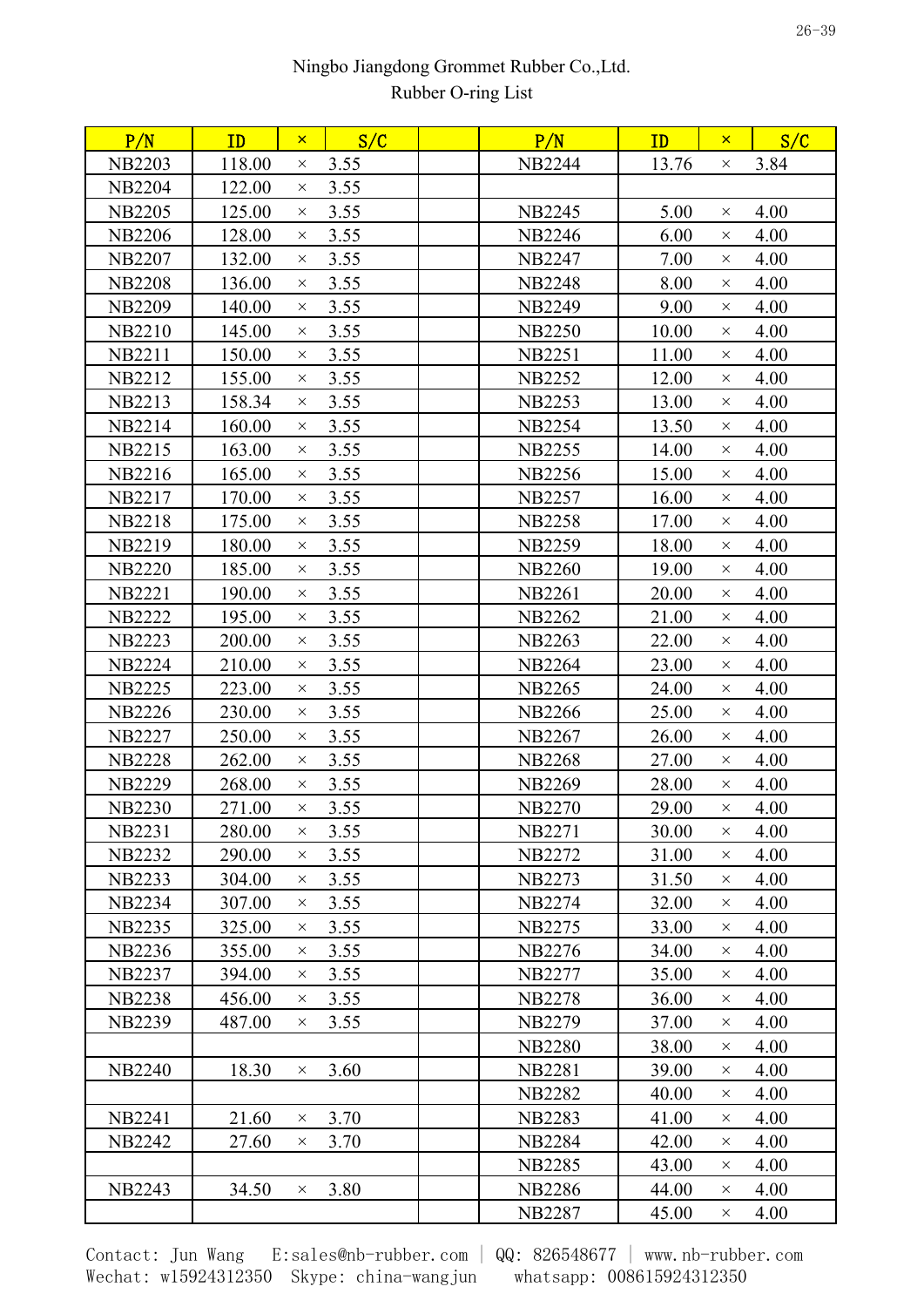| 46.00<br>4.00<br>91.00<br>4.00<br><b>NB2288</b><br><b>NB2333</b><br>$\times$<br>$\times$<br>4.00<br><b>NB2289</b><br>47.00<br><b>NB2334</b><br>92.00<br>4.00<br>$\times$<br>$\times$<br>4.00<br>4.00<br><b>NB2290</b><br>48.00<br><b>NB2335</b><br>93.00<br>$\times$<br>$\times$<br>4.00<br>4.00<br>49.00<br><b>NB2336</b><br>94.00<br><b>NB2291</b><br>$\times$<br>$\times$<br>4.00<br><b>NB2292</b><br>50.00<br><b>NB2337</b><br>95.00<br>4.00<br>$\times$<br>$\times$<br>4.00<br>51.00<br>96.00<br>4.00<br><b>NB2293</b><br><b>NB2338</b><br>$\times$<br>$\times$<br>4.00<br>97.00<br>4.00<br><b>NB2294</b><br>52.00<br><b>NB2339</b><br>$\times$<br>$\times$<br>4.00<br>4.00<br>98.00<br><b>NB2295</b><br>53.00<br><b>NB2340</b><br>$\times$<br>$\times$<br>4.00<br>99.00<br>4.00<br><b>NB2296</b><br>54.00<br><b>NB2341</b><br>$\times$<br>$\times$<br><b>NB2297</b><br>55.00<br>4.00<br><b>NB2342</b><br>100.00<br>4.00<br>$\times$<br>$\times$<br>4.00<br>4.00<br><b>NB2298</b><br>56.00<br><b>NB2343</b><br>102.00<br>$\times$<br>$\times$<br><b>NB2299</b><br>57.00<br>4.00<br><b>NB2344</b><br>104.00<br>4.00<br>$\times$<br>$\times$<br>4.00<br><b>NB2300</b><br>58.00<br><b>NB2345</b><br>105.00<br>4.00<br>$\times$<br>$\times$<br>108.00<br><b>NB2301</b><br>59.00<br>4.00<br><b>NB2346</b><br>4.00<br>$\times$<br>$\times$<br>4.00<br>4.00<br><b>NB2302</b><br>60.00<br><b>NB2347</b><br>110.00<br>$\times$<br>$\times$<br>4.00<br>112.00<br>4.00<br><b>NB2303</b><br>61.00<br><b>NB2348</b><br>$\times$<br>$\times$<br>4.00<br>113.00<br>4.00<br><b>NB2304</b><br>62.00<br><b>NB2349</b><br>$\times$<br>$\times$<br><b>NB2305</b><br>4.00<br>4.00<br>63.00<br><b>NB2350</b><br>117.00<br>$\times$<br>$\times$<br><b>NB2306</b><br>4.00<br><b>NB2351</b><br>118.00<br>4.00<br>64.00<br>$\times$<br>$\times$<br>4.00<br>65.00<br>120.00<br>4.00<br><b>NB2307</b><br><b>NB2352</b><br>$\times$<br>$\times$<br><b>NB2308</b><br>66.00<br>4.00<br><b>NB2353</b><br>125.00<br>4.00<br>$\times$<br>$\times$<br>4.00<br><b>NB2309</b><br>67.00<br><b>NB2354</b><br>130.00<br>4.00<br>$\times$<br>$\times$<br>NB2310<br>68.00<br>4.00<br>132.00<br>4.00<br><b>NB2355</b><br>$\times$<br>$\times$<br>4.00<br>4.00<br><b>NB2311</b><br>69.00<br><b>NB2356</b><br>136.00<br>$\times$<br>$\times$<br>NB2312<br>70.00<br>4.00<br>140.00<br>4.00<br><b>NB2357</b><br>$\times$<br>$\times$<br>71.00<br>4.00<br>142.00<br>4.00<br><b>NB2313</b><br><b>NB2358</b><br>$\times$<br>$\times$<br>4.00<br>NB2314<br>72.00<br><b>NB2359</b><br>146.00<br>4.00<br>$\times$<br>$\times$<br><b>NB2315</b><br>4.00<br><b>NB2360</b><br>148.00<br>4.00<br>73.00<br>$\times$<br>$\times$<br>NB2316<br>74.00<br>4.00<br><b>NB2361</b><br>150.00<br>4.00<br>$\times$<br>$\times$<br>75.00<br>4.00<br>155.00<br>4.00<br>NB2317<br><b>NB2362</b><br>$\times$<br>$\times$<br>4.00<br>76.00<br><b>NB2363</b><br>160.00<br>4.00<br><b>NB2318</b><br>X<br>$\times$<br>77.00<br>4.00<br>165.00<br>4.00<br><b>NB2319</b><br><b>NB2364</b><br>$\times$<br>$\times$<br>4.00<br>170.00<br>4.00<br><b>NB2320</b><br>78.00<br><b>NB2365</b><br>$\times$<br>$\times$<br>4.00<br>175.00<br>4.00<br><b>NB2321</b><br>79.00<br><b>NB2366</b><br>$\times$<br>$\times$<br><b>NB2322</b><br>80.00<br>4.00<br><b>NB2367</b><br>180.00<br>4.00<br>$\times$<br>$\times$<br><b>NB2323</b><br>81.00<br>4.00<br><b>NB2368</b><br>192.00<br>4.00<br>$\times$<br>$\times$<br><b>NB2324</b><br>82.00<br>4.00<br><b>NB2369</b><br>200.00<br>4.00<br>$\times$<br>$\times$<br>4.00<br><b>NB2325</b><br>83.00<br><b>NB2370</b><br>207.00<br>4.00<br>$\times$<br>$\times$<br><b>NB2326</b><br>84.00<br>4.00<br>217.00<br>4.00<br><b>NB2371</b><br>$\times$<br>$\times$<br>4.00<br>85.00<br>225.00<br>4.00<br><b>NB2327</b><br>NB2372<br>$\times$<br>$\times$<br>4.00<br><b>NB2328</b><br>86.00<br><b>NB2373</b><br>265.00<br>4.00<br>$\times$<br>$\times$<br><b>NB2329</b><br>87.00<br>4.00<br>270.00<br>4.00<br>NB2374<br>$\times$<br>$\times$<br><b>NB2330</b><br>88.00<br>4.00<br><b>NB2375</b><br>275.00<br>4.00<br>$\times$<br>$\times$<br>4.00<br>280.00<br>NB2331<br>89.00<br>NB2376<br>4.00<br>$\times$<br>$\times$<br><b>NB2332</b><br>4.00<br>90.00<br><b>NB2377</b><br>4.00<br>$\times$<br>$\times$ | P/N | ID | $\mathsf{x}$ | S/C | P/N | ID     | $\mathsf{x}$ | S/C |
|--------------------------------------------------------------------------------------------------------------------------------------------------------------------------------------------------------------------------------------------------------------------------------------------------------------------------------------------------------------------------------------------------------------------------------------------------------------------------------------------------------------------------------------------------------------------------------------------------------------------------------------------------------------------------------------------------------------------------------------------------------------------------------------------------------------------------------------------------------------------------------------------------------------------------------------------------------------------------------------------------------------------------------------------------------------------------------------------------------------------------------------------------------------------------------------------------------------------------------------------------------------------------------------------------------------------------------------------------------------------------------------------------------------------------------------------------------------------------------------------------------------------------------------------------------------------------------------------------------------------------------------------------------------------------------------------------------------------------------------------------------------------------------------------------------------------------------------------------------------------------------------------------------------------------------------------------------------------------------------------------------------------------------------------------------------------------------------------------------------------------------------------------------------------------------------------------------------------------------------------------------------------------------------------------------------------------------------------------------------------------------------------------------------------------------------------------------------------------------------------------------------------------------------------------------------------------------------------------------------------------------------------------------------------------------------------------------------------------------------------------------------------------------------------------------------------------------------------------------------------------------------------------------------------------------------------------------------------------------------------------------------------------------------------------------------------------------------------------------------------------------------------------------------------------------------------------------------------------------------------------------------------------------------------------------------------------------------------------------------------------------------------------------------------------------------------------------------------------------------------------------------------------------------------------------------------------------------------------------------------------------------------------------------------------------------------------------------------------------------------------------------------------------------------------------------------------------------------------------------------------------------------------------------------------------------------------------------------------------------------------------------------------------------------------------------------------------------------------------------------------------------------------------------------------------------------------------------------------------------------------------------|-----|----|--------------|-----|-----|--------|--------------|-----|
|                                                                                                                                                                                                                                                                                                                                                                                                                                                                                                                                                                                                                                                                                                                                                                                                                                                                                                                                                                                                                                                                                                                                                                                                                                                                                                                                                                                                                                                                                                                                                                                                                                                                                                                                                                                                                                                                                                                                                                                                                                                                                                                                                                                                                                                                                                                                                                                                                                                                                                                                                                                                                                                                                                                                                                                                                                                                                                                                                                                                                                                                                                                                                                                                                                                                                                                                                                                                                                                                                                                                                                                                                                                                                                                                                                                                                                                                                                                                                                                                                                                                                                                                                                                                                                                              |     |    |              |     |     |        |              |     |
|                                                                                                                                                                                                                                                                                                                                                                                                                                                                                                                                                                                                                                                                                                                                                                                                                                                                                                                                                                                                                                                                                                                                                                                                                                                                                                                                                                                                                                                                                                                                                                                                                                                                                                                                                                                                                                                                                                                                                                                                                                                                                                                                                                                                                                                                                                                                                                                                                                                                                                                                                                                                                                                                                                                                                                                                                                                                                                                                                                                                                                                                                                                                                                                                                                                                                                                                                                                                                                                                                                                                                                                                                                                                                                                                                                                                                                                                                                                                                                                                                                                                                                                                                                                                                                                              |     |    |              |     |     |        |              |     |
|                                                                                                                                                                                                                                                                                                                                                                                                                                                                                                                                                                                                                                                                                                                                                                                                                                                                                                                                                                                                                                                                                                                                                                                                                                                                                                                                                                                                                                                                                                                                                                                                                                                                                                                                                                                                                                                                                                                                                                                                                                                                                                                                                                                                                                                                                                                                                                                                                                                                                                                                                                                                                                                                                                                                                                                                                                                                                                                                                                                                                                                                                                                                                                                                                                                                                                                                                                                                                                                                                                                                                                                                                                                                                                                                                                                                                                                                                                                                                                                                                                                                                                                                                                                                                                                              |     |    |              |     |     |        |              |     |
|                                                                                                                                                                                                                                                                                                                                                                                                                                                                                                                                                                                                                                                                                                                                                                                                                                                                                                                                                                                                                                                                                                                                                                                                                                                                                                                                                                                                                                                                                                                                                                                                                                                                                                                                                                                                                                                                                                                                                                                                                                                                                                                                                                                                                                                                                                                                                                                                                                                                                                                                                                                                                                                                                                                                                                                                                                                                                                                                                                                                                                                                                                                                                                                                                                                                                                                                                                                                                                                                                                                                                                                                                                                                                                                                                                                                                                                                                                                                                                                                                                                                                                                                                                                                                                                              |     |    |              |     |     |        |              |     |
|                                                                                                                                                                                                                                                                                                                                                                                                                                                                                                                                                                                                                                                                                                                                                                                                                                                                                                                                                                                                                                                                                                                                                                                                                                                                                                                                                                                                                                                                                                                                                                                                                                                                                                                                                                                                                                                                                                                                                                                                                                                                                                                                                                                                                                                                                                                                                                                                                                                                                                                                                                                                                                                                                                                                                                                                                                                                                                                                                                                                                                                                                                                                                                                                                                                                                                                                                                                                                                                                                                                                                                                                                                                                                                                                                                                                                                                                                                                                                                                                                                                                                                                                                                                                                                                              |     |    |              |     |     |        |              |     |
|                                                                                                                                                                                                                                                                                                                                                                                                                                                                                                                                                                                                                                                                                                                                                                                                                                                                                                                                                                                                                                                                                                                                                                                                                                                                                                                                                                                                                                                                                                                                                                                                                                                                                                                                                                                                                                                                                                                                                                                                                                                                                                                                                                                                                                                                                                                                                                                                                                                                                                                                                                                                                                                                                                                                                                                                                                                                                                                                                                                                                                                                                                                                                                                                                                                                                                                                                                                                                                                                                                                                                                                                                                                                                                                                                                                                                                                                                                                                                                                                                                                                                                                                                                                                                                                              |     |    |              |     |     |        |              |     |
|                                                                                                                                                                                                                                                                                                                                                                                                                                                                                                                                                                                                                                                                                                                                                                                                                                                                                                                                                                                                                                                                                                                                                                                                                                                                                                                                                                                                                                                                                                                                                                                                                                                                                                                                                                                                                                                                                                                                                                                                                                                                                                                                                                                                                                                                                                                                                                                                                                                                                                                                                                                                                                                                                                                                                                                                                                                                                                                                                                                                                                                                                                                                                                                                                                                                                                                                                                                                                                                                                                                                                                                                                                                                                                                                                                                                                                                                                                                                                                                                                                                                                                                                                                                                                                                              |     |    |              |     |     |        |              |     |
|                                                                                                                                                                                                                                                                                                                                                                                                                                                                                                                                                                                                                                                                                                                                                                                                                                                                                                                                                                                                                                                                                                                                                                                                                                                                                                                                                                                                                                                                                                                                                                                                                                                                                                                                                                                                                                                                                                                                                                                                                                                                                                                                                                                                                                                                                                                                                                                                                                                                                                                                                                                                                                                                                                                                                                                                                                                                                                                                                                                                                                                                                                                                                                                                                                                                                                                                                                                                                                                                                                                                                                                                                                                                                                                                                                                                                                                                                                                                                                                                                                                                                                                                                                                                                                                              |     |    |              |     |     |        |              |     |
|                                                                                                                                                                                                                                                                                                                                                                                                                                                                                                                                                                                                                                                                                                                                                                                                                                                                                                                                                                                                                                                                                                                                                                                                                                                                                                                                                                                                                                                                                                                                                                                                                                                                                                                                                                                                                                                                                                                                                                                                                                                                                                                                                                                                                                                                                                                                                                                                                                                                                                                                                                                                                                                                                                                                                                                                                                                                                                                                                                                                                                                                                                                                                                                                                                                                                                                                                                                                                                                                                                                                                                                                                                                                                                                                                                                                                                                                                                                                                                                                                                                                                                                                                                                                                                                              |     |    |              |     |     |        |              |     |
|                                                                                                                                                                                                                                                                                                                                                                                                                                                                                                                                                                                                                                                                                                                                                                                                                                                                                                                                                                                                                                                                                                                                                                                                                                                                                                                                                                                                                                                                                                                                                                                                                                                                                                                                                                                                                                                                                                                                                                                                                                                                                                                                                                                                                                                                                                                                                                                                                                                                                                                                                                                                                                                                                                                                                                                                                                                                                                                                                                                                                                                                                                                                                                                                                                                                                                                                                                                                                                                                                                                                                                                                                                                                                                                                                                                                                                                                                                                                                                                                                                                                                                                                                                                                                                                              |     |    |              |     |     |        |              |     |
|                                                                                                                                                                                                                                                                                                                                                                                                                                                                                                                                                                                                                                                                                                                                                                                                                                                                                                                                                                                                                                                                                                                                                                                                                                                                                                                                                                                                                                                                                                                                                                                                                                                                                                                                                                                                                                                                                                                                                                                                                                                                                                                                                                                                                                                                                                                                                                                                                                                                                                                                                                                                                                                                                                                                                                                                                                                                                                                                                                                                                                                                                                                                                                                                                                                                                                                                                                                                                                                                                                                                                                                                                                                                                                                                                                                                                                                                                                                                                                                                                                                                                                                                                                                                                                                              |     |    |              |     |     |        |              |     |
|                                                                                                                                                                                                                                                                                                                                                                                                                                                                                                                                                                                                                                                                                                                                                                                                                                                                                                                                                                                                                                                                                                                                                                                                                                                                                                                                                                                                                                                                                                                                                                                                                                                                                                                                                                                                                                                                                                                                                                                                                                                                                                                                                                                                                                                                                                                                                                                                                                                                                                                                                                                                                                                                                                                                                                                                                                                                                                                                                                                                                                                                                                                                                                                                                                                                                                                                                                                                                                                                                                                                                                                                                                                                                                                                                                                                                                                                                                                                                                                                                                                                                                                                                                                                                                                              |     |    |              |     |     |        |              |     |
|                                                                                                                                                                                                                                                                                                                                                                                                                                                                                                                                                                                                                                                                                                                                                                                                                                                                                                                                                                                                                                                                                                                                                                                                                                                                                                                                                                                                                                                                                                                                                                                                                                                                                                                                                                                                                                                                                                                                                                                                                                                                                                                                                                                                                                                                                                                                                                                                                                                                                                                                                                                                                                                                                                                                                                                                                                                                                                                                                                                                                                                                                                                                                                                                                                                                                                                                                                                                                                                                                                                                                                                                                                                                                                                                                                                                                                                                                                                                                                                                                                                                                                                                                                                                                                                              |     |    |              |     |     |        |              |     |
|                                                                                                                                                                                                                                                                                                                                                                                                                                                                                                                                                                                                                                                                                                                                                                                                                                                                                                                                                                                                                                                                                                                                                                                                                                                                                                                                                                                                                                                                                                                                                                                                                                                                                                                                                                                                                                                                                                                                                                                                                                                                                                                                                                                                                                                                                                                                                                                                                                                                                                                                                                                                                                                                                                                                                                                                                                                                                                                                                                                                                                                                                                                                                                                                                                                                                                                                                                                                                                                                                                                                                                                                                                                                                                                                                                                                                                                                                                                                                                                                                                                                                                                                                                                                                                                              |     |    |              |     |     |        |              |     |
|                                                                                                                                                                                                                                                                                                                                                                                                                                                                                                                                                                                                                                                                                                                                                                                                                                                                                                                                                                                                                                                                                                                                                                                                                                                                                                                                                                                                                                                                                                                                                                                                                                                                                                                                                                                                                                                                                                                                                                                                                                                                                                                                                                                                                                                                                                                                                                                                                                                                                                                                                                                                                                                                                                                                                                                                                                                                                                                                                                                                                                                                                                                                                                                                                                                                                                                                                                                                                                                                                                                                                                                                                                                                                                                                                                                                                                                                                                                                                                                                                                                                                                                                                                                                                                                              |     |    |              |     |     |        |              |     |
|                                                                                                                                                                                                                                                                                                                                                                                                                                                                                                                                                                                                                                                                                                                                                                                                                                                                                                                                                                                                                                                                                                                                                                                                                                                                                                                                                                                                                                                                                                                                                                                                                                                                                                                                                                                                                                                                                                                                                                                                                                                                                                                                                                                                                                                                                                                                                                                                                                                                                                                                                                                                                                                                                                                                                                                                                                                                                                                                                                                                                                                                                                                                                                                                                                                                                                                                                                                                                                                                                                                                                                                                                                                                                                                                                                                                                                                                                                                                                                                                                                                                                                                                                                                                                                                              |     |    |              |     |     |        |              |     |
|                                                                                                                                                                                                                                                                                                                                                                                                                                                                                                                                                                                                                                                                                                                                                                                                                                                                                                                                                                                                                                                                                                                                                                                                                                                                                                                                                                                                                                                                                                                                                                                                                                                                                                                                                                                                                                                                                                                                                                                                                                                                                                                                                                                                                                                                                                                                                                                                                                                                                                                                                                                                                                                                                                                                                                                                                                                                                                                                                                                                                                                                                                                                                                                                                                                                                                                                                                                                                                                                                                                                                                                                                                                                                                                                                                                                                                                                                                                                                                                                                                                                                                                                                                                                                                                              |     |    |              |     |     |        |              |     |
|                                                                                                                                                                                                                                                                                                                                                                                                                                                                                                                                                                                                                                                                                                                                                                                                                                                                                                                                                                                                                                                                                                                                                                                                                                                                                                                                                                                                                                                                                                                                                                                                                                                                                                                                                                                                                                                                                                                                                                                                                                                                                                                                                                                                                                                                                                                                                                                                                                                                                                                                                                                                                                                                                                                                                                                                                                                                                                                                                                                                                                                                                                                                                                                                                                                                                                                                                                                                                                                                                                                                                                                                                                                                                                                                                                                                                                                                                                                                                                                                                                                                                                                                                                                                                                                              |     |    |              |     |     |        |              |     |
|                                                                                                                                                                                                                                                                                                                                                                                                                                                                                                                                                                                                                                                                                                                                                                                                                                                                                                                                                                                                                                                                                                                                                                                                                                                                                                                                                                                                                                                                                                                                                                                                                                                                                                                                                                                                                                                                                                                                                                                                                                                                                                                                                                                                                                                                                                                                                                                                                                                                                                                                                                                                                                                                                                                                                                                                                                                                                                                                                                                                                                                                                                                                                                                                                                                                                                                                                                                                                                                                                                                                                                                                                                                                                                                                                                                                                                                                                                                                                                                                                                                                                                                                                                                                                                                              |     |    |              |     |     |        |              |     |
|                                                                                                                                                                                                                                                                                                                                                                                                                                                                                                                                                                                                                                                                                                                                                                                                                                                                                                                                                                                                                                                                                                                                                                                                                                                                                                                                                                                                                                                                                                                                                                                                                                                                                                                                                                                                                                                                                                                                                                                                                                                                                                                                                                                                                                                                                                                                                                                                                                                                                                                                                                                                                                                                                                                                                                                                                                                                                                                                                                                                                                                                                                                                                                                                                                                                                                                                                                                                                                                                                                                                                                                                                                                                                                                                                                                                                                                                                                                                                                                                                                                                                                                                                                                                                                                              |     |    |              |     |     |        |              |     |
|                                                                                                                                                                                                                                                                                                                                                                                                                                                                                                                                                                                                                                                                                                                                                                                                                                                                                                                                                                                                                                                                                                                                                                                                                                                                                                                                                                                                                                                                                                                                                                                                                                                                                                                                                                                                                                                                                                                                                                                                                                                                                                                                                                                                                                                                                                                                                                                                                                                                                                                                                                                                                                                                                                                                                                                                                                                                                                                                                                                                                                                                                                                                                                                                                                                                                                                                                                                                                                                                                                                                                                                                                                                                                                                                                                                                                                                                                                                                                                                                                                                                                                                                                                                                                                                              |     |    |              |     |     |        |              |     |
|                                                                                                                                                                                                                                                                                                                                                                                                                                                                                                                                                                                                                                                                                                                                                                                                                                                                                                                                                                                                                                                                                                                                                                                                                                                                                                                                                                                                                                                                                                                                                                                                                                                                                                                                                                                                                                                                                                                                                                                                                                                                                                                                                                                                                                                                                                                                                                                                                                                                                                                                                                                                                                                                                                                                                                                                                                                                                                                                                                                                                                                                                                                                                                                                                                                                                                                                                                                                                                                                                                                                                                                                                                                                                                                                                                                                                                                                                                                                                                                                                                                                                                                                                                                                                                                              |     |    |              |     |     |        |              |     |
|                                                                                                                                                                                                                                                                                                                                                                                                                                                                                                                                                                                                                                                                                                                                                                                                                                                                                                                                                                                                                                                                                                                                                                                                                                                                                                                                                                                                                                                                                                                                                                                                                                                                                                                                                                                                                                                                                                                                                                                                                                                                                                                                                                                                                                                                                                                                                                                                                                                                                                                                                                                                                                                                                                                                                                                                                                                                                                                                                                                                                                                                                                                                                                                                                                                                                                                                                                                                                                                                                                                                                                                                                                                                                                                                                                                                                                                                                                                                                                                                                                                                                                                                                                                                                                                              |     |    |              |     |     |        |              |     |
|                                                                                                                                                                                                                                                                                                                                                                                                                                                                                                                                                                                                                                                                                                                                                                                                                                                                                                                                                                                                                                                                                                                                                                                                                                                                                                                                                                                                                                                                                                                                                                                                                                                                                                                                                                                                                                                                                                                                                                                                                                                                                                                                                                                                                                                                                                                                                                                                                                                                                                                                                                                                                                                                                                                                                                                                                                                                                                                                                                                                                                                                                                                                                                                                                                                                                                                                                                                                                                                                                                                                                                                                                                                                                                                                                                                                                                                                                                                                                                                                                                                                                                                                                                                                                                                              |     |    |              |     |     |        |              |     |
|                                                                                                                                                                                                                                                                                                                                                                                                                                                                                                                                                                                                                                                                                                                                                                                                                                                                                                                                                                                                                                                                                                                                                                                                                                                                                                                                                                                                                                                                                                                                                                                                                                                                                                                                                                                                                                                                                                                                                                                                                                                                                                                                                                                                                                                                                                                                                                                                                                                                                                                                                                                                                                                                                                                                                                                                                                                                                                                                                                                                                                                                                                                                                                                                                                                                                                                                                                                                                                                                                                                                                                                                                                                                                                                                                                                                                                                                                                                                                                                                                                                                                                                                                                                                                                                              |     |    |              |     |     |        |              |     |
|                                                                                                                                                                                                                                                                                                                                                                                                                                                                                                                                                                                                                                                                                                                                                                                                                                                                                                                                                                                                                                                                                                                                                                                                                                                                                                                                                                                                                                                                                                                                                                                                                                                                                                                                                                                                                                                                                                                                                                                                                                                                                                                                                                                                                                                                                                                                                                                                                                                                                                                                                                                                                                                                                                                                                                                                                                                                                                                                                                                                                                                                                                                                                                                                                                                                                                                                                                                                                                                                                                                                                                                                                                                                                                                                                                                                                                                                                                                                                                                                                                                                                                                                                                                                                                                              |     |    |              |     |     |        |              |     |
|                                                                                                                                                                                                                                                                                                                                                                                                                                                                                                                                                                                                                                                                                                                                                                                                                                                                                                                                                                                                                                                                                                                                                                                                                                                                                                                                                                                                                                                                                                                                                                                                                                                                                                                                                                                                                                                                                                                                                                                                                                                                                                                                                                                                                                                                                                                                                                                                                                                                                                                                                                                                                                                                                                                                                                                                                                                                                                                                                                                                                                                                                                                                                                                                                                                                                                                                                                                                                                                                                                                                                                                                                                                                                                                                                                                                                                                                                                                                                                                                                                                                                                                                                                                                                                                              |     |    |              |     |     |        |              |     |
|                                                                                                                                                                                                                                                                                                                                                                                                                                                                                                                                                                                                                                                                                                                                                                                                                                                                                                                                                                                                                                                                                                                                                                                                                                                                                                                                                                                                                                                                                                                                                                                                                                                                                                                                                                                                                                                                                                                                                                                                                                                                                                                                                                                                                                                                                                                                                                                                                                                                                                                                                                                                                                                                                                                                                                                                                                                                                                                                                                                                                                                                                                                                                                                                                                                                                                                                                                                                                                                                                                                                                                                                                                                                                                                                                                                                                                                                                                                                                                                                                                                                                                                                                                                                                                                              |     |    |              |     |     |        |              |     |
|                                                                                                                                                                                                                                                                                                                                                                                                                                                                                                                                                                                                                                                                                                                                                                                                                                                                                                                                                                                                                                                                                                                                                                                                                                                                                                                                                                                                                                                                                                                                                                                                                                                                                                                                                                                                                                                                                                                                                                                                                                                                                                                                                                                                                                                                                                                                                                                                                                                                                                                                                                                                                                                                                                                                                                                                                                                                                                                                                                                                                                                                                                                                                                                                                                                                                                                                                                                                                                                                                                                                                                                                                                                                                                                                                                                                                                                                                                                                                                                                                                                                                                                                                                                                                                                              |     |    |              |     |     |        |              |     |
|                                                                                                                                                                                                                                                                                                                                                                                                                                                                                                                                                                                                                                                                                                                                                                                                                                                                                                                                                                                                                                                                                                                                                                                                                                                                                                                                                                                                                                                                                                                                                                                                                                                                                                                                                                                                                                                                                                                                                                                                                                                                                                                                                                                                                                                                                                                                                                                                                                                                                                                                                                                                                                                                                                                                                                                                                                                                                                                                                                                                                                                                                                                                                                                                                                                                                                                                                                                                                                                                                                                                                                                                                                                                                                                                                                                                                                                                                                                                                                                                                                                                                                                                                                                                                                                              |     |    |              |     |     |        |              |     |
|                                                                                                                                                                                                                                                                                                                                                                                                                                                                                                                                                                                                                                                                                                                                                                                                                                                                                                                                                                                                                                                                                                                                                                                                                                                                                                                                                                                                                                                                                                                                                                                                                                                                                                                                                                                                                                                                                                                                                                                                                                                                                                                                                                                                                                                                                                                                                                                                                                                                                                                                                                                                                                                                                                                                                                                                                                                                                                                                                                                                                                                                                                                                                                                                                                                                                                                                                                                                                                                                                                                                                                                                                                                                                                                                                                                                                                                                                                                                                                                                                                                                                                                                                                                                                                                              |     |    |              |     |     |        |              |     |
|                                                                                                                                                                                                                                                                                                                                                                                                                                                                                                                                                                                                                                                                                                                                                                                                                                                                                                                                                                                                                                                                                                                                                                                                                                                                                                                                                                                                                                                                                                                                                                                                                                                                                                                                                                                                                                                                                                                                                                                                                                                                                                                                                                                                                                                                                                                                                                                                                                                                                                                                                                                                                                                                                                                                                                                                                                                                                                                                                                                                                                                                                                                                                                                                                                                                                                                                                                                                                                                                                                                                                                                                                                                                                                                                                                                                                                                                                                                                                                                                                                                                                                                                                                                                                                                              |     |    |              |     |     |        |              |     |
|                                                                                                                                                                                                                                                                                                                                                                                                                                                                                                                                                                                                                                                                                                                                                                                                                                                                                                                                                                                                                                                                                                                                                                                                                                                                                                                                                                                                                                                                                                                                                                                                                                                                                                                                                                                                                                                                                                                                                                                                                                                                                                                                                                                                                                                                                                                                                                                                                                                                                                                                                                                                                                                                                                                                                                                                                                                                                                                                                                                                                                                                                                                                                                                                                                                                                                                                                                                                                                                                                                                                                                                                                                                                                                                                                                                                                                                                                                                                                                                                                                                                                                                                                                                                                                                              |     |    |              |     |     |        |              |     |
|                                                                                                                                                                                                                                                                                                                                                                                                                                                                                                                                                                                                                                                                                                                                                                                                                                                                                                                                                                                                                                                                                                                                                                                                                                                                                                                                                                                                                                                                                                                                                                                                                                                                                                                                                                                                                                                                                                                                                                                                                                                                                                                                                                                                                                                                                                                                                                                                                                                                                                                                                                                                                                                                                                                                                                                                                                                                                                                                                                                                                                                                                                                                                                                                                                                                                                                                                                                                                                                                                                                                                                                                                                                                                                                                                                                                                                                                                                                                                                                                                                                                                                                                                                                                                                                              |     |    |              |     |     |        |              |     |
|                                                                                                                                                                                                                                                                                                                                                                                                                                                                                                                                                                                                                                                                                                                                                                                                                                                                                                                                                                                                                                                                                                                                                                                                                                                                                                                                                                                                                                                                                                                                                                                                                                                                                                                                                                                                                                                                                                                                                                                                                                                                                                                                                                                                                                                                                                                                                                                                                                                                                                                                                                                                                                                                                                                                                                                                                                                                                                                                                                                                                                                                                                                                                                                                                                                                                                                                                                                                                                                                                                                                                                                                                                                                                                                                                                                                                                                                                                                                                                                                                                                                                                                                                                                                                                                              |     |    |              |     |     |        |              |     |
|                                                                                                                                                                                                                                                                                                                                                                                                                                                                                                                                                                                                                                                                                                                                                                                                                                                                                                                                                                                                                                                                                                                                                                                                                                                                                                                                                                                                                                                                                                                                                                                                                                                                                                                                                                                                                                                                                                                                                                                                                                                                                                                                                                                                                                                                                                                                                                                                                                                                                                                                                                                                                                                                                                                                                                                                                                                                                                                                                                                                                                                                                                                                                                                                                                                                                                                                                                                                                                                                                                                                                                                                                                                                                                                                                                                                                                                                                                                                                                                                                                                                                                                                                                                                                                                              |     |    |              |     |     |        |              |     |
|                                                                                                                                                                                                                                                                                                                                                                                                                                                                                                                                                                                                                                                                                                                                                                                                                                                                                                                                                                                                                                                                                                                                                                                                                                                                                                                                                                                                                                                                                                                                                                                                                                                                                                                                                                                                                                                                                                                                                                                                                                                                                                                                                                                                                                                                                                                                                                                                                                                                                                                                                                                                                                                                                                                                                                                                                                                                                                                                                                                                                                                                                                                                                                                                                                                                                                                                                                                                                                                                                                                                                                                                                                                                                                                                                                                                                                                                                                                                                                                                                                                                                                                                                                                                                                                              |     |    |              |     |     |        |              |     |
|                                                                                                                                                                                                                                                                                                                                                                                                                                                                                                                                                                                                                                                                                                                                                                                                                                                                                                                                                                                                                                                                                                                                                                                                                                                                                                                                                                                                                                                                                                                                                                                                                                                                                                                                                                                                                                                                                                                                                                                                                                                                                                                                                                                                                                                                                                                                                                                                                                                                                                                                                                                                                                                                                                                                                                                                                                                                                                                                                                                                                                                                                                                                                                                                                                                                                                                                                                                                                                                                                                                                                                                                                                                                                                                                                                                                                                                                                                                                                                                                                                                                                                                                                                                                                                                              |     |    |              |     |     |        |              |     |
|                                                                                                                                                                                                                                                                                                                                                                                                                                                                                                                                                                                                                                                                                                                                                                                                                                                                                                                                                                                                                                                                                                                                                                                                                                                                                                                                                                                                                                                                                                                                                                                                                                                                                                                                                                                                                                                                                                                                                                                                                                                                                                                                                                                                                                                                                                                                                                                                                                                                                                                                                                                                                                                                                                                                                                                                                                                                                                                                                                                                                                                                                                                                                                                                                                                                                                                                                                                                                                                                                                                                                                                                                                                                                                                                                                                                                                                                                                                                                                                                                                                                                                                                                                                                                                                              |     |    |              |     |     |        |              |     |
|                                                                                                                                                                                                                                                                                                                                                                                                                                                                                                                                                                                                                                                                                                                                                                                                                                                                                                                                                                                                                                                                                                                                                                                                                                                                                                                                                                                                                                                                                                                                                                                                                                                                                                                                                                                                                                                                                                                                                                                                                                                                                                                                                                                                                                                                                                                                                                                                                                                                                                                                                                                                                                                                                                                                                                                                                                                                                                                                                                                                                                                                                                                                                                                                                                                                                                                                                                                                                                                                                                                                                                                                                                                                                                                                                                                                                                                                                                                                                                                                                                                                                                                                                                                                                                                              |     |    |              |     |     |        |              |     |
|                                                                                                                                                                                                                                                                                                                                                                                                                                                                                                                                                                                                                                                                                                                                                                                                                                                                                                                                                                                                                                                                                                                                                                                                                                                                                                                                                                                                                                                                                                                                                                                                                                                                                                                                                                                                                                                                                                                                                                                                                                                                                                                                                                                                                                                                                                                                                                                                                                                                                                                                                                                                                                                                                                                                                                                                                                                                                                                                                                                                                                                                                                                                                                                                                                                                                                                                                                                                                                                                                                                                                                                                                                                                                                                                                                                                                                                                                                                                                                                                                                                                                                                                                                                                                                                              |     |    |              |     |     |        |              |     |
|                                                                                                                                                                                                                                                                                                                                                                                                                                                                                                                                                                                                                                                                                                                                                                                                                                                                                                                                                                                                                                                                                                                                                                                                                                                                                                                                                                                                                                                                                                                                                                                                                                                                                                                                                                                                                                                                                                                                                                                                                                                                                                                                                                                                                                                                                                                                                                                                                                                                                                                                                                                                                                                                                                                                                                                                                                                                                                                                                                                                                                                                                                                                                                                                                                                                                                                                                                                                                                                                                                                                                                                                                                                                                                                                                                                                                                                                                                                                                                                                                                                                                                                                                                                                                                                              |     |    |              |     |     |        |              |     |
|                                                                                                                                                                                                                                                                                                                                                                                                                                                                                                                                                                                                                                                                                                                                                                                                                                                                                                                                                                                                                                                                                                                                                                                                                                                                                                                                                                                                                                                                                                                                                                                                                                                                                                                                                                                                                                                                                                                                                                                                                                                                                                                                                                                                                                                                                                                                                                                                                                                                                                                                                                                                                                                                                                                                                                                                                                                                                                                                                                                                                                                                                                                                                                                                                                                                                                                                                                                                                                                                                                                                                                                                                                                                                                                                                                                                                                                                                                                                                                                                                                                                                                                                                                                                                                                              |     |    |              |     |     |        |              |     |
|                                                                                                                                                                                                                                                                                                                                                                                                                                                                                                                                                                                                                                                                                                                                                                                                                                                                                                                                                                                                                                                                                                                                                                                                                                                                                                                                                                                                                                                                                                                                                                                                                                                                                                                                                                                                                                                                                                                                                                                                                                                                                                                                                                                                                                                                                                                                                                                                                                                                                                                                                                                                                                                                                                                                                                                                                                                                                                                                                                                                                                                                                                                                                                                                                                                                                                                                                                                                                                                                                                                                                                                                                                                                                                                                                                                                                                                                                                                                                                                                                                                                                                                                                                                                                                                              |     |    |              |     |     |        |              |     |
|                                                                                                                                                                                                                                                                                                                                                                                                                                                                                                                                                                                                                                                                                                                                                                                                                                                                                                                                                                                                                                                                                                                                                                                                                                                                                                                                                                                                                                                                                                                                                                                                                                                                                                                                                                                                                                                                                                                                                                                                                                                                                                                                                                                                                                                                                                                                                                                                                                                                                                                                                                                                                                                                                                                                                                                                                                                                                                                                                                                                                                                                                                                                                                                                                                                                                                                                                                                                                                                                                                                                                                                                                                                                                                                                                                                                                                                                                                                                                                                                                                                                                                                                                                                                                                                              |     |    |              |     |     | 285.00 |              |     |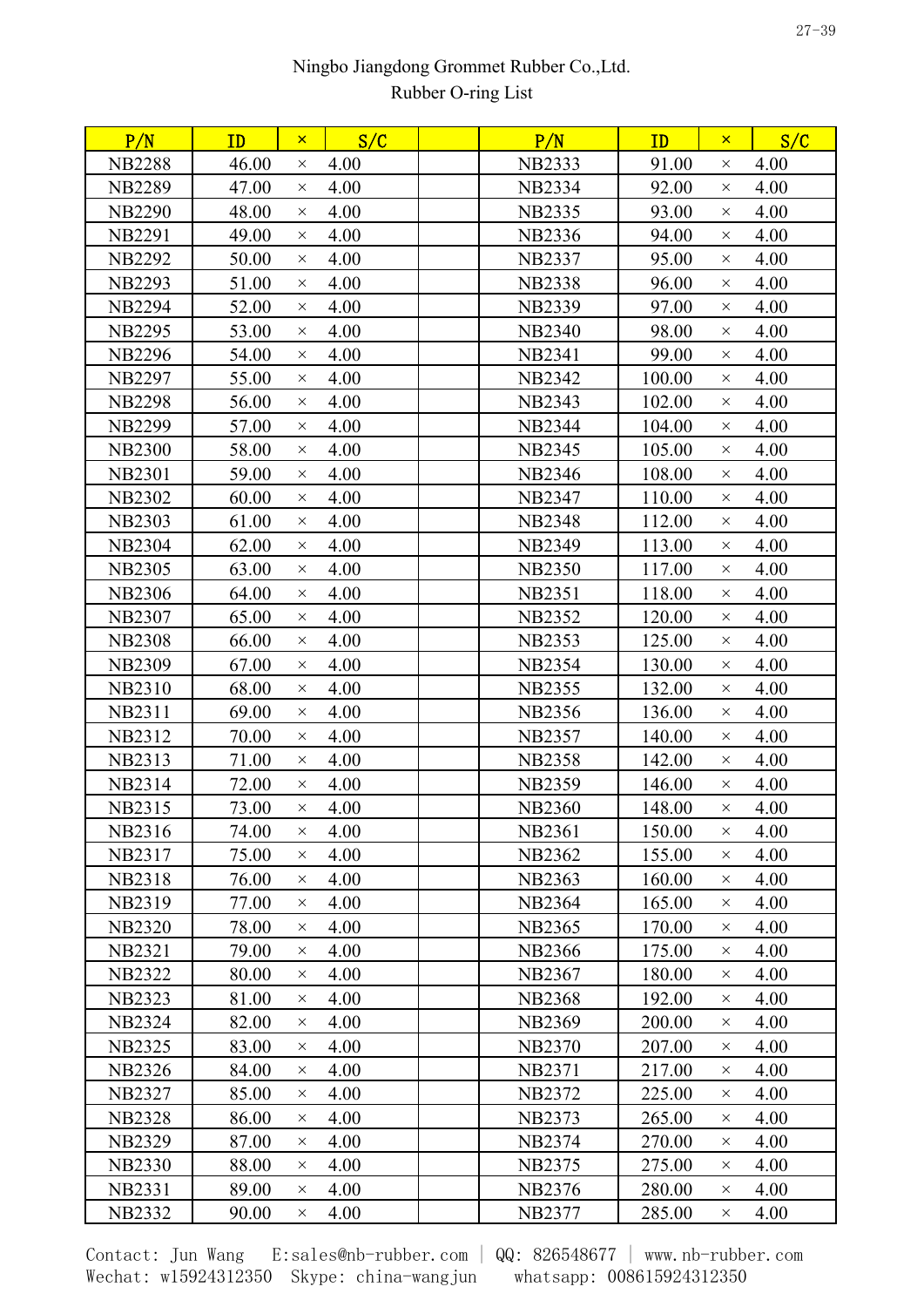| P/N           | ID     | $\mathsf{x}$ | S/C  | P/N           | ID     | $\mathsf{x}$ | S/C  |
|---------------|--------|--------------|------|---------------|--------|--------------|------|
| <b>NB2378</b> | 294.00 | $\times$     | 4.00 | <b>NB2420</b> | 123.00 | $\times$     | 4.50 |
| <b>NB2379</b> | 301.50 | $\times$     | 4.00 | <b>NB2421</b> | 133.00 | $\times$     | 4.50 |
| <b>NB2380</b> | 310.00 | $\times$     | 4.00 | <b>NB2422</b> | 139.00 | $\times$     | 4.50 |
| <b>NB2381</b> | 320.00 | $\times$     | 4.00 | <b>NB2423</b> | 140.00 | $\times$     | 4.50 |
| <b>NB2382</b> | 360.00 | $\times$     | 4.00 | <b>NB2424</b> | 145.00 | $\times$     | 4.50 |
| <b>NB2383</b> | 370.00 | $\times$     | 4.00 | <b>NB2425</b> | 160.00 | $\times$     | 4.50 |
| <b>NB2384</b> | 380.00 | $\times$     | 4.00 | <b>NB2426</b> | 180.00 | $\times$     | 4.50 |
| <b>NB2385</b> | 390.00 | $\times$     | 4.00 | <b>NB2427</b> | 205.00 | $\times$     | 4.50 |
| <b>NB2386</b> | 400.00 | $\times$     | 4.00 | <b>NB2428</b> | 220.00 | $\times$     | 4.50 |
| <b>NB2387</b> | 440.00 | $\times$     | 4.00 | <b>NB2429</b> | 225.00 | $\times$     | 4.50 |
| <b>NB2388</b> | 470.00 | $\times$     | 4.00 | <b>NB2430</b> | 250.00 | $\times$     | 4.50 |
| <b>NB2389</b> | 530.00 | $\times$     | 4.00 |               |        |              |      |
| <b>NB2390</b> | 605.00 | $\times$     | 4.00 | <b>NB2431</b> | 154.50 | $\times$     | 4.55 |
|               |        |              |      |               |        |              |      |
| <b>NB2391</b> | 195.00 | $\times$     | 4.10 | <b>NB2432</b> | 12.80  | $\times$     | 4.60 |
|               |        |              |      | <b>NB2433</b> | 18.80  | $\times$     | 4.60 |
| <b>NB2392</b> | 560.00 | $\times$     | 4.30 | <b>NB2434</b> | 22.80  | $\times$     | 4.60 |
| <b>NB2393</b> | 560.00 | $\times$     | 4.30 | <b>NB2435</b> | 24.80  | $\times$     | 4.60 |
|               |        |              |      | NB2436        | 25.80  | $\times$     | 4.60 |
| <b>NB2394</b> | 6.00   | $\times$     | 4.50 | NB2437        | 26.80  | $\times$     | 4.60 |
| <b>NB2395</b> | 16.00  | $\times$     | 4.50 | <b>NB2438</b> | 30.80  | $\times$     | 4.60 |
| <b>NB2396</b> | 17.00  | $\times$     | 4.50 | <b>NB2439</b> | 32.80  | $\times$     | 4.60 |
| <b>NB2397</b> | 20.00  | $\times$     | 4.50 | <b>NB2440</b> | 35.80  | $\times$     | 4.60 |
| <b>NB2398</b> | 24.00  | $\times$     | 4.50 | <b>NB2441</b> | 38.80  | $\times$     | 4.60 |
| <b>NB2399</b> | 24.50  | $\times$     | 4.50 | <b>NB2442</b> | 40.80  | $\times$     | 4.60 |
| <b>NB2400</b> | 25.00  | $\times$     | 4.50 | <b>NB2443</b> | 43.80  | $\times$     | 4.60 |
| <b>NB2401</b> | 28.00  | $\times$     | 4.50 | <b>NB2444</b> | 46.80  | $\times$     | 4.60 |
| <b>NB2402</b> | 30.00  | $\times$     | 4.50 | <b>NB2445</b> | 50.80  | $\times$     | 4.60 |
| <b>NB2403</b> | 33.00  | $\times$     | 4.50 | <b>NB2446</b> | 55.00  | $\times$     | 4.60 |
| <b>NB2404</b> | 38.00  | $\times$     | 4.50 | <b>NB2447</b> | 537.00 | $\times$     | 4.60 |
| <b>NB2405</b> | 42.00  | $\times$     | 4.50 |               |        |              |      |
| <b>NB2406</b> | 49.00  | $\times$     | 4.50 | <b>NB2448</b> | 30.18  | $\times$     | 4.75 |
| <b>NB2407</b> | 50.00  | $\times$     | 4.50 |               |        |              |      |
| <b>NB2408</b> | 54.00  | $\times$     | 4.50 | <b>NB2449</b> | 5.00   | $\times$     | 5.00 |
| <b>NB2409</b> | 60.00  | $\times$     | 4.50 | <b>NB2450</b> | 6.00   | $\times$     | 5.00 |
| <b>NB2410</b> | 66.50  | $\times$     | 4.50 | <b>NB2451</b> | 7.00   | $\times$     | 5.00 |
| NB2411        | 70.00  | $\times$     | 4.50 | <b>NB2452</b> | 8.00   | $\times$     | 5.00 |
| NB2412        | 71.00  | $\times$     | 4.50 | NB2453        | 9.00   | $\times$     | 5.00 |
| <b>NB2413</b> | 80.00  | $\times$     | 4.50 | <b>NB2454</b> | 10.00  | $\times$     | 5.00 |
| NB2414        | 95.00  | $\times$     | 4.50 | <b>NB2455</b> | 11.00  | $\times$     | 5.00 |
| NB2415        | 100.00 | $\times$     | 4.50 | NB2456        | 12.00  | $\times$     | 5.00 |
| NB2416        | 107.00 | $\times$     | 4.50 | <b>NB2457</b> | 13.00  | $\times$     | 5.00 |
| NB2417        | 108.00 | $\times$     | 4.50 | <b>NB2458</b> | 14.00  | $\times$     | 5.00 |
| <b>NB2418</b> | 112.00 | $\times$     | 4.50 | <b>NB2459</b> | 15.00  | $\times$     | 5.00 |
| NB2419        | 115.00 | ×.           | 4.50 | NB2460        | 16.00  | X            | 5.00 |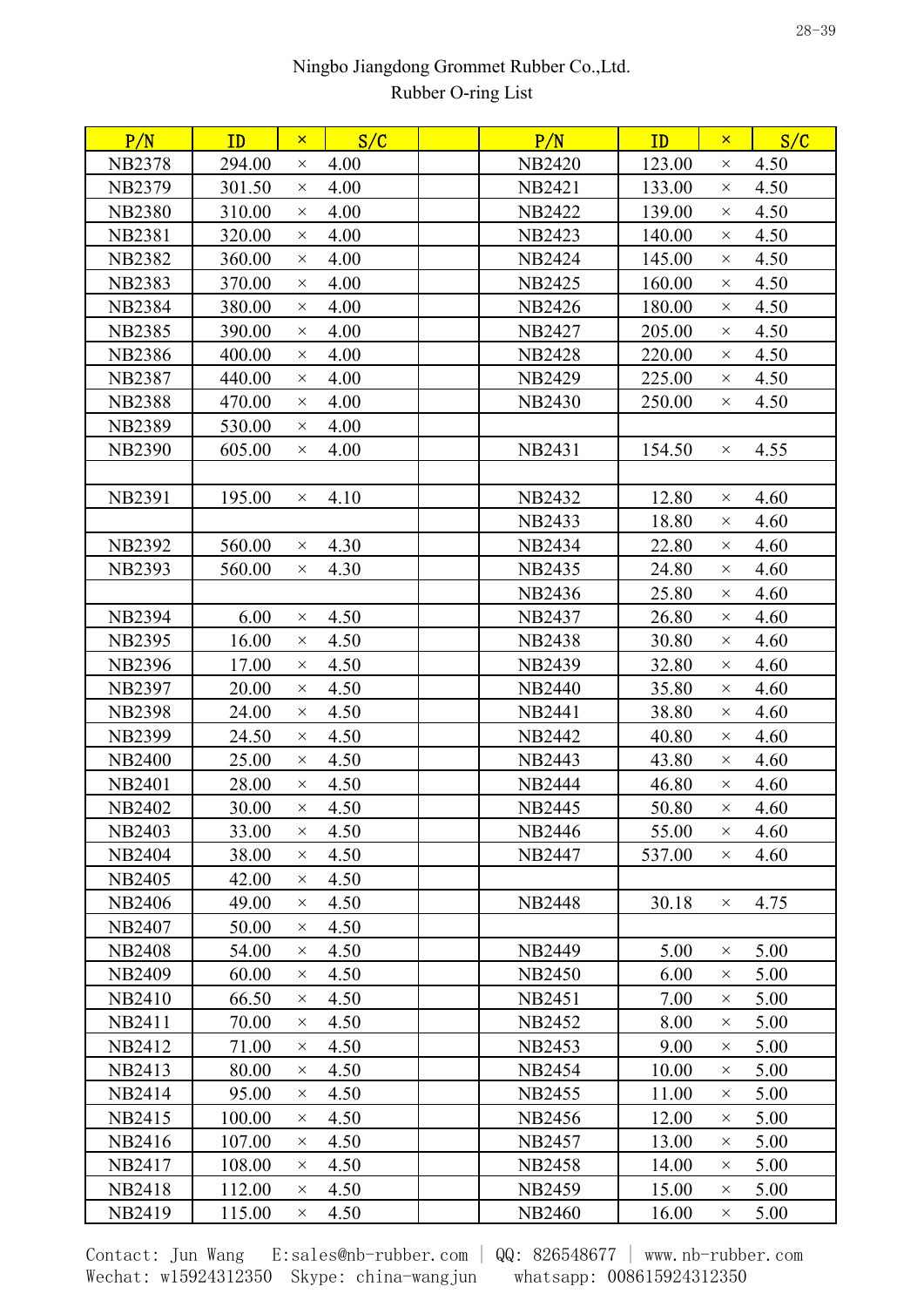| P/N           | ID    | $\mathsf{x}$ | S/C  | P/N           | ID     | $\mathsf{x}$ | S/C  |  |
|---------------|-------|--------------|------|---------------|--------|--------------|------|--|
| <b>NB2461</b> | 17.00 | $\times$     | 5.00 | <b>NB2506</b> | 60.00  | $\times$     | 5.00 |  |
| <b>NB2462</b> | 18.00 | $\times$     | 5.00 | <b>NB2507</b> | 61.00  | $\times$     | 5.00 |  |
| NB2463        | 19.00 | $\times$     | 5.00 | <b>NB2508</b> | 62.00  | $\times$     | 5.00 |  |
| <b>NB2464</b> | 20.00 | $\times$     | 5.00 | <b>NB2509</b> | 63.00  | $\times$     | 5.00 |  |
| <b>NB2465</b> | 20.68 | $\times$     | 5.00 | <b>NB2510</b> | 64.00  | $\times$     | 5.00 |  |
| NB2466        | 21.00 | $\times$     | 5.00 | <b>NB2511</b> | 65.00  | $\times$     | 5.00 |  |
| <b>NB2467</b> | 22.00 | $\times$     | 5.00 | NB2512        | 66.00  | $\times$     | 5.00 |  |
| <b>NB2468</b> | 23.00 | $\times$     | 5.00 | NB2513        | 67.00  | $\times$     | 5.00 |  |
| <b>NB2469</b> | 24.00 | $\times$     | 5.00 | <b>NB2514</b> | 68.00  | $\times$     | 5.00 |  |
| <b>NB2470</b> | 25.00 | $\times$     | 5.00 | <b>NB2515</b> | 69.00  | $\times$     | 5.00 |  |
| <b>NB2471</b> | 26.00 | $\times$     | 5.00 | NB2516        | 70.00  | $\times$     | 5.00 |  |
| NB2472        | 27.00 | $\times$     | 5.00 | NB2517        | 71.00  | $\times$     | 5.00 |  |
| NB2473        | 28.00 | $\times$     | 5.00 | <b>NB2518</b> | 72.00  | $\times$     | 5.00 |  |
| NB2474        | 29.00 | $\times$     | 5.00 | NB2519        | 73.00  | $\times$     | 5.00 |  |
| NB2475        | 30.00 | $\times$     | 5.00 | <b>NB2520</b> | 74.00  | $\times$     | 5.00 |  |
| NB2476        | 31.00 | $\times$     | 5.00 | <b>NB2521</b> | 75.00  | $\times$     | 5.00 |  |
| NB2477        | 32.00 | $\times$     | 5.00 | <b>NB2522</b> | 76.00  | $\times$     | 5.00 |  |
| <b>NB2478</b> | 33.00 | $\times$     | 5.00 | <b>NB2523</b> | 77.00  | $\times$     | 5.00 |  |
| <b>NB2479</b> | 34.00 | $\times$     | 5.00 | <b>NB2524</b> | 78.00  | $\times$     | 5.00 |  |
| <b>NB2480</b> | 35.00 | $\times$     | 5.00 | <b>NB2525</b> | 79.00  | $\times$     | 5.00 |  |
| NB2481        | 36.00 | $\times$     | 5.00 | NB2526        | 80.00  | $\times$     | 5.00 |  |
| <b>NB2482</b> | 37.00 | $\times$     | 5.00 | <b>NB2527</b> | 81.00  | $\times$     | 5.00 |  |
| <b>NB2483</b> | 38.00 | $\times$     | 5.00 | <b>NB2528</b> | 82.00  | $\times$     | 5.00 |  |
| <b>NB2484</b> | 39.00 | $\times$     | 5.00 | <b>NB2529</b> | 83.00  | $\times$     | 5.00 |  |
| <b>NB2485</b> | 40.00 | $\times$     | 5.00 | <b>NB2530</b> | 84.00  | $\times$     | 5.00 |  |
| <b>NB2486</b> | 41.00 | $\times$     | 5.00 | <b>NB2531</b> | 85.00  | $\times$     | 5.00 |  |
| <b>NB2487</b> | 42.00 | $\times$     | 5.00 | <b>NB2532</b> | 86.00  | $\times$     | 5.00 |  |
| <b>NB2488</b> | 43.00 | $\times$     | 5.00 | <b>NB2533</b> | 87.00  | $\times$     | 5.00 |  |
| <b>NB2489</b> | 44.00 | $\times$     | 5.00 | <b>NB2534</b> | 88.00  | $\times$     | 5.00 |  |
| <b>NB2490</b> | 45.00 | $\times$     | 5.00 | <b>NB2535</b> | 89.00  | $\times$     | 5.00 |  |
| <b>NB2491</b> | 46.00 | $\times$     | 5.00 | <b>NB2536</b> | 90.00  | $\times$     | 5.00 |  |
| <b>NB2492</b> | 47.00 | $\times$     | 5.00 | <b>NB2537</b> | 91.00  | $\times$     | 5.00 |  |
| <b>NB2493</b> | 47.40 | $\times$     | 5.00 | <b>NB2538</b> | 92.00  | $\times$     | 5.00 |  |
| <b>NB2494</b> | 48.00 | $\times$     | 5.00 | <b>NB2539</b> | 93.00  | $\times$     | 5.00 |  |
| <b>NB2495</b> | 49.00 | $\times$     | 5.00 | <b>NB2540</b> | 94.00  | $\times$     | 5.00 |  |
| <b>NB2496</b> | 50.00 | $\times$     | 5.00 | <b>NB2541</b> | 95.00  | $\times$     | 5.00 |  |
| <b>NB2497</b> | 51.00 | $\times$     | 5.00 | <b>NB2542</b> | 96.00  | $\times$     | 5.00 |  |
| <b>NB2498</b> | 52.00 | $\times$     | 5.00 | <b>NB2543</b> | 97.00  | $\times$     | 5.00 |  |
| <b>NB2499</b> | 53.00 | $\times$     | 5.00 | <b>NB2544</b> | 98.00  | $\times$     | 5.00 |  |
| <b>NB2500</b> | 54.00 | $\times$     | 5.00 | <b>NB2545</b> | 99.00  | $\times$     | 5.00 |  |
| <b>NB2501</b> | 55.00 | $\times$     | 5.00 | <b>NB2546</b> | 100.00 | $\times$     | 5.00 |  |
| <b>NB2502</b> | 56.00 | $\times$     | 5.00 | <b>NB2547</b> | 105.00 | $\times$     | 5.00 |  |
| <b>NB2503</b> | 57.00 | $\times$     | 5.00 | <b>NB2548</b> | 106.00 | $\times$     | 5.00 |  |
| <b>NB2504</b> | 58.00 | $\times$     | 5.00 | <b>NB2549</b> | 110.00 | $\times$     | 5.00 |  |
| <b>NB2505</b> | 59.00 | $\times$     | 5.00 | <b>NB2550</b> | 115.00 | $\times$     | 5.00 |  |
|               |       |              |      |               |        |              |      |  |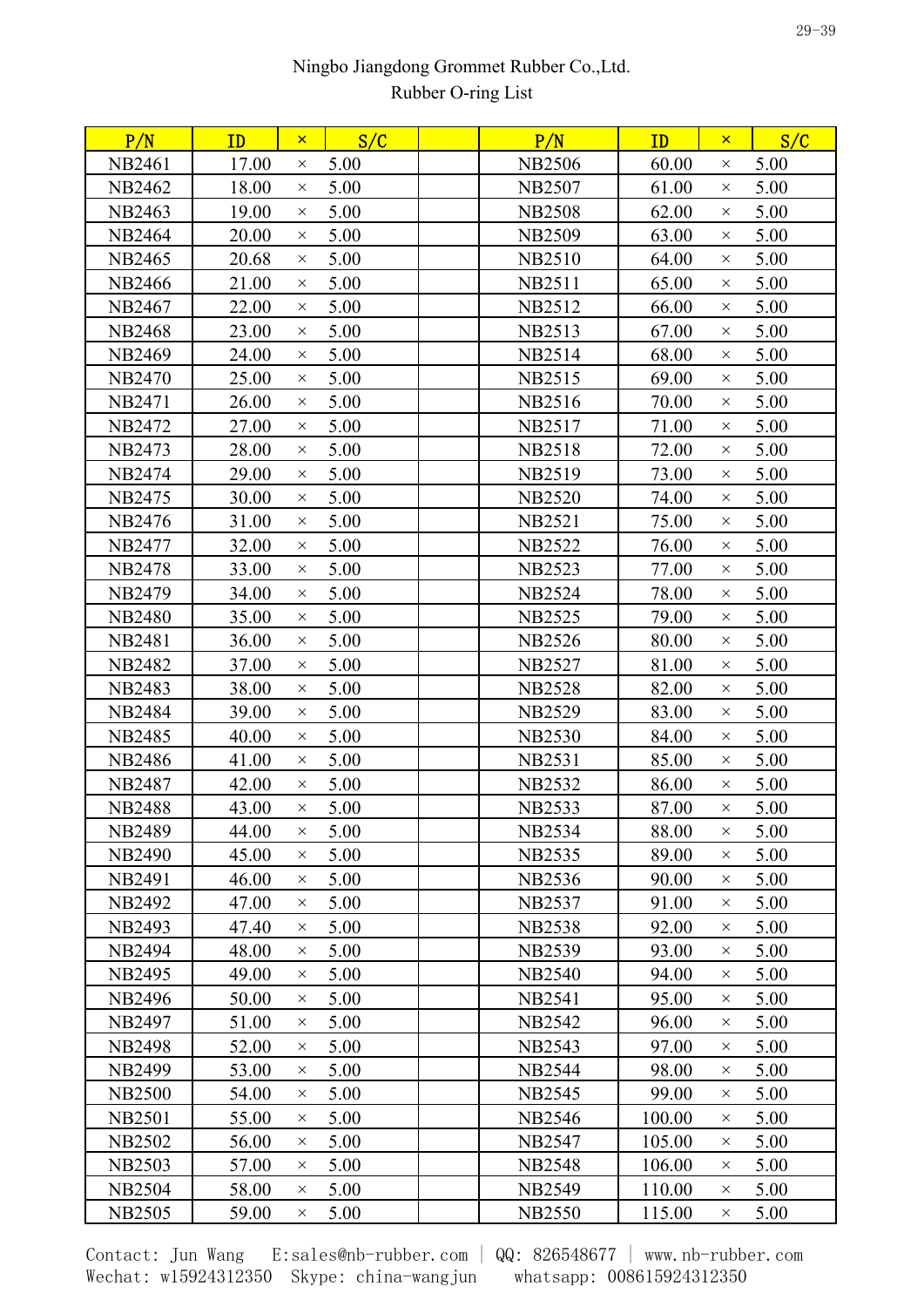| P/N           | ID     | $\mathsf{x}$ | S/C  | P/N           | ID     | $\mathsf{x}$ | S/C  |  |
|---------------|--------|--------------|------|---------------|--------|--------------|------|--|
| <b>NB2551</b> | 120.00 | $\times$     | 5.00 | <b>NB2596</b> | 330.00 | $\times$     | 5.00 |  |
| <b>NB2552</b> | 123.00 | $\times$     | 5.00 | <b>NB2597</b> | 345.00 | $\times$     | 5.00 |  |
| <b>NB2553</b> | 124.00 | $\times$     | 5.00 | <b>NB2598</b> | 375.00 | $\times$     | 5.00 |  |
| <b>NB2554</b> | 125.00 | $\times$     | 5.00 | <b>NB2599</b> | 395.00 | $\times$     | 5.00 |  |
| <b>NB2555</b> | 130.00 | $\times$     | 5.00 | <b>NB2600</b> | 400.00 | $\times$     | 5.00 |  |
| <b>NB2556</b> | 135.00 | $\times$     | 5.00 | <b>NB2601</b> | 450.00 | $\times$     | 5.00 |  |
| <b>NB2557</b> | 138.00 | $\times$     | 5.00 | <b>NB2602</b> | 470.00 | $\times$     | 5.00 |  |
| <b>NB2558</b> | 140.00 | $\times$     | 5.00 | <b>NB2603</b> | 480.00 | $\times$     | 5.00 |  |
| <b>NB2559</b> | 143.00 | $\times$     | 5.00 | <b>NB2604</b> | 520.00 | $\times$     | 5.00 |  |
| <b>NB2560</b> | 145.00 | $\times$     | 5.00 | NB2605        | 580.00 | $\times$     | 5.00 |  |
| <b>NB2561</b> | 150.00 | $\times$     | 5.00 |               |        |              |      |  |
| <b>NB2562</b> | 155.00 | $\times$     | 5.00 | <b>NB2606</b> | 15.00  | $\times$     | 5.30 |  |
| <b>NB2563</b> | 160.00 | $\times$     | 5.00 | <b>NB2607</b> | 16.00  | $\times$     | 5.30 |  |
| <b>NB2564</b> | 165.00 | $\times$     | 5.00 | <b>NB2608</b> | 18.00  | $\times$     | 5.30 |  |
| <b>NB2565</b> | 170.00 | $\times$     | 5.00 | NB2609        | 19.00  | $\times$     | 5.30 |  |
| <b>NB2566</b> | 175.00 | $\times$     | 5.00 | <b>NB2610</b> | 25.00  | $\times$     | 5.30 |  |
| NB2567        | 180.00 | $\times$     | 5.00 | NB2611        | 28.17  | $\times$     | 5.30 |  |
| <b>NB2568</b> | 190.00 | $\times$     | 5.00 | NB2612        | 29.00  | $\times$     | 5.30 |  |
| <b>NB2569</b> | 195.00 | $\times$     | 5.00 | NB2613        | 33.00  | $\times$     | 5.30 |  |
| <b>NB2570</b> | 200.00 | $\times$     | 5.00 | NB2614        | 36.50  | $\times$     | 5.30 |  |
| NB2571        | 205.00 | $\times$     | 5.00 | NB2615        | 38.70  | X            | 5.30 |  |
| <b>NB2572</b> | 210.00 | $\times$     | 5.00 | NB2616        | 39.30  | $\times$     | 5.30 |  |
| <b>NB2573</b> | 215.00 | $\times$     | 5.00 | NB2617        | 40.00  | $\times$     | 5.30 |  |
| <b>NB2574</b> | 225.00 | $\times$     | 5.00 | <b>NB2618</b> | 41.20  | $\times$     | 5.30 |  |
| NB2575        | 230.00 | $\times$     | 5.00 | NB2619        | 42.00  | $\times$     | 5.30 |  |
| <b>NB2576</b> | 235.00 | $\times$     | 5.00 | <b>NB2620</b> | 42.50  | $\times$     | 5.30 |  |
| <b>NB2577</b> | 240.00 | $\times$     | 5.00 | <b>NB2621</b> | 43.50  | $\times$     | 5.30 |  |
| <b>NB2578</b> | 245.00 | $\times$     | 5.00 | <b>NB2622</b> | 43.70  | $\times$     | 5.30 |  |
| <b>NB2579</b> | 250.00 | $\times$     | 5.00 | NB2623        | 45.00  | $\times$     | 5.30 |  |
| <b>NB2580</b> | 255.00 | $\times$     | 5.00 | <b>NB2624</b> | 46.20  | $\times$     | 5.30 |  |
| <b>NB2581</b> | 260.00 | $\times$     | 5.00 | NB2625        | 47.50  | $\times$     | 5.30 |  |
| <b>NB2582</b> | 265.00 | $\times$     | 5.00 | <b>NB2626</b> | 48.00  | $\times$     | 5.30 |  |
| <b>NB2583</b> | 270.00 | $\times$     | 5.00 | <b>NB2627</b> | 48.70  | $\times$     | 5.30 |  |
| <b>NB2584</b> | 275.00 | $\times$     | 5.00 | <b>NB2628</b> | 50.00  | $\times$     | 5.30 |  |
| <b>NB2585</b> | 280.00 | $\times$     | 5.00 | <b>NB2629</b> | 51.50  | $\times$     | 5.30 |  |
| <b>NB2586</b> | 285.00 | $\times$     | 5.00 | <b>NB2630</b> | 52.40  | $\times$     | 5.30 |  |
| <b>NB2587</b> | 290.00 | $\times$     | 5.00 | <b>NB2631</b> | 53.00  | $\times$     | 5.30 |  |
| <b>NB2588</b> | 295.00 | $\times$     | 5.00 | NB2632        | 54.50  | $\times$     | 5.30 |  |
| <b>NB2589</b> | 300.00 | $\times$     | 5.00 | NB2633        | 55.00  | $\times$     | 5.30 |  |
| <b>NB2590</b> | 305.00 | $\times$     | 5.00 | <b>NB2634</b> | 56.00  | $\times$     | 5.30 |  |
| <b>NB2591</b> | 307.00 | $\times$     | 5.00 | NB2635        | 58.00  | $\times$     | 5.30 |  |
| <b>NB2592</b> | 310.00 | $\times$     | 5.00 | NB2636        | 59.00  | $\times$     | 5.30 |  |
| <b>NB2593</b> | 315.00 | $\times$     | 5.00 | NB2637        | 60.00  | $\times$     | 5.30 |  |
| <b>NB2594</b> | 320.00 | $\times$     | 5.00 | <b>NB2638</b> | 61.50  | $\times$     | 5.30 |  |
| <b>NB2595</b> | 325.00 | X            | 5.00 | NB2639        | 62.00  | $\times$     | 5.30 |  |
|               |        |              |      |               |        |              |      |  |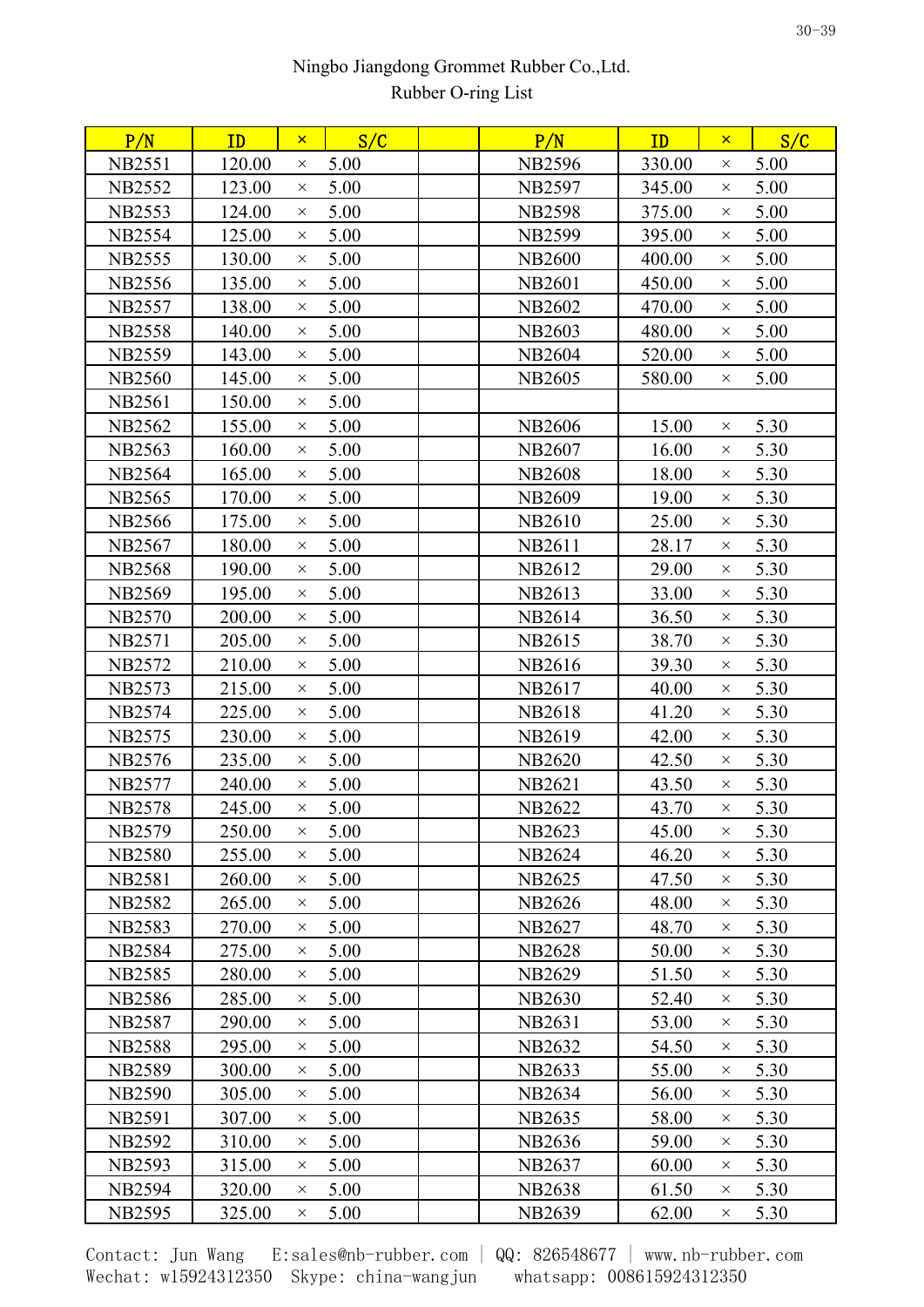| P/N           | ID     | $\mathsf{x}$ | S/C  | P/N           | ID     | $\mathsf{x}$ | S/C  |
|---------------|--------|--------------|------|---------------|--------|--------------|------|
| <b>NB2640</b> | 63.00  | $\times$     | 5.30 | <b>NB2685</b> | 150.17 | $\times$     | 5.30 |
| <b>NB2641</b> | 64.40  | $\times$     | 5.30 | <b>NB2686</b> | 155.00 | $\times$     | 5.30 |
| <b>NB2642</b> | 65.00  | $\times$     | 5.30 | <b>NB2687</b> | 160.00 | $\times$     | 5.30 |
| <b>NB2643</b> | 66.00  | $\times$     | 5.30 | <b>NB2688</b> | 165.00 | $\times$     | 5.30 |
| <b>NB2644</b> | 67.00  | $\times$     | 5.30 | <b>NB2689</b> | 170.00 | $\times$     | 5.30 |
| <b>NB2645</b> | 69.00  | $\times$     | 5.30 | <b>NB2690</b> | 173.00 | $\times$     | 5.30 |
| <b>NB2646</b> | 71.00  | $\times$     | 5.30 | NB2691        | 175.00 | $\times$     | 5.30 |
| <b>NB2647</b> | 73.00  | $\times$     | 5.30 | <b>NB2692</b> | 180.00 | $\times$     | 5.30 |
| <b>NB2648</b> | 74.00  | $\times$     | 5.30 | <b>NB2693</b> | 185.00 | $\times$     | 5.30 |
| <b>NB2649</b> | 75.00  | $\times$     | 5.30 | <b>NB2694</b> | 190.00 | $\times$     | 5.30 |
| <b>NB2650</b> | 77.50  | $\times$     | 5.30 | <b>NB2695</b> | 195.00 | $\times$     | 5.30 |
| <b>NB2651</b> | 80.00  | $\times$     | 5.30 | NB2696        | 200.00 | $\times$     | 5.30 |
| <b>NB2652</b> | 81.00  | $\times$     | 5.30 | <b>NB2697</b> | 205.00 | $\times$     | 5.30 |
| NB2653        | 82.50  | $\times$     | 5.30 | <b>NB2698</b> | 206.00 | $\times$     | 5.30 |
| <b>NB2654</b> | 83.00  | $\times$     | 5.30 | <b>NB2699</b> | 209.00 | $\times$     | 5.30 |
| NB2655        | 85.00  | $\times$     | 5.30 | <b>NB2700</b> | 212.00 | $\times$     | 5.30 |
| NB2656        | 87.50  | $\times$     | 5.30 | <b>NB2701</b> | 215.00 | $\times$     | 5.30 |
| <b>NB2657</b> | 90.00  | $\times$     | 5.30 | NB2702        | 218.00 | $\times$     | 5.30 |
| <b>NB2658</b> | 91.00  | $\times$     | 5.30 | <b>NB2703</b> | 224.00 | $\times$     | 5.30 |
| <b>NB2659</b> | 92.00  | $\times$     | 5.30 | <b>NB2704</b> | 230.00 | $\times$     | 5.30 |
| <b>NB2660</b> | 92.50  | $\times$     | 5.30 | <b>NB2705</b> | 236.00 | $\times$     | 5.30 |
| <b>NB2661</b> | 95.00  | $\times$     | 5.30 | <b>NB2706</b> | 243.00 | $\times$     | 5.30 |
| <b>NB2662</b> | 97.50  | $\times$     | 5.30 | <b>NB2707</b> | 250.00 | $\times$     | 5.30 |
| <b>NB2663</b> | 100.00 | $\times$     | 5.30 | <b>NB2708</b> | 251.00 | $\times$     | 5.30 |
| <b>NB2664</b> | 101.80 | $\times$     | 5.30 | <b>NB2709</b> | 258.00 | $\times$     | 5.30 |
| <b>NB2665</b> | 103.00 | $\times$     | 5.30 | <b>NB2710</b> | 260.00 | $\times$     | 5.30 |
| <b>NB2666</b> | 105.00 | $\times$     | 5.30 | NB2711        | 265.00 | $\times$     | 5.30 |
| <b>NB2667</b> | 106.00 | $\times$     | 5.30 | <b>NB2712</b> | 272.00 | $\times$     | 5.30 |
| <b>NB2668</b> | 108.00 | $\times$     | 5.30 | <b>NB2713</b> | 272.50 | $\times$     | 5.30 |
| <b>NB2669</b> | 109.00 | $\times$     | 5.30 | NB2714        | 280.00 | $\times$     | 5.30 |
| NB2670        | 110.00 | $\times$     | 5.30 | NB2715        | 290.00 | $\times$     | 5.30 |
| NB2671        | 112.00 | $\times$     | 5.30 | NB2716        | 295.00 | $\times$     | 5.30 |
| NB2672        | 115.00 | $\times$     | 5.30 | <b>NB2717</b> | 300.00 | $\times$     | 5.30 |
| NB2673        | 118.00 | $\times$     | 5.30 | <b>NB2718</b> | 307.00 | $\times$     | 5.30 |
| NB2674        | 120.00 | $\times$     | 5.30 | NB2719        | 315.00 | $\times$     | 5.30 |
| NB2675        | 122.00 | $\times$     | 5.30 | <b>NB2720</b> | 325.00 | $\times$     | 5.30 |
| NB2676        | 125.00 | $\times$     | 5.30 | <b>NB2721</b> | 335.00 | $\times$     | 5.30 |
| <b>NB2677</b> | 128.00 | $\times$     | 5.30 | <b>NB2722</b> | 345.00 | $\times$     | 5.30 |
| <b>NB2678</b> | 130.00 | $\times$     | 5.30 | <b>NB2723</b> | 355.00 | $\times$     | 5.30 |
| NB2679        | 132.00 | $\times$     | 5.30 | NB2724        | 365.00 | $\times$     | 5.30 |
| <b>NB2680</b> | 136.00 | $\times$     | 5.30 | <b>NB2725</b> | 375.00 | X            | 5.30 |
| <b>NB2681</b> | 140.00 | $\times$     | 5.30 | <b>NB2726</b> | 387.00 | $\times$     | 5.30 |
| NB2682        | 145.00 | $\times$     | 5.30 | <b>NB2727</b> | 400.00 | $\times$     | 5.30 |
| <b>NB2683</b> | 148.49 | $\times$     | 5.30 | <b>NB2728</b> | 437.00 | $\times$     | 5.30 |
| <b>NB2684</b> | 150.00 | ×            | 5.30 | <b>NB2729</b> | 450.00 | ×            | 5.30 |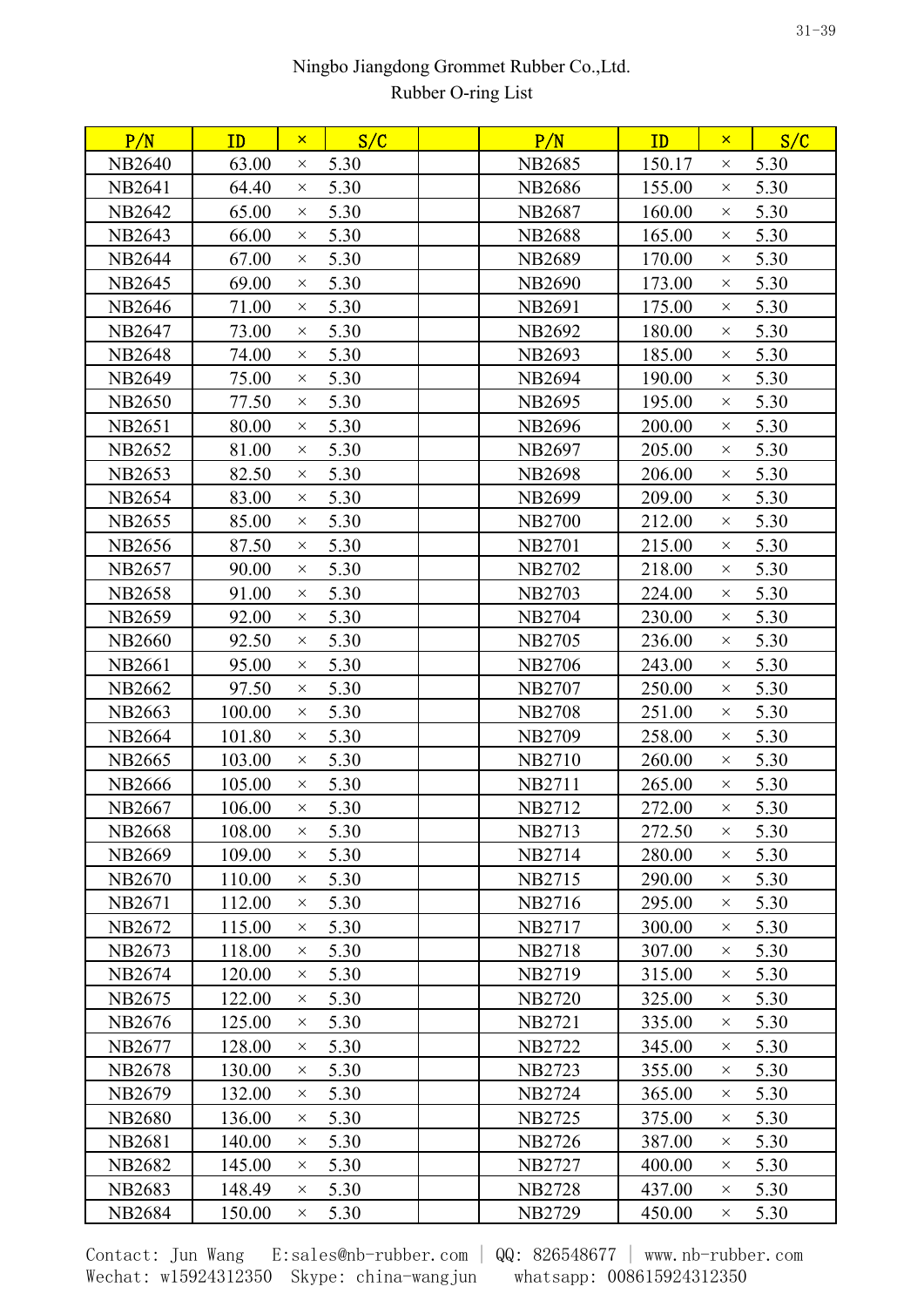| P/N           | ID    | $\mathsf{x}$ | S/C  | P/N           | ID     | $\mathsf{x}$ | S/C  |  |
|---------------|-------|--------------|------|---------------|--------|--------------|------|--|
| <b>NB2730</b> | 7.00  | $\times$     | 5.33 | <b>NB2775</b> | 80.00  | $\times$     | 5.33 |  |
| <b>NB2731</b> | 9.00  | $\times$     | 5.33 | NB2776        | 81.92  | $\times$     | 5.33 |  |
| <b>NB2732</b> | 10.46 | $\times$     | 5.33 | NB2777        | 82.50  | $\times$     | 5.33 |  |
| <b>NB2733</b> | 12.07 | $\times$     | 5.33 | <b>NB2778</b> | 85.09  | $\times$     | 5.33 |  |
| <b>NB2734</b> | 13.64 | $\times$     | 5.33 | <b>NB2779</b> | 88.27  | $\times$     | 5.33 |  |
| <b>NB2735</b> | 15.24 | $\times$     | 5.33 | <b>NB2780</b> | 89.34  | $\times$     | 5.33 |  |
| NB2736        | 16.81 | $\times$     | 5.33 | <b>NB2781</b> | 90.50  | $\times$     | 5.33 |  |
| <b>NB2737</b> | 18.42 | $\times$     | 5.33 | <b>NB2782</b> | 91.44  | $\times$     | 5.33 |  |
| <b>NB2738</b> | 19.99 | $\times$     | 5.33 | <b>NB2783</b> | 92.50  | $\times$     | 5.33 |  |
| <b>NB2739</b> | 21.59 | $\times$     | 5.33 | <b>NB2784</b> | 94.62  | $\times$     | 5.33 |  |
| <b>NB2740</b> | 21.99 | $\times$     | 5.33 | <b>NB2785</b> | 95.50  | $\times$     | 5.33 |  |
| <b>NB2741</b> | 23.16 | $\times$     | 5.33 | <b>NB2786</b> | 97.79  | $\times$     | 5.33 |  |
| <b>NB2742</b> | 24.77 | $\times$     | 5.33 | <b>NB2787</b> | 98.02  | $\times$     | 5.33 |  |
| <b>NB2743</b> | 26.34 | $\times$     | 5.33 | <b>NB2788</b> | 100.97 | $\times$     | 5.33 |  |
| <b>NB2744</b> | 27.94 | $\times$     | 5.33 | <b>NB2789</b> | 104.14 | $\times$     | 5.33 |  |
| <b>NB2745</b> | 29.51 | $\times$     | 5.33 | <b>NB2790</b> | 105.50 | $\times$     | 5.33 |  |
| NB2746        | 31.12 | $\times$     | 5.33 | <b>NB2791</b> | 106.00 | $\times$     | 5.33 |  |
| NB2747        | 32.00 | $\times$     | 5.33 | NB2792        | 107.32 | $\times$     | 5.33 |  |
| <b>NB2748</b> | 32.69 | $\times$     | 5.33 | <b>NB2793</b> | 110.49 | $\times$     | 5.33 |  |
| <b>NB2749</b> | 34.29 | $\times$     | 5.33 | NB2794        | 112.00 | $\times$     | 5.33 |  |
| <b>NB2750</b> | 35.00 | $\times$     | 5.33 | NB2795        | 113.67 | $\times$     | 5.33 |  |
| <b>NB2751</b> | 37.47 | $\times$     | 5.33 | <b>NB2796</b> | 115.00 | $\times$     | 5.33 |  |
| <b>NB2752</b> | 38.00 | $\times$     | 5.33 | <b>NB2797</b> | 115.50 | $\times$     | 5.33 |  |
| <b>NB2753</b> | 39.00 | $\times$     | 5.33 | <b>NB2798</b> | 116.00 | $\times$     | 5.33 |  |
| NB2754        | 40.64 | $\times$     | 5.33 | <b>NB2799</b> | 116.84 | $\times$     | 5.33 |  |
| <b>NB2755</b> | 43.82 | $\times$     | 5.33 | <b>NB2800</b> | 120.02 | $\times$     | 5.33 |  |
| <b>NB2756</b> | 45.00 | $\times$     | 5.33 | <b>NB2801</b> | 120.77 | $\times$     | 5.33 |  |
| <b>NB2757</b> | 46.00 | $\times$     | 5.33 | <b>NB2802</b> | 123.19 | $\times$     | 5.33 |  |
| <b>NB2758</b> | 46.99 | $\times$     | 5.33 | <b>NB2803</b> | 124.00 | $\times$     | 5.33 |  |
| <b>NB2759</b> | 48.00 | $\times$     | 5.33 | <b>NB2804</b> | 125.00 | $\times$     | 5.33 |  |
| <b>NB2760</b> | 48.70 | $\times$     | 5.33 | <b>NB2805</b> | 126.37 | $\times$     | 5.33 |  |
| <b>NB2761</b> | 50.17 | $\times$     | 5.33 | <b>NB2806</b> | 127.50 | $\times$     | 5.33 |  |
| <b>NB2762</b> | 53.34 | $\times$     | 5.33 | <b>NB2807</b> | 129.40 | $\times$     | 5.33 |  |
| <b>NB2763</b> | 56.52 | $\times$     | 5.33 | <b>NB2808</b> | 130.18 | $\times$     | 5.33 |  |
| <b>NB2764</b> | 58.00 | $\times$     | 5.33 | <b>NB2809</b> | 132.72 | $\times$     | 5.33 |  |
| <b>NB2765</b> | 59.69 | $\times$     | 5.33 | <b>NB2810</b> | 135.00 | $\times$     | 5.33 |  |
| <b>NB2766</b> | 61.50 | $\times$     | 5.33 | <b>NB2811</b> | 135.89 | $\times$     | 5.33 |  |
| <b>NB2767</b> | 62.87 | $\times$     | 5.33 | NB2812        | 138.17 | $\times$     | 5.33 |  |
| <b>NB2768</b> | 63.17 | $\times$     | 5.33 | <b>NB2813</b> | 139.07 | $\times$     | 5.33 |  |
| <b>NB2769</b> | 66.04 | $\times$     | 5.33 | <b>NB2814</b> | 140.00 | $\times$     | 5.33 |  |
| <b>NB2770</b> | 69.22 | $\times$     | 5.33 | <b>NB2815</b> | 142.24 | $\times$     | 5.33 |  |
| <b>NB2771</b> | 71.00 | $\times$     | 5.33 | <b>NB2816</b> | 144.00 | $\times$     | 5.33 |  |
| <b>NB2772</b> | 72.39 | $\times$     | 5.33 | <b>NB2817</b> | 145.42 | $\times$     | 5.33 |  |
| <b>NB2773</b> | 75.57 | $\times$     | 5.33 | <b>NB2818</b> | 147.07 | $\times$     | 5.33 |  |
| NB2774        | 78.74 | $\times$     | 5.33 | <b>NB2819</b> | 148.59 | $\times$     | 5.33 |  |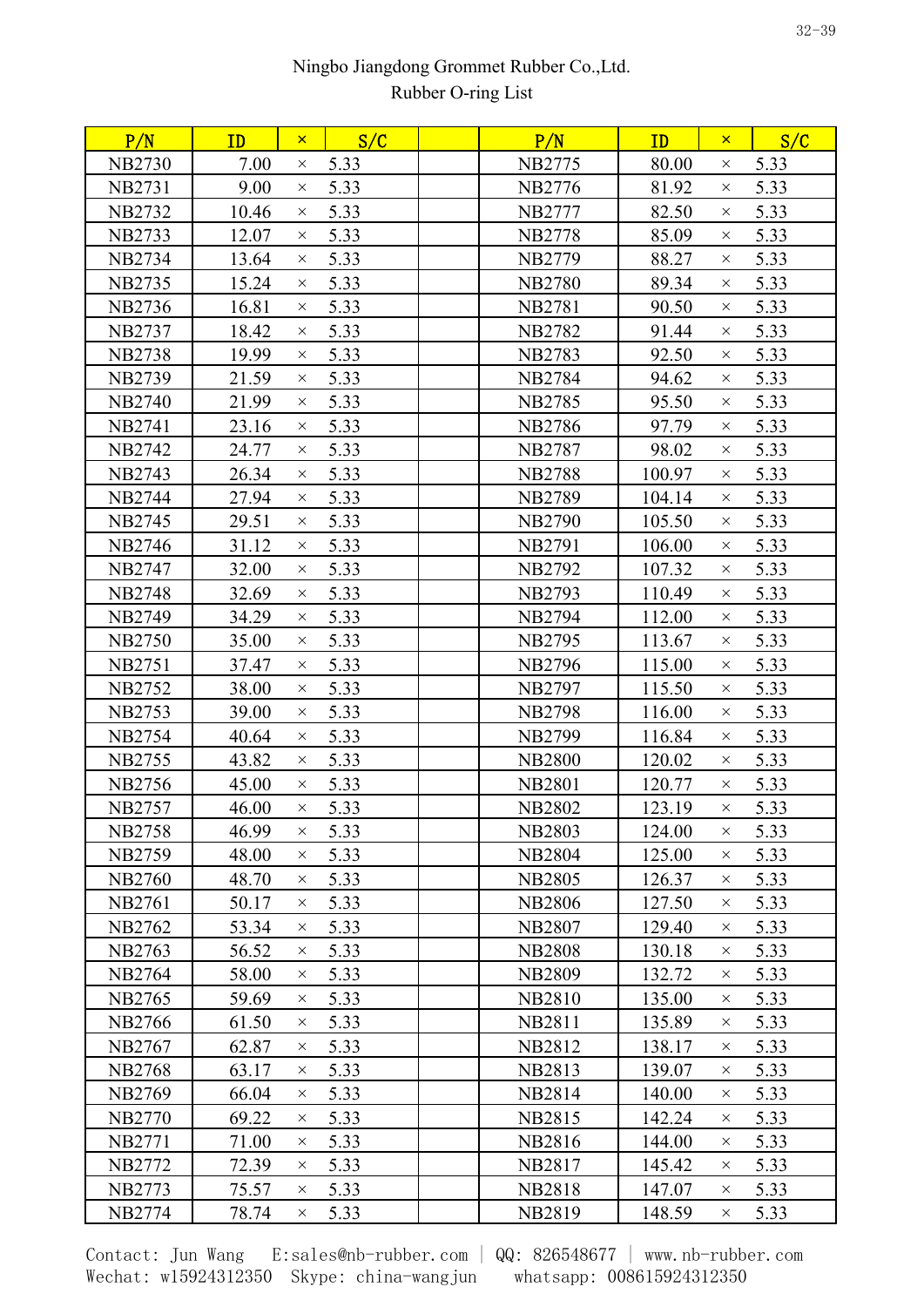| P/N           | ID     | $\mathsf{x}$ | S/C  | P/N           | ID     | $\mathsf{x}$ | S/C  |
|---------------|--------|--------------|------|---------------|--------|--------------|------|
| <b>NB2820</b> | 151.77 | $\times$     | 5.33 | <b>NB2865</b> | 557.66 | $\times$     | 5.33 |
| <b>NB2821</b> | 155.00 | $\times$     | 5.33 | <b>NB2866</b> | 582.68 | $\times$     | 5.33 |
| <b>NB2822</b> | 158.12 | $\times$     | 5.33 |               |        |              |      |
| <b>NB2823</b> | 164.47 | $\times$     | 5.33 | <b>NB2867</b> | 28.60  | $\times$     | 5.70 |
| <b>NB2824</b> | 170.82 | $\times$     | 5.33 | <b>NB2868</b> | 33.60  | $\times$     | 5.70 |
| <b>NB2825</b> | 175.00 | $\times$     | 5.33 | <b>NB2869</b> | 38.60  | $\times$     | 5.70 |
| <b>NB2826</b> | 177.07 | $\times$     | 5.33 | <b>NB2870</b> | 39.60  | $\times$     | 5.70 |
| <b>NB2827</b> | 183.52 | $\times$     | 5.33 | <b>NB2871</b> | 41.60  | $\times$     | 5.70 |
| <b>NB2828</b> | 185.00 | $\times$     | 5.33 | <b>NB2872</b> | 43.60  | $\times$     | 5.70 |
| <b>NB2829</b> | 189.87 | $\times$     | 5.33 | <b>NB2873</b> | 44.30  | $\times$     | 5.70 |
| <b>NB2830</b> | 193.00 | $\times$     | 5.33 | <b>NB2874</b> | 47.60  | $\times$     | 5.70 |
| <b>NB2831</b> | 196.22 | $\times$     | 5.33 | <b>NB2875</b> | 48.50  | $\times$     | 5.70 |
| <b>NB2832</b> | 198.00 | $\times$     | 5.33 | <b>NB2876</b> | 49.60  | $\times$     | 5.70 |
| <b>NB2833</b> | 200.00 | $\times$     | 5.33 | <b>NB2877</b> | 51.60  | $\times$     | 5.70 |
| <b>NB2834</b> | 202.57 | $\times$     | 5.33 | <b>NB2878</b> | 52.60  | $\times$     | 5.70 |
| <b>NB2835</b> | 205.00 | $\times$     | 5.33 | <b>NB2879</b> | 53.60  | $\times$     | 5.70 |
| NB2836        | 208.92 | $\times$     | 5.33 | <b>NB2880</b> | 54.60  | $\times$     | 5.70 |
| <b>NB2837</b> | 215.27 | $\times$     | 5.33 | <b>NB2881</b> | 55.60  | $\times$     | 5.70 |
| <b>NB2838</b> | 216.00 | $\times$     | 5.33 | <b>NB2882</b> | 58.60  | $\times$     | 5.70 |
| <b>NB2839</b> | 221.62 | $\times$     | 5.33 | <b>NB2883</b> | 59.60  | $\times$     | 5.70 |
| <b>NB2840</b> | 227.97 | $\times$     | 5.33 | <b>NB2884</b> | 61.60  | $\times$     | 5.70 |
| <b>NB2841</b> | 230.00 | $\times$     | 5.33 | <b>NB2885</b> | 62.60  | $\times$     | 5.70 |
| <b>NB2842</b> | 234.32 | $\times$     | 5.33 | <b>NB2886</b> | 63.60  | $\times$     | 5.70 |
| <b>NB2843</b> | 240.67 | $\times$     | 5.33 | <b>NB2887</b> | 64.60  | $\times$     | 5.70 |
| <b>NB2844</b> | 247.02 | $\times$     | 5.33 | <b>NB2888</b> | 66.60  | $\times$     | 5.70 |
| <b>NB2845</b> | 250.00 | $\times$     | 5.33 | <b>NB2889</b> | 68.60  | $\times$     | 5.70 |
| <b>NB2846</b> | 253.37 | $\times$     | 5.33 | <b>NB2890</b> | 69.60  | $\times$     | 5.70 |
| <b>NB2847</b> | 266.07 | $\times$     | 5.33 | <b>NB2891</b> | 70.60  | $\times$     | 5.70 |
| <b>NB2848</b> | 278.77 | $\times$     | 5.33 | <b>NB2892</b> | 73.60  | $\times$     | 5.70 |
| <b>NB2849</b> | 291.47 | $\times$     | 5.33 | <b>NB2893</b> | 74.60  | $\times$     | 5.70 |
| <b>NB2850</b> | 304.17 | $\times$     | 5.33 | <b>NB2894</b> | 78.60  | $\times$     | 5.70 |
| <b>NB2851</b> | 323.85 | $\times$     | 5.33 | <b>NB2895</b> | 79.60  | $\times$     | 5.70 |
| <b>NB2852</b> | 329.57 | $\times$     | 5.33 | <b>NB2896</b> | 83.60  | $\times$     | 5.70 |
| <b>NB2853</b> | 345.00 | $\times$     | 5.33 | <b>NB2897</b> | 84.60  | $\times$     | 5.70 |
| <b>NB2854</b> | 354.97 | $\times$     | 5.33 | <b>NB2898</b> | 89.60  | $\times$     | 5.70 |
| <b>NB2855</b> | 359.97 | $\times$     | 5.33 | <b>NB2899</b> | 93.60  | $\times$     | 5.70 |
| <b>NB2856</b> | 368.30 | $\times$     | 5.33 | <b>NB2900</b> | 94.60  | $\times$     | 5.70 |
| <b>NB2857</b> | 380.37 | $\times$     | 5.33 | <b>NB2901</b> | 98.60  | $\times$     | 5.70 |
| <b>NB2858</b> | 405.26 | $\times$     | 5.33 | <b>NB2902</b> | 99.60  | $\times$     | 5.70 |
| <b>NB2859</b> | 422.00 | $\times$     | 5.33 | <b>NB2903</b> | 101.60 | $\times$     | 5.70 |
| <b>NB2860</b> | 430.66 | $\times$     | 5.33 | <b>NB2904</b> | 102.60 | $\times$     | 5.70 |
| <b>NB2861</b> | 456.06 | $\times$     | 5.33 | <b>NB2905</b> | 103.60 | $\times$     | 5.70 |
| NB2862        | 481.46 | $\times$     | 5.33 | <b>NB2906</b> | 104.60 | $\times$     | 5.70 |
| <b>NB2863</b> | 506.86 | $\times$     | 5.33 | <b>NB2907</b> | 108.60 | $\times$     | 5.70 |
| <b>NB2864</b> | 532.26 | ×            | 5.33 | <b>NB2908</b> | 109.60 | $\times$     | 5.70 |
|               |        |              |      |               |        |              |      |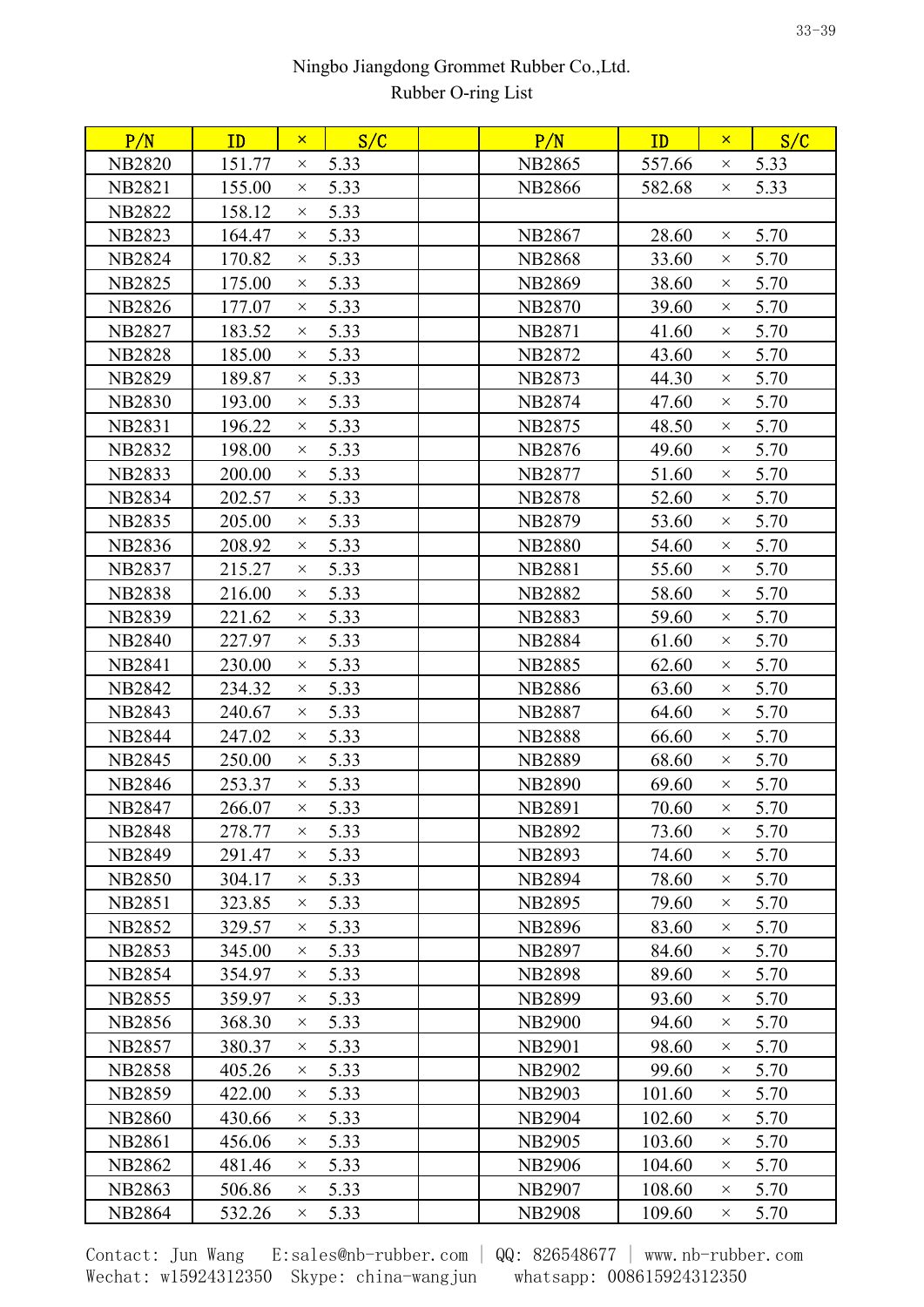| P/N           | ID     | $\mathsf{x}$ | S/C  | P/N           | ID     | $\mathsf{x}$ | S/C  |
|---------------|--------|--------------|------|---------------|--------|--------------|------|
| <b>NB2909</b> | 111.60 | $\times$     | 5.70 | <b>NB2954</b> | 223.60 | $\times$     | 5.70 |
| <b>NB2910</b> | 113.60 | $\times$     | 5.70 | <b>NB2955</b> | 224.30 | $\times$     | 5.70 |
| <b>NB2911</b> | 114.60 | $\times$     | 5.70 | <b>NB2956</b> | 228.60 | $\times$     | 5.70 |
| NB2912        | 117.60 | $\times$     | 5.70 | <b>NB2957</b> | 229.30 | $\times$     | 5.70 |
| <b>NB2913</b> | 118.60 | $\times$     | 5.70 | <b>NB2958</b> | 233.60 | $\times$     | 5.70 |
| <b>NB2914</b> | 119.60 | $\times$     | 5.70 | <b>NB2959</b> | 234.60 | $\times$     | 5.70 |
| NB2915        | 123.60 | $\times$     | 5.70 | <b>NB2960</b> | 238.60 | $\times$     | 5.70 |
| NB2916        | 124.60 | $\times$     | 5.70 | <b>NB2961</b> | 239.60 | $\times$     | 5.70 |
| NB2917        | 128.60 | $\times$     | 5.70 | <b>NB2962</b> | 243.60 | $\times$     | 5.70 |
| <b>NB2918</b> | 129.60 | $\times$     | 5.70 | <b>NB2963</b> | 244.30 | $\times$     | 5.70 |
| NB2919        | 131.60 | $\times$     | 5.70 | <b>NB2964</b> | 248.60 | $\times$     | 5.70 |
| <b>NB2920</b> | 133.60 | $\times$     | 5.70 | <b>NB2965</b> | 249.30 | $\times$     | 5.70 |
| <b>NB2921</b> | 134.60 | $\times$     | 5.70 | <b>NB2966</b> | 253.60 | $\times$     | 5.70 |
| <b>NB2922</b> | 139.60 | $\times$     | 5.70 | <b>NB2967</b> | 258.60 | $\times$     | 5.70 |
| <b>NB2923</b> | 143.60 | $\times$     | 5.70 | <b>NB2968</b> | 259.30 | $\times$     | 5.70 |
| <b>NB2924</b> | 144.60 | $\times$     | 5.70 | <b>NB2969</b> | 263.60 | $\times$     | 5.70 |
| <b>NB2925</b> | 148.80 | $\times$     | 5.70 | <b>NB2970</b> | 268.60 | $\times$     | 5.70 |
| <b>NB2926</b> | 149.30 | $\times$     | 5.70 | <b>NB2971</b> | 273.60 | $\times$     | 5.70 |
| <b>NB2927</b> | 149.60 | $\times$     | 5.70 | <b>NB2972</b> | 274.60 | $\times$     | 5.70 |
| <b>NB2928</b> | 153.60 | $\times$     | 5.70 | <b>NB2973</b> | 278.60 | $\times$     | 5.70 |
| <b>NB2929</b> | 154.30 | $\times$     | 5.70 | <b>NB2974</b> | 279.30 | $\times$     | 5.70 |
| <b>NB2930</b> | 158.60 | $\times$     | 5.70 | NB2975        | 283.60 | $\times$     | 5.70 |
| <b>NB2931</b> | 159.30 | $\times$     | 5.70 | NB2976        | 284.60 | $\times$     | 5.70 |
| <b>NB2932</b> | 164.30 | $\times$     | 5.70 | <b>NB2977</b> | 289.30 | $\times$     | 5.70 |
| <b>NB2933</b> | 168.60 | $\times$     | 5.70 | <b>NB2978</b> | 293.60 | $\times$     | 5.70 |
| <b>NB2934</b> | 169.30 | $\times$     | 5.70 | <b>NB2979</b> | 294.30 | $\times$     | 5.70 |
| <b>NB2935</b> | 173.60 | $\times$     | 5.70 | <b>NB2980</b> | 299.30 | $\times$     | 5.70 |
| <b>NB2936</b> | 174.30 | $\times$     | 5.70 | <b>NB2981</b> | 309.30 | $\times$     | 5.70 |
| <b>NB2937</b> | 178.60 | $\times$     | 5.70 | <b>NB2982</b> | 314.30 | $\times$     | 5.70 |
| <b>NB2938</b> | 179.30 | $\times$     | 5.70 | <b>NB2983</b> | 319.30 | $\times$     | 5.70 |
| <b>NB2939</b> | 184.30 | $\times$     | 5.70 | <b>NB2984</b> | 329.30 | $\times$     | 5.70 |
| <b>NB2940</b> | 188.60 | $\times$     | 5.70 | <b>NB2985</b> | 339.30 | $\times$     | 5.70 |
| <b>NB2941</b> | 189.30 | $\times$     | 5.70 | <b>NB2986</b> | 344.30 | $\times$     | 5.70 |
| <b>NB2942</b> | 193.60 | $\times$     | 5.70 | <b>NB2987</b> | 348.60 | $\times$     | 5.70 |
| <b>NB2943</b> | 194.60 | $\times$     | 5.70 | <b>NB2988</b> | 368.50 | $\times$     | 5.70 |
| <b>NB2944</b> | 198.60 | $\times$     | 5.70 | <b>NB2989</b> | 379.30 | $\times$     | 5.70 |
| <b>NB2945</b> | 199.30 | $\times$     | 5.70 | <b>NB2990</b> | 384.40 | $\times$     | 5.70 |
| <b>NB2946</b> | 203.60 | $\times$     | 5.70 | <b>NB2991</b> | 418.60 | $\times$     | 5.70 |
| <b>NB2947</b> | 204.30 | $\times$     | 5.70 | <b>NB2992</b> | 469.50 | $\times$     | 5.70 |
| <b>NB2948</b> | 208.60 | $\times$     | 5.70 | <b>NB2993</b> | 494.30 | $\times$     | 5.70 |
| <b>NB2949</b> | 209.30 | $\times$     | 5.70 | <b>NB2994</b> | 499.30 | $\times$     | 5.70 |
| <b>NB2950</b> | 213.60 | $\times$     | 5.70 | <b>NB2995</b> | 589.30 | $\times$     | 5.70 |
| <b>NB2951</b> | 214.30 | $\times$     | 5.70 | <b>NB2996</b> | 593.60 | $\times$     | 5.70 |
| <b>NB2952</b> | 218.60 | $\times$     | 5.70 | <b>NB2997</b> | 598.60 | $\times$     | 5.70 |
| <b>NB2953</b> | 219.30 | $\times$     | 5.70 |               |        |              |      |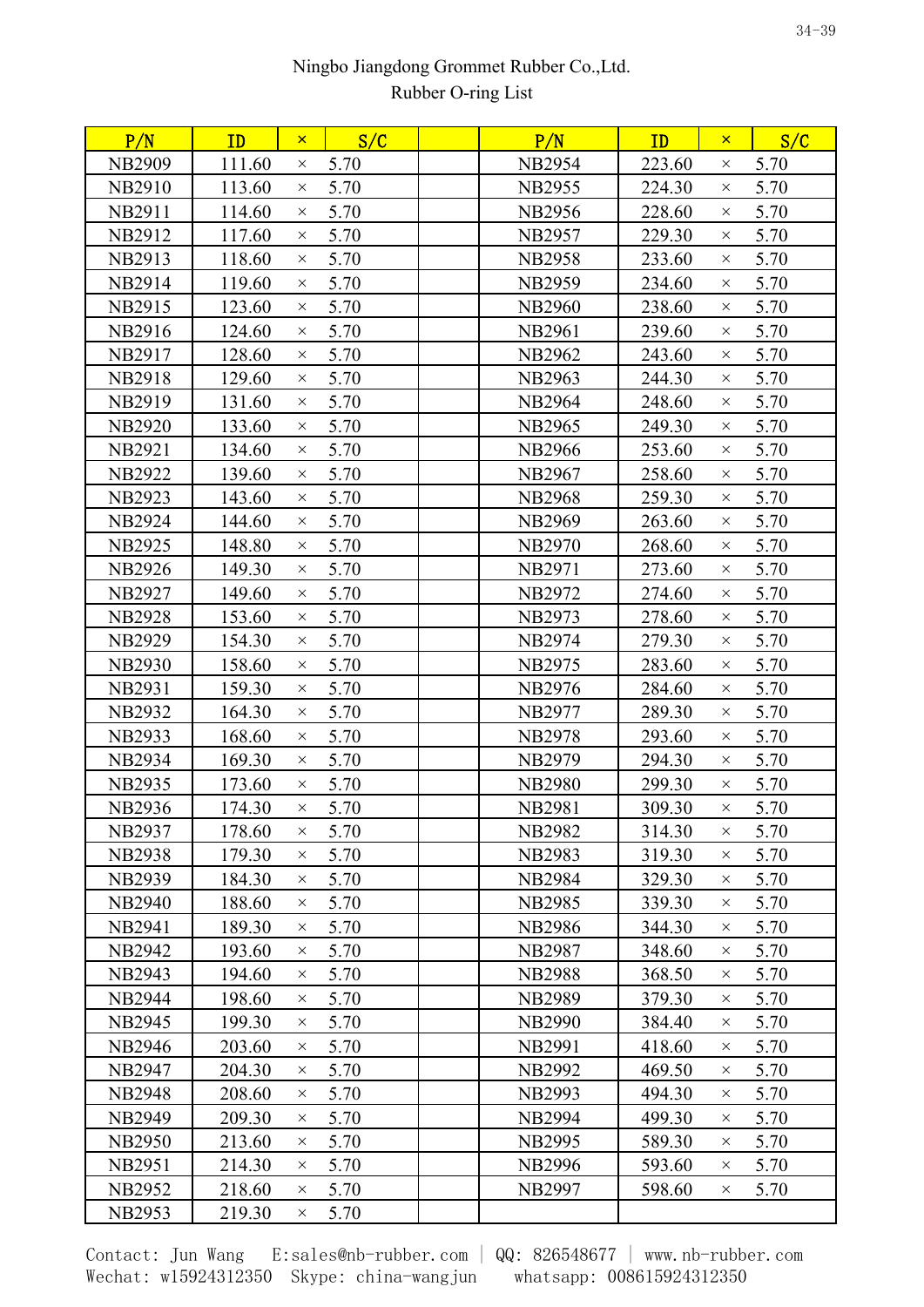| P/N           | ID     | $\mathsf{x}$ | S/C  | P/N           | ID     | $\mathsf{x}$ | S/C  |  |
|---------------|--------|--------------|------|---------------|--------|--------------|------|--|
| <b>NB2998</b> | 18.00  | X            | 6.00 | <b>NB3043</b> | 193.00 | $\times$     | 6.00 |  |
| <b>NB2999</b> | 22.00  | $\times$     | 6.00 | <b>NB3044</b> | 200.00 | $\times$     | 6.00 |  |
| <b>NB3000</b> | 23.00  | $\times$     | 6.00 | <b>NB3045</b> | 205.00 | $\times$     | 6.00 |  |
| <b>NB3001</b> | 30.00  | $\times$     | 6.00 | <b>NB3046</b> | 206.00 | $\times$     | 6.00 |  |
| <b>NB3002</b> | 35.00  | $\times$     | 6.00 | NB3047        | 208.00 | $\times$     | 6.00 |  |
| <b>NB3003</b> | 38.00  | $\times$     | 6.00 | <b>NB3048</b> | 210.00 | $\times$     | 6.00 |  |
| <b>NB3004</b> | 42.00  | $\times$     | 6.00 | NB3049        | 211.00 | $\times$     | 6.00 |  |
| <b>NB3005</b> | 48.00  | $\times$     | 6.00 | <b>NB3050</b> | 225.00 | $\times$     | 6.00 |  |
| <b>NB3006</b> | 50.00  | $\times$     | 6.00 | <b>NB3051</b> | 228.00 | $\times$     | 6.00 |  |
| <b>NB3007</b> | 53.00  | $\times$     | 6.00 | <b>NB3052</b> | 230.00 | $\times$     | 6.00 |  |
| <b>NB3008</b> | 55.00  | $\times$     | 6.00 | NB3053        | 235.00 | $\times$     | 6.00 |  |
| <b>NB3009</b> | 56.00  | $\times$     | 6.00 | <b>NB3054</b> | 238.00 | $\times$     | 6.00 |  |
| <b>NB3010</b> | 58.00  | $\times$     | 6.00 | <b>NB3055</b> | 240.00 | $\times$     | 6.00 |  |
| <b>NB3011</b> | 60.00  | $\times$     | 6.00 | <b>NB3056</b> | 245.00 | $\times$     | 6.00 |  |
| NB3012        | 61.00  | $\times$     | 6.00 | <b>NB3057</b> | 248.00 | $\times$     | 6.00 |  |
| <b>NB3013</b> | 65.00  | $\times$     | 6.00 | <b>NB3058</b> | 255.00 | $\times$     | 6.00 |  |
| <b>NB3014</b> | 73.00  | $\times$     | 6.00 | <b>NB3059</b> | 256.00 | $\times$     | 6.00 |  |
| NB3015        | 75.00  | $\times$     | 6.00 | <b>NB3060</b> | 265.00 | $\times$     | 6.00 |  |
| <b>NB3016</b> | 76.00  | $\times$     | 6.00 | <b>NB3061</b> | 268.00 | $\times$     | 6.00 |  |
| NB3017        | 81.00  | $\times$     | 6.00 | NB3062        | 275.00 | $\times$     | 6.00 |  |
| <b>NB3018</b> | 88.00  | $\times$     | 6.00 | <b>NB3063</b> | 276.00 | $\times$     | 6.00 |  |
| NB3019        | 90.00  | $\times$     | 6.00 | <b>NB3064</b> | 290.00 | $\times$     | 6.00 |  |
| <b>NB3020</b> | 95.00  | $\times$     | 6.00 | <b>NB3065</b> | 299.30 | $\times$     | 6.00 |  |
| <b>NB3021</b> | 100.00 | $\times$     | 6.00 | <b>NB3066</b> | 305.00 | $\times$     | 6.00 |  |
| <b>NB3022</b> | 103.00 | $\times$     | 6.00 | NB3067        | 315.00 | $\times$     | 6.00 |  |
| <b>NB3023</b> | 107.00 | $\times$     | 6.00 | <b>NB3068</b> | 328.00 | $\times$     | 6.00 |  |
| <b>NB3024</b> | 108.00 | $\times$     | 6.00 | <b>NB3069</b> | 330.00 | $\times$     | 6.00 |  |
| <b>NB3025</b> | 111.00 | $\times$     | 6.00 | <b>NB3070</b> | 335.00 | $\times$     | 6.00 |  |
| NB3026        | 114.00 | $\times$     | 6.00 | NB3071        | 345.00 | $\times$     | 6.00 |  |
| NB3027        | 122.00 | $\times$     | 6.00 | NB3072        | 350.00 | $\times$     | 6.00 |  |
| <b>NB3028</b> | 135.00 | $\times$     | 6.00 | NB3073        | 368.00 | $\times$     | 6.00 |  |
| <b>NB3029</b> | 140.00 | $\times$     | 6.00 | <b>NB3074</b> | 380.00 | $\times$     | 6.00 |  |
| <b>NB3030</b> | 141.00 | $\times$     | 6.00 | NB3075        | 430.00 | $\times$     | 6.00 |  |
| <b>NB3031</b> | 148.00 | $\times$     | 6.00 | NB3076        | 445.00 | $\times$     | 6.00 |  |
| <b>NB3032</b> | 150.00 | $\times$     | 6.00 | <b>NB3077</b> | 540.00 | $\times$     | 6.00 |  |
| <b>NB3033</b> | 153.00 | $\times$     | 6.00 |               |        |              |      |  |
| <b>NB3034</b> | 154.00 | $\times$     | 6.00 | <b>NB3078</b> | 59.60  | $\times$     | 6.99 |  |
| <b>NB3035</b> | 155.00 | $\times$     | 6.00 | NB3079        | 71.00  | $\times$     | 6.99 |  |
| <b>NB3036</b> | 160.00 | $\times$     | 6.00 | <b>NB3080</b> | 78.50  | $\times$     | 6.99 |  |
| <b>NB3037</b> | 165.00 | $\times$     | 6.00 | <b>NB3081</b> | 81.00  | $\times$     | 6.99 |  |
| <b>NB3038</b> | 170.00 | $\times$     | 6.00 | <b>NB3082</b> | 96.00  | $\times$     | 6.99 |  |
| <b>NB3039</b> | 172.00 | $\times$     | 6.00 | <b>NB3083</b> | 100.97 | $\times$     | 6.99 |  |
| <b>NB3040</b> | 180.00 | $\times$     | 6.00 | <b>NB3084</b> | 107.32 | $\times$     | 6.99 |  |
| NB3041        | 188.00 | $\times$     | 6.00 | <b>NB3085</b> | 113.67 | $\times$     | 6.99 |  |
| NB3042        | 190.00 | $\times$     | 6.00 | <b>NB3086</b> | 116.84 | X            | 6.99 |  |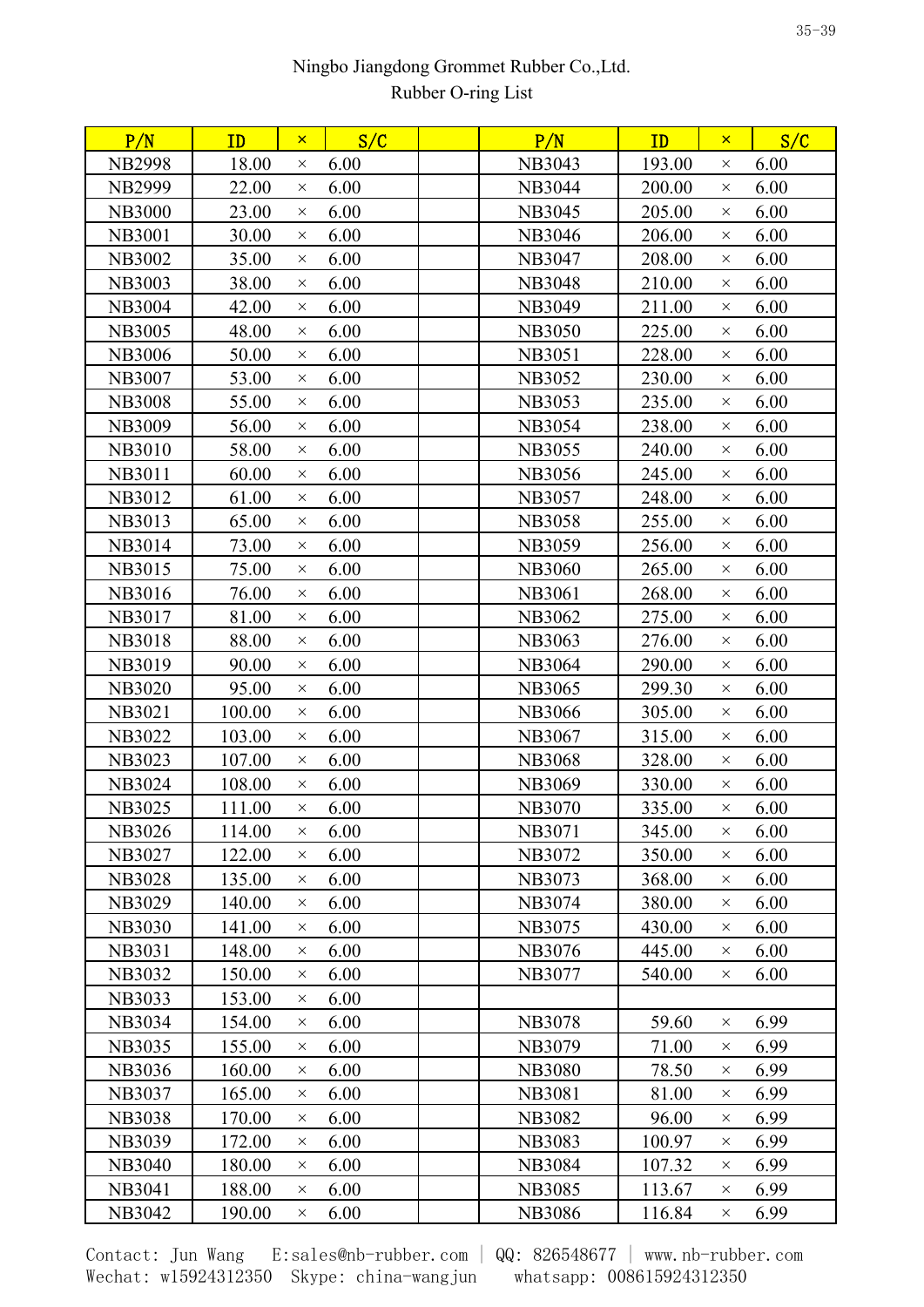| 6.99<br>6.99<br><b>NB3087</b><br>120.02<br>NB3132<br>443.36<br>$\times$<br>$\times$<br>6.99<br><b>NB3088</b><br>123.19<br>NB3133<br>456.06<br>6.99<br>$\times$<br>$\times$<br>6.99<br>6.99<br><b>NB3089</b><br>126.37<br>NB3134<br>468.76<br>$\times$<br>$\times$<br>129.54<br>6.99<br>481.46<br>6.99<br><b>NB3090</b><br>NB3135<br>$\times$<br>$\times$<br>6.99<br>6.99<br>NB3091<br>132.72<br>NB3136<br>494.16<br>$\times$<br>$\times$<br>135.89<br>6.99<br>506.86<br>6.99<br><b>NB3092</b><br>NB3137<br>$\times$<br>$\times$<br>6.99<br>6.99<br>139.07<br>532.26<br>NB3093<br><b>NB3138</b><br>$\times$<br>$\times$<br>6.99<br><b>NB3094</b><br>142.24<br>NB3139<br>552.24<br>6.99<br>$\times$<br>$\times$<br>6.99<br>6.99<br><b>NB3095</b><br>145.42<br><b>NB3140</b><br>557.66<br>$\times$<br>$\times$<br>6.99<br><b>NB3096</b><br>148.59<br>582.68<br>6.99<br>NB3141<br>$\times$<br>$\times$<br>6.99<br><b>NB3097</b><br>151.77<br>$\times$<br>6.99<br>7.00<br><b>NB3098</b><br>156.12<br>NB3142<br>16.00<br>$\times$<br>X<br><b>NB3099</b><br>158.12<br>6.99<br>NB3143<br>17.00<br>7.00<br>$\times$<br>$\times$<br>6.99<br>7.00<br><b>NB3100</b><br>164.47<br>NB3144<br>18.00<br>$\times$<br>$\times$<br>7.00<br><b>NB3101</b><br>6.99<br>22.00<br>167.47<br>NB3145<br>$\times$<br>$\times$<br>NB3102<br>170.82<br>6.99<br>NB3146<br>25.00<br>7.00<br>$\times$<br>$\times$<br>6.99<br>NB3103<br>7.00<br>177.17<br>NB3147<br>26.00<br>$\times$<br>$\times$<br>6.99<br>NB3104<br>180.50<br><b>NB3148</b><br>33.00<br>7.00<br>$\times$<br>$\times$<br>6.99<br>7.00<br><b>NB3105</b><br>183.52<br>NB3149<br>37.00<br>$\times$<br>$\times$<br>186.02<br>6.99<br>49.00<br>7.00<br>NB3106<br><b>NB3150</b><br>$\times$<br>$\times$<br>NB3107<br>6.99<br>56.00<br>7.00<br>189.87<br><b>NB3151</b><br>$\times$<br>X<br>6.99<br>7.00<br><b>NB3108</b><br>196.22<br>58.00<br>NB3152<br>$\times$<br>$\times$<br>6.99<br>NB3109<br><b>NB3153</b><br>7.00<br>202.57<br>62.00<br>$\times$<br>$\times$<br><b>NB3110</b><br>211.02<br>6.99<br>NB3154<br>63.00<br>7.00<br>$\times$<br>$\times$<br>6.99<br>7.00<br><b>NB3111</b><br>215.27<br>NB3155<br>64.00<br>$\times$<br>$\times$<br>6.99<br>7.00<br>NB3112<br>217.00<br>NB3156<br>66.00<br>$\times$<br>$\times$<br>NB3113<br>227.97<br>6.99<br>NB3157<br>68.00<br>7.00<br>$\times$<br>$\times$<br>6.99<br>71.00<br>7.00<br>NB3114<br>234.32<br>NB3158<br>$\times$<br>$\times$<br>NB3115<br>240.67<br>NB3159<br>6.99<br>76.00<br>7.00<br>$\times$<br>$\times$<br>6.99<br>7.00<br>NB3116<br>253.37<br>NB3160<br>77.50<br>$\times$<br>$\times$<br>6.99<br>7.00<br>NB3117<br>259.00<br>NB3161<br>78.00<br>$\times$<br>$\times$<br>6.99<br>7.00<br><b>NB3118</b><br>NB3162<br>81.00<br>266.06<br>$\times$<br>$\times$<br>6.99<br>7.00<br>NB3119<br>278.77<br>NB3163<br>82.00<br>$\times$<br>$\times$<br><b>NB3120</b><br>6.99<br>NB3164<br>83.00<br>7.00<br>291.47<br>$\times$<br>$\times$<br>6.99<br><b>NB3121</b><br>NB3165<br>86.00<br>7.00<br>304.17<br>$\times$<br>$\times$<br><b>NB3122</b><br>316.87<br>6.99<br>NB3166<br>88.00<br>7.00<br>$\times$<br>$\times$<br>6.99<br><b>NB3123</b><br>90.00<br>7.00<br>329.57<br>NB3167<br>X<br>$\times$<br>6.99<br>NB3168<br>91.00<br>7.00<br>NB3124<br>342.27<br>$\times$<br>$\times$<br>6.99<br>7.00<br><b>NB3125</b><br>NB3169<br>92.00<br>354.97<br>$\times$<br>$\times$<br>6.99<br>93.00<br>7.00<br>NB3126<br>367.67<br>NB3170<br>$\times$<br>$\times$<br>NB3127<br>6.99<br>7.00<br>380.37<br>NB3171<br>96.00<br>$\times$<br>$\times$<br>6.99<br><b>NB3128</b><br>NB3172<br>98.00<br>7.00<br>393.07<br>$\times$<br>$\times$<br>6.99<br><b>NB3129</b><br>405.26<br>NB3173<br>100.00<br>7.00<br>$\times$<br>$\times$<br>6.99<br><b>NB3130</b><br>417.96<br>101.00<br>7.00<br>NB3174<br>$\times$<br>$\times$<br>NB3131<br>103.00<br>430.66<br>6.99<br>NB3175<br>7.00<br>$\times$<br>$\times$ | P/N | ID | $\mathsf{x}$ | S/C | P/N | ID | $\mathsf{x}$ | S/C |  |
|----------------------------------------------------------------------------------------------------------------------------------------------------------------------------------------------------------------------------------------------------------------------------------------------------------------------------------------------------------------------------------------------------------------------------------------------------------------------------------------------------------------------------------------------------------------------------------------------------------------------------------------------------------------------------------------------------------------------------------------------------------------------------------------------------------------------------------------------------------------------------------------------------------------------------------------------------------------------------------------------------------------------------------------------------------------------------------------------------------------------------------------------------------------------------------------------------------------------------------------------------------------------------------------------------------------------------------------------------------------------------------------------------------------------------------------------------------------------------------------------------------------------------------------------------------------------------------------------------------------------------------------------------------------------------------------------------------------------------------------------------------------------------------------------------------------------------------------------------------------------------------------------------------------------------------------------------------------------------------------------------------------------------------------------------------------------------------------------------------------------------------------------------------------------------------------------------------------------------------------------------------------------------------------------------------------------------------------------------------------------------------------------------------------------------------------------------------------------------------------------------------------------------------------------------------------------------------------------------------------------------------------------------------------------------------------------------------------------------------------------------------------------------------------------------------------------------------------------------------------------------------------------------------------------------------------------------------------------------------------------------------------------------------------------------------------------------------------------------------------------------------------------------------------------------------------------------------------------------------------------------------------------------------------------------------------------------------------------------------------------------------------------------------------------------------------------------------------------------------------------------------------------------------------------------------------------------------------------------------------------------------------------------------------------------------------------------------------------------------------------------------------------------------------------------------------------------------------------------------------------------------|-----|----|--------------|-----|-----|----|--------------|-----|--|
|                                                                                                                                                                                                                                                                                                                                                                                                                                                                                                                                                                                                                                                                                                                                                                                                                                                                                                                                                                                                                                                                                                                                                                                                                                                                                                                                                                                                                                                                                                                                                                                                                                                                                                                                                                                                                                                                                                                                                                                                                                                                                                                                                                                                                                                                                                                                                                                                                                                                                                                                                                                                                                                                                                                                                                                                                                                                                                                                                                                                                                                                                                                                                                                                                                                                                                                                                                                                                                                                                                                                                                                                                                                                                                                                                                                                                                                                                  |     |    |              |     |     |    |              |     |  |
|                                                                                                                                                                                                                                                                                                                                                                                                                                                                                                                                                                                                                                                                                                                                                                                                                                                                                                                                                                                                                                                                                                                                                                                                                                                                                                                                                                                                                                                                                                                                                                                                                                                                                                                                                                                                                                                                                                                                                                                                                                                                                                                                                                                                                                                                                                                                                                                                                                                                                                                                                                                                                                                                                                                                                                                                                                                                                                                                                                                                                                                                                                                                                                                                                                                                                                                                                                                                                                                                                                                                                                                                                                                                                                                                                                                                                                                                                  |     |    |              |     |     |    |              |     |  |
|                                                                                                                                                                                                                                                                                                                                                                                                                                                                                                                                                                                                                                                                                                                                                                                                                                                                                                                                                                                                                                                                                                                                                                                                                                                                                                                                                                                                                                                                                                                                                                                                                                                                                                                                                                                                                                                                                                                                                                                                                                                                                                                                                                                                                                                                                                                                                                                                                                                                                                                                                                                                                                                                                                                                                                                                                                                                                                                                                                                                                                                                                                                                                                                                                                                                                                                                                                                                                                                                                                                                                                                                                                                                                                                                                                                                                                                                                  |     |    |              |     |     |    |              |     |  |
|                                                                                                                                                                                                                                                                                                                                                                                                                                                                                                                                                                                                                                                                                                                                                                                                                                                                                                                                                                                                                                                                                                                                                                                                                                                                                                                                                                                                                                                                                                                                                                                                                                                                                                                                                                                                                                                                                                                                                                                                                                                                                                                                                                                                                                                                                                                                                                                                                                                                                                                                                                                                                                                                                                                                                                                                                                                                                                                                                                                                                                                                                                                                                                                                                                                                                                                                                                                                                                                                                                                                                                                                                                                                                                                                                                                                                                                                                  |     |    |              |     |     |    |              |     |  |
|                                                                                                                                                                                                                                                                                                                                                                                                                                                                                                                                                                                                                                                                                                                                                                                                                                                                                                                                                                                                                                                                                                                                                                                                                                                                                                                                                                                                                                                                                                                                                                                                                                                                                                                                                                                                                                                                                                                                                                                                                                                                                                                                                                                                                                                                                                                                                                                                                                                                                                                                                                                                                                                                                                                                                                                                                                                                                                                                                                                                                                                                                                                                                                                                                                                                                                                                                                                                                                                                                                                                                                                                                                                                                                                                                                                                                                                                                  |     |    |              |     |     |    |              |     |  |
|                                                                                                                                                                                                                                                                                                                                                                                                                                                                                                                                                                                                                                                                                                                                                                                                                                                                                                                                                                                                                                                                                                                                                                                                                                                                                                                                                                                                                                                                                                                                                                                                                                                                                                                                                                                                                                                                                                                                                                                                                                                                                                                                                                                                                                                                                                                                                                                                                                                                                                                                                                                                                                                                                                                                                                                                                                                                                                                                                                                                                                                                                                                                                                                                                                                                                                                                                                                                                                                                                                                                                                                                                                                                                                                                                                                                                                                                                  |     |    |              |     |     |    |              |     |  |
|                                                                                                                                                                                                                                                                                                                                                                                                                                                                                                                                                                                                                                                                                                                                                                                                                                                                                                                                                                                                                                                                                                                                                                                                                                                                                                                                                                                                                                                                                                                                                                                                                                                                                                                                                                                                                                                                                                                                                                                                                                                                                                                                                                                                                                                                                                                                                                                                                                                                                                                                                                                                                                                                                                                                                                                                                                                                                                                                                                                                                                                                                                                                                                                                                                                                                                                                                                                                                                                                                                                                                                                                                                                                                                                                                                                                                                                                                  |     |    |              |     |     |    |              |     |  |
|                                                                                                                                                                                                                                                                                                                                                                                                                                                                                                                                                                                                                                                                                                                                                                                                                                                                                                                                                                                                                                                                                                                                                                                                                                                                                                                                                                                                                                                                                                                                                                                                                                                                                                                                                                                                                                                                                                                                                                                                                                                                                                                                                                                                                                                                                                                                                                                                                                                                                                                                                                                                                                                                                                                                                                                                                                                                                                                                                                                                                                                                                                                                                                                                                                                                                                                                                                                                                                                                                                                                                                                                                                                                                                                                                                                                                                                                                  |     |    |              |     |     |    |              |     |  |
|                                                                                                                                                                                                                                                                                                                                                                                                                                                                                                                                                                                                                                                                                                                                                                                                                                                                                                                                                                                                                                                                                                                                                                                                                                                                                                                                                                                                                                                                                                                                                                                                                                                                                                                                                                                                                                                                                                                                                                                                                                                                                                                                                                                                                                                                                                                                                                                                                                                                                                                                                                                                                                                                                                                                                                                                                                                                                                                                                                                                                                                                                                                                                                                                                                                                                                                                                                                                                                                                                                                                                                                                                                                                                                                                                                                                                                                                                  |     |    |              |     |     |    |              |     |  |
|                                                                                                                                                                                                                                                                                                                                                                                                                                                                                                                                                                                                                                                                                                                                                                                                                                                                                                                                                                                                                                                                                                                                                                                                                                                                                                                                                                                                                                                                                                                                                                                                                                                                                                                                                                                                                                                                                                                                                                                                                                                                                                                                                                                                                                                                                                                                                                                                                                                                                                                                                                                                                                                                                                                                                                                                                                                                                                                                                                                                                                                                                                                                                                                                                                                                                                                                                                                                                                                                                                                                                                                                                                                                                                                                                                                                                                                                                  |     |    |              |     |     |    |              |     |  |
|                                                                                                                                                                                                                                                                                                                                                                                                                                                                                                                                                                                                                                                                                                                                                                                                                                                                                                                                                                                                                                                                                                                                                                                                                                                                                                                                                                                                                                                                                                                                                                                                                                                                                                                                                                                                                                                                                                                                                                                                                                                                                                                                                                                                                                                                                                                                                                                                                                                                                                                                                                                                                                                                                                                                                                                                                                                                                                                                                                                                                                                                                                                                                                                                                                                                                                                                                                                                                                                                                                                                                                                                                                                                                                                                                                                                                                                                                  |     |    |              |     |     |    |              |     |  |
|                                                                                                                                                                                                                                                                                                                                                                                                                                                                                                                                                                                                                                                                                                                                                                                                                                                                                                                                                                                                                                                                                                                                                                                                                                                                                                                                                                                                                                                                                                                                                                                                                                                                                                                                                                                                                                                                                                                                                                                                                                                                                                                                                                                                                                                                                                                                                                                                                                                                                                                                                                                                                                                                                                                                                                                                                                                                                                                                                                                                                                                                                                                                                                                                                                                                                                                                                                                                                                                                                                                                                                                                                                                                                                                                                                                                                                                                                  |     |    |              |     |     |    |              |     |  |
|                                                                                                                                                                                                                                                                                                                                                                                                                                                                                                                                                                                                                                                                                                                                                                                                                                                                                                                                                                                                                                                                                                                                                                                                                                                                                                                                                                                                                                                                                                                                                                                                                                                                                                                                                                                                                                                                                                                                                                                                                                                                                                                                                                                                                                                                                                                                                                                                                                                                                                                                                                                                                                                                                                                                                                                                                                                                                                                                                                                                                                                                                                                                                                                                                                                                                                                                                                                                                                                                                                                                                                                                                                                                                                                                                                                                                                                                                  |     |    |              |     |     |    |              |     |  |
|                                                                                                                                                                                                                                                                                                                                                                                                                                                                                                                                                                                                                                                                                                                                                                                                                                                                                                                                                                                                                                                                                                                                                                                                                                                                                                                                                                                                                                                                                                                                                                                                                                                                                                                                                                                                                                                                                                                                                                                                                                                                                                                                                                                                                                                                                                                                                                                                                                                                                                                                                                                                                                                                                                                                                                                                                                                                                                                                                                                                                                                                                                                                                                                                                                                                                                                                                                                                                                                                                                                                                                                                                                                                                                                                                                                                                                                                                  |     |    |              |     |     |    |              |     |  |
|                                                                                                                                                                                                                                                                                                                                                                                                                                                                                                                                                                                                                                                                                                                                                                                                                                                                                                                                                                                                                                                                                                                                                                                                                                                                                                                                                                                                                                                                                                                                                                                                                                                                                                                                                                                                                                                                                                                                                                                                                                                                                                                                                                                                                                                                                                                                                                                                                                                                                                                                                                                                                                                                                                                                                                                                                                                                                                                                                                                                                                                                                                                                                                                                                                                                                                                                                                                                                                                                                                                                                                                                                                                                                                                                                                                                                                                                                  |     |    |              |     |     |    |              |     |  |
|                                                                                                                                                                                                                                                                                                                                                                                                                                                                                                                                                                                                                                                                                                                                                                                                                                                                                                                                                                                                                                                                                                                                                                                                                                                                                                                                                                                                                                                                                                                                                                                                                                                                                                                                                                                                                                                                                                                                                                                                                                                                                                                                                                                                                                                                                                                                                                                                                                                                                                                                                                                                                                                                                                                                                                                                                                                                                                                                                                                                                                                                                                                                                                                                                                                                                                                                                                                                                                                                                                                                                                                                                                                                                                                                                                                                                                                                                  |     |    |              |     |     |    |              |     |  |
|                                                                                                                                                                                                                                                                                                                                                                                                                                                                                                                                                                                                                                                                                                                                                                                                                                                                                                                                                                                                                                                                                                                                                                                                                                                                                                                                                                                                                                                                                                                                                                                                                                                                                                                                                                                                                                                                                                                                                                                                                                                                                                                                                                                                                                                                                                                                                                                                                                                                                                                                                                                                                                                                                                                                                                                                                                                                                                                                                                                                                                                                                                                                                                                                                                                                                                                                                                                                                                                                                                                                                                                                                                                                                                                                                                                                                                                                                  |     |    |              |     |     |    |              |     |  |
|                                                                                                                                                                                                                                                                                                                                                                                                                                                                                                                                                                                                                                                                                                                                                                                                                                                                                                                                                                                                                                                                                                                                                                                                                                                                                                                                                                                                                                                                                                                                                                                                                                                                                                                                                                                                                                                                                                                                                                                                                                                                                                                                                                                                                                                                                                                                                                                                                                                                                                                                                                                                                                                                                                                                                                                                                                                                                                                                                                                                                                                                                                                                                                                                                                                                                                                                                                                                                                                                                                                                                                                                                                                                                                                                                                                                                                                                                  |     |    |              |     |     |    |              |     |  |
|                                                                                                                                                                                                                                                                                                                                                                                                                                                                                                                                                                                                                                                                                                                                                                                                                                                                                                                                                                                                                                                                                                                                                                                                                                                                                                                                                                                                                                                                                                                                                                                                                                                                                                                                                                                                                                                                                                                                                                                                                                                                                                                                                                                                                                                                                                                                                                                                                                                                                                                                                                                                                                                                                                                                                                                                                                                                                                                                                                                                                                                                                                                                                                                                                                                                                                                                                                                                                                                                                                                                                                                                                                                                                                                                                                                                                                                                                  |     |    |              |     |     |    |              |     |  |
|                                                                                                                                                                                                                                                                                                                                                                                                                                                                                                                                                                                                                                                                                                                                                                                                                                                                                                                                                                                                                                                                                                                                                                                                                                                                                                                                                                                                                                                                                                                                                                                                                                                                                                                                                                                                                                                                                                                                                                                                                                                                                                                                                                                                                                                                                                                                                                                                                                                                                                                                                                                                                                                                                                                                                                                                                                                                                                                                                                                                                                                                                                                                                                                                                                                                                                                                                                                                                                                                                                                                                                                                                                                                                                                                                                                                                                                                                  |     |    |              |     |     |    |              |     |  |
|                                                                                                                                                                                                                                                                                                                                                                                                                                                                                                                                                                                                                                                                                                                                                                                                                                                                                                                                                                                                                                                                                                                                                                                                                                                                                                                                                                                                                                                                                                                                                                                                                                                                                                                                                                                                                                                                                                                                                                                                                                                                                                                                                                                                                                                                                                                                                                                                                                                                                                                                                                                                                                                                                                                                                                                                                                                                                                                                                                                                                                                                                                                                                                                                                                                                                                                                                                                                                                                                                                                                                                                                                                                                                                                                                                                                                                                                                  |     |    |              |     |     |    |              |     |  |
|                                                                                                                                                                                                                                                                                                                                                                                                                                                                                                                                                                                                                                                                                                                                                                                                                                                                                                                                                                                                                                                                                                                                                                                                                                                                                                                                                                                                                                                                                                                                                                                                                                                                                                                                                                                                                                                                                                                                                                                                                                                                                                                                                                                                                                                                                                                                                                                                                                                                                                                                                                                                                                                                                                                                                                                                                                                                                                                                                                                                                                                                                                                                                                                                                                                                                                                                                                                                                                                                                                                                                                                                                                                                                                                                                                                                                                                                                  |     |    |              |     |     |    |              |     |  |
|                                                                                                                                                                                                                                                                                                                                                                                                                                                                                                                                                                                                                                                                                                                                                                                                                                                                                                                                                                                                                                                                                                                                                                                                                                                                                                                                                                                                                                                                                                                                                                                                                                                                                                                                                                                                                                                                                                                                                                                                                                                                                                                                                                                                                                                                                                                                                                                                                                                                                                                                                                                                                                                                                                                                                                                                                                                                                                                                                                                                                                                                                                                                                                                                                                                                                                                                                                                                                                                                                                                                                                                                                                                                                                                                                                                                                                                                                  |     |    |              |     |     |    |              |     |  |
|                                                                                                                                                                                                                                                                                                                                                                                                                                                                                                                                                                                                                                                                                                                                                                                                                                                                                                                                                                                                                                                                                                                                                                                                                                                                                                                                                                                                                                                                                                                                                                                                                                                                                                                                                                                                                                                                                                                                                                                                                                                                                                                                                                                                                                                                                                                                                                                                                                                                                                                                                                                                                                                                                                                                                                                                                                                                                                                                                                                                                                                                                                                                                                                                                                                                                                                                                                                                                                                                                                                                                                                                                                                                                                                                                                                                                                                                                  |     |    |              |     |     |    |              |     |  |
|                                                                                                                                                                                                                                                                                                                                                                                                                                                                                                                                                                                                                                                                                                                                                                                                                                                                                                                                                                                                                                                                                                                                                                                                                                                                                                                                                                                                                                                                                                                                                                                                                                                                                                                                                                                                                                                                                                                                                                                                                                                                                                                                                                                                                                                                                                                                                                                                                                                                                                                                                                                                                                                                                                                                                                                                                                                                                                                                                                                                                                                                                                                                                                                                                                                                                                                                                                                                                                                                                                                                                                                                                                                                                                                                                                                                                                                                                  |     |    |              |     |     |    |              |     |  |
|                                                                                                                                                                                                                                                                                                                                                                                                                                                                                                                                                                                                                                                                                                                                                                                                                                                                                                                                                                                                                                                                                                                                                                                                                                                                                                                                                                                                                                                                                                                                                                                                                                                                                                                                                                                                                                                                                                                                                                                                                                                                                                                                                                                                                                                                                                                                                                                                                                                                                                                                                                                                                                                                                                                                                                                                                                                                                                                                                                                                                                                                                                                                                                                                                                                                                                                                                                                                                                                                                                                                                                                                                                                                                                                                                                                                                                                                                  |     |    |              |     |     |    |              |     |  |
|                                                                                                                                                                                                                                                                                                                                                                                                                                                                                                                                                                                                                                                                                                                                                                                                                                                                                                                                                                                                                                                                                                                                                                                                                                                                                                                                                                                                                                                                                                                                                                                                                                                                                                                                                                                                                                                                                                                                                                                                                                                                                                                                                                                                                                                                                                                                                                                                                                                                                                                                                                                                                                                                                                                                                                                                                                                                                                                                                                                                                                                                                                                                                                                                                                                                                                                                                                                                                                                                                                                                                                                                                                                                                                                                                                                                                                                                                  |     |    |              |     |     |    |              |     |  |
|                                                                                                                                                                                                                                                                                                                                                                                                                                                                                                                                                                                                                                                                                                                                                                                                                                                                                                                                                                                                                                                                                                                                                                                                                                                                                                                                                                                                                                                                                                                                                                                                                                                                                                                                                                                                                                                                                                                                                                                                                                                                                                                                                                                                                                                                                                                                                                                                                                                                                                                                                                                                                                                                                                                                                                                                                                                                                                                                                                                                                                                                                                                                                                                                                                                                                                                                                                                                                                                                                                                                                                                                                                                                                                                                                                                                                                                                                  |     |    |              |     |     |    |              |     |  |
|                                                                                                                                                                                                                                                                                                                                                                                                                                                                                                                                                                                                                                                                                                                                                                                                                                                                                                                                                                                                                                                                                                                                                                                                                                                                                                                                                                                                                                                                                                                                                                                                                                                                                                                                                                                                                                                                                                                                                                                                                                                                                                                                                                                                                                                                                                                                                                                                                                                                                                                                                                                                                                                                                                                                                                                                                                                                                                                                                                                                                                                                                                                                                                                                                                                                                                                                                                                                                                                                                                                                                                                                                                                                                                                                                                                                                                                                                  |     |    |              |     |     |    |              |     |  |
|                                                                                                                                                                                                                                                                                                                                                                                                                                                                                                                                                                                                                                                                                                                                                                                                                                                                                                                                                                                                                                                                                                                                                                                                                                                                                                                                                                                                                                                                                                                                                                                                                                                                                                                                                                                                                                                                                                                                                                                                                                                                                                                                                                                                                                                                                                                                                                                                                                                                                                                                                                                                                                                                                                                                                                                                                                                                                                                                                                                                                                                                                                                                                                                                                                                                                                                                                                                                                                                                                                                                                                                                                                                                                                                                                                                                                                                                                  |     |    |              |     |     |    |              |     |  |
|                                                                                                                                                                                                                                                                                                                                                                                                                                                                                                                                                                                                                                                                                                                                                                                                                                                                                                                                                                                                                                                                                                                                                                                                                                                                                                                                                                                                                                                                                                                                                                                                                                                                                                                                                                                                                                                                                                                                                                                                                                                                                                                                                                                                                                                                                                                                                                                                                                                                                                                                                                                                                                                                                                                                                                                                                                                                                                                                                                                                                                                                                                                                                                                                                                                                                                                                                                                                                                                                                                                                                                                                                                                                                                                                                                                                                                                                                  |     |    |              |     |     |    |              |     |  |
|                                                                                                                                                                                                                                                                                                                                                                                                                                                                                                                                                                                                                                                                                                                                                                                                                                                                                                                                                                                                                                                                                                                                                                                                                                                                                                                                                                                                                                                                                                                                                                                                                                                                                                                                                                                                                                                                                                                                                                                                                                                                                                                                                                                                                                                                                                                                                                                                                                                                                                                                                                                                                                                                                                                                                                                                                                                                                                                                                                                                                                                                                                                                                                                                                                                                                                                                                                                                                                                                                                                                                                                                                                                                                                                                                                                                                                                                                  |     |    |              |     |     |    |              |     |  |
|                                                                                                                                                                                                                                                                                                                                                                                                                                                                                                                                                                                                                                                                                                                                                                                                                                                                                                                                                                                                                                                                                                                                                                                                                                                                                                                                                                                                                                                                                                                                                                                                                                                                                                                                                                                                                                                                                                                                                                                                                                                                                                                                                                                                                                                                                                                                                                                                                                                                                                                                                                                                                                                                                                                                                                                                                                                                                                                                                                                                                                                                                                                                                                                                                                                                                                                                                                                                                                                                                                                                                                                                                                                                                                                                                                                                                                                                                  |     |    |              |     |     |    |              |     |  |
|                                                                                                                                                                                                                                                                                                                                                                                                                                                                                                                                                                                                                                                                                                                                                                                                                                                                                                                                                                                                                                                                                                                                                                                                                                                                                                                                                                                                                                                                                                                                                                                                                                                                                                                                                                                                                                                                                                                                                                                                                                                                                                                                                                                                                                                                                                                                                                                                                                                                                                                                                                                                                                                                                                                                                                                                                                                                                                                                                                                                                                                                                                                                                                                                                                                                                                                                                                                                                                                                                                                                                                                                                                                                                                                                                                                                                                                                                  |     |    |              |     |     |    |              |     |  |
|                                                                                                                                                                                                                                                                                                                                                                                                                                                                                                                                                                                                                                                                                                                                                                                                                                                                                                                                                                                                                                                                                                                                                                                                                                                                                                                                                                                                                                                                                                                                                                                                                                                                                                                                                                                                                                                                                                                                                                                                                                                                                                                                                                                                                                                                                                                                                                                                                                                                                                                                                                                                                                                                                                                                                                                                                                                                                                                                                                                                                                                                                                                                                                                                                                                                                                                                                                                                                                                                                                                                                                                                                                                                                                                                                                                                                                                                                  |     |    |              |     |     |    |              |     |  |
|                                                                                                                                                                                                                                                                                                                                                                                                                                                                                                                                                                                                                                                                                                                                                                                                                                                                                                                                                                                                                                                                                                                                                                                                                                                                                                                                                                                                                                                                                                                                                                                                                                                                                                                                                                                                                                                                                                                                                                                                                                                                                                                                                                                                                                                                                                                                                                                                                                                                                                                                                                                                                                                                                                                                                                                                                                                                                                                                                                                                                                                                                                                                                                                                                                                                                                                                                                                                                                                                                                                                                                                                                                                                                                                                                                                                                                                                                  |     |    |              |     |     |    |              |     |  |
|                                                                                                                                                                                                                                                                                                                                                                                                                                                                                                                                                                                                                                                                                                                                                                                                                                                                                                                                                                                                                                                                                                                                                                                                                                                                                                                                                                                                                                                                                                                                                                                                                                                                                                                                                                                                                                                                                                                                                                                                                                                                                                                                                                                                                                                                                                                                                                                                                                                                                                                                                                                                                                                                                                                                                                                                                                                                                                                                                                                                                                                                                                                                                                                                                                                                                                                                                                                                                                                                                                                                                                                                                                                                                                                                                                                                                                                                                  |     |    |              |     |     |    |              |     |  |
|                                                                                                                                                                                                                                                                                                                                                                                                                                                                                                                                                                                                                                                                                                                                                                                                                                                                                                                                                                                                                                                                                                                                                                                                                                                                                                                                                                                                                                                                                                                                                                                                                                                                                                                                                                                                                                                                                                                                                                                                                                                                                                                                                                                                                                                                                                                                                                                                                                                                                                                                                                                                                                                                                                                                                                                                                                                                                                                                                                                                                                                                                                                                                                                                                                                                                                                                                                                                                                                                                                                                                                                                                                                                                                                                                                                                                                                                                  |     |    |              |     |     |    |              |     |  |
|                                                                                                                                                                                                                                                                                                                                                                                                                                                                                                                                                                                                                                                                                                                                                                                                                                                                                                                                                                                                                                                                                                                                                                                                                                                                                                                                                                                                                                                                                                                                                                                                                                                                                                                                                                                                                                                                                                                                                                                                                                                                                                                                                                                                                                                                                                                                                                                                                                                                                                                                                                                                                                                                                                                                                                                                                                                                                                                                                                                                                                                                                                                                                                                                                                                                                                                                                                                                                                                                                                                                                                                                                                                                                                                                                                                                                                                                                  |     |    |              |     |     |    |              |     |  |
|                                                                                                                                                                                                                                                                                                                                                                                                                                                                                                                                                                                                                                                                                                                                                                                                                                                                                                                                                                                                                                                                                                                                                                                                                                                                                                                                                                                                                                                                                                                                                                                                                                                                                                                                                                                                                                                                                                                                                                                                                                                                                                                                                                                                                                                                                                                                                                                                                                                                                                                                                                                                                                                                                                                                                                                                                                                                                                                                                                                                                                                                                                                                                                                                                                                                                                                                                                                                                                                                                                                                                                                                                                                                                                                                                                                                                                                                                  |     |    |              |     |     |    |              |     |  |
|                                                                                                                                                                                                                                                                                                                                                                                                                                                                                                                                                                                                                                                                                                                                                                                                                                                                                                                                                                                                                                                                                                                                                                                                                                                                                                                                                                                                                                                                                                                                                                                                                                                                                                                                                                                                                                                                                                                                                                                                                                                                                                                                                                                                                                                                                                                                                                                                                                                                                                                                                                                                                                                                                                                                                                                                                                                                                                                                                                                                                                                                                                                                                                                                                                                                                                                                                                                                                                                                                                                                                                                                                                                                                                                                                                                                                                                                                  |     |    |              |     |     |    |              |     |  |
|                                                                                                                                                                                                                                                                                                                                                                                                                                                                                                                                                                                                                                                                                                                                                                                                                                                                                                                                                                                                                                                                                                                                                                                                                                                                                                                                                                                                                                                                                                                                                                                                                                                                                                                                                                                                                                                                                                                                                                                                                                                                                                                                                                                                                                                                                                                                                                                                                                                                                                                                                                                                                                                                                                                                                                                                                                                                                                                                                                                                                                                                                                                                                                                                                                                                                                                                                                                                                                                                                                                                                                                                                                                                                                                                                                                                                                                                                  |     |    |              |     |     |    |              |     |  |
|                                                                                                                                                                                                                                                                                                                                                                                                                                                                                                                                                                                                                                                                                                                                                                                                                                                                                                                                                                                                                                                                                                                                                                                                                                                                                                                                                                                                                                                                                                                                                                                                                                                                                                                                                                                                                                                                                                                                                                                                                                                                                                                                                                                                                                                                                                                                                                                                                                                                                                                                                                                                                                                                                                                                                                                                                                                                                                                                                                                                                                                                                                                                                                                                                                                                                                                                                                                                                                                                                                                                                                                                                                                                                                                                                                                                                                                                                  |     |    |              |     |     |    |              |     |  |
|                                                                                                                                                                                                                                                                                                                                                                                                                                                                                                                                                                                                                                                                                                                                                                                                                                                                                                                                                                                                                                                                                                                                                                                                                                                                                                                                                                                                                                                                                                                                                                                                                                                                                                                                                                                                                                                                                                                                                                                                                                                                                                                                                                                                                                                                                                                                                                                                                                                                                                                                                                                                                                                                                                                                                                                                                                                                                                                                                                                                                                                                                                                                                                                                                                                                                                                                                                                                                                                                                                                                                                                                                                                                                                                                                                                                                                                                                  |     |    |              |     |     |    |              |     |  |
|                                                                                                                                                                                                                                                                                                                                                                                                                                                                                                                                                                                                                                                                                                                                                                                                                                                                                                                                                                                                                                                                                                                                                                                                                                                                                                                                                                                                                                                                                                                                                                                                                                                                                                                                                                                                                                                                                                                                                                                                                                                                                                                                                                                                                                                                                                                                                                                                                                                                                                                                                                                                                                                                                                                                                                                                                                                                                                                                                                                                                                                                                                                                                                                                                                                                                                                                                                                                                                                                                                                                                                                                                                                                                                                                                                                                                                                                                  |     |    |              |     |     |    |              |     |  |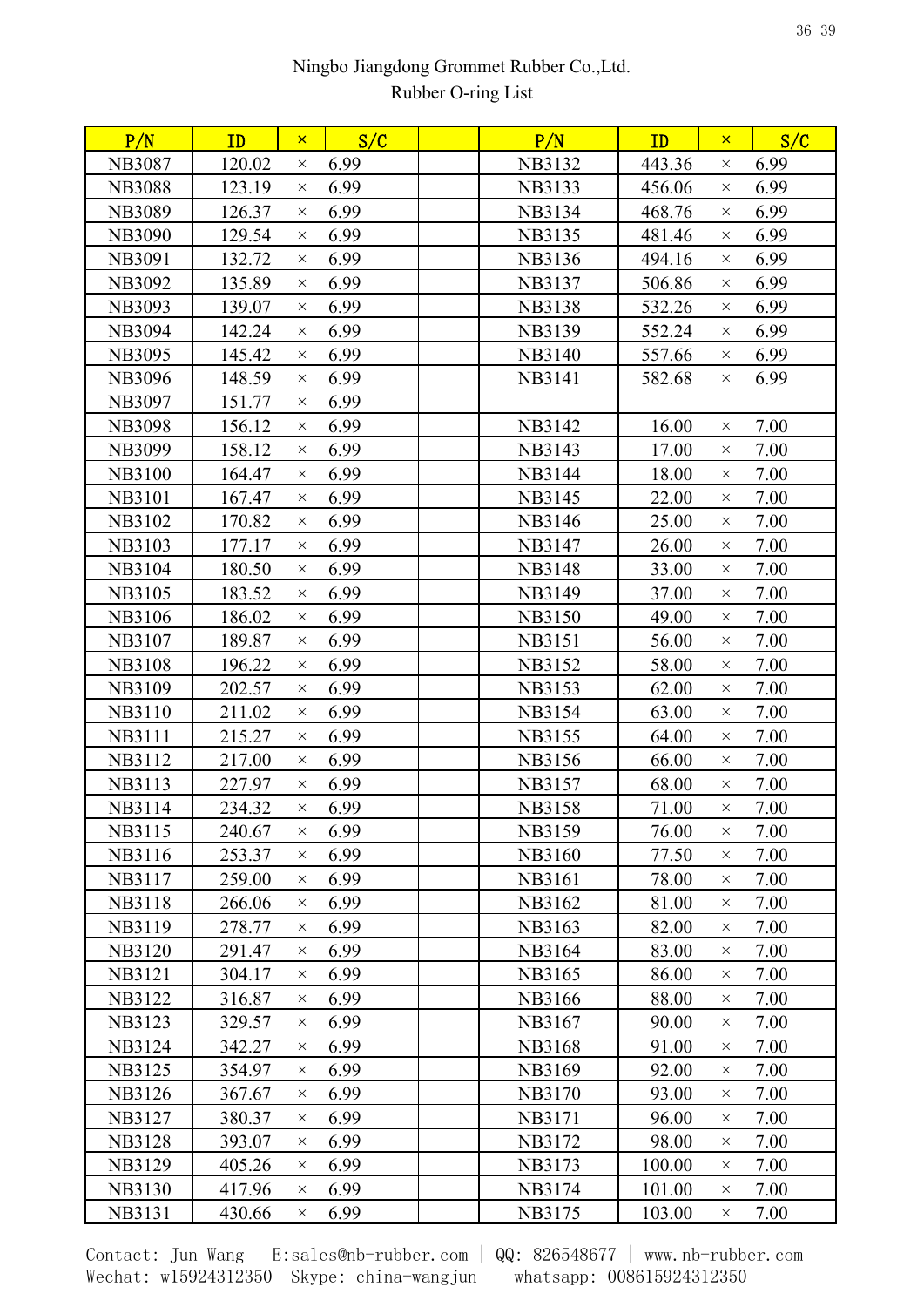| P/N           | ID     | $\mathsf{x}$ | S/C  | P/N           | ID     | $\mathsf{x}$ | S/C  |
|---------------|--------|--------------|------|---------------|--------|--------------|------|
| NB3176        | 104.00 | $\times$     | 7.00 | <b>NB3221</b> | 208.00 | $\times$     | 7.00 |
| NB3177        | 106.00 | $\times$     | 7.00 | <b>NB3222</b> | 212.00 | $\times$     | 7.00 |
| <b>NB3178</b> | 107.00 | $\times$     | 7.00 | <b>NB3223</b> | 218.00 | $\times$     | 7.00 |
| NB3179        | 108.00 | $\times$     | 7.00 | <b>NB3224</b> | 224.00 | $\times$     | 7.00 |
| <b>NB3180</b> | 109.00 | $\times$     | 7.00 | <b>NB3225</b> | 227.00 | $\times$     | 7.00 |
| <b>NB3181</b> | 112.00 | $\times$     | 7.00 | <b>NB3226</b> | 229.00 | $\times$     | 7.00 |
| NB3182        | 113.00 | $\times$     | 7.00 | <b>NB3227</b> | 230.00 | $\times$     | 7.00 |
| <b>NB3183</b> | 115.00 | $\times$     | 7.00 | <b>NB3228</b> | 235.00 | $\times$     | 7.00 |
| <b>NB3184</b> | 116.00 | $\times$     | 7.00 | <b>NB3229</b> | 236.00 | $\times$     | 7.00 |
| <b>NB3185</b> | 117.00 | $\times$     | 7.00 | <b>NB3230</b> | 237.00 | $\times$     | 7.00 |
| <b>NB3186</b> | 118.00 | $\times$     | 7.00 | <b>NB3231</b> | 241.00 | $\times$     | 7.00 |
| <b>NB3187</b> | 120.00 | $\times$     | 7.00 | <b>NB3232</b> | 242.00 | $\times$     | 7.00 |
| <b>NB3188</b> | 122.00 | $\times$     | 7.00 | <b>NB3233</b> | 243.00 | $\times$     | 7.00 |
| <b>NB3189</b> | 125.00 | $\times$     | 7.00 | <b>NB3234</b> | 250.00 | $\times$     | 7.00 |
| <b>NB3190</b> | 126.00 | $\times$     | 7.00 | NB3235        | 258.00 | $\times$     | 7.00 |
| <b>NB3191</b> | 128.00 | $\times$     | 7.00 | NB3236        | 265.00 | $\times$     | 7.00 |
| NB3192        | 130.00 | $\times$     | 7.00 | <b>NB3237</b> | 272.00 | $\times$     | 7.00 |
| <b>NB3193</b> | 135.00 | $\times$     | 7.00 | <b>NB3238</b> | 280.00 | $\times$     | 7.00 |
| NB3194        | 136.00 | $\times$     | 7.00 | <b>NB3239</b> | 290.00 | $\times$     | 7.00 |
| <b>NB3195</b> | 138.00 | $\times$     | 7.00 | <b>NB3240</b> | 300.00 | $\times$     | 7.00 |
| NB3196        | 140.00 | $\times$     | 7.00 | NB3241        | 307.00 | $\times$     | 7.00 |
| <b>NB3197</b> | 145.00 | $\times$     | 7.00 | NB3242        | 315.00 | X            | 7.00 |
| <b>NB3198</b> | 148.00 | $\times$     | 7.00 | NB3243        | 325.00 | $\times$     | 7.00 |
| <b>NB3199</b> | 150.00 | $\times$     | 7.00 | <b>NB3244</b> | 335.00 | $\times$     | 7.00 |
| <b>NB3200</b> | 155.00 | $\times$     | 7.00 | <b>NB3245</b> | 345.00 | $\times$     | 7.00 |
| <b>NB3201</b> | 157.50 | $\times$     | 7.00 | NB3246        | 355.00 | $\times$     | 7.00 |
| <b>NB3202</b> | 158.00 | $\times$     | 7.00 | <b>NB3247</b> | 365.00 | $\times$     | 7.00 |
| <b>NB3203</b> | 160.00 | $\times$     | 7.00 | <b>NB3248</b> | 375.00 | $\times$     | 7.00 |
| <b>NB3204</b> | 164.00 | $\times$     | 7.00 | <b>NB3249</b> | 380.00 | $\times$     | 7.00 |
| <b>NB3205</b> | 165.00 | $\times$     | 7.00 | <b>NB3250</b> | 387.00 | $\times$     | 7.00 |
| <b>NB3206</b> | 170.00 | $\times$     | 7.00 | NB3251        | 393.00 | $\times$     | 7.00 |
| <b>NB3207</b> | 175.00 | $\times$     | 7.00 | <b>NB3252</b> | 395.00 | $\times$     | 7.00 |
| <b>NB3208</b> | 176.00 | $\times$     | 7.00 | <b>NB3253</b> | 400.00 | $\times$     | 7.00 |
| <b>NB3209</b> | 180.00 | $\times$     | 7.00 | <b>NB3254</b> | 412.00 | $\times$     | 7.00 |
| NB3210        | 183.00 | $\times$     | 7.00 | NB3255        | 425.00 | $\times$     | 7.00 |
| <b>NB3211</b> | 185.00 | $\times$     | 7.00 | NB3256        | 437.00 | $\times$     | 7.00 |
| NB3212        | 188.00 | $\times$     | 7.00 | <b>NB3257</b> | 450.00 | $\times$     | 7.00 |
| <b>NB3213</b> | 190.00 | $\times$     | 7.00 | <b>NB3258</b> | 462.00 | $\times$     | 7.00 |
| NB3214        | 195.00 | $\times$     | 7.00 | <b>NB3259</b> | 475.00 | $\times$     | 7.00 |
| NB3215        | 197.00 | $\times$     | 7.00 | <b>NB3260</b> | 487.00 | $\times$     | 7.00 |
| NB3216        | 198.00 | $\times$     | 7.00 | <b>NB3261</b> | 500.00 | $\times$     | 7.00 |
| <b>NB3217</b> | 200.00 | $\times$     | 7.00 | <b>NB3262</b> | 515.00 | $\times$     | 7.00 |
| <b>NB3218</b> | 205.00 | $\times$     | 7.00 | <b>NB3263</b> | 530.00 | $\times$     | 7.00 |
| NB3219        | 206.00 | $\times$     | 7.00 | NB3264        | 545.00 | $\times$     | 7.00 |
| <b>NB3220</b> | 207.50 | $\times$     | 7.00 | <b>NB3265</b> | 560.00 | $\times$     | 7.00 |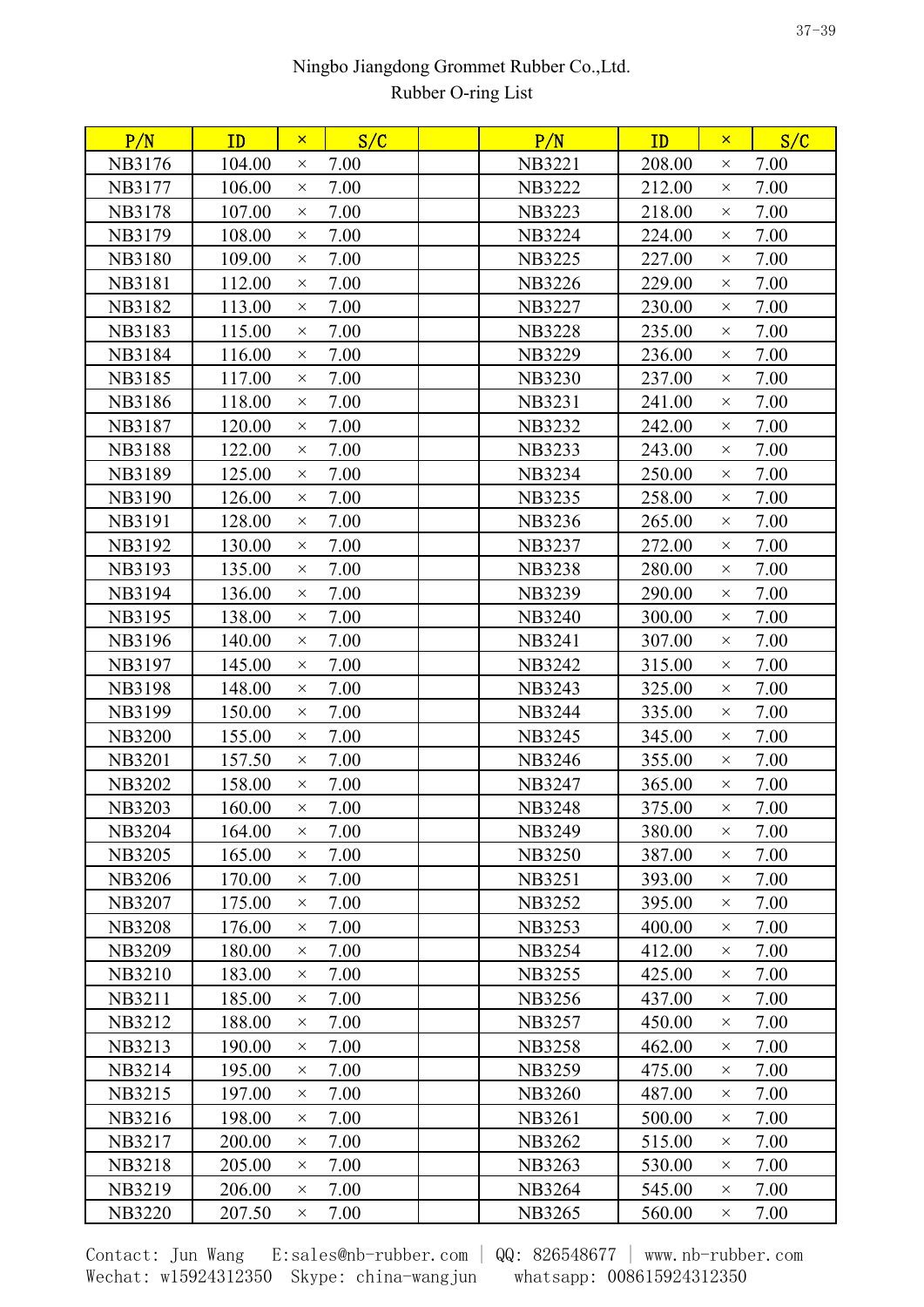| 8.40<br>NB3266<br>580.00<br>7.00<br><b>NB3310</b><br>374.50<br>$\times$<br>$\times$<br><b>NB3311</b><br>384.50<br>8.40<br>$\times$<br>NB3267<br>123.20<br>8.40<br>NB3312<br>399.50<br>8.40<br>$\times$<br>$\times$<br>8.40<br>8.40<br><b>NB3268</b><br>144.10<br>NB3313<br>410.00<br>$\times$<br>$\times$<br>419.50<br><b>NB3269</b><br>149.50<br>8.40<br>NB3314<br>8.40<br>$\times$<br>$\times$<br>8.40<br>434.00<br>8.40<br><b>NB3270</b><br>154.50<br>NB3315<br>$\times$<br>$\times$<br>8.40<br>8.40<br><b>NB3271</b><br>159.50<br>NB3316<br>459.00<br>$\times$<br>$\times$<br><b>NB3272</b><br>8.40<br>NB3317<br>485.00<br>8.40<br>164.50<br>$\times$<br>$\times$<br>8.40<br>8.40<br><b>NB3273</b><br>169.50<br><b>NB3318</b><br>499.50<br>$\times$<br>$\times$<br>NB3274<br>8.40<br>NB3319<br>8.40<br>174.50<br>500.00<br>$\times$<br>$\times$<br>8.40<br>8.40<br><b>NB3275</b><br>179.50<br><b>NB3320</b><br>504.50<br>$\times$<br>$\times$<br>NB3276<br>184.50<br>8.40<br><b>NB3321</b><br>514.50<br>8.40<br>$\times$<br>$\times$<br>8.40<br>189.50<br><b>NB3322</b><br>523.85<br>8.40<br><b>NB3277</b><br>$\times$<br>$\times$<br><b>NB3278</b><br>194.50<br>8.40<br><b>NB3323</b><br>530.00<br>8.40<br>$\times$<br>$\times$<br>8.40<br><b>NB3279</b><br>199.50<br>NB3324<br>534.00<br>8.40<br>$\times$<br>$\times$<br>8.40<br><b>NB3280</b><br>204.50<br>$\times$<br>8.40<br><b>NB3281</b><br>208.50<br><b>NB3325</b><br>19.80<br>8.60<br>$\times$<br>$\times$<br>8.40<br>22.30<br>8.60<br><b>NB3282</b><br>209.50<br><b>NB3326</b><br>$\times$<br>$\times$<br><b>NB3283</b><br>8.40<br><b>NB3327</b><br>8.60<br>214.50<br>51.30<br>$\times$<br>$\times$<br>8.40<br>80.80<br>8.60<br>NB3284<br>219.50<br><b>NB3328</b><br>$\times$<br>$\times$<br><b>NB3285</b><br>224.50<br>8.40<br><b>NB3329</b><br>82.80<br>8.60<br>$\times$<br>$\times$<br>8.40<br><b>NB3286</b><br>229.50<br>92.80<br>8.60<br><b>NB3330</b><br>$\times$<br>$\times$<br>234.50<br>8.40<br>97.80<br>8.60<br><b>NB3287</b><br><b>NB3331</b><br>$\times$<br>$\times$<br>8.40<br>239.50<br><b>NB3332</b><br>102.80<br>8.60<br><b>NB3288</b><br>$\times$<br>$\times$<br>244.50<br>8.40<br>107.80<br>8.60<br><b>NB3289</b><br><b>NB3333</b><br>$\times$<br>$\times$<br>8.40<br>112.80<br>8.60<br><b>NB3290</b><br>249.50<br>NB3334<br>$\times$<br>$\times$<br><b>NB3291</b><br>8.40<br><b>NB3335</b><br>122.80<br>8.60<br>254.50<br>$\times$<br>$\times$<br><b>NB3292</b><br>8.40<br>NB3336<br>127.80<br>8.60<br>259.50<br>$\times$<br>$\times$<br><b>NB3293</b><br>264.50<br>8.40<br><b>NB3337</b><br>132.80<br>8.60<br>$\times$<br>$\times$<br>8.40<br>8.60<br>NB3294<br>269.50<br><b>NB3338</b><br>137.80<br>$\times$<br>$\times$<br>8.40<br><b>NB3339</b><br>142.80<br>8.60<br><b>NB3295</b><br>274.50<br>$\times$<br>$\times$<br>8.40<br>147.80<br>8.60<br><b>NB3296</b><br>279.50<br><b>NB3340</b><br>$\times$<br>$\times$<br>8.40<br>8.60<br><b>NB3297</b><br>284.50<br><b>NB3341</b><br>152.80<br>$\times$<br>$\times$<br>8.40<br>157.80<br>8.60<br><b>NB3298</b><br>289.50<br><b>NB3342</b><br>$\times$<br>$\times$<br><b>NB3299</b><br>8.40<br><b>NB3343</b><br>162.80<br>8.60<br>294.50<br>$\times$<br>$\times$<br><b>NB3300</b><br>299.50<br>8.40<br>NB3344<br>167.80<br>8.60<br>$\times$<br>$\times$<br><b>NB3301</b><br>8.40<br>NB3345<br>172.80<br>8.60<br>309.50<br>$\times$<br>$\times$<br>8.40<br><b>NB3302</b><br>314.50<br>NB3346<br>177.80<br>8.60<br>$\times$<br>$\times$ |
|------------------------------------------------------------------------------------------------------------------------------------------------------------------------------------------------------------------------------------------------------------------------------------------------------------------------------------------------------------------------------------------------------------------------------------------------------------------------------------------------------------------------------------------------------------------------------------------------------------------------------------------------------------------------------------------------------------------------------------------------------------------------------------------------------------------------------------------------------------------------------------------------------------------------------------------------------------------------------------------------------------------------------------------------------------------------------------------------------------------------------------------------------------------------------------------------------------------------------------------------------------------------------------------------------------------------------------------------------------------------------------------------------------------------------------------------------------------------------------------------------------------------------------------------------------------------------------------------------------------------------------------------------------------------------------------------------------------------------------------------------------------------------------------------------------------------------------------------------------------------------------------------------------------------------------------------------------------------------------------------------------------------------------------------------------------------------------------------------------------------------------------------------------------------------------------------------------------------------------------------------------------------------------------------------------------------------------------------------------------------------------------------------------------------------------------------------------------------------------------------------------------------------------------------------------------------------------------------------------------------------------------------------------------------------------------------------------------------------------------------------------------------------------------------------------------------------------------------------------------------------------------------------------------------------------------------------------------------------------------------------------------------------------------------------------------------------------------------------------------------------------------------------------------------------------------------------------------------------------------------------------------------------------------------------------------------------------------------------------------------------------------------------------------------------------------------------------------------|
|                                                                                                                                                                                                                                                                                                                                                                                                                                                                                                                                                                                                                                                                                                                                                                                                                                                                                                                                                                                                                                                                                                                                                                                                                                                                                                                                                                                                                                                                                                                                                                                                                                                                                                                                                                                                                                                                                                                                                                                                                                                                                                                                                                                                                                                                                                                                                                                                                                                                                                                                                                                                                                                                                                                                                                                                                                                                                                                                                                                                                                                                                                                                                                                                                                                                                                                                                                                                                                                                        |
|                                                                                                                                                                                                                                                                                                                                                                                                                                                                                                                                                                                                                                                                                                                                                                                                                                                                                                                                                                                                                                                                                                                                                                                                                                                                                                                                                                                                                                                                                                                                                                                                                                                                                                                                                                                                                                                                                                                                                                                                                                                                                                                                                                                                                                                                                                                                                                                                                                                                                                                                                                                                                                                                                                                                                                                                                                                                                                                                                                                                                                                                                                                                                                                                                                                                                                                                                                                                                                                                        |
|                                                                                                                                                                                                                                                                                                                                                                                                                                                                                                                                                                                                                                                                                                                                                                                                                                                                                                                                                                                                                                                                                                                                                                                                                                                                                                                                                                                                                                                                                                                                                                                                                                                                                                                                                                                                                                                                                                                                                                                                                                                                                                                                                                                                                                                                                                                                                                                                                                                                                                                                                                                                                                                                                                                                                                                                                                                                                                                                                                                                                                                                                                                                                                                                                                                                                                                                                                                                                                                                        |
|                                                                                                                                                                                                                                                                                                                                                                                                                                                                                                                                                                                                                                                                                                                                                                                                                                                                                                                                                                                                                                                                                                                                                                                                                                                                                                                                                                                                                                                                                                                                                                                                                                                                                                                                                                                                                                                                                                                                                                                                                                                                                                                                                                                                                                                                                                                                                                                                                                                                                                                                                                                                                                                                                                                                                                                                                                                                                                                                                                                                                                                                                                                                                                                                                                                                                                                                                                                                                                                                        |
|                                                                                                                                                                                                                                                                                                                                                                                                                                                                                                                                                                                                                                                                                                                                                                                                                                                                                                                                                                                                                                                                                                                                                                                                                                                                                                                                                                                                                                                                                                                                                                                                                                                                                                                                                                                                                                                                                                                                                                                                                                                                                                                                                                                                                                                                                                                                                                                                                                                                                                                                                                                                                                                                                                                                                                                                                                                                                                                                                                                                                                                                                                                                                                                                                                                                                                                                                                                                                                                                        |
|                                                                                                                                                                                                                                                                                                                                                                                                                                                                                                                                                                                                                                                                                                                                                                                                                                                                                                                                                                                                                                                                                                                                                                                                                                                                                                                                                                                                                                                                                                                                                                                                                                                                                                                                                                                                                                                                                                                                                                                                                                                                                                                                                                                                                                                                                                                                                                                                                                                                                                                                                                                                                                                                                                                                                                                                                                                                                                                                                                                                                                                                                                                                                                                                                                                                                                                                                                                                                                                                        |
|                                                                                                                                                                                                                                                                                                                                                                                                                                                                                                                                                                                                                                                                                                                                                                                                                                                                                                                                                                                                                                                                                                                                                                                                                                                                                                                                                                                                                                                                                                                                                                                                                                                                                                                                                                                                                                                                                                                                                                                                                                                                                                                                                                                                                                                                                                                                                                                                                                                                                                                                                                                                                                                                                                                                                                                                                                                                                                                                                                                                                                                                                                                                                                                                                                                                                                                                                                                                                                                                        |
|                                                                                                                                                                                                                                                                                                                                                                                                                                                                                                                                                                                                                                                                                                                                                                                                                                                                                                                                                                                                                                                                                                                                                                                                                                                                                                                                                                                                                                                                                                                                                                                                                                                                                                                                                                                                                                                                                                                                                                                                                                                                                                                                                                                                                                                                                                                                                                                                                                                                                                                                                                                                                                                                                                                                                                                                                                                                                                                                                                                                                                                                                                                                                                                                                                                                                                                                                                                                                                                                        |
|                                                                                                                                                                                                                                                                                                                                                                                                                                                                                                                                                                                                                                                                                                                                                                                                                                                                                                                                                                                                                                                                                                                                                                                                                                                                                                                                                                                                                                                                                                                                                                                                                                                                                                                                                                                                                                                                                                                                                                                                                                                                                                                                                                                                                                                                                                                                                                                                                                                                                                                                                                                                                                                                                                                                                                                                                                                                                                                                                                                                                                                                                                                                                                                                                                                                                                                                                                                                                                                                        |
|                                                                                                                                                                                                                                                                                                                                                                                                                                                                                                                                                                                                                                                                                                                                                                                                                                                                                                                                                                                                                                                                                                                                                                                                                                                                                                                                                                                                                                                                                                                                                                                                                                                                                                                                                                                                                                                                                                                                                                                                                                                                                                                                                                                                                                                                                                                                                                                                                                                                                                                                                                                                                                                                                                                                                                                                                                                                                                                                                                                                                                                                                                                                                                                                                                                                                                                                                                                                                                                                        |
|                                                                                                                                                                                                                                                                                                                                                                                                                                                                                                                                                                                                                                                                                                                                                                                                                                                                                                                                                                                                                                                                                                                                                                                                                                                                                                                                                                                                                                                                                                                                                                                                                                                                                                                                                                                                                                                                                                                                                                                                                                                                                                                                                                                                                                                                                                                                                                                                                                                                                                                                                                                                                                                                                                                                                                                                                                                                                                                                                                                                                                                                                                                                                                                                                                                                                                                                                                                                                                                                        |
|                                                                                                                                                                                                                                                                                                                                                                                                                                                                                                                                                                                                                                                                                                                                                                                                                                                                                                                                                                                                                                                                                                                                                                                                                                                                                                                                                                                                                                                                                                                                                                                                                                                                                                                                                                                                                                                                                                                                                                                                                                                                                                                                                                                                                                                                                                                                                                                                                                                                                                                                                                                                                                                                                                                                                                                                                                                                                                                                                                                                                                                                                                                                                                                                                                                                                                                                                                                                                                                                        |
|                                                                                                                                                                                                                                                                                                                                                                                                                                                                                                                                                                                                                                                                                                                                                                                                                                                                                                                                                                                                                                                                                                                                                                                                                                                                                                                                                                                                                                                                                                                                                                                                                                                                                                                                                                                                                                                                                                                                                                                                                                                                                                                                                                                                                                                                                                                                                                                                                                                                                                                                                                                                                                                                                                                                                                                                                                                                                                                                                                                                                                                                                                                                                                                                                                                                                                                                                                                                                                                                        |
|                                                                                                                                                                                                                                                                                                                                                                                                                                                                                                                                                                                                                                                                                                                                                                                                                                                                                                                                                                                                                                                                                                                                                                                                                                                                                                                                                                                                                                                                                                                                                                                                                                                                                                                                                                                                                                                                                                                                                                                                                                                                                                                                                                                                                                                                                                                                                                                                                                                                                                                                                                                                                                                                                                                                                                                                                                                                                                                                                                                                                                                                                                                                                                                                                                                                                                                                                                                                                                                                        |
|                                                                                                                                                                                                                                                                                                                                                                                                                                                                                                                                                                                                                                                                                                                                                                                                                                                                                                                                                                                                                                                                                                                                                                                                                                                                                                                                                                                                                                                                                                                                                                                                                                                                                                                                                                                                                                                                                                                                                                                                                                                                                                                                                                                                                                                                                                                                                                                                                                                                                                                                                                                                                                                                                                                                                                                                                                                                                                                                                                                                                                                                                                                                                                                                                                                                                                                                                                                                                                                                        |
|                                                                                                                                                                                                                                                                                                                                                                                                                                                                                                                                                                                                                                                                                                                                                                                                                                                                                                                                                                                                                                                                                                                                                                                                                                                                                                                                                                                                                                                                                                                                                                                                                                                                                                                                                                                                                                                                                                                                                                                                                                                                                                                                                                                                                                                                                                                                                                                                                                                                                                                                                                                                                                                                                                                                                                                                                                                                                                                                                                                                                                                                                                                                                                                                                                                                                                                                                                                                                                                                        |
|                                                                                                                                                                                                                                                                                                                                                                                                                                                                                                                                                                                                                                                                                                                                                                                                                                                                                                                                                                                                                                                                                                                                                                                                                                                                                                                                                                                                                                                                                                                                                                                                                                                                                                                                                                                                                                                                                                                                                                                                                                                                                                                                                                                                                                                                                                                                                                                                                                                                                                                                                                                                                                                                                                                                                                                                                                                                                                                                                                                                                                                                                                                                                                                                                                                                                                                                                                                                                                                                        |
|                                                                                                                                                                                                                                                                                                                                                                                                                                                                                                                                                                                                                                                                                                                                                                                                                                                                                                                                                                                                                                                                                                                                                                                                                                                                                                                                                                                                                                                                                                                                                                                                                                                                                                                                                                                                                                                                                                                                                                                                                                                                                                                                                                                                                                                                                                                                                                                                                                                                                                                                                                                                                                                                                                                                                                                                                                                                                                                                                                                                                                                                                                                                                                                                                                                                                                                                                                                                                                                                        |
|                                                                                                                                                                                                                                                                                                                                                                                                                                                                                                                                                                                                                                                                                                                                                                                                                                                                                                                                                                                                                                                                                                                                                                                                                                                                                                                                                                                                                                                                                                                                                                                                                                                                                                                                                                                                                                                                                                                                                                                                                                                                                                                                                                                                                                                                                                                                                                                                                                                                                                                                                                                                                                                                                                                                                                                                                                                                                                                                                                                                                                                                                                                                                                                                                                                                                                                                                                                                                                                                        |
|                                                                                                                                                                                                                                                                                                                                                                                                                                                                                                                                                                                                                                                                                                                                                                                                                                                                                                                                                                                                                                                                                                                                                                                                                                                                                                                                                                                                                                                                                                                                                                                                                                                                                                                                                                                                                                                                                                                                                                                                                                                                                                                                                                                                                                                                                                                                                                                                                                                                                                                                                                                                                                                                                                                                                                                                                                                                                                                                                                                                                                                                                                                                                                                                                                                                                                                                                                                                                                                                        |
|                                                                                                                                                                                                                                                                                                                                                                                                                                                                                                                                                                                                                                                                                                                                                                                                                                                                                                                                                                                                                                                                                                                                                                                                                                                                                                                                                                                                                                                                                                                                                                                                                                                                                                                                                                                                                                                                                                                                                                                                                                                                                                                                                                                                                                                                                                                                                                                                                                                                                                                                                                                                                                                                                                                                                                                                                                                                                                                                                                                                                                                                                                                                                                                                                                                                                                                                                                                                                                                                        |
|                                                                                                                                                                                                                                                                                                                                                                                                                                                                                                                                                                                                                                                                                                                                                                                                                                                                                                                                                                                                                                                                                                                                                                                                                                                                                                                                                                                                                                                                                                                                                                                                                                                                                                                                                                                                                                                                                                                                                                                                                                                                                                                                                                                                                                                                                                                                                                                                                                                                                                                                                                                                                                                                                                                                                                                                                                                                                                                                                                                                                                                                                                                                                                                                                                                                                                                                                                                                                                                                        |
|                                                                                                                                                                                                                                                                                                                                                                                                                                                                                                                                                                                                                                                                                                                                                                                                                                                                                                                                                                                                                                                                                                                                                                                                                                                                                                                                                                                                                                                                                                                                                                                                                                                                                                                                                                                                                                                                                                                                                                                                                                                                                                                                                                                                                                                                                                                                                                                                                                                                                                                                                                                                                                                                                                                                                                                                                                                                                                                                                                                                                                                                                                                                                                                                                                                                                                                                                                                                                                                                        |
|                                                                                                                                                                                                                                                                                                                                                                                                                                                                                                                                                                                                                                                                                                                                                                                                                                                                                                                                                                                                                                                                                                                                                                                                                                                                                                                                                                                                                                                                                                                                                                                                                                                                                                                                                                                                                                                                                                                                                                                                                                                                                                                                                                                                                                                                                                                                                                                                                                                                                                                                                                                                                                                                                                                                                                                                                                                                                                                                                                                                                                                                                                                                                                                                                                                                                                                                                                                                                                                                        |
|                                                                                                                                                                                                                                                                                                                                                                                                                                                                                                                                                                                                                                                                                                                                                                                                                                                                                                                                                                                                                                                                                                                                                                                                                                                                                                                                                                                                                                                                                                                                                                                                                                                                                                                                                                                                                                                                                                                                                                                                                                                                                                                                                                                                                                                                                                                                                                                                                                                                                                                                                                                                                                                                                                                                                                                                                                                                                                                                                                                                                                                                                                                                                                                                                                                                                                                                                                                                                                                                        |
|                                                                                                                                                                                                                                                                                                                                                                                                                                                                                                                                                                                                                                                                                                                                                                                                                                                                                                                                                                                                                                                                                                                                                                                                                                                                                                                                                                                                                                                                                                                                                                                                                                                                                                                                                                                                                                                                                                                                                                                                                                                                                                                                                                                                                                                                                                                                                                                                                                                                                                                                                                                                                                                                                                                                                                                                                                                                                                                                                                                                                                                                                                                                                                                                                                                                                                                                                                                                                                                                        |
|                                                                                                                                                                                                                                                                                                                                                                                                                                                                                                                                                                                                                                                                                                                                                                                                                                                                                                                                                                                                                                                                                                                                                                                                                                                                                                                                                                                                                                                                                                                                                                                                                                                                                                                                                                                                                                                                                                                                                                                                                                                                                                                                                                                                                                                                                                                                                                                                                                                                                                                                                                                                                                                                                                                                                                                                                                                                                                                                                                                                                                                                                                                                                                                                                                                                                                                                                                                                                                                                        |
|                                                                                                                                                                                                                                                                                                                                                                                                                                                                                                                                                                                                                                                                                                                                                                                                                                                                                                                                                                                                                                                                                                                                                                                                                                                                                                                                                                                                                                                                                                                                                                                                                                                                                                                                                                                                                                                                                                                                                                                                                                                                                                                                                                                                                                                                                                                                                                                                                                                                                                                                                                                                                                                                                                                                                                                                                                                                                                                                                                                                                                                                                                                                                                                                                                                                                                                                                                                                                                                                        |
|                                                                                                                                                                                                                                                                                                                                                                                                                                                                                                                                                                                                                                                                                                                                                                                                                                                                                                                                                                                                                                                                                                                                                                                                                                                                                                                                                                                                                                                                                                                                                                                                                                                                                                                                                                                                                                                                                                                                                                                                                                                                                                                                                                                                                                                                                                                                                                                                                                                                                                                                                                                                                                                                                                                                                                                                                                                                                                                                                                                                                                                                                                                                                                                                                                                                                                                                                                                                                                                                        |
|                                                                                                                                                                                                                                                                                                                                                                                                                                                                                                                                                                                                                                                                                                                                                                                                                                                                                                                                                                                                                                                                                                                                                                                                                                                                                                                                                                                                                                                                                                                                                                                                                                                                                                                                                                                                                                                                                                                                                                                                                                                                                                                                                                                                                                                                                                                                                                                                                                                                                                                                                                                                                                                                                                                                                                                                                                                                                                                                                                                                                                                                                                                                                                                                                                                                                                                                                                                                                                                                        |
|                                                                                                                                                                                                                                                                                                                                                                                                                                                                                                                                                                                                                                                                                                                                                                                                                                                                                                                                                                                                                                                                                                                                                                                                                                                                                                                                                                                                                                                                                                                                                                                                                                                                                                                                                                                                                                                                                                                                                                                                                                                                                                                                                                                                                                                                                                                                                                                                                                                                                                                                                                                                                                                                                                                                                                                                                                                                                                                                                                                                                                                                                                                                                                                                                                                                                                                                                                                                                                                                        |
|                                                                                                                                                                                                                                                                                                                                                                                                                                                                                                                                                                                                                                                                                                                                                                                                                                                                                                                                                                                                                                                                                                                                                                                                                                                                                                                                                                                                                                                                                                                                                                                                                                                                                                                                                                                                                                                                                                                                                                                                                                                                                                                                                                                                                                                                                                                                                                                                                                                                                                                                                                                                                                                                                                                                                                                                                                                                                                                                                                                                                                                                                                                                                                                                                                                                                                                                                                                                                                                                        |
|                                                                                                                                                                                                                                                                                                                                                                                                                                                                                                                                                                                                                                                                                                                                                                                                                                                                                                                                                                                                                                                                                                                                                                                                                                                                                                                                                                                                                                                                                                                                                                                                                                                                                                                                                                                                                                                                                                                                                                                                                                                                                                                                                                                                                                                                                                                                                                                                                                                                                                                                                                                                                                                                                                                                                                                                                                                                                                                                                                                                                                                                                                                                                                                                                                                                                                                                                                                                                                                                        |
|                                                                                                                                                                                                                                                                                                                                                                                                                                                                                                                                                                                                                                                                                                                                                                                                                                                                                                                                                                                                                                                                                                                                                                                                                                                                                                                                                                                                                                                                                                                                                                                                                                                                                                                                                                                                                                                                                                                                                                                                                                                                                                                                                                                                                                                                                                                                                                                                                                                                                                                                                                                                                                                                                                                                                                                                                                                                                                                                                                                                                                                                                                                                                                                                                                                                                                                                                                                                                                                                        |
|                                                                                                                                                                                                                                                                                                                                                                                                                                                                                                                                                                                                                                                                                                                                                                                                                                                                                                                                                                                                                                                                                                                                                                                                                                                                                                                                                                                                                                                                                                                                                                                                                                                                                                                                                                                                                                                                                                                                                                                                                                                                                                                                                                                                                                                                                                                                                                                                                                                                                                                                                                                                                                                                                                                                                                                                                                                                                                                                                                                                                                                                                                                                                                                                                                                                                                                                                                                                                                                                        |
|                                                                                                                                                                                                                                                                                                                                                                                                                                                                                                                                                                                                                                                                                                                                                                                                                                                                                                                                                                                                                                                                                                                                                                                                                                                                                                                                                                                                                                                                                                                                                                                                                                                                                                                                                                                                                                                                                                                                                                                                                                                                                                                                                                                                                                                                                                                                                                                                                                                                                                                                                                                                                                                                                                                                                                                                                                                                                                                                                                                                                                                                                                                                                                                                                                                                                                                                                                                                                                                                        |
|                                                                                                                                                                                                                                                                                                                                                                                                                                                                                                                                                                                                                                                                                                                                                                                                                                                                                                                                                                                                                                                                                                                                                                                                                                                                                                                                                                                                                                                                                                                                                                                                                                                                                                                                                                                                                                                                                                                                                                                                                                                                                                                                                                                                                                                                                                                                                                                                                                                                                                                                                                                                                                                                                                                                                                                                                                                                                                                                                                                                                                                                                                                                                                                                                                                                                                                                                                                                                                                                        |
|                                                                                                                                                                                                                                                                                                                                                                                                                                                                                                                                                                                                                                                                                                                                                                                                                                                                                                                                                                                                                                                                                                                                                                                                                                                                                                                                                                                                                                                                                                                                                                                                                                                                                                                                                                                                                                                                                                                                                                                                                                                                                                                                                                                                                                                                                                                                                                                                                                                                                                                                                                                                                                                                                                                                                                                                                                                                                                                                                                                                                                                                                                                                                                                                                                                                                                                                                                                                                                                                        |
| <b>NB3303</b><br>319.50<br>8.40<br>NB3347<br>182.80<br>8.60<br>$\times$<br>$\times$                                                                                                                                                                                                                                                                                                                                                                                                                                                                                                                                                                                                                                                                                                                                                                                                                                                                                                                                                                                                                                                                                                                                                                                                                                                                                                                                                                                                                                                                                                                                                                                                                                                                                                                                                                                                                                                                                                                                                                                                                                                                                                                                                                                                                                                                                                                                                                                                                                                                                                                                                                                                                                                                                                                                                                                                                                                                                                                                                                                                                                                                                                                                                                                                                                                                                                                                                                                    |
| 8.40<br>187.80<br>8.60<br><b>NB3304</b><br>334.50<br><b>NB3348</b><br>$\times$<br>$\times$                                                                                                                                                                                                                                                                                                                                                                                                                                                                                                                                                                                                                                                                                                                                                                                                                                                                                                                                                                                                                                                                                                                                                                                                                                                                                                                                                                                                                                                                                                                                                                                                                                                                                                                                                                                                                                                                                                                                                                                                                                                                                                                                                                                                                                                                                                                                                                                                                                                                                                                                                                                                                                                                                                                                                                                                                                                                                                                                                                                                                                                                                                                                                                                                                                                                                                                                                                             |
| 8.40<br>192.80<br>8.60<br><b>NB3305</b><br>339.50<br><b>NB3349</b><br>$\times$<br>$\times$                                                                                                                                                                                                                                                                                                                                                                                                                                                                                                                                                                                                                                                                                                                                                                                                                                                                                                                                                                                                                                                                                                                                                                                                                                                                                                                                                                                                                                                                                                                                                                                                                                                                                                                                                                                                                                                                                                                                                                                                                                                                                                                                                                                                                                                                                                                                                                                                                                                                                                                                                                                                                                                                                                                                                                                                                                                                                                                                                                                                                                                                                                                                                                                                                                                                                                                                                                             |
| 8.40<br>197.80<br>8.60<br><b>NB3306</b><br>344.50<br><b>NB3350</b><br>$\times$<br>$\times$                                                                                                                                                                                                                                                                                                                                                                                                                                                                                                                                                                                                                                                                                                                                                                                                                                                                                                                                                                                                                                                                                                                                                                                                                                                                                                                                                                                                                                                                                                                                                                                                                                                                                                                                                                                                                                                                                                                                                                                                                                                                                                                                                                                                                                                                                                                                                                                                                                                                                                                                                                                                                                                                                                                                                                                                                                                                                                                                                                                                                                                                                                                                                                                                                                                                                                                                                                             |
| <b>NB3307</b><br>354.50<br>8.40<br><b>NB3351</b><br>202.80<br>8.60<br>$\times$<br>$\times$                                                                                                                                                                                                                                                                                                                                                                                                                                                                                                                                                                                                                                                                                                                                                                                                                                                                                                                                                                                                                                                                                                                                                                                                                                                                                                                                                                                                                                                                                                                                                                                                                                                                                                                                                                                                                                                                                                                                                                                                                                                                                                                                                                                                                                                                                                                                                                                                                                                                                                                                                                                                                                                                                                                                                                                                                                                                                                                                                                                                                                                                                                                                                                                                                                                                                                                                                                             |
| 207.80<br><b>NB3308</b><br>359.50<br>8.40<br><b>NB3352</b><br>8.60<br>$\times$<br>$\times$                                                                                                                                                                                                                                                                                                                                                                                                                                                                                                                                                                                                                                                                                                                                                                                                                                                                                                                                                                                                                                                                                                                                                                                                                                                                                                                                                                                                                                                                                                                                                                                                                                                                                                                                                                                                                                                                                                                                                                                                                                                                                                                                                                                                                                                                                                                                                                                                                                                                                                                                                                                                                                                                                                                                                                                                                                                                                                                                                                                                                                                                                                                                                                                                                                                                                                                                                                             |
| <b>NB3309</b><br>8.40<br>212.80<br>369.50<br><b>NB3353</b><br>8.60<br>$\times$<br>$\times$                                                                                                                                                                                                                                                                                                                                                                                                                                                                                                                                                                                                                                                                                                                                                                                                                                                                                                                                                                                                                                                                                                                                                                                                                                                                                                                                                                                                                                                                                                                                                                                                                                                                                                                                                                                                                                                                                                                                                                                                                                                                                                                                                                                                                                                                                                                                                                                                                                                                                                                                                                                                                                                                                                                                                                                                                                                                                                                                                                                                                                                                                                                                                                                                                                                                                                                                                                             |